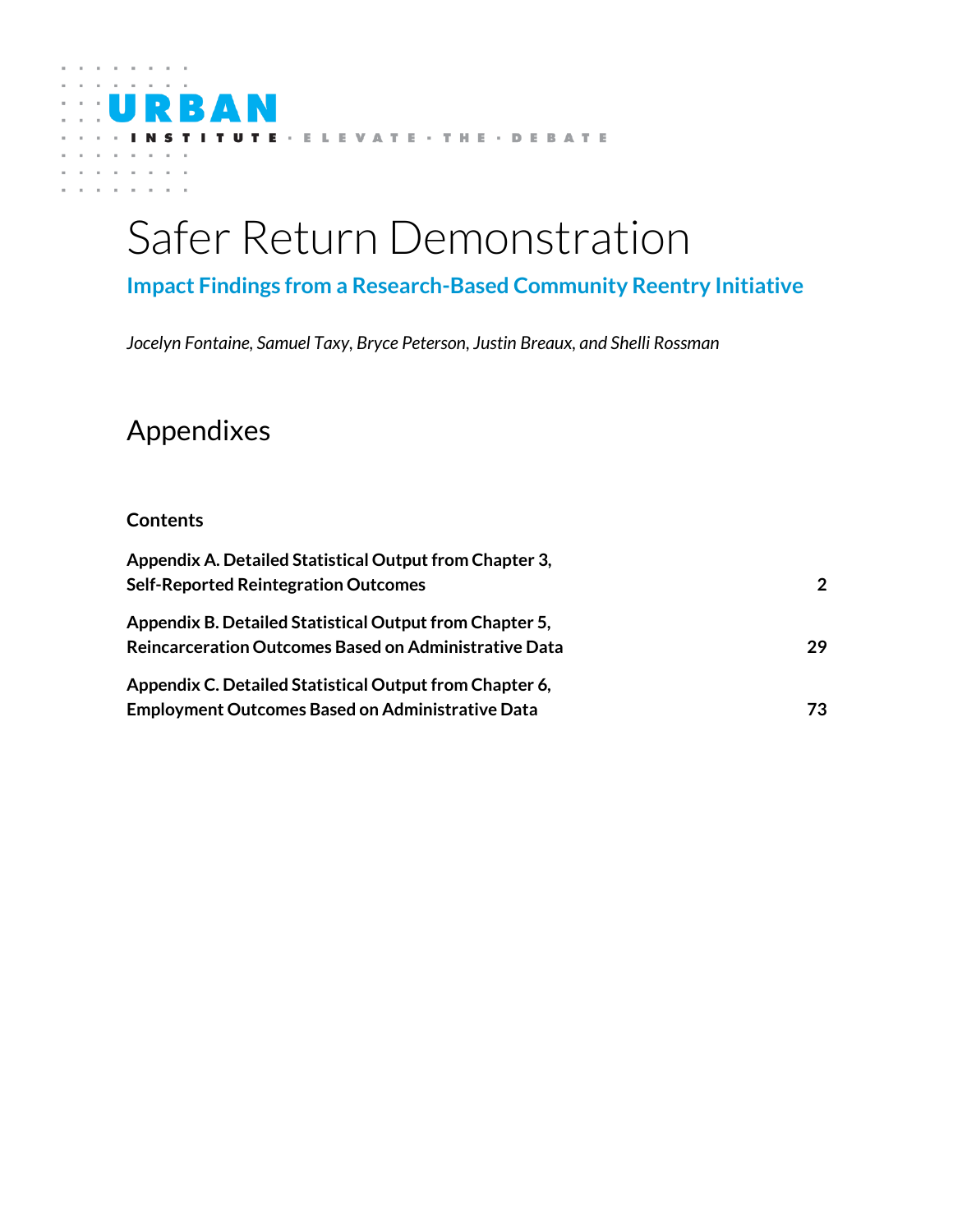# <span id="page-1-0"></span>Appendix A. Detailed Statistical Output from Chapter 3, Self-Reported Reintegration Outcomes

### TABLE A.1

**Multivariate Logistic Regression for Any Legal Employment at Four Months Postrelease for Safer Return Participants and West Englewood Comparisons (baseline)**

|                                                              | Unweighted       | Doubly robust    |
|--------------------------------------------------------------|------------------|------------------|
|                                                              | coefficient      | coefficient      |
| Variable title                                               | (standard error) | (standard error) |
| Safer Return participant                                     | $0.6085**$       | $0.6236**$       |
|                                                              | (0.2474)         | (0.2567)         |
| Age at baseline survey                                       | 0.0078           | 0.0225           |
|                                                              | (0.0154)         | (0.0169)         |
| <b>Black/African American</b>                                | $-0.2867$        | 0.0298           |
|                                                              | (0.4697)         | (0.4435)         |
| High school diploma/GED                                      | 0.3762           | 0.4311           |
|                                                              | (0.2339)         | (0.2729)         |
| Ever homeless                                                | 0.3568           | $0.6443**$       |
|                                                              | (0.2789)         | (0.2913)         |
| Married at baseline survey                                   | 0.1390           | 0.2395           |
|                                                              | (0.2883)         | (0.3099)         |
| Employed in the four months before prison                    | $0.5798**$       | $0.6780**$       |
|                                                              | (0.2331)         | (0.2721)         |
| US military veteran                                          | 0.2592           | 0.1195           |
|                                                              | (0.6087)         | (0.6302)         |
| Ever diagnosed by a doctor with a physical condition         | 0.2025           | 0.0423           |
|                                                              | (0.2660)         | (0.2882)         |
| Ever been told by a doctor that you have a mental illness    | $-0.4974*$       | $-0.4688$        |
|                                                              | (0.2981)         | (0.3173)         |
| Ever used marijuana                                          | $-0.0476$        | 0.0850           |
|                                                              | (0.3257)         | (0.3294)         |
| Ever used other illicit drug                                 | 0.3366           | 0.0822           |
|                                                              | (0.2668)         | (0.3072)         |
| Ever drank alcohol                                           | 0.1617           | 0.0418           |
|                                                              | (0.4456)         | (0.4487)         |
| Most serious instant offense: property offense               | $-0.0720$        | $-0.1884$        |
|                                                              | (0.4715)         | (0.4770)         |
| Most serious instant offense: society offense                | 0.5567           | 0.4816           |
|                                                              | (0.5047)         | (0.5599)         |
| Most serious instant offense: drug offense                   | $-0.4506$        | $-0.5376$        |
|                                                              | (0.4695)         | (0.4787)         |
| Most serious instant offense: other offense                  | 0.4661           | 0.3896           |
|                                                              | (0.8307)         | (0.8291)         |
| Age at first arrest                                          | $-0.0134$        | $-0.0118$        |
|                                                              | (0.0207)         | (0.0220)         |
| Ever in a juvenile detention center or correctional facility | 0.3808           | 0.3484           |
|                                                              | (0.2560)         | (0.2889)         |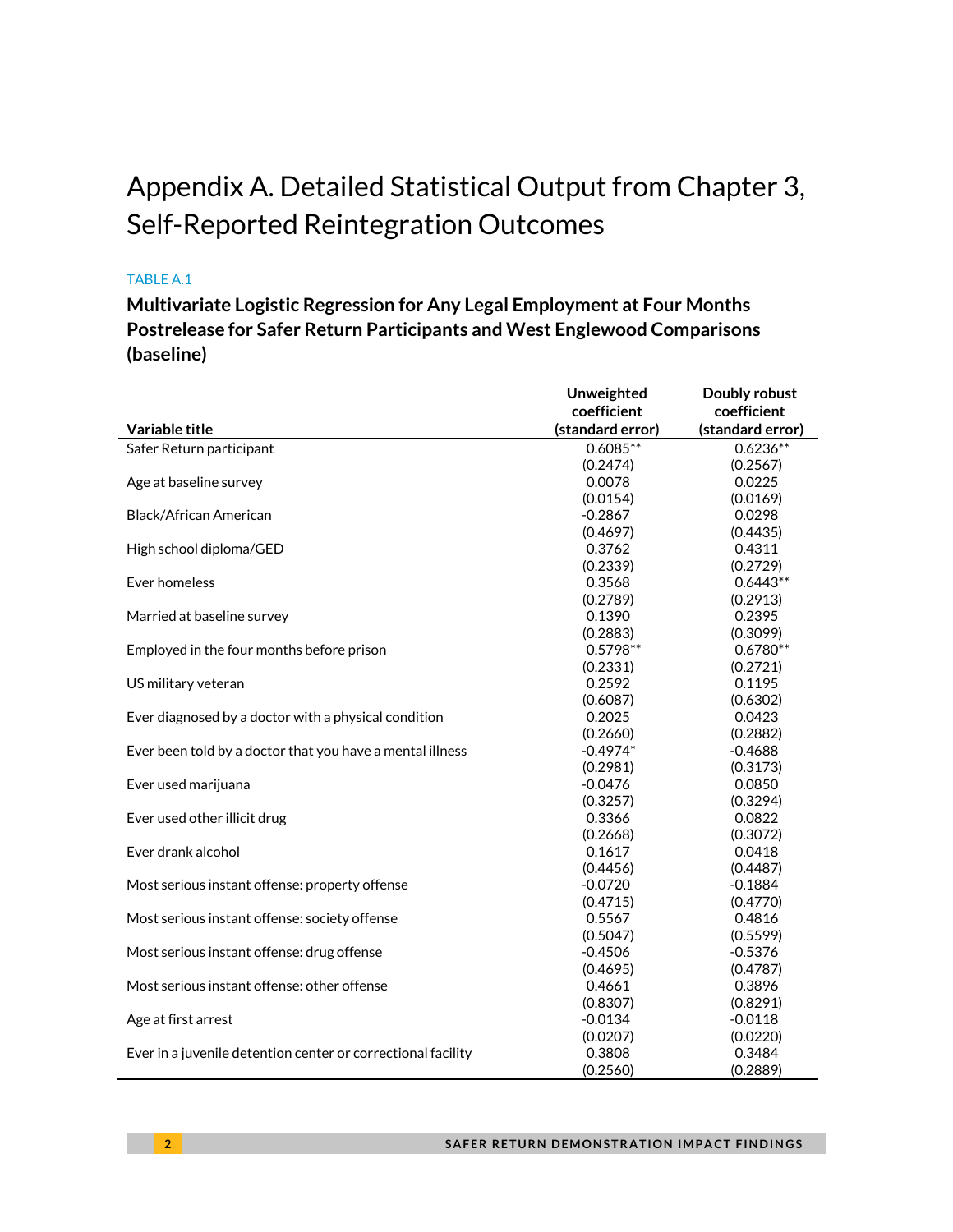|                                             | Unweighted<br>coefficient | Doubly robust<br>coefficient |
|---------------------------------------------|---------------------------|------------------------------|
| Variable title                              | (standard error)          | (standard error)             |
| Number of adult convictions (ever)          | $-0.0163$                 | $-0.0051$                    |
|                                             | (0.0310)                  | (0.0429)                     |
| Number of prison sentences (ever)           | $-0.1054$                 | $-0.1192$                    |
|                                             | (0.0780)                  | (0.0815)                     |
| Number of parole revocations (ever)         | 0.0195                    | $-0.0372$                    |
|                                             | (0.0933)                  | (0.0954)                     |
| Member of gang in four months before prison | 0.0169                    | 0.1901                       |
|                                             | (0.2542)                  | (0.3035)                     |
| Months in prison before release             | $-0.0008$                 | $-0.0030$                    |
|                                             | (0.0029)                  | (0.0031)                     |
| Intercept                                   | $-0.9040$                 | $-1.6080$                    |
|                                             | (0.9555)                  | (0.9974)                     |
| Valid N                                     | 385                       | 385                          |
| Akaike information criterion                | 523                       | 975                          |

Notes: Each column reports coefficients from a logistic regression. The coefficient for the Safer Return participant variable can be interpreted as the change in the log-odds of any legal employment from being a Safer Return participant as opposed to being a West Englewood comparison, all other things being equal. Positive values indicate that Safer Return participants are more likely than West Englewood comparisons to report having had any employment within four months of release, whereas negative values indicate that they are less likely to have had any employment within four months of release. The unweighted regression does not weight the analysis by propensity weights; the doubly robust regression uses inverse propensity weights.  $* p < 0.1 ** p < 0.05*** p < 0.01$ 

### TABLE A.2

# **Multivariate Logistic Regression for Current Legal Employment at Four Months Postrelease for Safer Return Participants and West Englewood Comparisons (baseline)**

|                                                      | Unweighted       | Doubly robust    |
|------------------------------------------------------|------------------|------------------|
|                                                      | coefficient      | coefficient      |
| Variable title                                       | (standard error) | (standard error) |
| Safer Return participant                             | $0.4863*$        | $0.5280**$       |
|                                                      | (0.2668)         | (0.2699)         |
| Age at baseline survey                               | 0.0195           | $0.0396**$       |
|                                                      | (0.0165)         | (0.0193)         |
| Black/African American                               | $-0.2999$        | 0.0071           |
|                                                      | (0.4844)         | (0.4552)         |
| High school diploma/GED                              | 0.2408           | 0.3498           |
|                                                      | (0.2530)         | (0.2957)         |
| Ever homeless                                        | 0.3761           | $0.7443**$       |
|                                                      | (0.2987)         | (0.3026)         |
| Married at baseline survey                           | 0.0192           | $-0.1044$        |
|                                                      | (0.3071)         | (0.3201)         |
| Employed in the four months before prison            | $0.7214***$      | $0.6688**$       |
|                                                      | (0.2475)         | (0.2794)         |
| US military veteran                                  | 0.2674           | 0.1633           |
|                                                      | (0.6228)         | (0.6724)         |
| Ever diagnosed by a doctor with a physical condition | 0.1220           | $-0.0336$        |
|                                                      | (0.2854)         | (0.3160)         |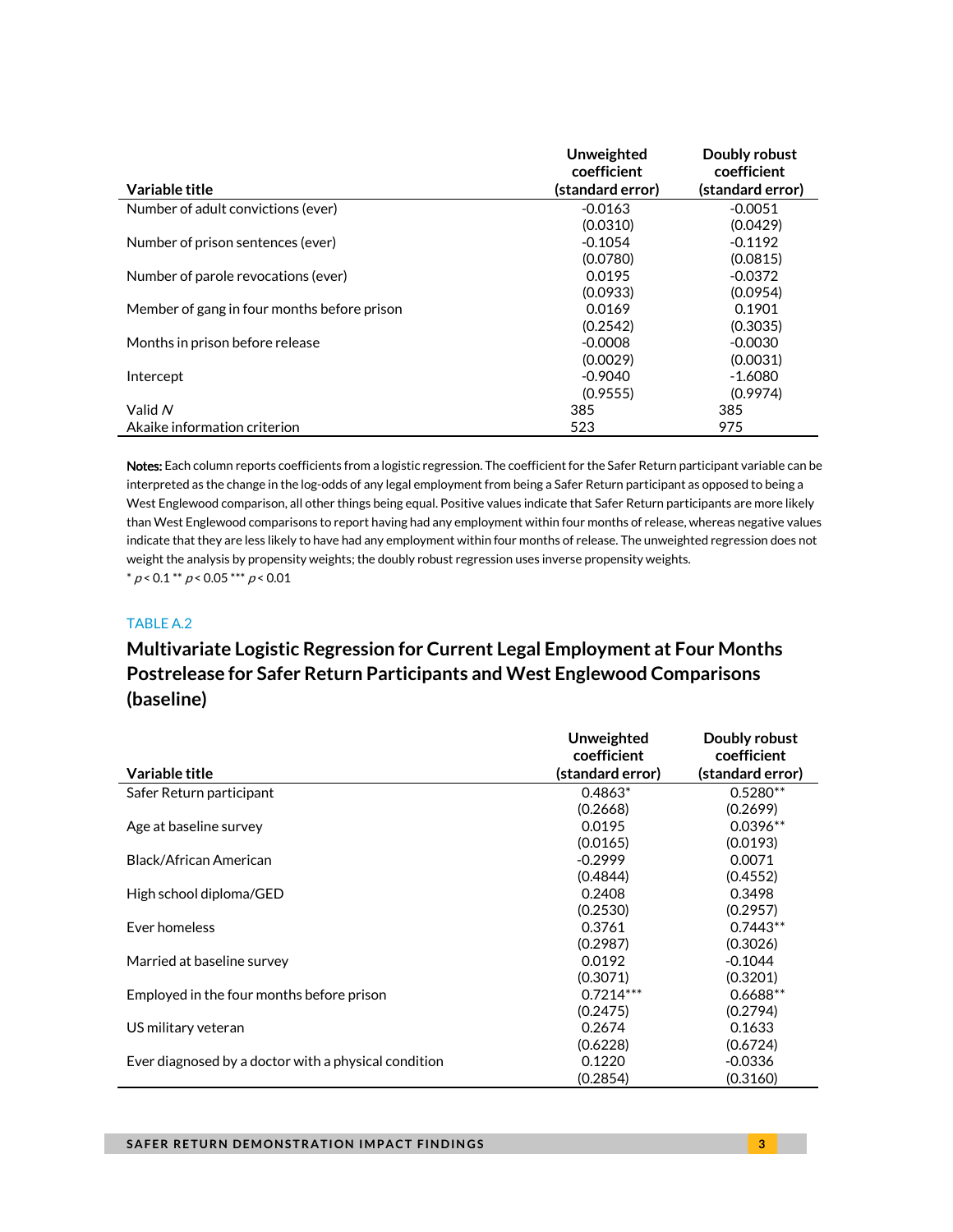|                                                              | Unweighted       | Doubly robust    |
|--------------------------------------------------------------|------------------|------------------|
|                                                              | coefficient      | coefficient      |
| Variable title                                               | (standard error) | (standard error) |
| Ever been told by a doctor that you have a mental illness    | $-0.9531***$     | $-0.7348**$      |
|                                                              | (0.3390)         | (0.3559)         |
| Ever used marijuana                                          | $-0.0028$        | 0.1116           |
|                                                              | (0.3487)         | (0.3690)         |
| Ever used other illicit drug                                 | 0.2445           | $-0.0320$        |
|                                                              | (0.2895)         | (0.3695)         |
| Ever drank alcohol                                           | $-0.4153$        | $-0.6132$        |
|                                                              | (0.4600)         | (0.4591)         |
| Most serious instant offense: property offense               | $-0.0972$        | $-0.3632$        |
|                                                              | (0.5055)         | (0.5243)         |
| Most serious instant offense: society offense                | 0.7814           | 0.7127           |
|                                                              | (0.5315)         | (0.5848)         |
| Most serious instant offense: drug offense                   | $-0.5481$        | $-0.9104*$       |
|                                                              | (0.5046)         | (0.5346)         |
| Most serious instant offense: other offense                  | 0.4732           | 0.1005           |
|                                                              | (0.8539)         | (0.9474)         |
| Age at first arrest                                          | $-0.0066$        | $-0.0053$        |
|                                                              | (0.0217)         | (0.0238)         |
| Ever in a juvenile detention center or correctional facility | $0.6989**$       | $0.6542**$       |
|                                                              | (0.2752)         | (0.3072)         |
| Number of adult convictions (ever)                           | $-0.0143$        | $-0.0331$        |
|                                                              | (0.0327)         | (0.0313)         |
| Number of prison sentences (ever)                            | $-0.0881$        | $-0.0795$        |
|                                                              | (0.0860)         | (0.0796)         |
| Number of parole revocations (ever)                          | $-0.1288$        | $-0.1989*$       |
|                                                              | (0.1124)         | (0.1098)         |
| Member of gang in four months before prison                  | $-0.0421$        | 0.1776           |
|                                                              | (0.2747)         | (0.3336)         |
| Months in prison before release                              | 0.0009           | $-0.0026$        |
|                                                              | (0.0030)         | (0.0033)         |
| Intercept                                                    | $-1.2266$        | $-1.7465*$       |
|                                                              | (0.9997)         | (1.0334)         |
| Valid N                                                      | 385              | 385              |
| Akaike information criterion                                 | 474              | 866              |

Notes: Each column reports coefficients from a logistic regression. The coefficient for the Safer Return participant variable can be interpreted as the change in the log-odds of current legal employment from being a Safer Return participant as opposed to being a West Englewood comparison, all other things being equal. Positive values indicate that Safer Return participants are more likely than West Englewood comparisons to report current legal employment at four months postrelease, whereas negative values indicate that they are less likely to report current employment at four months postrelease. The unweighted regression does not weight the analysis by propensity weights; the doubly robust regression uses inverse propensity weights.  $^{*}$   $\rho$  < 0.1  $^{**}$   $\rho$  < 0.05  $^{***}$   $\rho$  < 0.01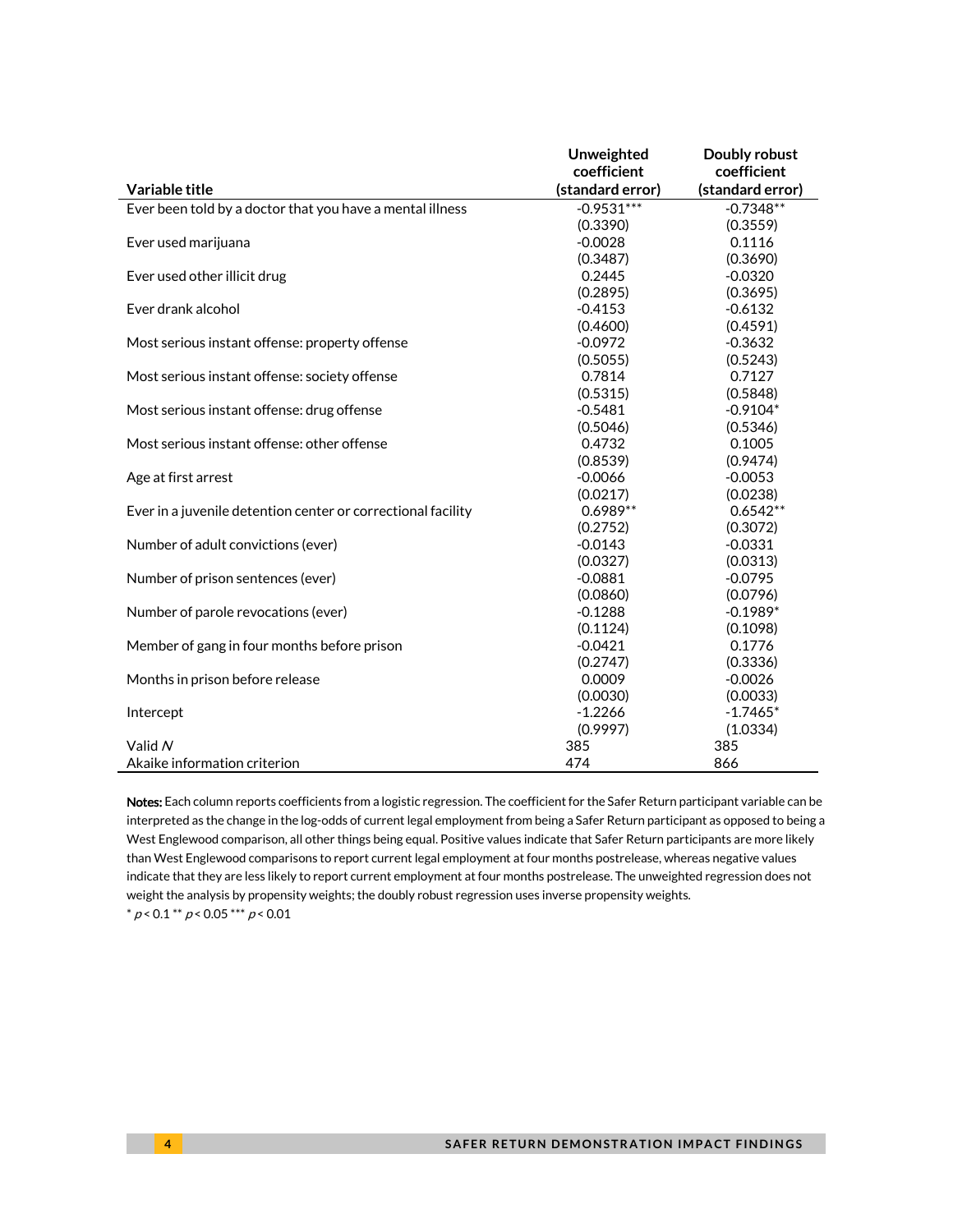#### TABLE A.3

# **Multivariate Logistic Regression for Any Alcohol Use at Four Months Postrelease for Safer Return Participants and West Englewood Comparisons (baseline)**

|                                                              | Unweighted               | Doubly robust            |
|--------------------------------------------------------------|--------------------------|--------------------------|
|                                                              | coefficient              | coefficient              |
| Variable title                                               | (standard error)         | (standard error)         |
| Safer Return participant                                     | $-0.2483$                | $-0.2583$                |
|                                                              | (0.2779)                 | (0.2778)                 |
| Age at baseline survey                                       | 0.0099                   | 0.0274                   |
|                                                              | (0.0182)                 | (0.0209)                 |
| Black/African American                                       | 0.7047                   | 0.2373                   |
|                                                              | (0.5029)                 | (0.5151)                 |
| High school diploma/GED                                      | $-0.0979$                | 0.0306                   |
|                                                              | (0.2660)                 | (0.3101)                 |
| Ever homeless                                                | $-0.0915$                | $-0.1014$                |
|                                                              | $(-.3220)$               | (0.3208)                 |
| Married at baseline survey                                   | $-0.7042**$              | $-0.8601**$              |
|                                                              | (0.3288)                 | (0.4043)                 |
| Employed in the four months before prison                    | 0.0584                   | $-0.1632$                |
|                                                              | (0.2688)                 | (0.2936)                 |
| US military veteran                                          | $-0.1657$                | 0.2696                   |
|                                                              | (0.6479)                 | (0.8217)                 |
| Ever diagnosed by a doctor with a physical condition         | $-0.3670$                | $-0.3418$                |
|                                                              | (0.3088)                 | (0.3429)                 |
| Ever been told by a doctor that you have a mental illness    | $0.6206*$                | $0.7273**$               |
|                                                              | (0.3516)                 | (0.3415)                 |
| Ever used marijuana                                          | $-0.7623*$               | $-0.7616*$               |
|                                                              | (0.4282)                 | (0.4501)                 |
| Ever used other illicit drug                                 | 0.4610                   | 0.3690                   |
|                                                              | (0.3142)                 | (0.3344)                 |
| Ever drank alcohol                                           | $\overline{\phantom{a}}$ | $\overline{\phantom{a}}$ |
| Most serious instant offense: property offense               | $1.0260**$               | 0.6723                   |
|                                                              | (0.5020)                 | (0.5190)                 |
| Most serious instant offense: society offense                | $0.9167*$                | 0.6979                   |
|                                                              | (0.5427)                 | (0.5547)                 |
| Most serious instant offense: drug offense                   | 1.2827***                | 0.8267                   |
|                                                              | (0.4942)                 | (0.5228)                 |
| Most serious instant offense: other offense                  | 1.1507                   | 0.6978                   |
|                                                              | (0.9281)                 | (1.0371)                 |
| Age at first arrest                                          | $-0.0427*$               | $-0.0602**$              |
|                                                              | (0.0228)<br>$-0.0511$    | (0.0258)<br>0.1660       |
| Ever in a juvenile detention center or correctional facility | (0.2939)                 | (0.3388)                 |
| Number of adult convictions (ever)                           | $-0.0594*$               | $-0.0761$                |
|                                                              | (0.0334)                 | (0.0492)                 |
| Number of prison sentences (ever)                            | $-0.0313$                | 0.0658                   |
|                                                              | (0.0834)                 | (0.0908)                 |
| Number of parole revocations (ever)                          | $-0.1811$                | $-0.4157***$             |
|                                                              | (0.1128)                 | (0.1432)                 |
| Member of gang in four months before prison                  | $0.7039**$               | 0.5525                   |
|                                                              | (0.3062)                 | (0.3438)                 |
| Months in prison before release                              | $-0.0023$                | $-0.0045$                |
|                                                              | (0.0032)                 | (0.0034)                 |
| Intercept                                                    | 0.9208                   | 1.3791                   |
|                                                              | (1.0148)                 | (1.1368)                 |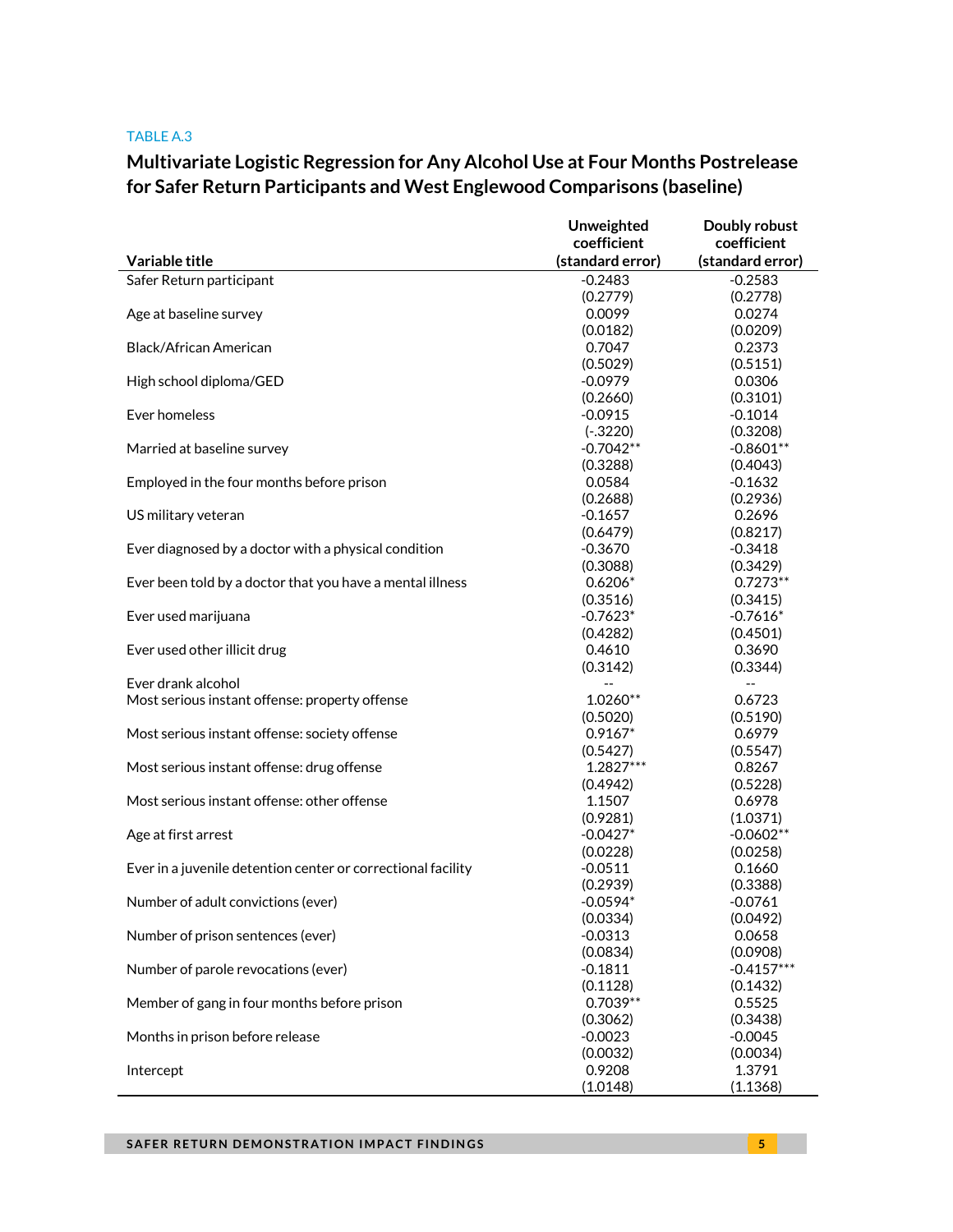|                              | Unweighted<br>coefficient | Doubly robust<br>coefficient |
|------------------------------|---------------------------|------------------------------|
| Variable title               | (standard error)          | (standard error)             |
| Valid N                      | 385                       | 385                          |
| Akaike information criterion | 425                       | 814                          |

Notes: Each column reports coefficients from a logistic regression. The coefficient for the Safer Return participant variable can be interpreted as the change in the log-odds of any alcohol use from being a Safer Return participant as opposed to being a West Englewood comparison, all other things being equal. Positive values indicate that Safer Return participants are more likely than West Englewood comparisons to report any alcohol use within four months of release, whereas negative values indicate that they are less likely to report any alcohol use within four months of release. The unweighted regression does not weight the analysis by propensity weights; the doubly robust regression uses inverse propensity weights.  $* p < 0.1 ** p < 0.05 ** p < 0.01$ 

### TABLE A.4

# **Multivariate Logistic Regression for Any Drug Use at Four Months Postrelease for Safer Return Participants and West Englewood Comparisons (baseline)**

|                                                           | Unweighted       | Doubly robust    |
|-----------------------------------------------------------|------------------|------------------|
|                                                           | coefficient      | coefficient      |
| Variable title                                            | (standard error) | (standard error) |
| Safer Return participant                                  | $-0.5791**$      | $-0.5263*$       |
|                                                           | (0.2815)         | (0.2780)         |
| Age at baseline survey                                    | $-0.0127$        | $-0.0238$        |
|                                                           | (0.0169)         | (0.0182)         |
| Black/African American                                    | 0.0561           | $-0.1920$        |
|                                                           | (0.5403)         | (0.4963)         |
| High school diploma/GED                                   | $-0.1194$        | 0.0111           |
|                                                           | (0.2619)         | (0.2980)         |
| Ever homeless                                             | 0.2849           | 0.2547           |
|                                                           | (0.2982)         | (0.3476)         |
| Married at baseline survey                                | $-0.1509$        | 0.2491           |
|                                                           | (0.3261)         | (0.3461)         |
| Employed in the four months before prison                 | 0.3167           | 0.2029           |
|                                                           | (0.2583)         | (0.2779)         |
| US military veteran                                       | 0.1992           | 0.1633           |
|                                                           | (0.6978)         | (0.7572)         |
| Ever diagnosed by a doctor with a physical condition      | $-0.0548$        | $-0.1125$        |
|                                                           | (0.3016)         | (0.3317)         |
| Ever been told by a doctor that you have a mental illness | 0.3799           | $0.5667*$        |
|                                                           | (0.3093)         | (0.3441)         |
| Ever used marijuana                                       | $1.1833***$      | 1.2072**         |
|                                                           | (0.4440)         | (0.4835)         |
| Ever used other illicit drug                              | $0.9561***$      | $0.8661***$      |
|                                                           | (0.3070)         | (0.3282)         |
| Ever drank alcohol                                        | $-0.0907$        | $-0.1660$        |
|                                                           | (0.5183)         | (0.5842)         |
| Most serious instant offense: property offense            | 0.4931           | 1.0339           |
|                                                           | (0.5942)         | (0.7988)         |
| Most serious instant offense: society offense             | 0.8359           | 1.0698           |
|                                                           | (0.6358)         | (0.8703)         |
| Most serious instant offense: drug offense                | 0.8988           | 1.3139           |
|                                                           | (0.5964)         | (0.8101)         |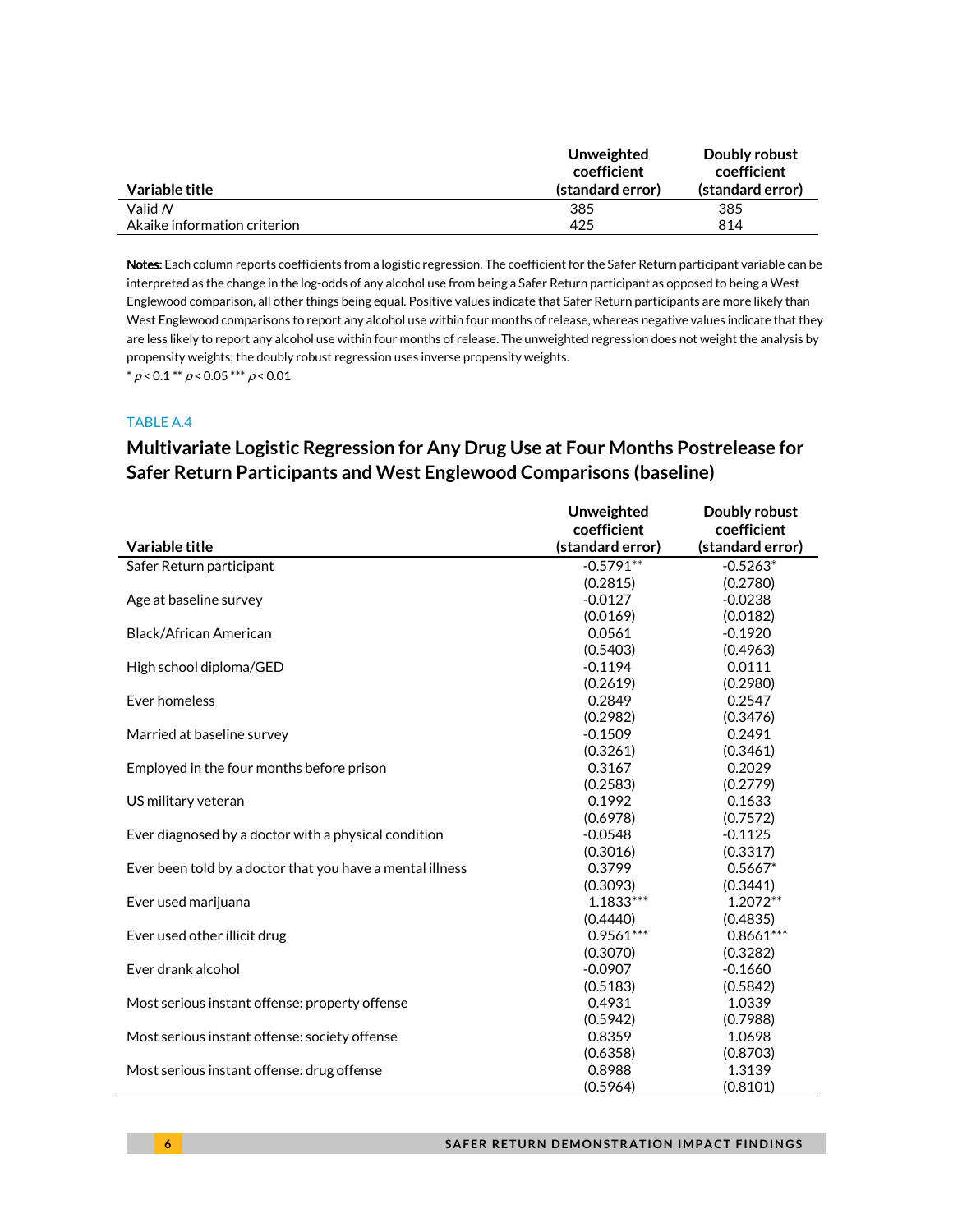|                                                              | Unweighted       | Doubly robust    |
|--------------------------------------------------------------|------------------|------------------|
|                                                              | coefficient      | coefficient      |
| Variable title                                               | (standard error) | (standard error) |
| Most serious instant offense: other offense                  | 1.0747           | 1.5159           |
|                                                              | (0.9034)         | (1.1348)         |
| Age at first arrest                                          | 0.0150           | 0.0120           |
|                                                              | (0.0236)         | (0.0275)         |
| Ever in a juvenile detention center or correctional facility | $-0.0454$        | $-0.1466$        |
|                                                              | (0.2858)         | (0.2999)         |
| Number of adult convictions (ever)                           | $-0.0138$        | 0.0015           |
|                                                              | (0.0339)         | (0.0399)         |
| Number of prison sentences (ever)                            | 0.1143           | $0.1520*$        |
|                                                              | (0.0807)         | (0.0829)         |
| Number of parole revocations (ever)                          | 0.0138           | $-0.1089$        |
|                                                              | (0.1051)         | (0.1233)         |
| Member of gang in four months before prison                  | 0.2721           | 0.2078           |
|                                                              | (0.2828)         | (0.3082)         |
| Months in prison before release                              | $-0.0064$        | $-0.0045$        |
|                                                              | (0.0045)         | (0.0051)         |
| Intercept                                                    | $-3.2220***$     | $-3.0727***$     |
|                                                              | (1.1507)         | (1.1717)         |
| Valid N                                                      | 385              | 385              |
| Akaike information criterion                                 | 445              | 823              |

Notes: Each column reports coefficients from a logistic regression. The coefficient for the Safer Return participant variable can be interpreted as the change in the log-odds of any drug use from being a Safer Return participant as opposed to being a West Englewood comparison, all other things being equal. Positive values indicate that Safer Return participants are more likely than West Englewood comparisons to report any drug use within four months of release, whereas negative values indicate that they are less likely to report any drug use within four months of release. The unweighted regression does not weight the analysis by propensity weights; the doubly robust regression uses inverse propensity weights.  $*$  p < 0.1  $*$  p < 0.05  $*$   $*$  p < 0.01

TABLE A.5

### **Multivariate Logistic Regression for Any Moves at Four Months Postrelease for Safer Return Participants and West Englewood Comparisons (baseline)**

|                                           | Unweighted       | Doubly robust    |
|-------------------------------------------|------------------|------------------|
|                                           | coefficient      | coefficient      |
| Variable title                            | (standard error) | (standard error) |
| Safer Return participant                  | $0.7528**$       | $0.7730**$       |
|                                           | (0.3200)         | (0.3169)         |
| Age at baseline survey                    | 0.0206           | 0.0344           |
|                                           | (0.0211)         | (0.0216)         |
| Black/African American                    | $-0.3543$        | $-0.2830$        |
|                                           | (0.5191)         | (0.5491)         |
| High school diploma/GED                   | 0.3126           | 0.1861           |
|                                           | (0.3144)         | (0.3484)         |
| Ever homeless                             | $0.9608***$      | $1.0994***$      |
|                                           | (0.3509)         | (0.4162)         |
| Married at baseline survey                | 0.1733           | 0.3365           |
|                                           | (0.3739)         | (0.4190)         |
| Employed in the four months before prison | 0.3611           | 0.3391           |
|                                           | (0.3134)         | (0.3479)         |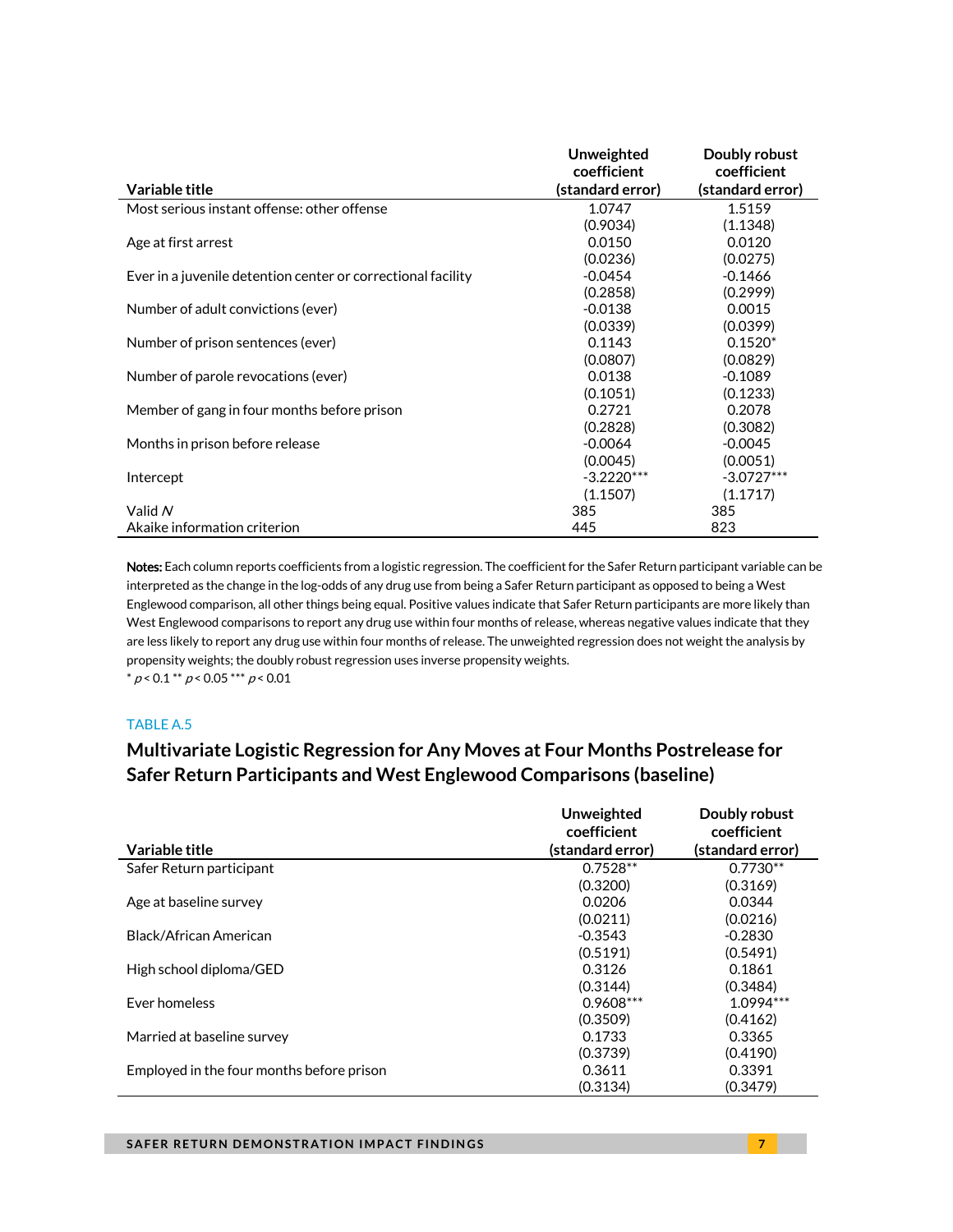|                                                              | Unweighted       | Doubly robust    |
|--------------------------------------------------------------|------------------|------------------|
|                                                              | coefficient      | coefficient      |
| Variable title                                               | (standard error) | (standard error) |
| US military veteran                                          | $-0.2273$        | $-0.1138$        |
|                                                              | (0.8740)         | (0.7933)         |
| Ever diagnosed by a doctor with a physical condition         | $-0.0357$        | $-0.0007$        |
|                                                              | (0.3594)         | (0.3641)         |
| Ever been told by a doctor that you have a mental illness    | $-0.2409$        | $-0.2124$        |
|                                                              | (0.3810)         | (0.4304)         |
| Ever used marijuana                                          | 0.8044           | 0.7251           |
|                                                              | (0.5276)         | (0.5648)         |
| Ever used other illicit drug                                 | $-0.4074$        | $-0.6850*$       |
|                                                              | (0.3678)         | (0.4092)         |
| Ever drank alcohol                                           | $-0.2573$        | $-0.1847$        |
|                                                              | (0.6329)         | (0.7292)         |
| Most serious instant offense: property offense               | $-0.5534$        | $-0.1206$        |
|                                                              | (0.5657)         | (0.5771)         |
| Most serious instant offense: society offense                | $-0.5970$        | $-0.8372$        |
|                                                              | (0.6340)         | (0.6793)         |
| Most serious instant offense: drug offense                   | $-1.2869**$      | $-1.2102**$      |
|                                                              | (0.5777)         | (0.5904)         |
| Most serious instant offense: other offense                  | $-1.7167$        | $-1.3411$        |
|                                                              | (1.2367)         | (1.0665)         |
| Age at first arrest                                          | $-0.0041$        | $-0.0150$        |
|                                                              | (0.0286)         | (0.0270)         |
| Ever in a juvenile detention center or correctional facility | $0.6534**$       | $0.7667**$       |
|                                                              | (0.3332)         | (0.3396)         |
| Number of adult convictions (ever)                           | $-0.0098$        | $-0.0303$        |
|                                                              | (0.0343)         | (0.0357)         |
| Number of prison sentences (ever)                            | 0.1002           | 0.0811           |
|                                                              | (0.0961)         | (0.0997)         |
| Number of parole revocations (ever)                          | $-0.1566$        | $-0.1249$        |
|                                                              | (0.1266)         | (0.1108)         |
| Member of gang in four months before prison                  | $1.0745***$      | $0.9381***$      |
|                                                              | (0.3310)         | (0.3596)         |
| Months in prison before release                              | $-0.0058$        | $-0.0059$        |
|                                                              | (0.0038)         | (0.0036)         |
| Intercept                                                    | $-2.9885**$      | $-3.3305***$     |
|                                                              | (1.2457)         | (1.1445)         |
| Valid N                                                      | 385              | 385              |
| Akaike information criterion                                 | 350              | 640              |

Notes: Each column reports coefficients from a logistic regression. The coefficient for the Safer Return participant variable can be interpreted as the change in the log-odds of any moves since release from being a Safer Return participant as opposed to being a West Englewood comparison, all other things being equal. Positive values indicate that Safer Return participants are more likely than West Englewood comparisons to report any move within four months of release, whereas negative values indicate that they are less likely to report any move within four months of release. The unweighted regression does not weight the analysis by propensity weights; the doubly robust regression uses inverse propensity weights.

 $* p < 0.1** p < 0.05*** p < 0.01*$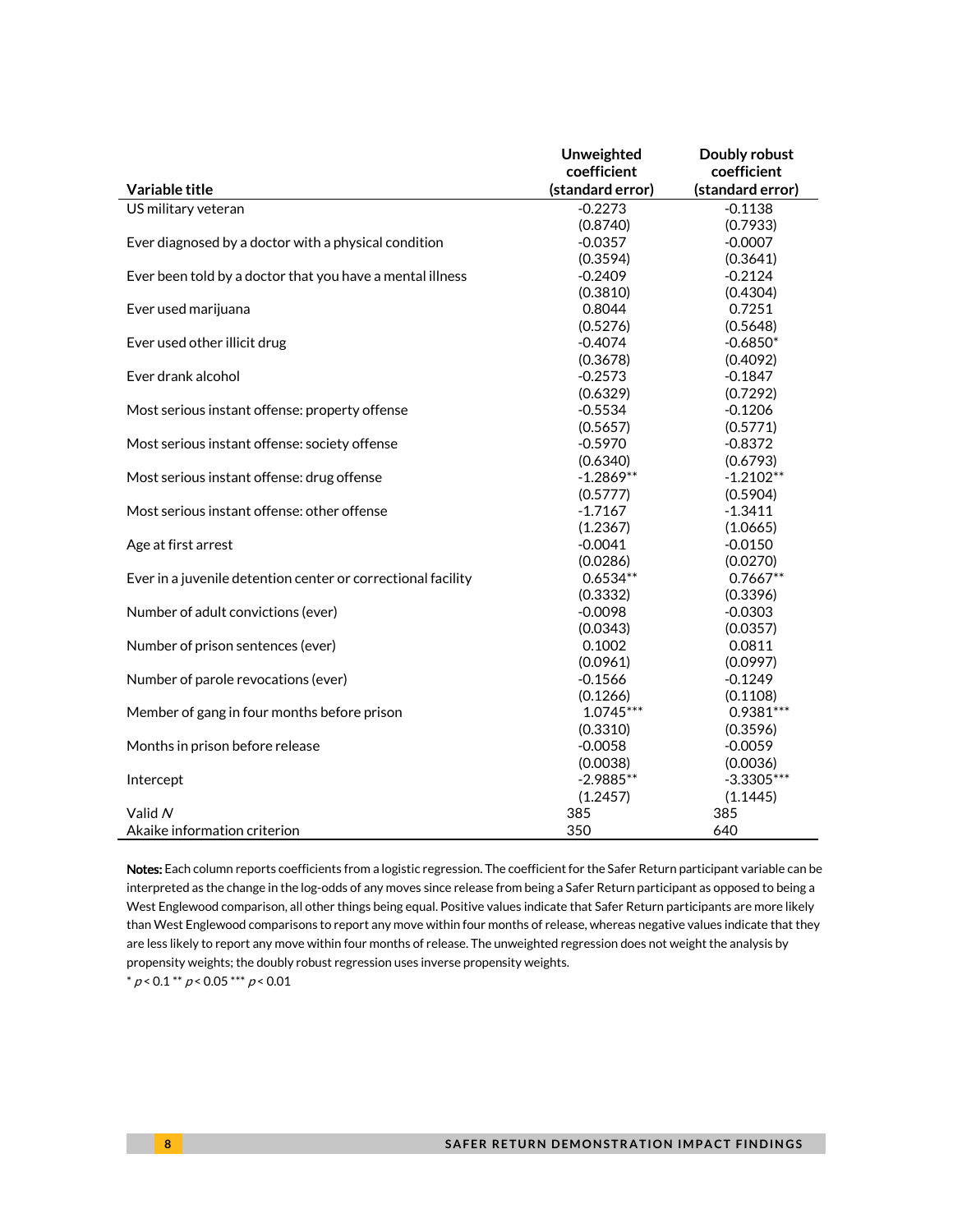#### TABLE A.6

# **Multivariate Logistic Regression for Receipt of a Reentry Plan in Prison for Safer Return Participants and West Englewood Comparisons (baseline)**

|                                                              | Unweighted         | Doubly robust         |
|--------------------------------------------------------------|--------------------|-----------------------|
|                                                              | coefficient        | coefficient           |
| Variable title                                               | (standard error)   | (standard error)      |
| Safer Return participant                                     | $0.7856***$        | $0.6363**$            |
|                                                              | (0.2499)           | (0.2505)              |
| Age at baseline survey                                       | $-0.0080$          | $-0.0016$             |
|                                                              | (0.0154)           | (0.0175)              |
| Black/African American                                       | $-0.0113$          | 0.4744                |
|                                                              | (0.4720)           | (0.5239)              |
| High school diploma/GED                                      | 0.2834             | 0.2423                |
|                                                              | (0.2325)           | (0.2602)              |
| Ever homeless                                                | 0.0310             | 0.3150                |
|                                                              | (0.2821)           | (0.3017)              |
| Married at baseline survey                                   | 0.2874             | 0.4738                |
|                                                              | (0.2907)           | (0.3002)              |
| Employed in the four months before prison                    | $0.6367***$        | $0.6258**$            |
|                                                              | (0.2373)           | (0.2585)              |
| US military veteran                                          | $-0.3026$          | $-0.2437$             |
|                                                              | (0.6295)           | (0.7711)              |
| Ever diagnosed by a doctor with a physical condition         | 0.2316             | 0.0270                |
|                                                              | (0.2610)           | (0.3047)              |
| Ever been told by a doctor that you have a mental illness    | $-0.2594$          | $-0.0523$             |
|                                                              | (0.2931)           | (0.3302)              |
| Ever used marijuana                                          | $-0.0566$          | $-0.0539$             |
|                                                              | (0.3235)           | (0.3413)              |
| Ever used other illicit drug                                 | 0.1003             | 0.0840                |
|                                                              | (0.2695)           | (0.2960)              |
| Ever drank alcohol                                           | 0.1267             | $-0.0208$             |
|                                                              | (0.4258)           | (0.4498)              |
| Most serious instant offense: property offense               | $1.6427***$        | $1.6778***$           |
|                                                              | (0.5347)           | (0.5233)              |
| Most serious instant offense: society offense                | $1.6271***$        | 1.3667**              |
|                                                              | (0.5734)           | (0.6025)              |
| Most serious instant offense: drug offense                   | 1.8322***          | 1.8284 ***            |
|                                                              | (0.5389)           | (0.5309)              |
| Most serious instant offense: other offense                  | 1.2987<br>(0.8832) | 1.0605                |
|                                                              | $-0.0111$          | (0.8864)<br>$-0.0098$ |
| Age at first arrest                                          | (0.0204)           | (0.0219)              |
| Ever in a juvenile detention center or correctional facility | 0.1098             | 0.0872                |
|                                                              | (0.2554)           | (0.2795)              |
| Number of adult convictions (ever)                           | 0.0183             | $-0.0217$             |
|                                                              | (0.0305)           | (0.0319)              |
| Number of prison sentences (ever)                            | $-0.0722$          | 0.0190                |
|                                                              | (0.0763)           | (0.0720)              |
| Number of parole revocations (ever)                          | $-0.0527$          | $-0.0196$             |
|                                                              | (0.0971)           | (0.1052)              |
| Member of gang in four months before prison                  | $-0.0403$          | 0.0676                |
|                                                              | (0.2559)           | (0.2885)              |
| Months in prison before release                              | $0.0116***$        | $0.0093**$            |
|                                                              | (0.0034)           | (0.0036)              |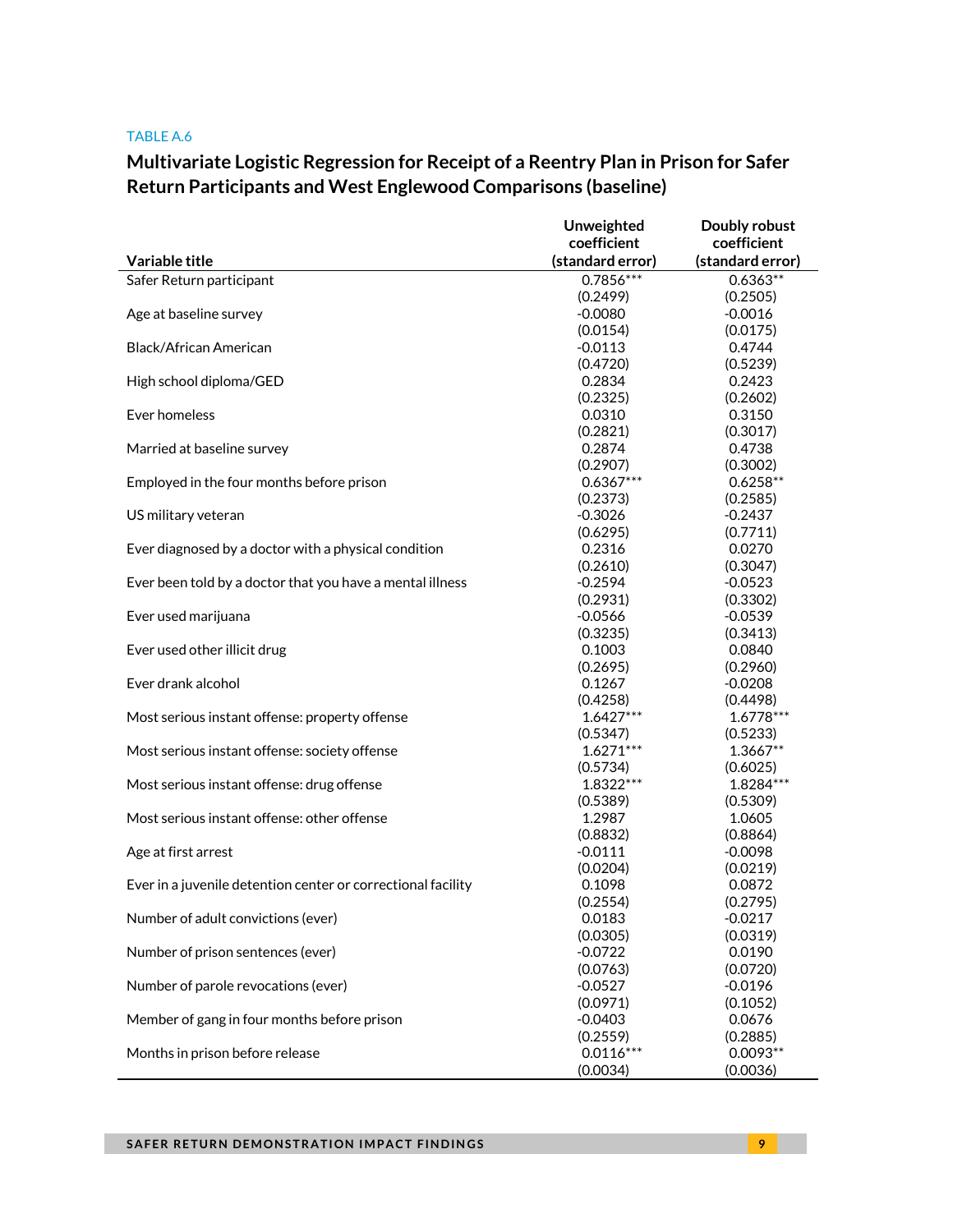| Variable title               | Unweighted<br>coefficient<br>(standard error) | Doubly robust<br>coefficient<br>(standard error) |
|------------------------------|-----------------------------------------------|--------------------------------------------------|
| Intercept                    | $-2.0702**$                                   | $-2.7100***$                                     |
|                              | (0.9845)                                      | (1.0197)                                         |
| Valid N                      | 385                                           | 385                                              |
| Akaike information criterion | 523                                           | 1.003                                            |

Notes: Each column reports coefficients from a logistic regression. The coefficient for the Safer Return participant variable can be interpreted as the change in the log-odds of receipt of a reentry plan in prison from being a Safer Return participant as opposed to being a West Englewood comparison, all other things being equal. Positive values indicate that Safer Return participants are more likely than West Englewood comparisons to report having received a reentry plan during incarceration, whereas negative values indicate that they are less likely to report receiving a reentry plan during incarceration. The unweighted regression does not weight the analysis by propensity weights; the doubly robust regression uses inverse propensity weights.  $* p < 0.1 ** p < 0.05*** p < 0.01$ 

### TABLE A.7

# **Multivariate Logistic Regression for Receipt of a Reentry Plan after Release for Safer Return Participants and West Englewood Comparisons (baseline)**

|                                                           | Unweighted       | Doubly robust    |
|-----------------------------------------------------------|------------------|------------------|
|                                                           | coefficient      | coefficient      |
| Variable title                                            | (standard error) | (standard error) |
| Safer Return participant                                  | 1.9508***        | 1.9058***        |
|                                                           | (0.2890)         | (0.3031)         |
| Age at baseline survey                                    | 0.0075           | 0.0062           |
|                                                           | (0.0173)         | (0.0180)         |
| Black/African American                                    | 0.8829           | $1.2071**$       |
|                                                           | (0.5540)         | (0.5924)         |
| High school diploma/GED                                   | $-0.1872$        | $-0.2180$        |
|                                                           | (0.2641)         | (0.3008)         |
| Ever homeless                                             | $0.7997**$       | $0.8222**$       |
|                                                           | (0.3109)         | (0.3879)         |
| Married at baseline survey                                | 0.0004           | $-0.0561$        |
|                                                           | (0.3297)         | (0.3413)         |
| Employed in the four months before prison                 | $0.9447***$      | $1.0532***$      |
|                                                           | (0.2747)         | (0.3178)         |
| US military veteran                                       | $-0.4797$        | $-0.5832$        |
|                                                           | (0.7383)         | (0.8622)         |
| Ever diagnosed by a doctor with a physical condition      | $-0.1031$        | $-0.1227$        |
|                                                           | (0.3036)         | (0.3167)         |
| Ever been told by a doctor that you have a mental illness | $-0.1800$        | 0.0020           |
|                                                           | (0.3281)         | (0.3417)         |
| Ever used marijuana                                       | 0.4480           | 0.4905           |
|                                                           | (0.3857)         | (0.4153)         |
| Ever used other illicit drug                              | $-0.1170$        | $-0.1103$        |
|                                                           | (0.3044)         | (0.3365)         |
| Ever drank alcohol                                        | $-0.0293$        | $-0.3096$        |
|                                                           | (0.5150)         | (0.4736)         |
| Most serious instant offense: property offense            | 0.1224           | $-0.5421$        |
|                                                           | (0.5333)         | (0.6334)         |
| Most serious instant offense: society offense             | 1.0683*          | 0.3677           |
|                                                           | (0.5639)         | (0.6882)         |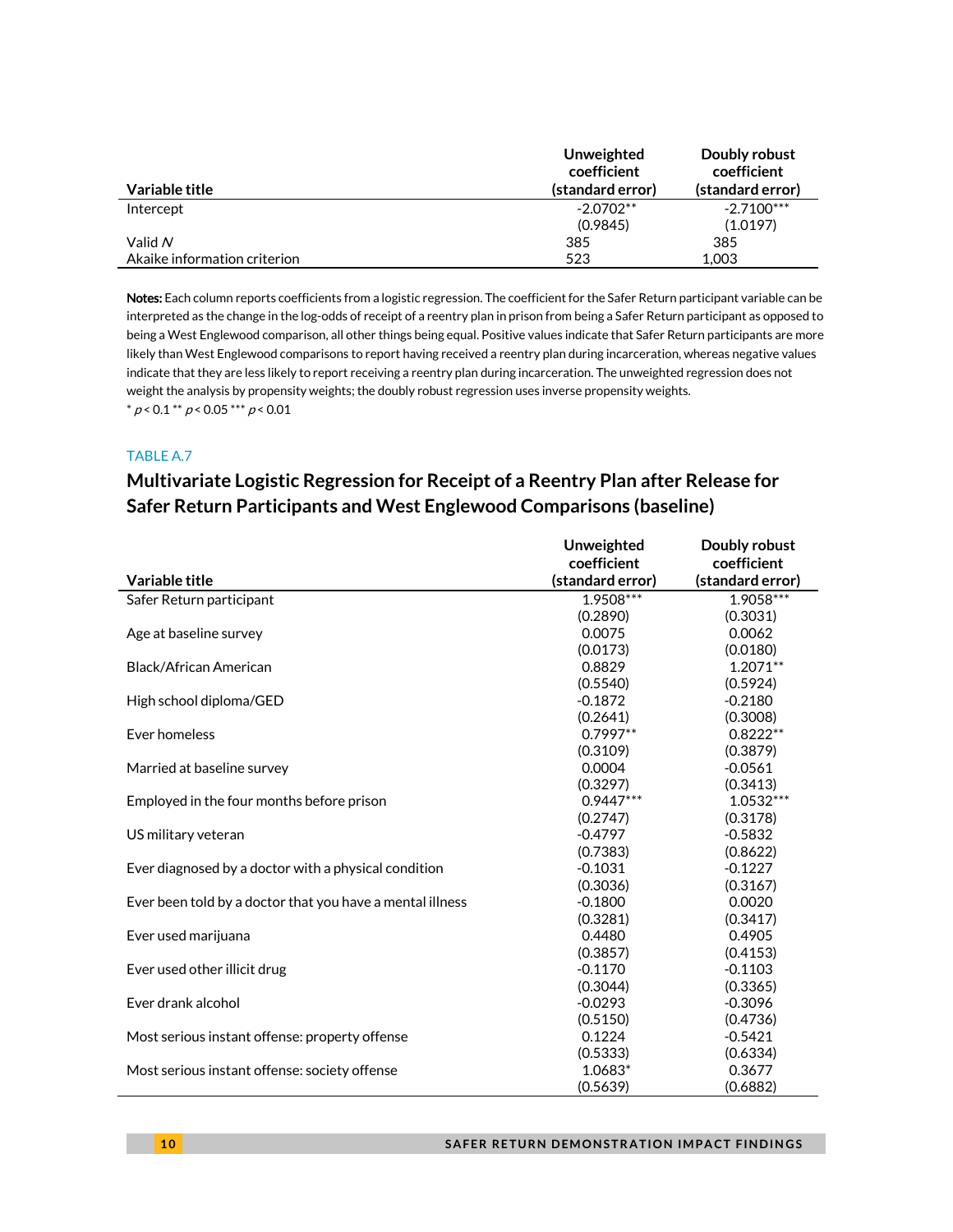|                                                              | <b>Unweighted</b> | Doubly robust    |
|--------------------------------------------------------------|-------------------|------------------|
|                                                              | coefficient       | coefficient      |
| Variable title                                               | (standard error)  | (standard error) |
| Most serious instant offense: drug offense                   | 0.2790            | $-0.4526$        |
|                                                              | (0.5238)          | (0.6220)         |
| Most serious instant offense: other offense                  | $-0.9984$         | $-1.8145**$      |
|                                                              | (1.0374)          | (0.8698)         |
| Age at first arrest                                          | 0.0091            | 0.0135           |
|                                                              | (0.0230)          | (0.0238)         |
| Ever in a juvenile detention center or correctional facility | $-0.3008$         | $-0.4127$        |
|                                                              | (0.2913)          | (0.3542)         |
| Number of adult convictions (ever)                           | 0.0196            | 0.0394           |
|                                                              | (0.0328)          | (0.0511)         |
| Number of prison sentences (ever)                            | $-0.0935$         | $-0.0344$        |
|                                                              | (0.0904)          | (0.1019)         |
| Number of parole revocations (ever)                          | 0.0334            | 0.0011           |
|                                                              | (0.1100)          | (0.0863)         |
| Member of gang in four months before prison                  | $0.5079*$         | $0.6214*$        |
|                                                              | (0.2903)          | (0.3457)         |
| Months in prison before release                              | 0.0014            | $-0.0008$        |
|                                                              | (0.0033)          | (0.0035)         |
| Intercept                                                    | $-3.7789***$      | $-3.4244**$      |
|                                                              | (1.1438)          | (1.3447)         |
| Valid N                                                      | 385               | 385              |
| Akaike information criterion                                 | 439               | 836              |

Notes: Each column reports coefficients from a logistic regression. The coefficient for the Safer Return participant variable can be interpreted as the change in the log-odds of receipt of a reentry plan after release from being a Safer Return participant as opposed to being a West Englewood comparison, all other things being equal. Positive values indicate that Safer Return participants are more likely than West Englewood comparisons to report having received a reentry plan after release, whereas negative values indicate that they are less likely to report receiving a reentry plan after release. The unweighted regression does not weight the analysis by propensity weights; the doubly robust regression uses inverse propensity weights.  $* p < 0.1 ** p < 0.05*** p < 0.01$ 

### TABLE A.8

# **Multivariate Logistic Regression for Case Manager or Service Provider Meeting at Four Months Postrelease for Safer Return Participants and West Englewood Comparisons (baseline)**

|                          | Unweighted<br>coefficient | Doubly robust<br>coefficient |
|--------------------------|---------------------------|------------------------------|
| Variable title           | (standard error)          | (standard error)             |
| Safer Return participant | $1.3070***$               | $1.3622***$                  |
|                          | (0.2509)                  | (0.2513)                     |
| Age at baseline survey   | $-0.0184$                 | $-0.0063$                    |
|                          | (0.0154)                  | (0.0155)                     |
| Black/African American   | $-0.4010$                 | $-0.1760$                    |
|                          | (0.4715)                  | (0.4588)                     |
| High school diploma/GED  | $-0.2489$                 | $-0.3435$                    |
|                          | (0.2384)                  | (0.2676)                     |
| Ever homeless            | 0.4074                    | 0.2825                       |
|                          | (0.2818)                  | (0.3076)                     |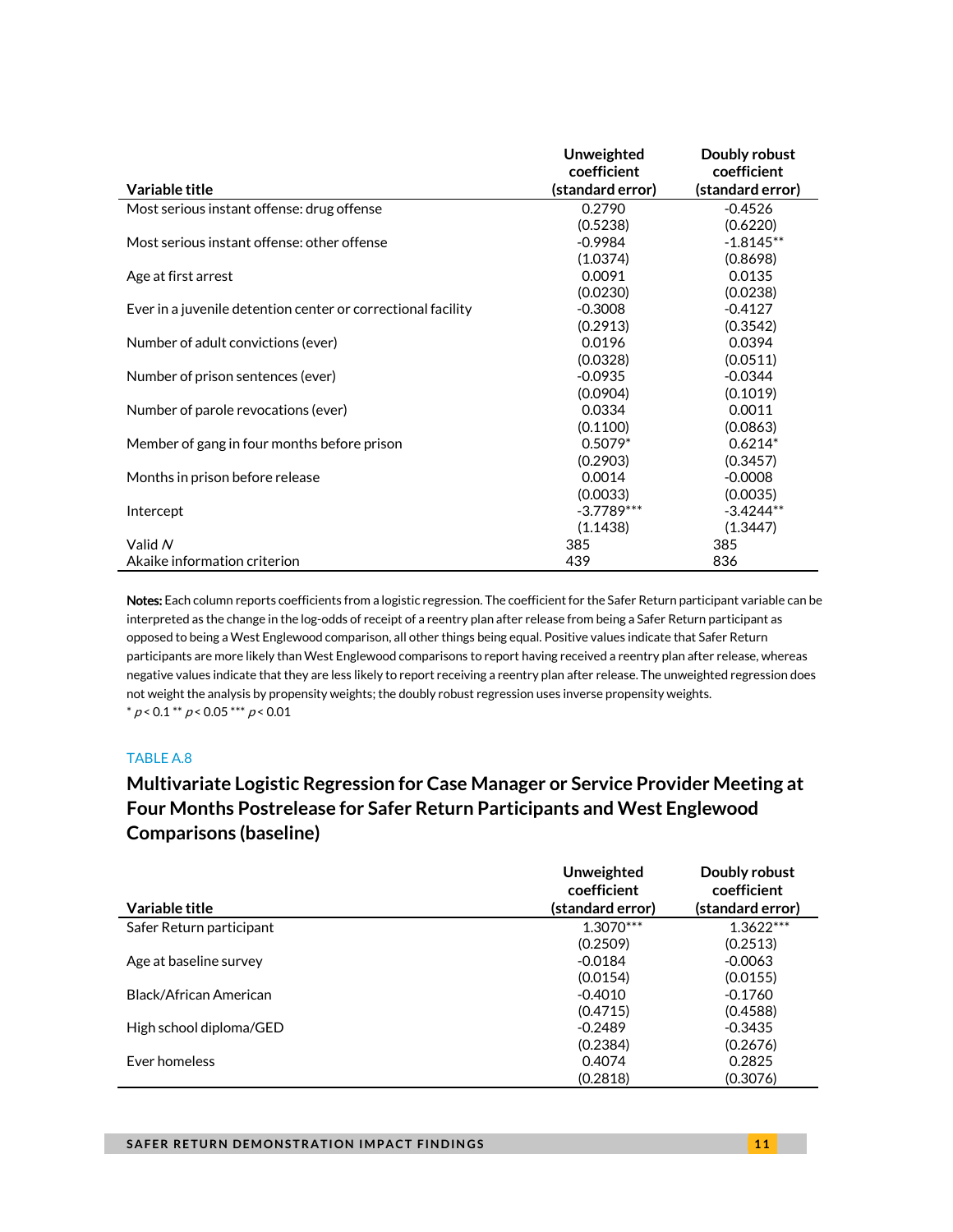|                                                              | Unweighted       | Doubly robust    |
|--------------------------------------------------------------|------------------|------------------|
|                                                              | coefficient      | coefficient      |
| Variable title                                               | (standard error) | (standard error) |
| Married at baseline survey                                   | 0.0272           | 0.1616           |
|                                                              | (0.2961)         | (0.3182)         |
| Employed in the four months before prison                    | $0.5162**$       | $0.6312**$       |
|                                                              | (0.2384)         | (0.2577)         |
| US military veteran                                          | $-0.1438$        | $-0.2966$        |
|                                                              | (0.6424)         | (0.5730)         |
| Ever diagnosed by a doctor with a physical condition         | 0.2717           | 0.3808           |
|                                                              | (0.2683)         | (0.3013)         |
| Ever been told by a doctor that you have a mental illness    | $-0.1816$        | $-0.1404$        |
|                                                              | (0.2970)         | (0.3273)         |
| Ever used marijuana                                          | 0.2245           | 0.5007           |
|                                                              | (0.3325)         | (0.3561)         |
| Ever used other illicit drug                                 | 0.2271           | $-0.0278$        |
|                                                              | (0.2709)         | (0.3012)         |
| Ever drank alcohol                                           | $-0.1208$        | $-0.3548$        |
|                                                              | (0.4363)         | (0.4431)         |
| Most serious instant offense: property offense               | 0.3189           | 0.7926           |
|                                                              | (0.4875)         | (0.5537)         |
| Most serious instant offense: society offense                | 0.5156           | 0.7645           |
|                                                              | (0.5300)         | (0.6253)         |
| Most serious instant offense: drug offense                   | $0.9218*$        | $1.1571**$       |
|                                                              | (0.4870)         | (0.5653)         |
| Most serious instant offense: other offense                  | 0.6437           | 0.7933           |
|                                                              | (0.8318)         | (0.7759)         |
| Age at first arrest                                          | $-0.0023$        | $-0.0043$        |
|                                                              | (0.0210)         | (0.0199)         |
| Ever in a juvenile detention center or correctional facility | $-0.6139**$      | $-0.6509**$      |
|                                                              | (0.2655)         | (0.2879)         |
| Number of adult convictions (ever)                           | $-0.0251$        | $-0.0063$        |
|                                                              | (0.0299)         | (0.0422)         |
| Number of prison sentences (ever)                            | 0.0097           | $-0.0520$        |
|                                                              | (0.0763)         | (0.0783)         |
| Number of parole revocations (ever)                          | 0.0111           | 0.0617           |
|                                                              | (0.0990)         | (0.1063)         |
| Member of gang in four months before prison                  | $-0.2487$        | $-0.1674$        |
|                                                              | (0.2599)         | (0.2886)         |
| Months in prison before release                              | $0.0071**$       | $0.0064*$        |
|                                                              | (0.0031)         | (0.0035)         |
| Intercept                                                    | $-0.7034$        | $-1.4823$        |
|                                                              | (0.9709)         | (1.0659)         |
| Valid N                                                      | 385              | 385              |
| Akaike information criterion                                 | 516              | 968              |

Notes: Each column reports coefficients from a logistic regression. The coefficient for the Safer Return participant variable can be interpreted as the change in the log-odds of meeting with a case manager or service provider from being a Safer Return participant as opposed to being a West Englewood comparison, all other things being equal. Positive values indicate that Safer Return participants are more likely than West Englewood comparisons to report meeting a case manager or service provider, whereas negative values indicate that they are less likely to report meeting a case manager or service provider. The unweighted regression does not weight the analysis by propensity weights; the doubly robust regression uses inverse propensity weights.  $^*$   $\rho$  < 0.1  $^{**}$   $\rho$  < 0.05  $^{***}$   $\rho$  < 0.01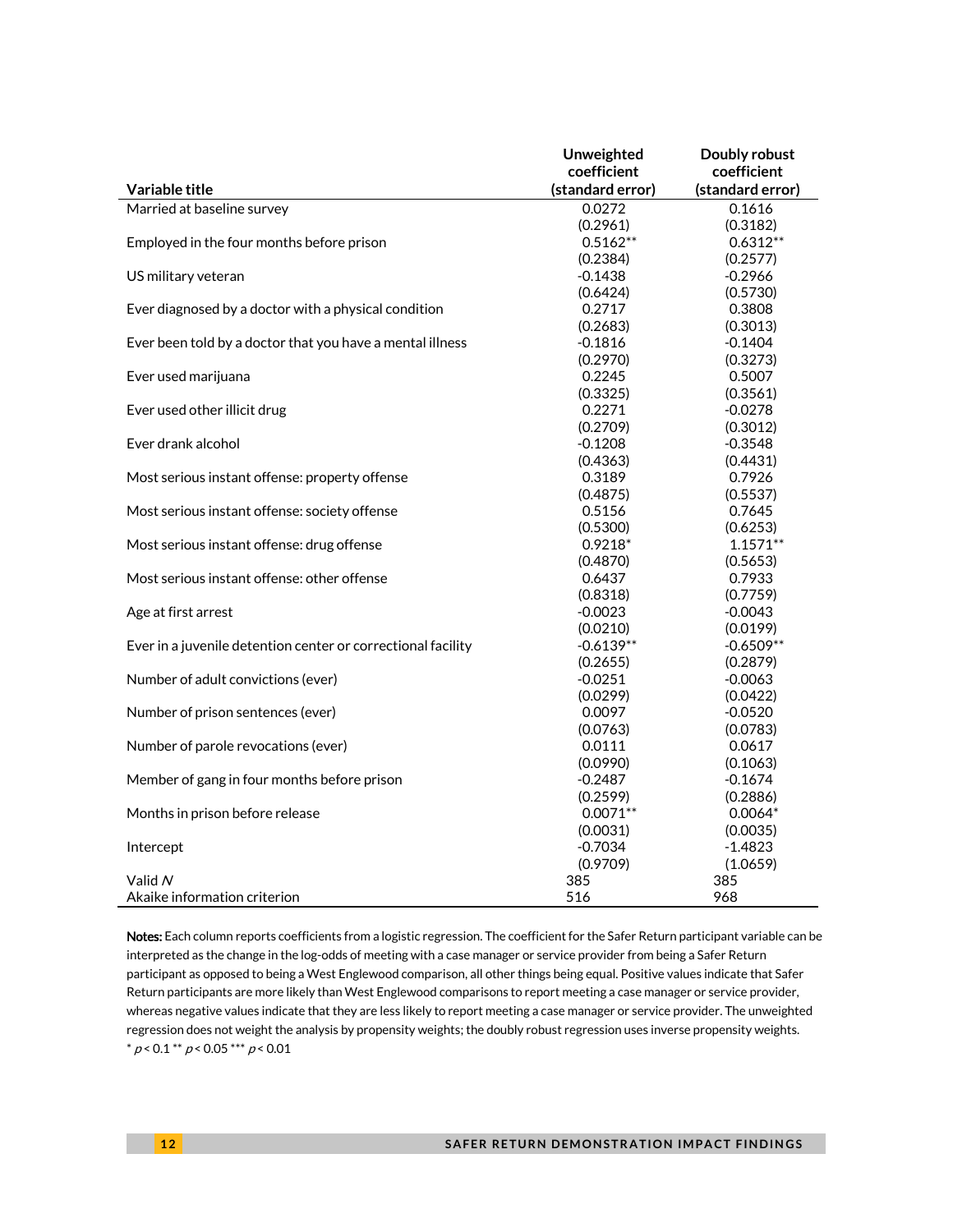#### TABLE A.9

# **Multivariate Logistic Regression for Any Service Receipt at Four Months Postrelease for Safer Return Participants and West Englewood Comparisons (baseline)**

|                                                              | Unweighted       | Doubly robust    |
|--------------------------------------------------------------|------------------|------------------|
|                                                              | coefficient      | coefficient      |
| Variable title                                               | (standard error) | (standard error) |
| Safer Return participant                                     | $0.7307***$      | $0.7090**$       |
|                                                              | (0.2768)         | (0.2774)         |
| Age at baseline survey                                       | $-0.0171$        | $-0.0123$        |
|                                                              | (0.0165)         | (0.0155)         |
| Black/African American                                       | 0.7193           | 0.8784           |
|                                                              | (0.4916)         | (0.5711)         |
| High school diploma/GED                                      | $-0.0886$        | $-0.2956$        |
|                                                              | (0.2540)         | (0.2732)         |
| Ever homeless                                                | 0.3013           | $0.5394*$        |
|                                                              | (0.3070)         | (0.3202)         |
| Married at baseline survey                                   | 0.3597           | $0.6505**$       |
|                                                              | (0.3183)         | (0.3311)         |
| Employed in the four months before prison                    | $-0.0402$        | 0.0225           |
|                                                              | (0.2516)         | (0.2786)         |
| US military veteran                                          | $-0.2783$        | $-0.4436$        |
|                                                              | (0.6439)         | (0.9003)         |
| Ever diagnosed by a doctor with a physical condition         | 1.1084***        | $0.9391***$      |
|                                                              | (0.2774)         | (0.2926)         |
| Ever been told by a doctor that you have a mental illness    | $-0.9596***$     | $-0.7538**$      |
|                                                              | (0.3084)         | (0.3111)         |
| Ever used marijuana                                          | $-0.0241$        | $-0.0094$        |
|                                                              | (0.3395)         | (0.3780)         |
| Ever used other illicit drug                                 | $-0.1071$        | $-0.1985$        |
|                                                              | (0.2918)         | (0.3312)         |
| Ever drank alcohol                                           | $0.7567*$        | $0.7894*$        |
|                                                              | (0.4424)         | (0.4630)         |
| Most serious instant offense: property offense               | $-0.0264$        | $-0.3872$        |
|                                                              | (0.5026)         | (0.4883)         |
| Most serious instant offense: society offense                | 0.9794           | 0.7694           |
|                                                              | (0.5952)         | (0.6100)         |
| Most serious instant offense: drug offense                   | $-0.1429$        | $-0.4253$        |
|                                                              | (0.5050)         | (0.4990)         |
| Most serious instant offense: other offense                  | $-0.0014$        | $-0.3849$        |
|                                                              | (0.8500)         | (0.7828)         |
| Age at first arrest                                          | $-0.0187$        | $-0.0191$        |
|                                                              | (0.0217)         | (0.0233)         |
| Ever in a juvenile detention center or correctional facility | $-0.2917$        | $-0.4957*$       |
|                                                              | (0.2799)         | (0.2984)         |
| Number of adult convictions (ever)                           | 0.0647           | $0.0874*$        |
|                                                              | (0.0407)         | (0.0416)         |
| Number of prison sentences (ever)                            | 0.0064           | $-0.0347$        |
|                                                              | (0.0832)         | (0.0760)         |
| Number of parole revocations (ever)                          | $-0.1899*$       | $-0.1101$        |
|                                                              | (0.1064)         | (0.1134)         |
| Member of gang in four months before prison                  | 0.0047           | 0.0602           |
|                                                              | (0.2756)         | (0.3129)         |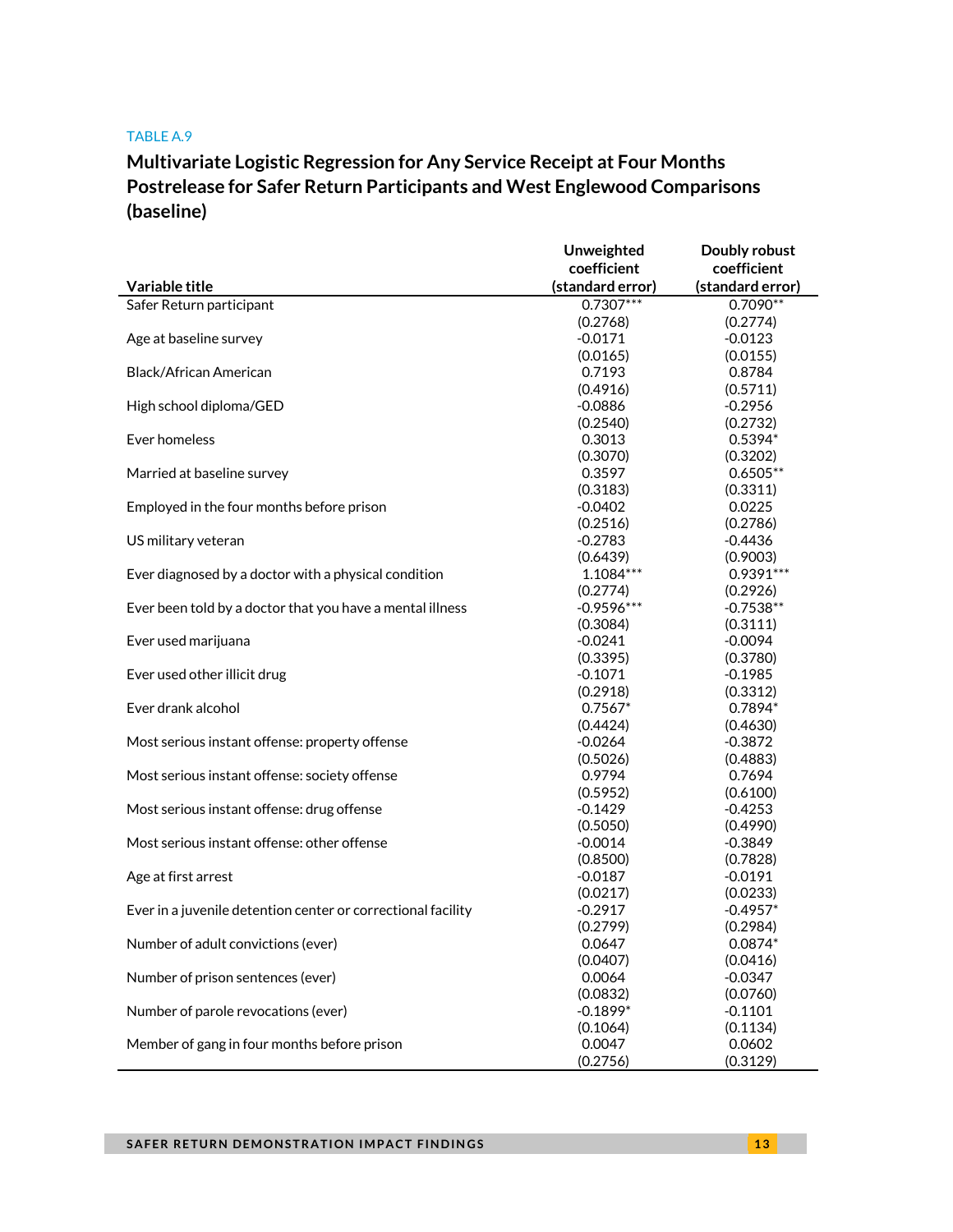|                                 | Unweighted<br>coefficient | Doubly robust<br>coefficient |
|---------------------------------|---------------------------|------------------------------|
| Variable title                  | (standard error)          | (standard error)             |
| Months in prison before release | $0.0084**$                | $0.0082*$                    |
|                                 | (0.0040)                  | (0.0043)                     |
| Intercept                       | $-0.8423$                 | $-0.7989$                    |
|                                 | (0.9992)                  | (1.0508)                     |
| Valid N                         | 385                       | 385                          |
| Akaike information criterion    | 469                       | 855                          |

Notes: Each column reports coefficients from a logistic regression. The coefficient for the Safer Return participant variable can be interpreted as the change in the log-odds of any service receipt from being a Safer Return participant as opposed to being a West Englewood comparison, all other things being equal. Positive values indicate that Safer Return participants are more likely than West Englewood comparisons to report having received any service within four months of release, whereas negative values indicate that they are less likely to report service receipt within four months of release. The unweighted regression does not weight the analysis by propensity weights; the doubly robust regression uses inverse propensity weights.  $* p < 0.1 ** p < 0.05 ** p < 0.01$ 

### TABLE A.10

j.

## **Multivariate Negative-Binomial Regression for Number of Services at Four Months Postrelease for Safer Return Participants and West Englewood Comparisons (baseline)**

| Variable title                                            | Unweighted coefficient<br>(standard error) |
|-----------------------------------------------------------|--------------------------------------------|
| Safer Return participant                                  | $0.4208***$                                |
|                                                           | (0.1443)                                   |
| Age at baseline survey                                    | $-0.0032$                                  |
|                                                           | (0.0091)                                   |
| Black/African American                                    | 0.4234                                     |
|                                                           | (0.2884)                                   |
| High school diploma/GED                                   | $-0.0302$                                  |
|                                                           | (0.1381)                                   |
| Ever homeless                                             | $0.3395**$                                 |
|                                                           | (0.1545)                                   |
| Married at baseline survey                                | 0.0445                                     |
|                                                           | (0.1679)                                   |
| Employed in the four months before prison                 | 0.0483                                     |
|                                                           | (0.1395)                                   |
| US military veteran                                       | 0.2874                                     |
|                                                           | (0.3491)                                   |
| Ever diagnosed by a doctor with a physical condition      | $0.7474***$                                |
|                                                           | (0.1621)                                   |
| Ever been told by a doctor that you have a mental illness | $-0.1731$                                  |
|                                                           | (0.1674)                                   |
| Ever used marijuana                                       | 0.1141                                     |
|                                                           | (0.1955)                                   |
| Ever used other illicit drug                              | 0.0574                                     |
|                                                           | (0.1626)                                   |
| Ever drank alcohol                                        | 0.0370                                     |
|                                                           | (0.2611)                                   |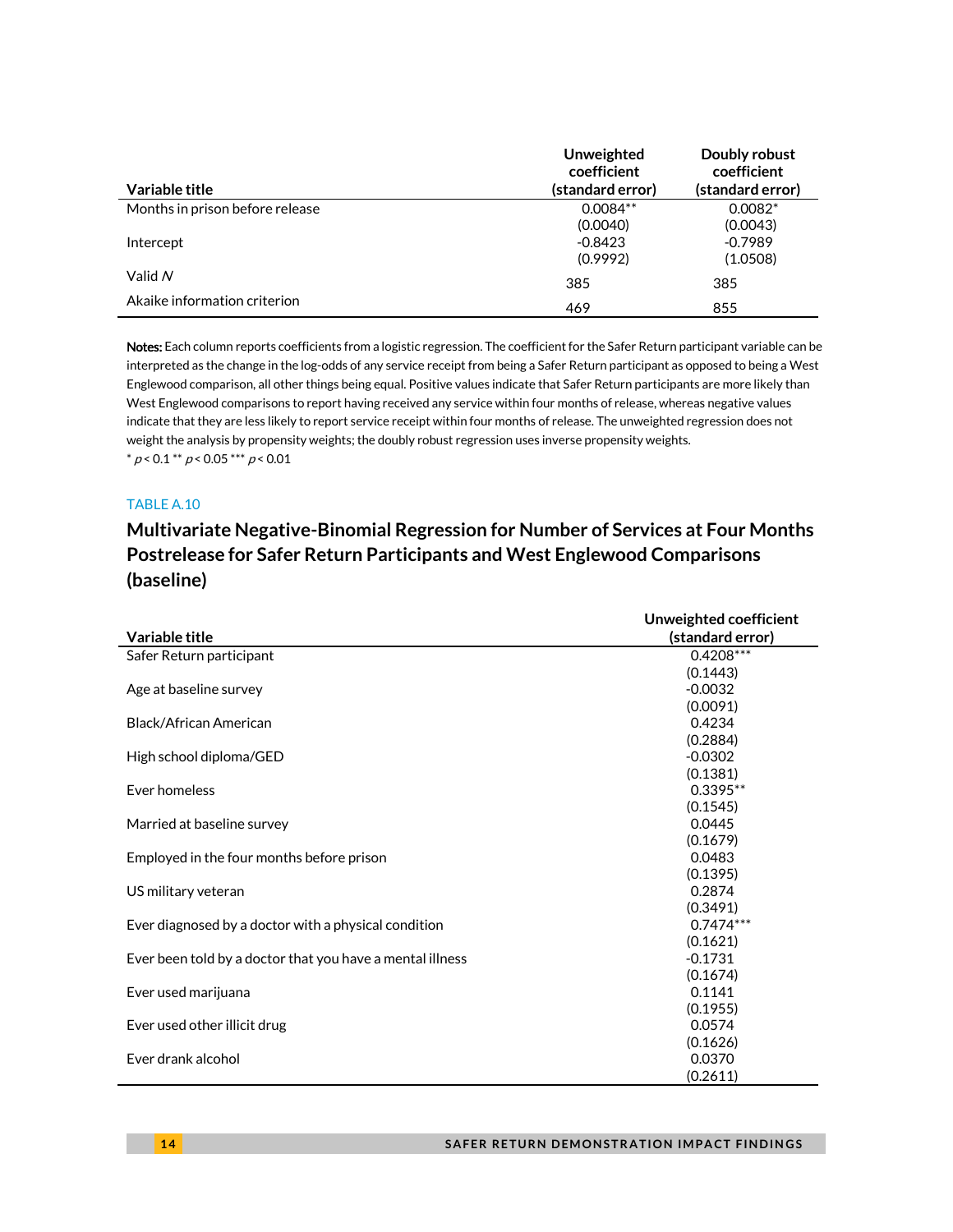| Variable title                                               | Unweighted coefficient<br>(standard error) |
|--------------------------------------------------------------|--------------------------------------------|
| Most serious instant offense: property offense               | 0.1340                                     |
|                                                              | (0.2724)                                   |
| Most serious instant offense: society offense                | 0.3042                                     |
|                                                              | (0.2945)                                   |
| Most serious instant offense: drug offense                   | 0.0548                                     |
|                                                              | (0.2703)                                   |
| Most serious instant offense: other offense                  | $-0.1303$                                  |
|                                                              | (0.4735)                                   |
|                                                              | $-0.0073$                                  |
| Age at first arrest                                          |                                            |
|                                                              | (0.0123)<br>$-0.0247$                      |
| Ever in a juvenile detention center or correctional facility |                                            |
|                                                              | (0.1485)                                   |
| Number of adult convictions (ever)                           | $-0.0012$                                  |
|                                                              | (0.0172)                                   |
| Number of prison sentences (ever)                            | 0.0093                                     |
|                                                              | (0.0435)                                   |
| Number of parole revocations (ever)                          | $-0.0463$                                  |
|                                                              | (0.0567)                                   |
| Member of gang in four months before prison                  | 0.0543                                     |
|                                                              | (0.1537)                                   |
| Months in prison before release                              | $0.0033*$                                  |
|                                                              | (0.0017)                                   |
| Intercept                                                    | $-0.3252$                                  |
|                                                              | (0.5760)                                   |
| Valid N                                                      | 385                                        |
| Akaike information criterion                                 | 1,649                                      |

Notes: This table reports coefficients from a negative-binomial regression. The coefficient for the Safer Return participant variable can be interpreted as the change in the log of the count of services within four months of release from being a Safer Return participant as opposed to being a West Englewood parolee, all other things being equal. Positive values indicate that Safer Return participants reported more services within four months of release than West Englewood comparisons, whereas negative values indicate that they reported fewer services within four months of release.  $* p < 0.1 ** p < 0.05 ** p < 0.01$ 

### TABLE A.11

# **Multivariate Logistic Regression for Any Legal Employment at 16 Months Postrelease for Safer Return Participants and West Englewood Comparisons (follow-up)**

|                          | <b>Unweighted</b><br>coefficient | Doubly robust<br>coefficient |
|--------------------------|----------------------------------|------------------------------|
| Variable title           | (standard error)                 | (standard error)             |
| Safer Return participant | 0.4145                           | 0.2901                       |
|                          | (0.3777)                         | (0.3837)                     |
| Age at baseline survey   | 0.0188                           | $-0.0004$                    |
|                          | (0.0234)                         | (0.0319)                     |
| Black/African American   | $-2.0392$                        | $-1.0013$                    |
|                          | (1.3124)                         | (0.7762)                     |
| High school diploma/GED  | 0.3394                           | 0.4639                       |
|                          | (0.3718)                         | (0.4437)                     |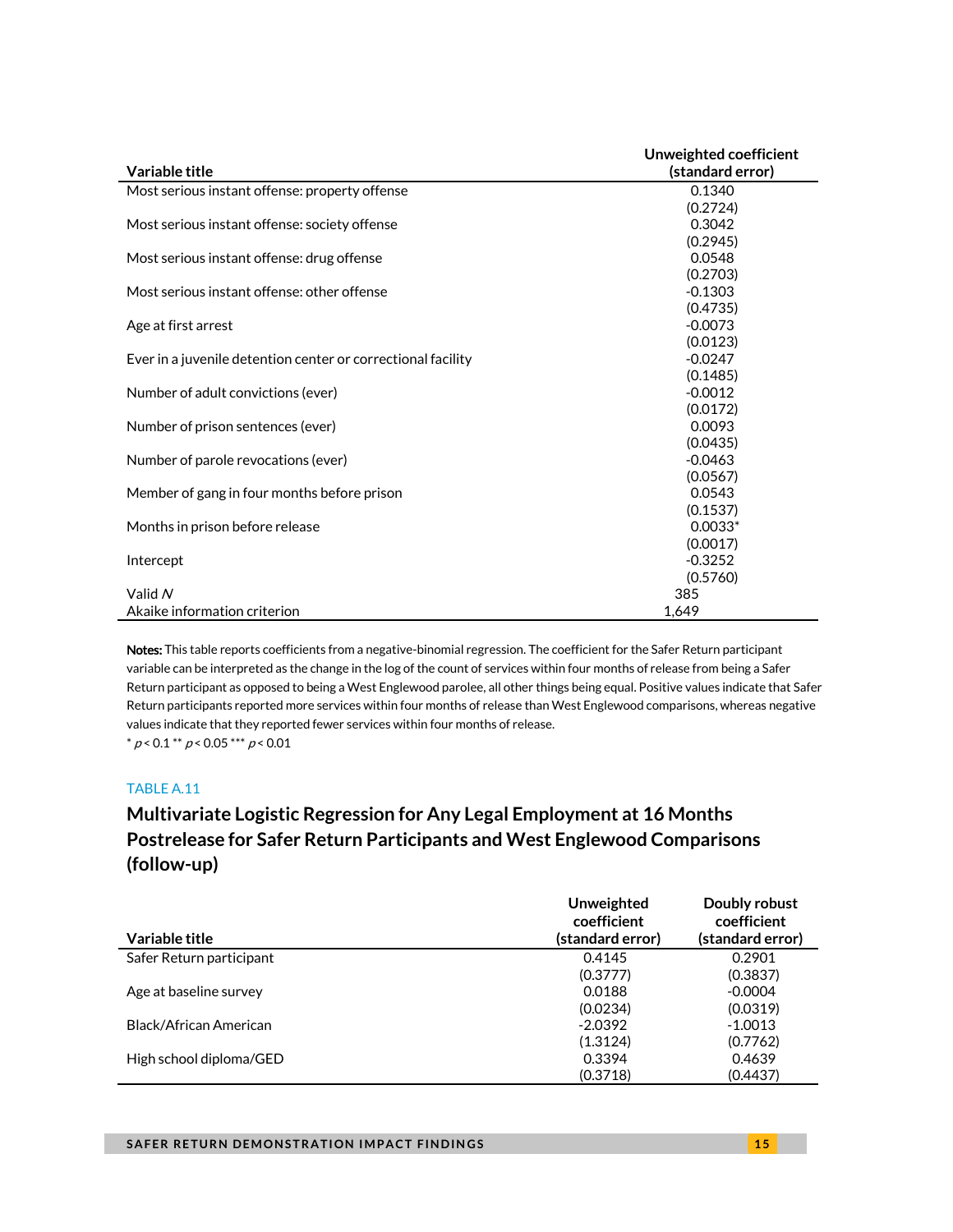|                                                              | Unweighted             | Doubly robust      |
|--------------------------------------------------------------|------------------------|--------------------|
|                                                              | coefficient            | coefficient        |
| Variable title                                               | (standard error)       | (standard error)   |
| Ever homeless                                                | 0.0007                 | 0.0097             |
|                                                              | (0.4244)               | (0.4416)           |
| Married at baseline survey                                   | 0.3017                 | 0.7622             |
|                                                              | (0.4632)               | (0.5172)           |
| Employed in the four months before prison                    | $0.8660**$             | 0.5572             |
|                                                              | (0.3566)               | (0.4025)           |
| US military veteran                                          | 0.3919                 | 0.0300             |
|                                                              | (0.9450)               | (1.1651)           |
| Ever diagnosed by a doctor with a physical condition         | $-0.1891$              | $-0.8019$          |
|                                                              | (0.4168)               | (0.6251)           |
| Ever been told by a doctor that you have a mental illness    | $-0.1692$              | $-0.0652$          |
|                                                              | (0.4592)               | (0.4491)           |
| Ever used marijuana                                          | $-0.6302$              | $-0.3910$          |
|                                                              | (0.5449)               | (0.5319)           |
| Ever used other illicit drug                                 | $-0.3286$              | $-0.3519$          |
| Ever drank alcohol                                           | (0.4104)<br>0.8445     | (0.4862)<br>0.5650 |
|                                                              | (0.6911)               | (0.7984)           |
| Most serious instant offense: property offense               | 0.8338                 | 0.5770             |
|                                                              | (0.8066)               | (1.0028)           |
| Most serious instant offense: society offense                | $-0.0251$              | $-0.7793$          |
|                                                              | (0.8066)               | (0.8643)           |
| Most serious instant offense: drug offense                   | 0.5647                 | 0.4416             |
|                                                              | (0.7767)               | (0.8357)           |
| Most serious instant offense: other offense                  | 1.0246                 | 0.8127             |
|                                                              | (1.2036)               | (1.1757)           |
| Age at first arrest                                          | $-0.0843***$           | $-0.0499$          |
|                                                              | (0.0285)               | (0.0325)           |
| Ever in a juvenile detention center or correctional facility | -0.2273                | 0.0707             |
|                                                              | (0.4115)               | (0.4537)           |
| Number of adult convictions (ever)                           | $-0.0473$              | $-0.0378$          |
|                                                              | (0.0467)               | (0.0453)           |
| Number of prison sentences (ever)                            | $-0.1784$              | $-0.1435$          |
|                                                              | (0.1157)               | (0.1109)           |
| Number of parole revocations (ever)                          | 0.0868                 | $-0.0086$          |
|                                                              | (0.1646)               | (0.1643)           |
| Member of gang in four months before prison                  | $-0.1605$              | 0.1045             |
| Months in prison before release                              | (0.4015)<br>$0.0128**$ | (0.5068)<br>0.0120 |
|                                                              | (0.0064)               | (0.0090)           |
| Intercept                                                    | 3.0290                 | 2.5620             |
|                                                              | (1.8667)               | (1.9068)           |
| Valid N                                                      | 219                    | 219                |
| Akaike information criterion                                 | 273                    | 524                |

Notes: Each column reports coefficients from a logistic regression. The coefficient for the Safer Return participant variable can be interpreted as the change in the log-odds of any legal employment from being a Safer Return participant as opposed to being a West Englewood comparison, all other things being equal. Positive values indicate that Safer Return participants are more likely than West Englewood comparisons to report having had any employment since their last survey, whereas negative values indicate that they are less likely to have had any employment since their last survey. The unweighted regression does not weight the analysis by propensity weights; the doubly robust regression uses inverse propensity weights to weight the regression.  $* p < 0.1 ** p < 0.05 ** p < 0.01$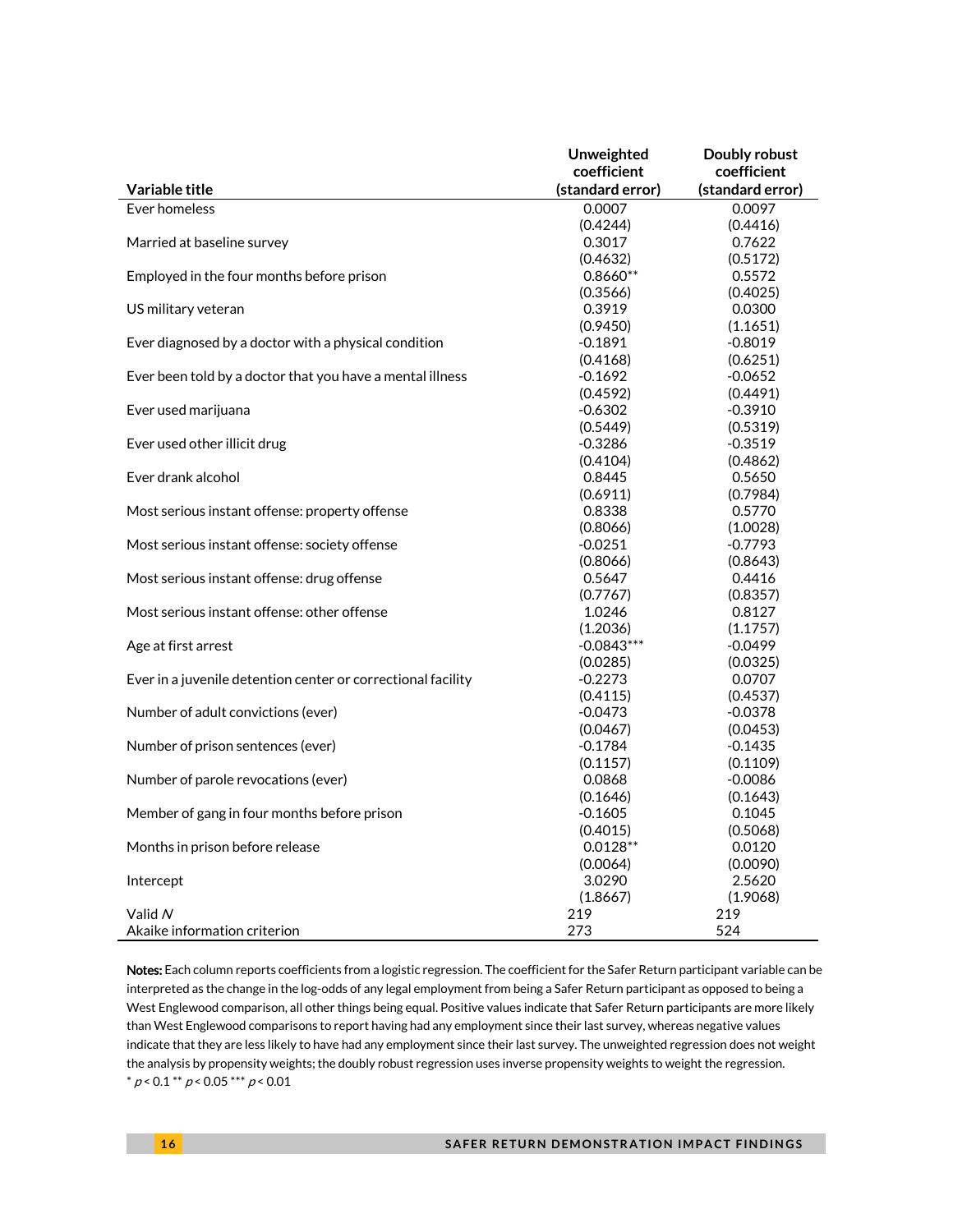#### TABLE A.12

# **Multivariate Logistic Regression for Current Legal Employment at 16 Months Postrelease for Safer Return Participants and West Englewood Comparisons (follow-up)**

|                                                              | <b>Unweighted</b> | Doubly robust    |
|--------------------------------------------------------------|-------------------|------------------|
|                                                              | coefficient       | coefficient      |
| Variable title                                               | (standard error)  | (standard error) |
| Safer Return participant                                     | $-0.2412$         | $-0.3651$        |
|                                                              | (0.3428)          | (0.3343)         |
| Age at baseline survey                                       | 0.0224            | 0.0143           |
|                                                              | (0.0207)          | (0.0241)         |
| <b>Black/African American</b>                                | $-0.5154$         | $-0.4232$        |
|                                                              | (0.7081)          | (0.8057)         |
| High school diploma/GED                                      | 0.4521            | $0.7717*$        |
|                                                              | (0.3427)          | (0.3984)         |
| Ever homeless                                                | 0.3106            | 0.3535           |
|                                                              | (0.3815)          | (0.4303)         |
| Married at baseline survey                                   | $-0.0333$         | 0.0392           |
|                                                              | (0.3832)          | (0.3965)         |
| Employed in the four months before prison                    | $0.7533**$        | $0.6071*$        |
|                                                              | (0.3177)          | (0.3595)         |
| US military veteran                                          | 1.0062            | 1.3960*          |
|                                                              | (0.7440)          | (0.7389)         |
| Ever diagnosed by a doctor with a physical condition         | $-0.2586$         | $-0.1512$        |
|                                                              | (0.3546)          | (0.3717)         |
| Ever been told by a doctor that you have a mental illness    | $-0.4816$         | $-0.7063$        |
|                                                              | (0.4381)          | (0.4312)         |
| Ever used marijuana                                          | $-0.6897$         | $-0.3541$        |
|                                                              | (0.4705)          | (0.4854)         |
| Ever used other illicit drug                                 | $-0.3903$         | $-0.7521$        |
|                                                              | (0.3759)          | (0.4620)         |
| Ever drank alcohol                                           | 0.0507            | $-0.3803$        |
|                                                              | (0.6446)          | (0.6845)         |
| Most serious instant offense: property offense               | 0.0273            | 0.1324           |
|                                                              | (0.7026)          | (0.7512)         |
| Most serious instant offense: society offense                | $-0.0411$         | 0.0276           |
|                                                              | (0.7377)          | (0.8875)         |
| Most serious instant offense: drug offense                   | 0.3784            | 0.7720           |
|                                                              | (0.7025)          | (0.7844)         |
| Most serious instant offense: other offense                  | 0.4128            | 0.4630           |
|                                                              | (1.1528)          | (1.2350)         |
| Age at first arrest                                          | $-0.0681**$       | $-0.0339$        |
|                                                              | (0.0290)          | (.0304)          |
| Ever in a juvenile detention center or correctional facility | 0.0565            | 0.3219           |
|                                                              | (0.3623)          | (0.4092)         |
| Number of adult convictions (ever)                           | 0.0251            | 0.0405           |
|                                                              | (0.0386)          | (0.0512)         |
| Number of prison sentences (ever)                            | $-0.1410$         | $-0.1566$        |
|                                                              | (0.1185)          | (0.1109)         |
| Number of parole revocations (ever)                          | 0.0644            | 0.0337           |
|                                                              | (0.1590)          | (0.1625)         |
| Member of gang in four months before prison                  | 0.3396            | 0.7631           |
|                                                              | (0.3646)          | (0.4694)         |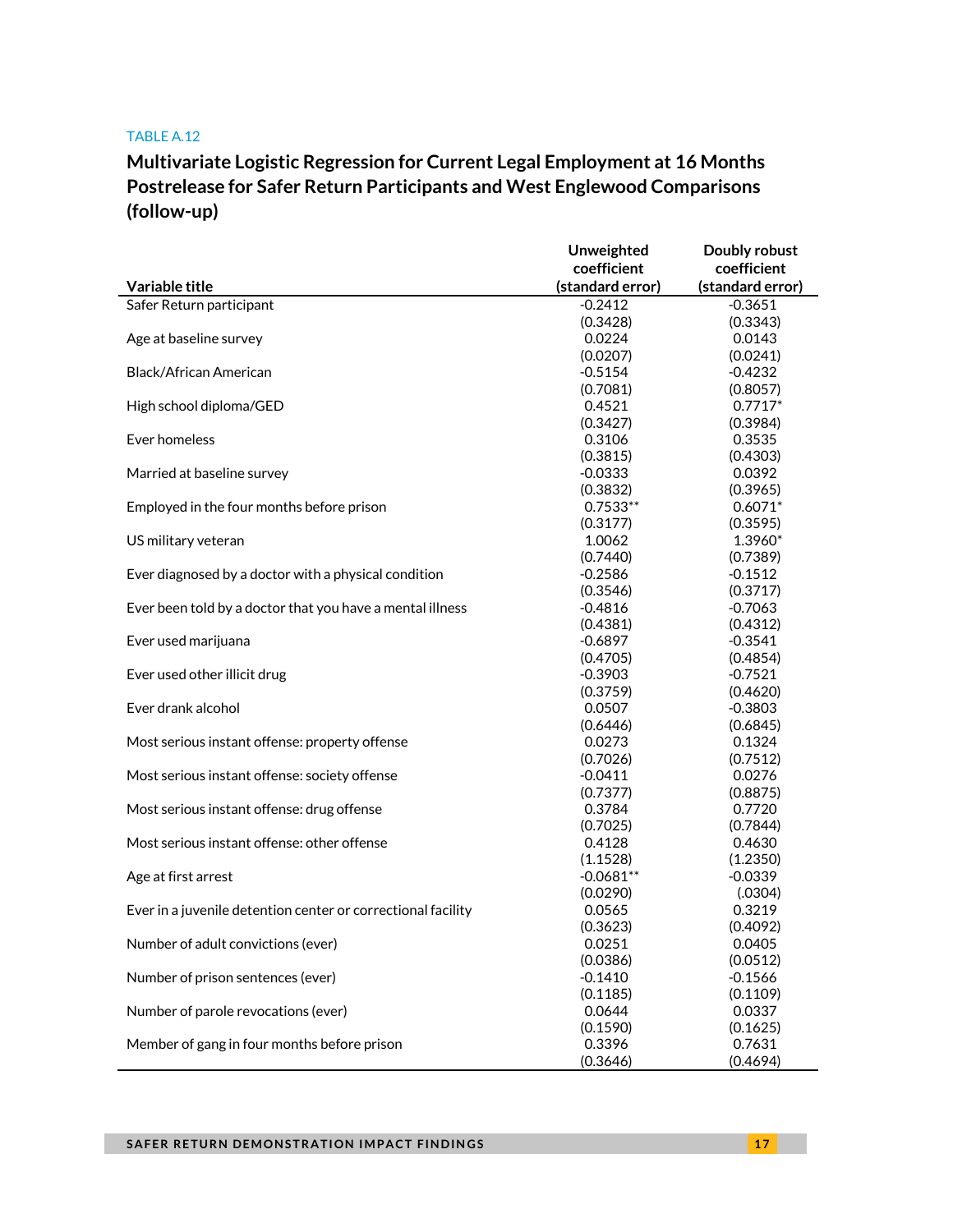| Variable title                  | Unweighted<br>coefficient<br>(standard error) | Doubly robust<br>coefficient<br>(standard error) |
|---------------------------------|-----------------------------------------------|--------------------------------------------------|
| Months in prison before release | 0.0046                                        | 0.0073                                           |
|                                 | (0.0043)                                      | (0.0054)                                         |
| Intercept                       | 0.7839                                        | $-0.0952$                                        |
|                                 | (1.4409)                                      | (1.6493)                                         |
| Valid N                         | 219                                           | 219                                              |
| Akaike information criterion    | 318                                           | 550                                              |

Notes: Each column reports coefficients from a logistic regression. The coefficient for the Safer Return participant variable can be interpreted as the change in the log-odds of current legal employment from being a Safer Return participant as opposed to being a West Englewood comparison, all other things being equal. Positive values indicate that Safer Return participants are more likely than West Englewood comparisons to report current legal employment at 16 months postrelease, whereas negative values indicate that they are less likely to report current employment at 16 months postrelease. The unweighted regression does not weight the analysis by propensity weights; the doubly robust regression uses inverse propensity weights.  $^*$   $\rho$  < 0.1  $^{**}$   $\rho$  < 0.05  $^{***}$   $\rho$  < 0.01

### TABLE A.13

# **Multivariate Logistic Regression for Any Alcohol Use at 16 Months Postrelease for Safer Return Participants and West Englewood Comparisons (follow-up)**

|                                                           | Unweighted<br>coefficient | Doubly robust<br>coefficient |
|-----------------------------------------------------------|---------------------------|------------------------------|
| Variable title                                            | (standard error)          | (standard error)             |
| Safer Return participant                                  | $-0.1781$                 | 0.2371                       |
|                                                           | (0.4699)                  | (0.4284)                     |
| Age at baseline survey                                    | $-0.0019$                 | 0.0035                       |
|                                                           | (0.0269)                  | (0.0273)                     |
| Black/African American                                    | 2.1999 ***                | 1.9621**                     |
|                                                           | (0.7455)                  | (0.8196)                     |
| High school diploma/GED                                   | $-0.0141$                 | 0.0693                       |
|                                                           | (0.4680)                  | (0.5049)                     |
| Ever homeless                                             | 0.6048                    | 0.3785                       |
|                                                           | (0.5371)                  | (0.5171)                     |
| Married at baseline survey                                | $-0.6772$                 | $-0.8085*$                   |
|                                                           | (0.4850)                  | (0.4571)                     |
| Employed in the four months before prison                 | $-0.2902$                 | $-0.0547$                    |
|                                                           | (0.4312)                  | (0.4432)                     |
| US military veteran                                       | 0.8888                    | $-0.0420$                    |
|                                                           | (0.9709)                  | (0.8918)                     |
| Ever diagnosed by a doctor with a physical condition      | 0.3146                    | 0.4249                       |
|                                                           | (0.4838)                  | (0.5406)                     |
| Ever been told by a doctor that you have a mental illness | 0.5143                    | 0.4430                       |
|                                                           | (0.6129)                  | (0.6243)                     |
| Ever used marijuana                                       | 0.3882                    | 0.0376                       |
|                                                           | (0.5977)                  | (0.5943)                     |
| Ever used other illicit drug                              | $-0.8731$                 | $-0.7471$                    |
|                                                           | (0.5288)                  | (0.4967)                     |
| Ever drank alcohol                                        | 1.6996**                  | 2.2961***                    |
|                                                           | (0.6947)                  | (0.8625)                     |
| Most serious instant offense: property offense            | $-0.5622$                 | $-0.9394$                    |
|                                                           | (0.9883)                  | (1.4456)                     |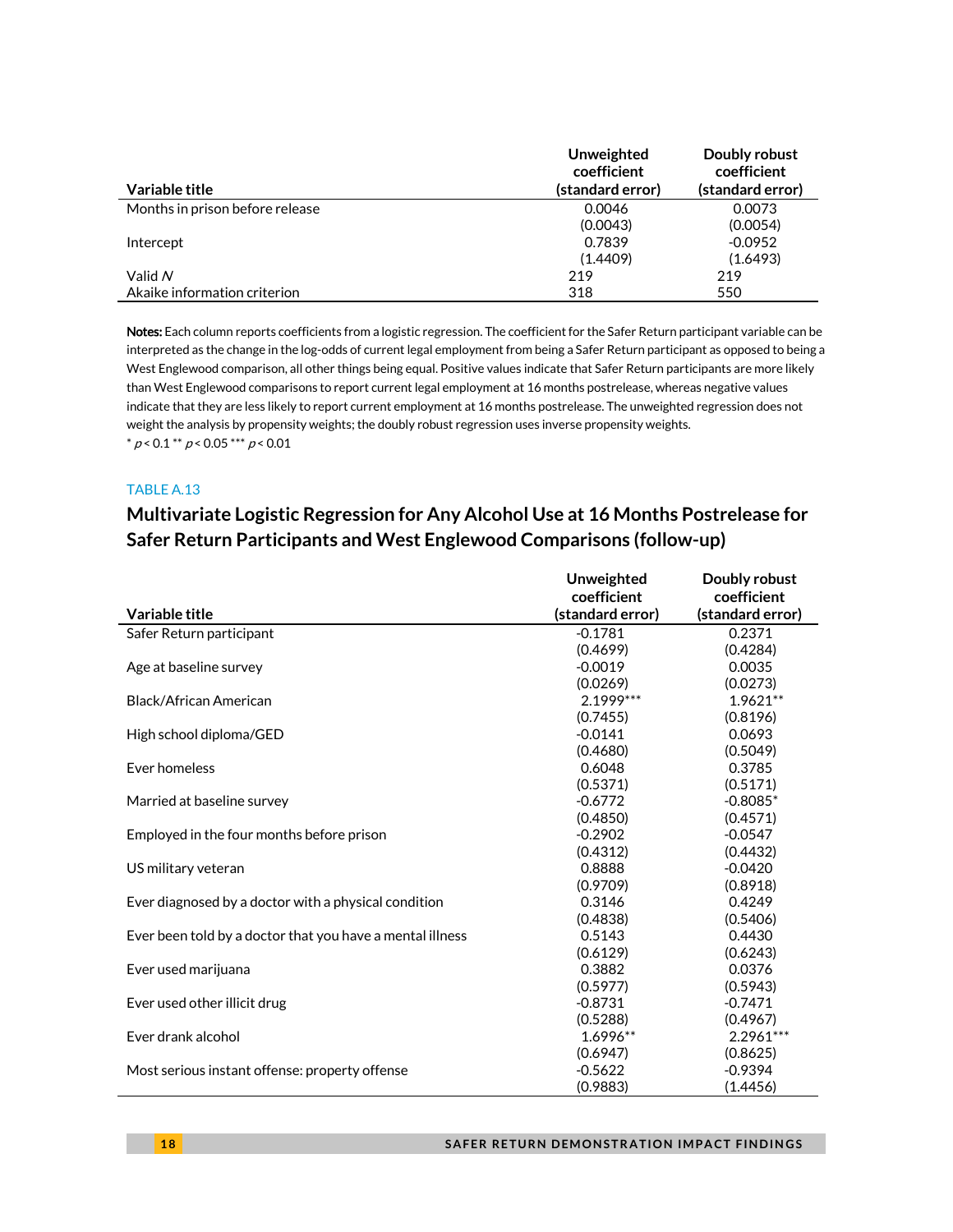|                                                              | <b>Unweighted</b> | Doubly robust    |
|--------------------------------------------------------------|-------------------|------------------|
|                                                              | coefficient       | coefficient      |
| Variable title                                               | (standard error)  | (standard error) |
| Most serious instant offense: society offense                | 0.5109            | 0.8907           |
|                                                              | (1.1717)          | (1.5314)         |
| Most serious instant offense: drug offense                   | $-0.2957$         | $-1.4219$        |
|                                                              | (1.0281)          | (1.5982)         |
| Most serious instant offense: other offense                  | $-1.3902$         | $-1.7248$        |
|                                                              | (1.4783)          | (1.7743)         |
| Age at first arrest                                          | 0.0128            | $-0.0087$        |
|                                                              | (0.0329)          | (0.0290)         |
| Ever in a juvenile detention center or correctional facility | 0.8027            | $0.9704*$        |
|                                                              | (0.5289)          | (0.5277)         |
| Number of adult convictions (ever)                           | $0.0895*$         | 0.0472           |
|                                                              | (0.0523)          | (0.0444)         |
| Number of prison sentences (ever)                            | $-0.0333$         | 0.1525           |
|                                                              | (0.1374)          | (0.1349)         |
| Number of parole revocations (ever)                          | $-0.2697$         | $-0.5199**$      |
|                                                              | (0.1851)          | (0.2096)         |
| Member of gang in four months before prison                  | 0.6783            | 0.4825           |
|                                                              | (0.5307)          | (0.5465)         |
| Months in prison before release                              | $-0.0092$         | $-0.0141*$       |
|                                                              | (0.0057)          | (0.0082)         |
| Intercept                                                    | $-2.0190$         | $-1.6761$        |
|                                                              | (1.8408)          | (2.1293)         |
| Valid N                                                      | 219               | 219              |
| Akaike information criterion                                 | 220               | 379              |

Notes: Each column reports coefficients from a logistic regression. The coefficient for the Safer Return participant variable can be interpreted as the change in the log-odds of any alcohol use from being a Safer Return participant as opposed to being a West Englewood comparison, all other things being equal. Positive values indicate that Safer Return participants are more likely than West Englewood comparisons to report any alcohol use since their last survey, whereas negative values indicate that they are less likely to report any alcohol use since their last survey. The unweighted regression does not weight the analysis by propensity weights; the doubly robust regression uses inverse propensity weights.

 $* p < 0.1 ** p < 0.05*** p < 0.01$ 

### TABLE A.14

# **Multivariate Logistic Regression for Any Drug Use at 16 Months Postrelease for Safer Return Participants and West Englewood Comparisons (follow-up)**

|                          | Unweighted<br>coefficient | Doubly robust<br>coefficient |
|--------------------------|---------------------------|------------------------------|
| Variable title           | (standard error)          | (standard error)             |
| Safer Return participant | $-1.1577***$              | $-1.1199***$                 |
|                          | (0.3778)                  | (0.3982)                     |
| Age at baseline survey   | $-0.0432*$                | $-0.0538*$                   |
|                          | (0.0227)                  | (0.0279)                     |
| Black/African American   | $-0.0010$                 | $-0.0604$                    |
|                          | (0.7845)                  | (0.7298)                     |
| High school diploma/GED  | $-0.5538$                 | $-0.7301*$                   |
|                          | (0.3558)                  | (0.4096)                     |
| Ever homeless            | 0.1972                    | 0.2967                       |
|                          | (0.4062)                  | (0.5010)                     |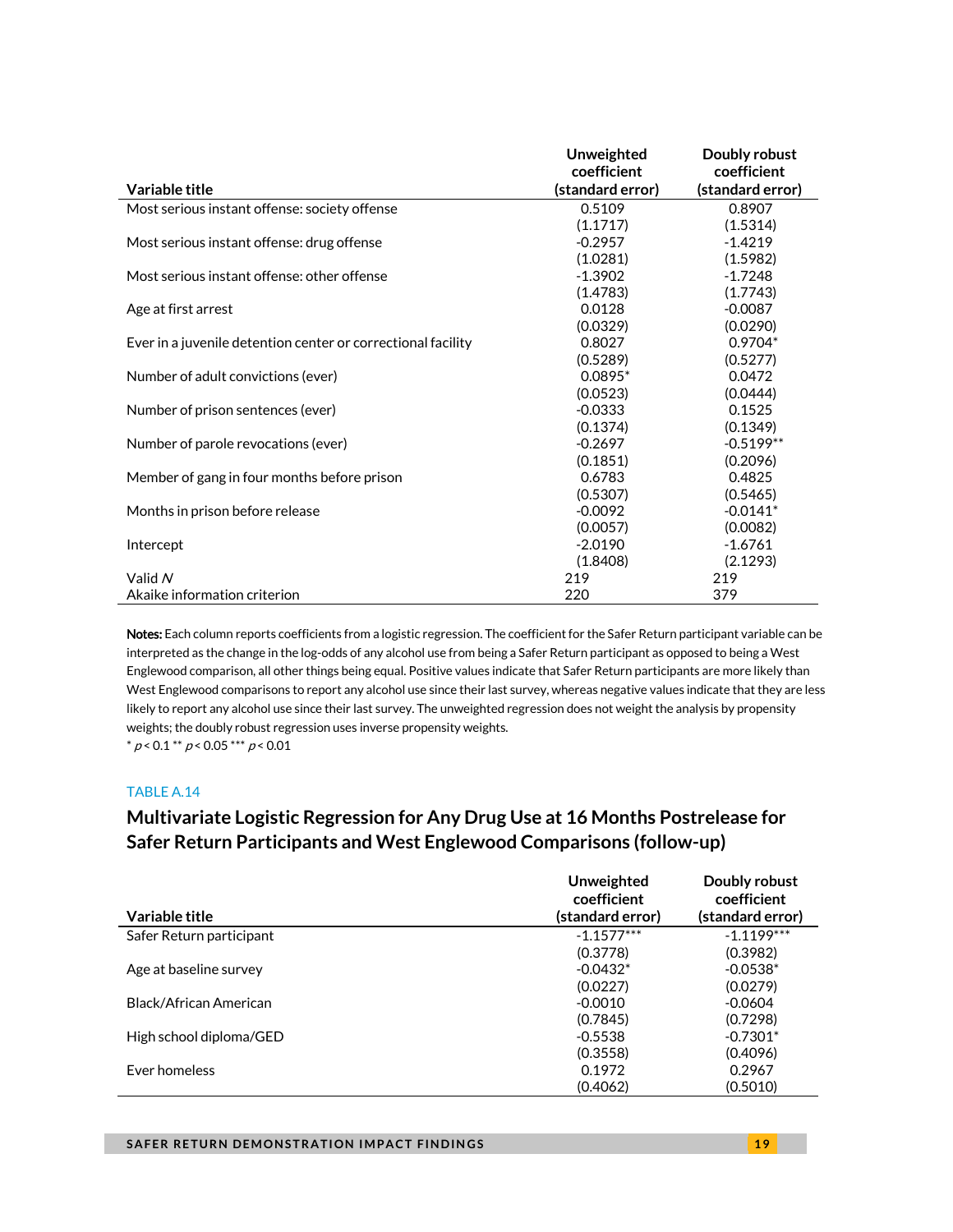|                                                              | Unweighted       | Doubly robust    |
|--------------------------------------------------------------|------------------|------------------|
|                                                              | coefficient      | coefficient      |
| Variable title                                               | (standard error) | (standard error) |
| Married at baseline survey                                   | 0.3167           | 0.6871           |
|                                                              | (0.4105)         | (0.4385)         |
| Employed in the four months before prison                    | $-0.3422$        | $-0.0069$        |
|                                                              | (0.3308)         | (0.3985)         |
| US military veteran                                          | 0.2957           | 0.2101           |
|                                                              | (0.8009)         | (0.9168)         |
| Ever diagnosed by a doctor with a physical condition         | 0.5505           | $1.0040**$       |
|                                                              | (0.3941)         | (0.4841)         |
| Ever been told by a doctor that you have a mental illness    | 0.0021           | 0.2301           |
|                                                              | (0.4479)         | (0.5181)         |
| Ever used marijuana                                          | 1.2464**         | 1.4345**         |
|                                                              | (0.5296)         | (0.5702)         |
| Ever used other illicit drug                                 | $0.8860**$       | 0.5007           |
|                                                              | (0.4089)         | (0.4665)         |
| Ever drank alcohol                                           | 0.3732           | 0.7240           |
|                                                              | (0.7536)         | (0.7127)         |
| Most serious instant offense: property offense               | $-0.5074$        | $-0.2631$        |
|                                                              | (0.7693)         | (0.8054)         |
| Most serious instant offense: society offense                | $-0.0482$        | $-0.1077$        |
|                                                              | (0.7999)         | (0.8311)         |
| Most serious instant offense: drug offense                   | 0.2491           | 0.3605           |
|                                                              | (0.7565)         | (0.7670)         |
| Most serious instant offense: other offense                  | $-0.8469$        | $-1.4890$        |
|                                                              | (1.2268)         | (1.2890)         |
| Age at first arrest                                          | 0.0452           | 0.0525           |
|                                                              | (0.0283)         | (0.0336)         |
| Ever in a juvenile detention center or correctional facility | $-0.2970$        | $-0.3430$        |
|                                                              | (0.3916)         | (0.4692)         |
| Number of adult convictions (ever)                           | 0.0419           | 0.0255           |
|                                                              | (0.0399)         | (0.0377)         |
| Number of prison sentences (ever)                            | 0.0989           | 0.1380           |
|                                                              | (0.1196)         | (0.1091)         |
| Number of parole revocations (ever)                          | $-0.0165$        | 0.1190           |
|                                                              | (0.1741)         | (0.1951)         |
| Member of gang in four months before prison                  | $0.7586*$        | $0.8350*$        |
|                                                              | (0.3965)         | (0.5081)         |
| Months in prison before release                              | $-0.0186***$     | $-0.0185***$     |
|                                                              | (0.0062)         | (0.0070)         |
| Intercept                                                    | $-1.0609$        | $-1.6970$        |
|                                                              | (1.6039)         | (1.7399)         |
| Valid N                                                      | 219              | 219              |
| Akaike information criterion                                 | 291              | 520              |

Notes: Each column reports coefficients from a logistic regression. The coefficient for the Safer Return participant variable can be interpreted as the change in the log-odds of any drug use from being a Safer Return participant as opposed to being a West Englewood comparison, all other things being equal. Positive values indicate that Safer Return participants are more likely than West Englewood comparisons to report any drug use since their last survey, whereas negative values indicate that they are less likely to report any drug use since their last survey. The unweighted regression does not weight the analysis by propensity weights; the doubly robust regression uses inverse propensity weights.

 $^*$   $\rho$  < 0.1  $^{**}$   $\rho$  < 0.05  $^{***}$   $\rho$  < 0.01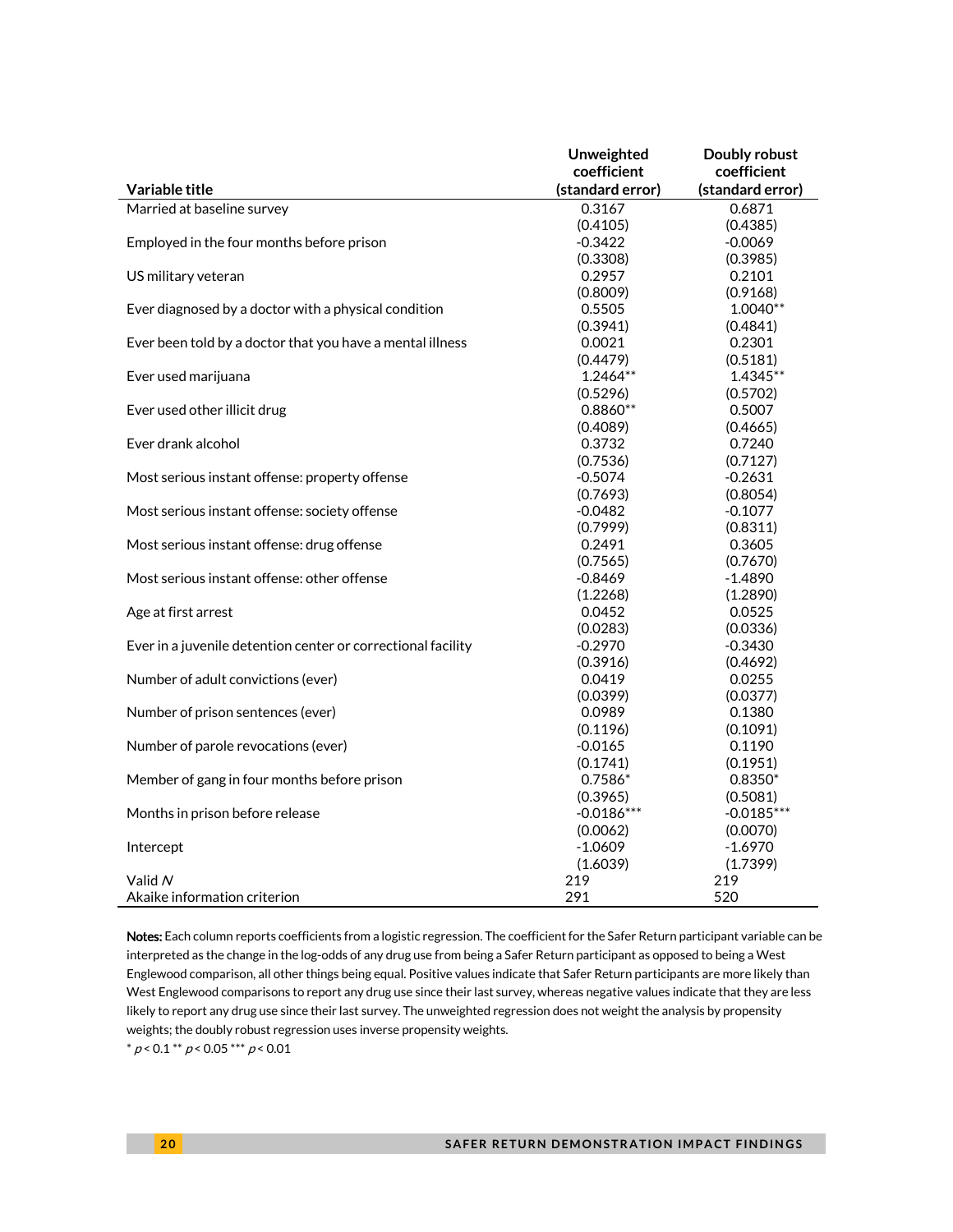#### TABLE A.15

# **Multivariate Logistic Regression for Any Moves at 16 Months Postrelease for Safer Return Participants and West Englewood Comparisons (follow-up)**

|                                                              | Unweighted         | Doubly robust      |
|--------------------------------------------------------------|--------------------|--------------------|
|                                                              | coefficient        | coefficient        |
| Variable title                                               | (standard error)   | (standard error)   |
| Safer Return participant                                     | $-0.0482$          | $-0.2630$          |
|                                                              | (0.3572)           | (0.3514)           |
| Age at baseline survey                                       | $-0.0190$          | $-0.0142$          |
|                                                              | (0.0224)           | (0.0225)           |
| Black/African American                                       | $-0.7405$          | $-0.4503$          |
|                                                              | (0.7172)           | (0.7168)           |
| High school diploma/GED                                      | $-0.1471$          | $-0.1415$          |
|                                                              | (0.3551)           | (0.3598)           |
| Ever homeless                                                | $0.7382*$          | 1.0363**           |
|                                                              | (0.3902)           | (0.4261)           |
| Married at baseline survey                                   | 0.1654             | 0.0562             |
|                                                              | (0.4078)           | (0.4397)           |
| Employed in the four months before prison                    | 0.0301             | 0.1167             |
|                                                              | (0.3280)           | (0.3735)           |
| US military veteran                                          | $-0.4606$          | $-0.2478$          |
|                                                              | (0.9689)           | (1.0916)           |
| Ever diagnosed by a doctor with a physical condition         | 0.5361             | $0.6740*$          |
|                                                              | (0.3869)           | (0.3850)           |
| Ever been told by a doctor that you have a mental illness    | 0.3738             | 0.4873             |
|                                                              | (0.4350)           | (0.4877)           |
| Ever used marijuana                                          | 0.2613             | 0.3150             |
|                                                              | (0.3947)           | (0.4860)           |
| Ever used other illicit drug                                 | $-0.4167$          | $-0.5030$          |
|                                                              | (0.3947)           | (0.4699)           |
| Ever drank alcohol                                           | $-0.7087$          | $-0.9552*$         |
|                                                              | (0.6370)           | (0.5539)           |
| Most serious instant offense: property offense               | $-0.7754$          | $-0.6071$          |
|                                                              | (0.6866)           | (0.7854)           |
| Most serious instant offense: society offense                | $-1.5722**$        | $-1.8152*$         |
|                                                              | (0.7560)           | (1.0084)           |
| Most serious instant offense: drug offense                   | $-1.0145$          | $-0.5009$          |
| Most serious instant offense: other offense                  | (0.6858)<br>1.1262 | (0.8309)<br>1.7932 |
|                                                              | (1.2329)           | (1.6015)           |
| Age at first arrest                                          | $-0.0476$          | $-0.0577$          |
|                                                              | (0.0321)           | (0.0405)           |
| Ever in a juvenile detention center or correctional facility | 0.3436             | 0.4458             |
|                                                              | (0.3697)           | (0.4336)           |
| Number of adult convictions (ever)                           | $-0.0031$          | 0.0033             |
|                                                              | (0.0379)           | (0.0458)           |
| Number of prison sentences (ever)                            | 0.0316             | $-0.0421$          |
|                                                              | (0.1116)           | (0.0988)           |
| Number of parole revocations (ever)                          | $-0.0990$          | 0.1005             |
|                                                              | (0.1590)           | (0.1820)           |
| Member of gang in four months before prison                  | 0.0096             | 0.4632             |
|                                                              | (0.3764)           | (0.4162)           |
| Months in prison before release                              | 0.0040             | 0.0071             |
|                                                              | (0.0043)           | (0.0058)           |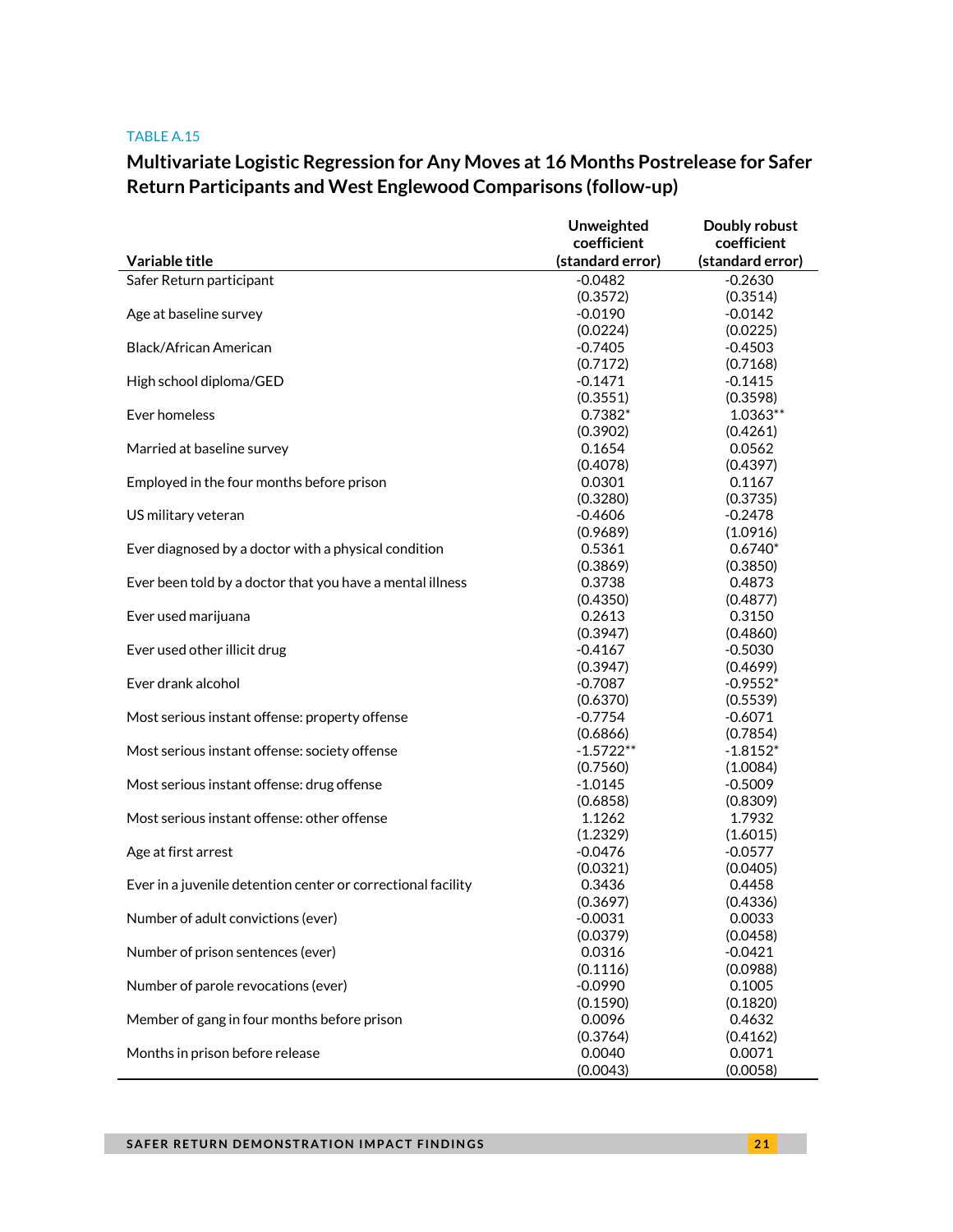| Variable title               | Unweighted<br>coefficient<br>(standard error) | Doubly robust<br>coefficient<br>(standard error) |
|------------------------------|-----------------------------------------------|--------------------------------------------------|
|                              |                                               |                                                  |
| Intercept                    | 2.3265                                        | 1.6597                                           |
|                              | (1.4761)                                      | (1.6849)                                         |
| Valid N                      | 219                                           | 219                                              |
| Akaike information criterion | 300                                           | 508                                              |

Notes: Each column reports coefficients from a logistic regression. The coefficient for the Safer Return participant variable can be interpreted as the change in the log-odds of any moves from being a Safer Return participant as opposed to being a West Englewood comparison, all other things being equal. Positive values indicate that Safer Return participants are more likely than West Englewood comparisons to report any move since their last survey, whereas negative values indicate that they are less likely to report any move since their last survey. The unweighted regression does not weight the analysis by propensity weights; the doubly robust regression uses inverse propensity weights.

 $* p < 0.1 ** p < 0.05*** p < 0.01$ 

### TABLE A.16

# **Multivariate Logistic Regression for Any Criminal Behavior at 16 Months Postrelease for Safer Return Participants and West Englewood Comparisons (follow-up)**

|                                                           | Unweighted       | Doubly robust    |
|-----------------------------------------------------------|------------------|------------------|
|                                                           | coefficient      | coefficient      |
| Variable title                                            | (standard error) | (standard error) |
| Safer Return participant                                  | $-0.6881$        | $-0.2442$        |
|                                                           | (0.4609)         | (0.4786)         |
| Age at baseline survey                                    | $-0.0855***$     | $-0.1065***$     |
|                                                           | (0.0315)         | (0.0383)         |
| Black/African American                                    | $-1.6540**$      | $-2.1403**$      |
|                                                           | (0.8017)         | (0.8450)         |
| High school diploma/GED                                   | $-0.0311$        | $-0.1308$        |
|                                                           | (0.4743)         | (0.4947)         |
| Ever homeless                                             | 0.0974           | 0.3588           |
|                                                           | (0.5124)         | (0.5381)         |
| Married at baseline survey                                | $0.9117*$        | 1.3606**         |
|                                                           | (0.5370)         | (0.6111)         |
| Employed in the four months before prison                 | $-0.8258*$       | $-1.1631**$      |
|                                                           | (0.4478)         | (0.5285)         |
| US military veteran                                       | 1.9536**         | 2.0338**         |
|                                                           | (0.8579)         | (0.9903)         |
| Ever diagnosed by a doctor with a physical condition      | 0.6853           | 1.4928**         |
|                                                           | (0.5208)         | (0.6210)         |
| Ever been told by a doctor that you have a mental illness | $-0.7829$        | $-0.8433$        |
|                                                           | (0.6629)         | (0.8445)         |
| Ever used marijuana                                       | $-0.1174$        | 0.0211           |
|                                                           | (0.6683)         | (0.8435)         |
| Ever used other illicit drug                              | $1.2237**$       | 0.3531           |
|                                                           | (0.5089)         | (0.5333)         |
| Ever drank alcohol                                        | 0.3536           | 0.5802           |
|                                                           | (0.9070)         | (0.9499)         |
| Most serious instant offense: property offense            | $-0.8206$        | $-1.1049$        |
|                                                           | (0.9712)         | (0.9514)         |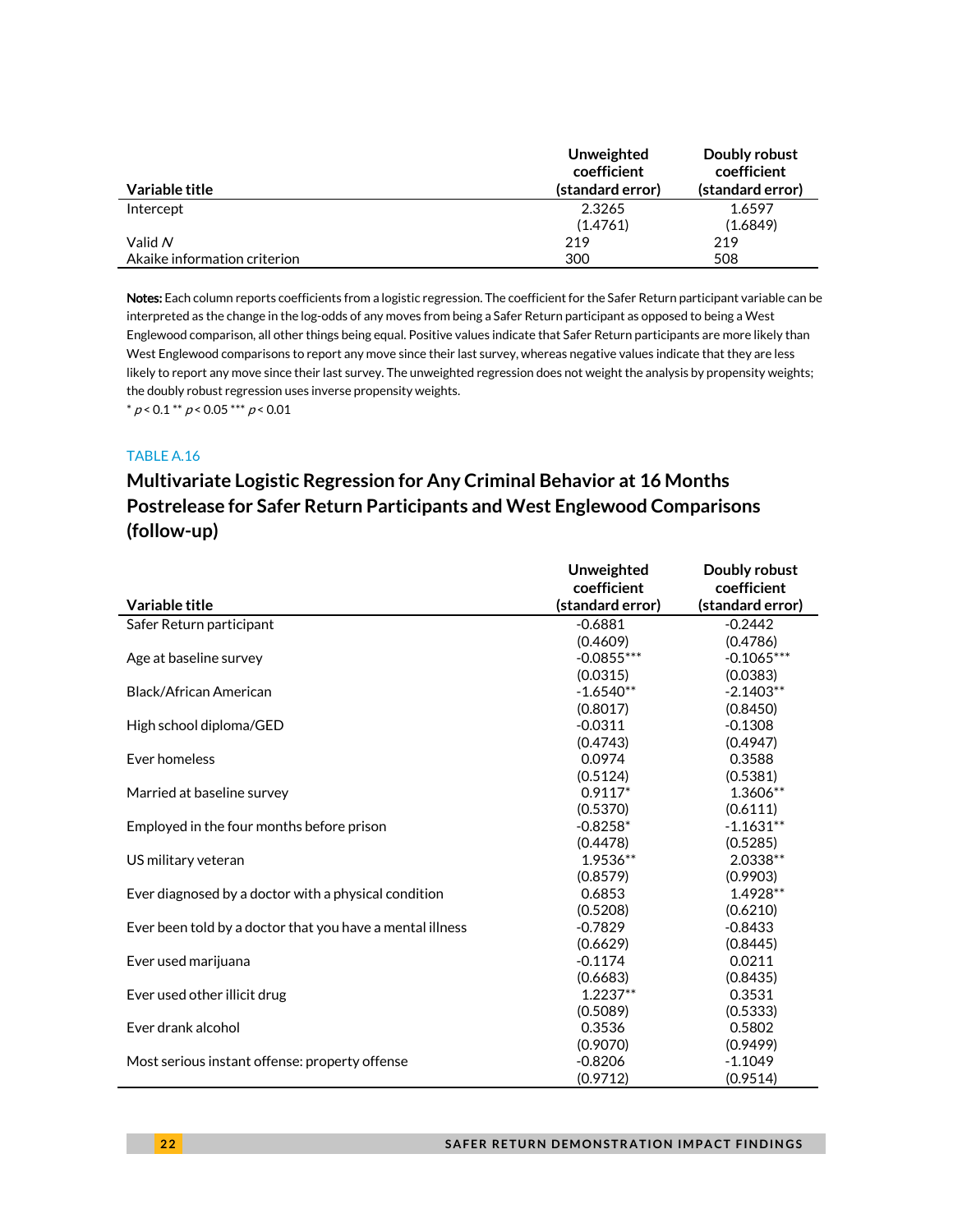|                                                              | <b>Unweighted</b> | Doubly robust    |
|--------------------------------------------------------------|-------------------|------------------|
|                                                              | coefficient       | coefficient      |
| Variable title                                               | (standard error)  | (standard error) |
| Most serious instant offense: society offense                | $-0.0169$         | $-0.2081$        |
|                                                              | (1.0052)          | (0.9435)         |
| Most serious instant offense: drug offense                   | 0.3250            | $-0.4433$        |
|                                                              | (0.9453)          | (0.9620)         |
| Most serious instant offense: other offense                  | 0.0894            | $-0.7087$        |
|                                                              | (1.5716)          | (1.5155)         |
| Age at first arrest                                          | $-0.0531$         | $-0.0226$        |
|                                                              | (0.0484)          | (0.0406)         |
| Ever in a juvenile detention center or correctional facility | $-1.0889**$       | $-1.2744**$      |
|                                                              | (0.5283)          | (0.5532)         |
| Number of adult convictions (ever)                           | 0.0141            | 0.0094           |
|                                                              | (0.0393)          | (0.0402)         |
| Number of prison sentences (ever)                            | 0.1003            | 0.0812           |
|                                                              | (0.1430)          | (0.1242)         |
| Number of parole revocations (ever)                          | 0.2866            | 0.2137           |
|                                                              | (0.1950)          | (0.2141)         |
| Member of gang in four months before prison                  | 0.4376            | $-0.2768$        |
|                                                              | (0.4680)          | (0.5399)         |
| Months in prison before release                              | $-0.0041$         | $-0.0034$        |
|                                                              | (0.0063)          | (0.0064)         |
| Intercept                                                    | 2.7881            | $3.8133**$       |
|                                                              | (2.0382)          | (1.9256)         |
| Valid N                                                      | 219               | 219              |
| Akaike information criterion                                 | 218               | 414              |

Notes: Each column reports coefficients from a logistic regression. The coefficient for the Safer Return participant variable can be interpreted as the change in the log-odds of any criminal behavior from being a Safer Return participant as opposed to being a West Englewood comparison, all other things being equal. Positive values indicate that Safer Return participants are more likely than West Englewood comparisons to report criminal behavior since their last survey, whereas negative values indicate that they are less likely to report any criminal behavior since their last survey. The unweighted regression does not weight the analysis by propensity weights; the doubly robust regression uses inverse propensity weights.  $*$   $p < 0.1$   $*$   $*$   $p < 0.05$   $*$   $*$   $*$   $p < 0.01$ 

TABLE A.17

# **Multivariate Logistic Regression for Any Criminal Justice Involvement at 16 Months Postrelease for Safer Return Participants and West Englewood Comparisons (follow-up)**

|                          | Unweighted<br>coefficient | Doubly robust<br>coefficient |
|--------------------------|---------------------------|------------------------------|
| Variable title           | (standard error)          | (standard error)             |
| Safer Return participant | $-0.2564$                 | $-0.2613$                    |
|                          | (0.4591)                  | (0.4544)                     |
| Age at baseline survey   | $-0.0713**$               | $-0.0815***$                 |
|                          | (0.0326)                  | (0.0307)                     |
| Black/African American   | $-0.8645$                 | $-0.6226$                    |
|                          | (0.8603)                  | (0.9558)                     |
| High school diploma/GED  | $-0.2117$                 | $-0.4431$                    |
|                          | (0.4671)                  | (0.4582)                     |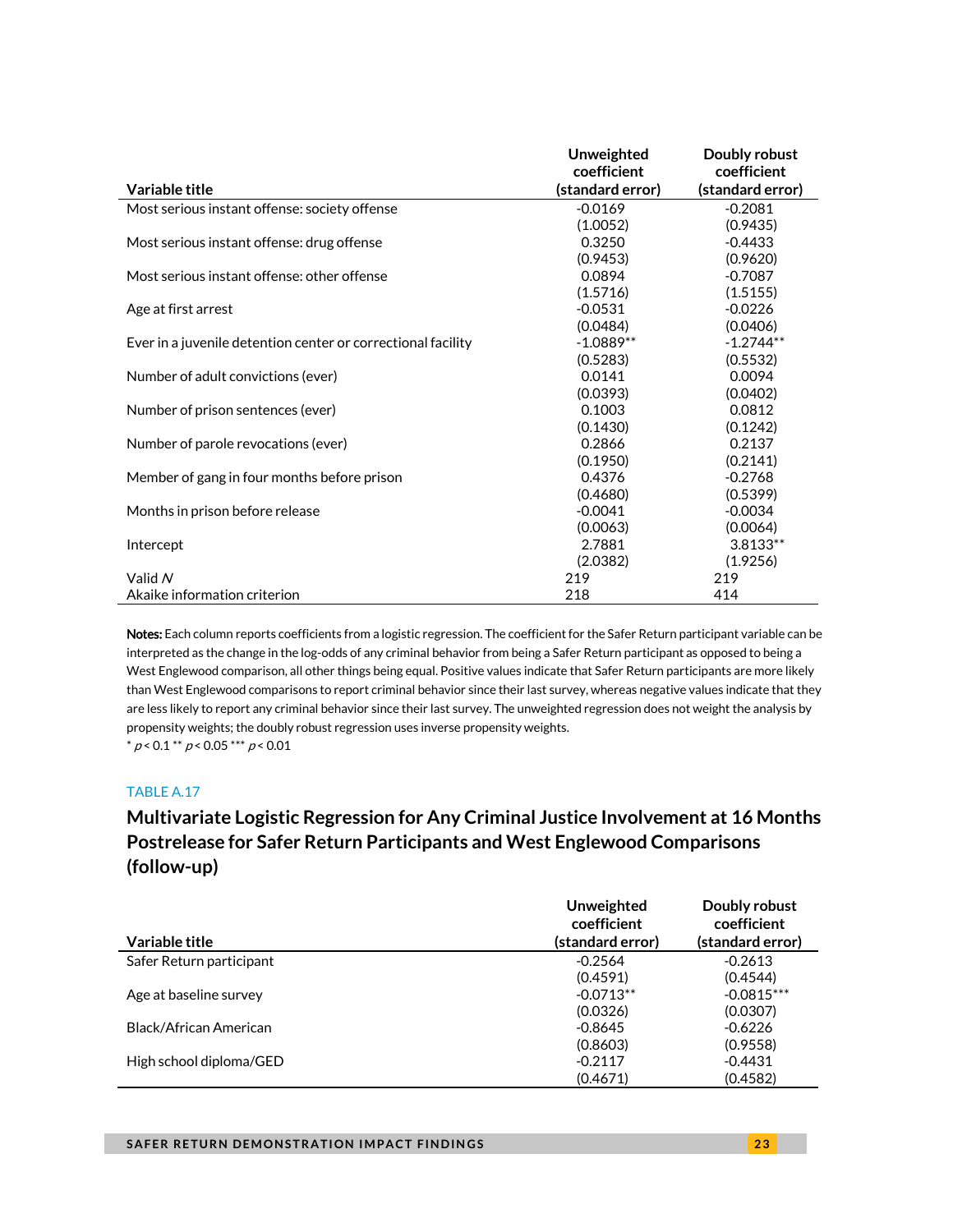|                                                              | Unweighted            | Doubly robust         |
|--------------------------------------------------------------|-----------------------|-----------------------|
|                                                              | coefficient           | coefficient           |
| Variable title                                               | (standard error)      | (standard error)      |
| Ever homeless                                                | $-0.2801$             | $-0.5001$             |
|                                                              | (0.5316)              | (0.6613)              |
| Married at baseline survey                                   | 1.9096***             | 2.3935***             |
|                                                              | (0.5733)              | (0.6903)              |
| Employed in the four months before prison                    | $-0.3260$             | $-0.3832$             |
|                                                              | (0.4363)              | (0.4833)              |
| US military veteran                                          | 0.9872                | 0.8867                |
|                                                              | (0.9643)              | (1.1111)              |
| Ever diagnosed by a doctor with a physical condition         | 0.8839                | 1.4756**              |
|                                                              | (0.5401)              | (0.5976)              |
| Ever been told by a doctor that you have a mental illness    | $-0.8988$             | $-1.0289$             |
|                                                              | (0.6695)              | (0.7705)              |
| Ever used marijuana                                          | 1.1062                | 1.6897                |
|                                                              | (0.7971)              | (1.1533)              |
| Ever used other illicit drug                                 | $-0.0244$             | $-0.0090$             |
| Ever drank alcohol                                           | (0.5089)              | (0.5925)              |
|                                                              | $-0.8509$             | $-0.6980$             |
| Most serious instant offense: property offense               | (0.8618)<br>$-1.2644$ | (0.9506)<br>$-0.7068$ |
|                                                              |                       |                       |
| Most serious instant offense: society offense                | (1.0491)<br>0.0333    | (1.4765)<br>0.9026    |
|                                                              | (1.0527)              | (1.6219)              |
| Most serious instant offense: drug offense                   | 0.0310                | 0.8465                |
|                                                              | (0.9981)              | (1.4545)              |
| Most serious instant offense: other offense                  | $-0.0634$             | 0.4737                |
|                                                              | (1.5794)              | (1.7263)              |
| Age at first arrest                                          | $-0.0404$             | $-0.0009$             |
|                                                              | (0.0458)              | (0.0428)              |
| Ever in a juvenile detention center or correctional facility | $-1.0408**$           | $-0.7141$             |
|                                                              | (0.5132)              | (0.6547)              |
| Number of adult convictions (ever)                           | 0.0513                | 0.0868                |
|                                                              | (0.0437)              | (0.0588)              |
| Number of prison sentences (ever)                            | $-0.0378$             | $-0.2041$             |
|                                                              | (0.1348)              | (0.1439)              |
| Number of parole revocations (ever)                          | $0.5553***$           | $0.7371***$           |
|                                                              | (0.2082)              | (0.2088)              |
| Member of gang in four months before prison                  | $-0.2382$             | $-0.3695$             |
|                                                              | (0.4950)              | (0.6070)              |
| Months in prison before release                              | $-0.0185*$            | $-0.0156$             |
|                                                              | (0.0100)              | (0.0099)              |
| Intercept                                                    | 2.3938                | 0.1398                |
|                                                              | (2.0519)              | (2.7610)              |
| Valid N                                                      | 219                   | 219                   |
| Akaike information criterion                                 | 215                   | 372                   |

Notes: Each column reports coefficients from a logistic regression. The coefficient for the Safer Return participant variable can be interpreted as the change in the log-odds of any criminal justice involvement from being a Safer Return participant as opposed to being a West Englewood comparison, all other things being equal. Positive values indicate that Safer Return participants are more likely than West Englewood comparisons to report criminal justice involvement since their last survey, whereas negative values indicate that they are less likely to report any criminal justice involvement since their last survey. The unweighted regression does not weight the analysis by propensity weights; the doubly robust regression uses inverse propensity weights.  $*$  p < 0.1  $*$  p < 0.05  $*$   $*$  p < 0.01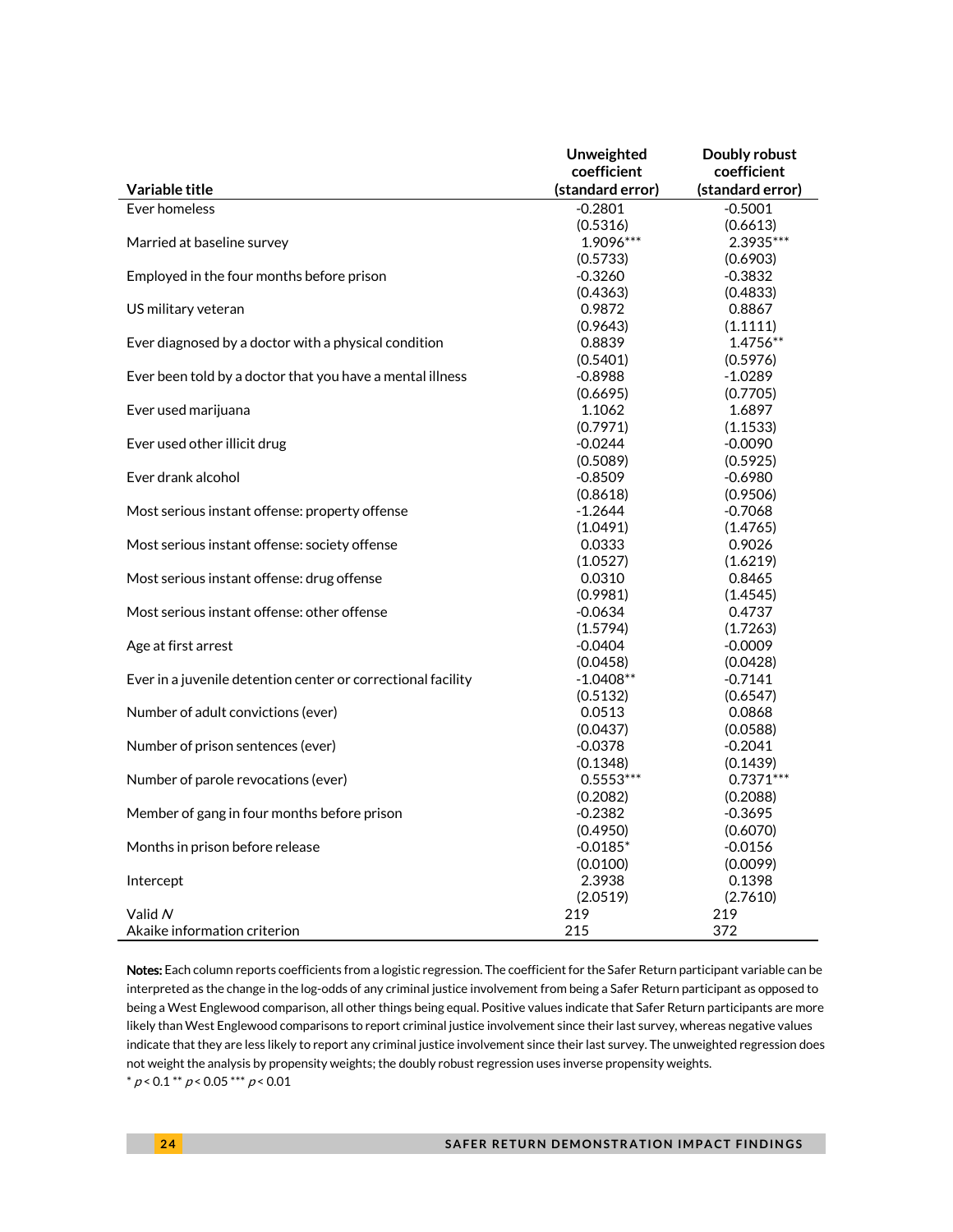### TABLE A.18

# **Multivariate Logistic Regression for Case Manager or Service Provider Meeting at 16 Months Postrelease for Safer Return Participants and West Englewood Comparisons (follow-up)**

|                                                              | <b>Unweighted</b> | Doubly robust    |
|--------------------------------------------------------------|-------------------|------------------|
|                                                              | coefficient       | coefficient      |
| Variable title                                               | (standard error)  | (standard error) |
| Safer Return participant                                     | $1.7365***$       | 1.8683***        |
|                                                              | (0.3706)          | (0.3739)         |
| Age at baseline survey                                       | 0.0076            | 0.0010           |
|                                                              | (0.0217)          | (0.0226)         |
| <b>Black/African American</b>                                | 0.5649            | 0.3238           |
|                                                              | (0.7356)          | (0.6638)         |
| High school diploma/GED                                      | 0.4906            | 0.4219           |
|                                                              | (0.3467)          | (0.3786)         |
| Ever homeless                                                | 0.2570            | 0.1762           |
|                                                              | (0.3984)          | (0.4468)         |
| Married at baseline survey                                   | $-0.4085$         | $-0.3085$        |
|                                                              | (0.4014)          | (0.4499)         |
| Employed in the four months before prison                    | 0.3154            | 0.3159           |
|                                                              | (0.3298)          | (0.4026)         |
| US military veteran                                          | 0.8268            | 0.2171           |
|                                                              | (0.8369)          | (1.1662)         |
| Ever diagnosed by a doctor with a physical condition         | 0.1178            | 0.0830           |
|                                                              | (0.3763)          | (0.4089)         |
| Ever been told by a doctor that you have a mental illness    | $1.0093***$       | 1.0779**         |
|                                                              | (0.4445)          | (0.4670)         |
| Ever used marijuana                                          | $-0.0262$         | $-0.1789$        |
|                                                              | (0.5016)          | (0.5075)         |
| Ever used other illicit drug                                 | $-0.5648$         | $-0.1717$        |
|                                                              | (0.4024)          | (0.4892)         |
| Ever drank alcohol                                           | 1.7589**          | 1.6557           |
|                                                              | (0.8258)          | (1.0728)         |
| Most serious instant offense: property offense               | 0.1410            | $-0.6341$        |
|                                                              | (0.7248)          | (0.8508)         |
| Most serious instant offense: society offense                | $-0.1902$         | $-0.1553$        |
|                                                              | (0.7673)          | (0.8265)         |
| Most serious instant offense: drug offense                   | $-0.2929$         | $-0.9616$        |
|                                                              | (0.7216)          | (0.8077)         |
| Most serious instant offense: other offense                  | 0.4070            | $-0.4738$        |
|                                                              | (1.2177)          | (1.1568)         |
| Age at first arrest                                          | $-0.0072$         | $-0.0195$        |
|                                                              | (0.0267)          | (0.0279)         |
| Ever in a juvenile detention center or correctional facility | $-0.5445$         | $-0.6133$        |
|                                                              | (0.3840)          | (0.4421)         |
| Number of adult convictions (ever)                           | $0.0747*$         | $0.1080**$       |
|                                                              | (0.0452)          | (0.0449)         |
| Number of prison sentences (ever)                            | $-0.1302$         | $-0.1276$        |
|                                                              | (0.1221)          | (0.1048)         |
| Number of parole revocations (ever)                          | $-0.0794$         | $-0.2075$        |
|                                                              | (0.1615)          | (0.1631)         |
| Member of gang in four months before prison                  | $-0.1268$         | $-0.5982$        |
|                                                              | (0.3807)          | (0.4779)         |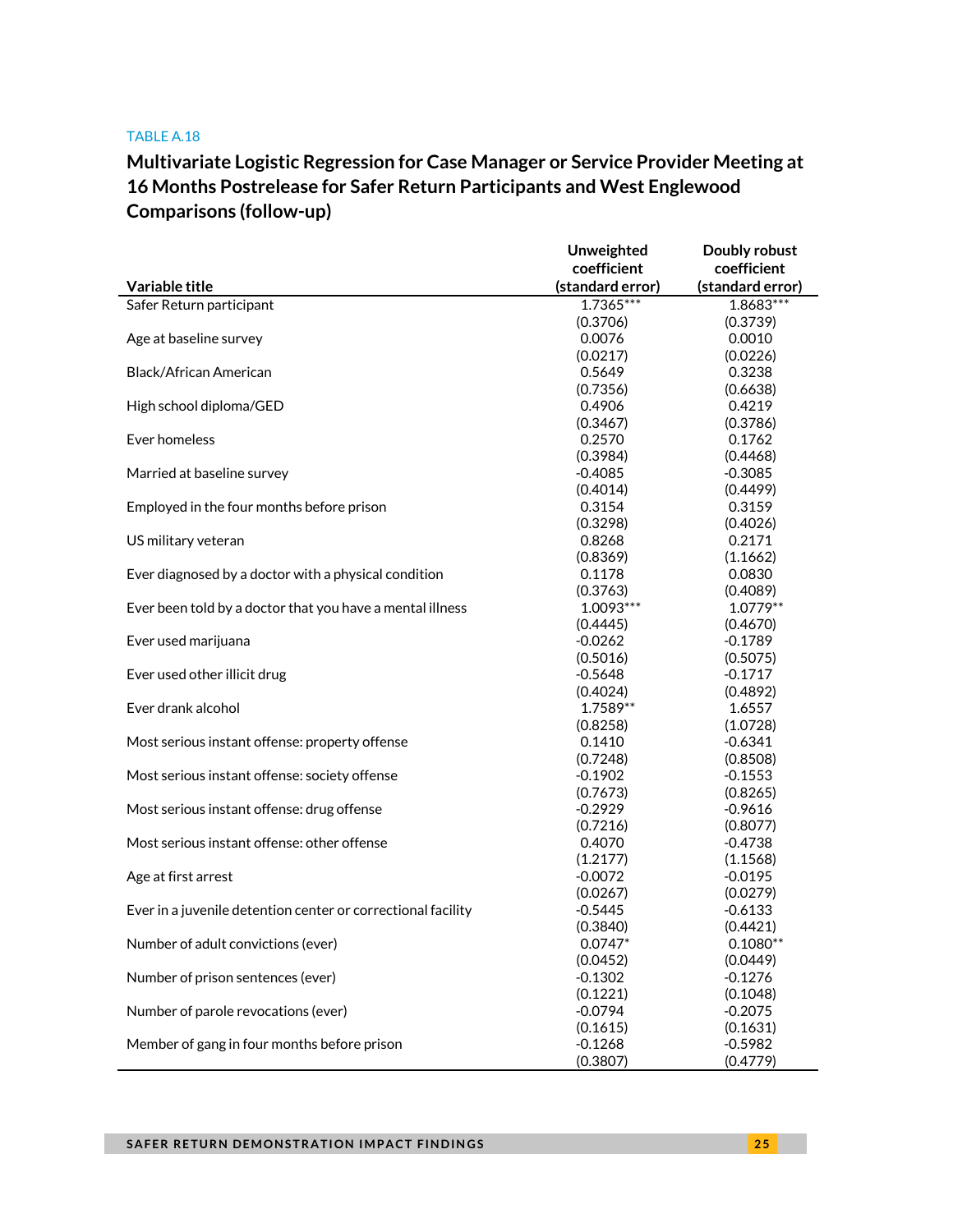| Variable title                  | Unweighted<br>coefficient<br>(standard error) | Doubly robust<br>coefficient<br>(standard error) |
|---------------------------------|-----------------------------------------------|--------------------------------------------------|
| Months in prison before release | $-0.0013$                                     | $-0.0031$                                        |
|                                 | (0.0045)                                      | (0.0045)                                         |
| Intercept                       | $-3.0992*$                                    | $-1.7739$                                        |
|                                 | (1.5935)                                      | (1.9159)                                         |
| Valid N                         | 219                                           | 219                                              |
| Akaike information criterion    | 303                                           | 535                                              |

Notes: Each column reports coefficients from a logistic regression. The coefficient for the Safer Return participant variable can be interpreted as the change in the log-odds of meeting with a case manager or service provider from being a Safer Return participant as opposed to being a West Englewood comparison, all other things being equal. Positive values indicate that Safer Return participants are more likely than West Englewood comparisons to report meeting a case manager or service provider since their last survey, whereas negative values indicate that they are less likely to report meeting a case manager or service provider since their last survey. The unweighted regression does not weight the analysis by propensity weights; the doubly robust regression uses inverse propensity weights.

 $^*$   $\rho$  < 0.1  $^{**}$   $\rho$  < 0.05  $^{***}$   $\rho$  < 0.01

#### TABLE A.19

### **Multivariate Logistic Regression for Any Service Receipt at 16 Months Postrelease for Safer Return Participants and West Englewood Comparisons (follow-up)**

|                                                           | Unweighted       | Doubly robust    |
|-----------------------------------------------------------|------------------|------------------|
|                                                           | coefficient      | coefficient      |
| Variable title                                            | (standard error) | (standard error) |
| Safer Return participant                                  | $-0.1703$        | 0.0572           |
|                                                           | (0.4405)         | (0.4313)         |
| Age at baseline survey                                    | $-0.0092$        | 0.0059           |
|                                                           | (0.0263)         | (0.0293)         |
| Black/African American                                    | 1.2501           | 1.7084**         |
|                                                           | (0.7712)         | (0.8512)         |
| High school diploma/GED                                   | $-0.1475$        | $-0.0727$        |
|                                                           | (0.4352)         | (0.4776)         |
| Ever homeless                                             | 0.6020           | 0.5333           |
|                                                           | (0.5541)         | (0.6894)         |
| Married at baseline survey                                | 0.3841           | 0.6762           |
|                                                           | (0.5185)         | (0.5401)         |
| Employed in the four months before prison                 | 0.4076           | 0.5256           |
|                                                           | (0.4060)         | (0.4628)         |
| US military veteran                                       | $-0.0889$        | $-0.4159$        |
|                                                           | (0.9847)         | (1.3775)         |
| Ever diagnosed by a doctor with a physical condition      | 0.3233           | $-0.0090$        |
|                                                           | (0.4338)         | (0.5309)         |
| Ever been told by a doctor that you have a mental illness | 0.5662           | 0.3701           |
|                                                           | (0.6268)         | (0.6490)         |
| Ever used marijuana                                       | $-0.8208$        | $-0.8084$        |
|                                                           | (0.6348)         | (0.5874)         |
| Ever used other illicit drug                              | $-0.0553$        | $-0.1615$        |
|                                                           | (0.4858)         | (0.6009)         |
| Ever drank alcohol                                        | 1.5964           | $1.5714**$       |
|                                                           | (0.7376)         | (0.7397)         |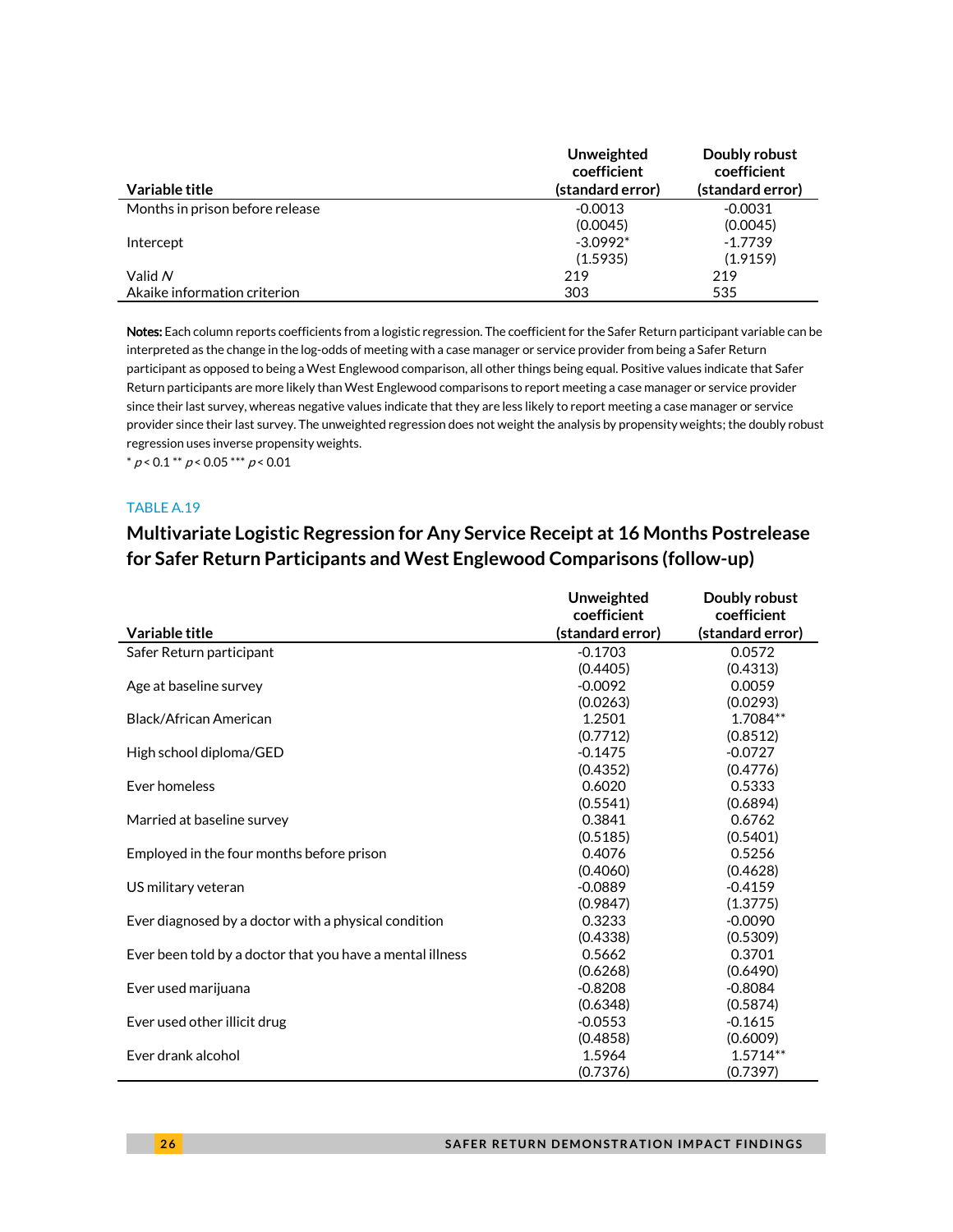|                                                              | <b>Unweighted</b> | Doubly robust    |
|--------------------------------------------------------------|-------------------|------------------|
|                                                              | coefficient       | coefficient      |
| Variable title                                               | (standard error)  | (standard error) |
| Most serious instant offense: property offense               | $-0.7851$         | $-1.4673$        |
|                                                              | (0.9892)          | (1.1297)         |
| Most serious instant offense: society offense                | $-0.8254$         | $-1.1103$        |
|                                                              | (1.0408)          | (1.2266)         |
| Most serious instant offense: drug offense                   | $-0.2636$         | $-0.7201$        |
|                                                              | (0.9894)          | (1.1379)         |
| Most serious instant offense: other offense                  |                   |                  |
| Age at first arrest                                          | $-0.0669*$        | $-0.0866**$      |
|                                                              | (0.0352)          | (0.0384)         |
| Ever in a juvenile detention center or correctional facility | $-1.2764***$      | $-1.4981**$      |
|                                                              | (0.4793)          | (0.6093)         |
| Number of adult convictions (ever)                           | 0.0327            | 0.0543           |
|                                                              | (0.0514)          | (0.0806)         |
| Number of prison sentences (ever)                            | $-0.0372$         | $-0.1331$        |
|                                                              | (0.1322)          | (0.1105)         |
| Number of parole revocations (ever)                          | 0.3005            | 0.2269           |
|                                                              | (0.2320)          | (0.2277)         |
| Member of gang in four months before prison                  | 0.2715            | 0.3019           |
|                                                              | (0.4745)          | (0.5396)         |
| Months in prison before release                              | 0.0065            | 0.0034           |
|                                                              | (0.0066)          | (0.0069)         |
| Intercept                                                    | 1.0982            | 1.5376           |
|                                                              | (1.7538)          | (2.1430)         |
| Valid N                                                      | 219               | 219              |
| Akaike information criterion                                 | 227               | 392              |

Notes: Each column reports coefficients from a logistic regression. The coefficient for the Safer Return participant variable can be interpreted as the change in the log-odds of any service receipt from being a Safer Return participant as opposed to being a West Englewood comparison, all other things being equal. Positive values indicate that Safer Return participants are more likely than West Englewood comparisons to report having received any service since their last survey, whereas negative values indicate that they are less likely to report service receipt since their last survey. The unweighted regression does not weight the analysis by propensity weights; the doubly robust regression uses inverse propensity weights.  $*$  p < 0.1  $*$  p < 0.05  $*$   $*$  p < 0.01

### TABLE A.20

### **Multivariate Negative-Binomial Regression for Number of Services at 16 Months Postrelease for Safer Return Participants and West Englewood Comparisons (follow-up)**

| Variable title           | Unweighted coefficient<br>(standard error) |
|--------------------------|--------------------------------------------|
| Safer Return participant | $0.3136**$                                 |
|                          | (0.1411)                                   |
| Age at baseline survey   | $-0.0030$                                  |
|                          | (0.0091)                                   |
| Black/African American   | $0.7131**$                                 |
|                          | (0.3413)                                   |
| High school diploma/GED  | 0.1570                                     |
|                          | (0.1476)                                   |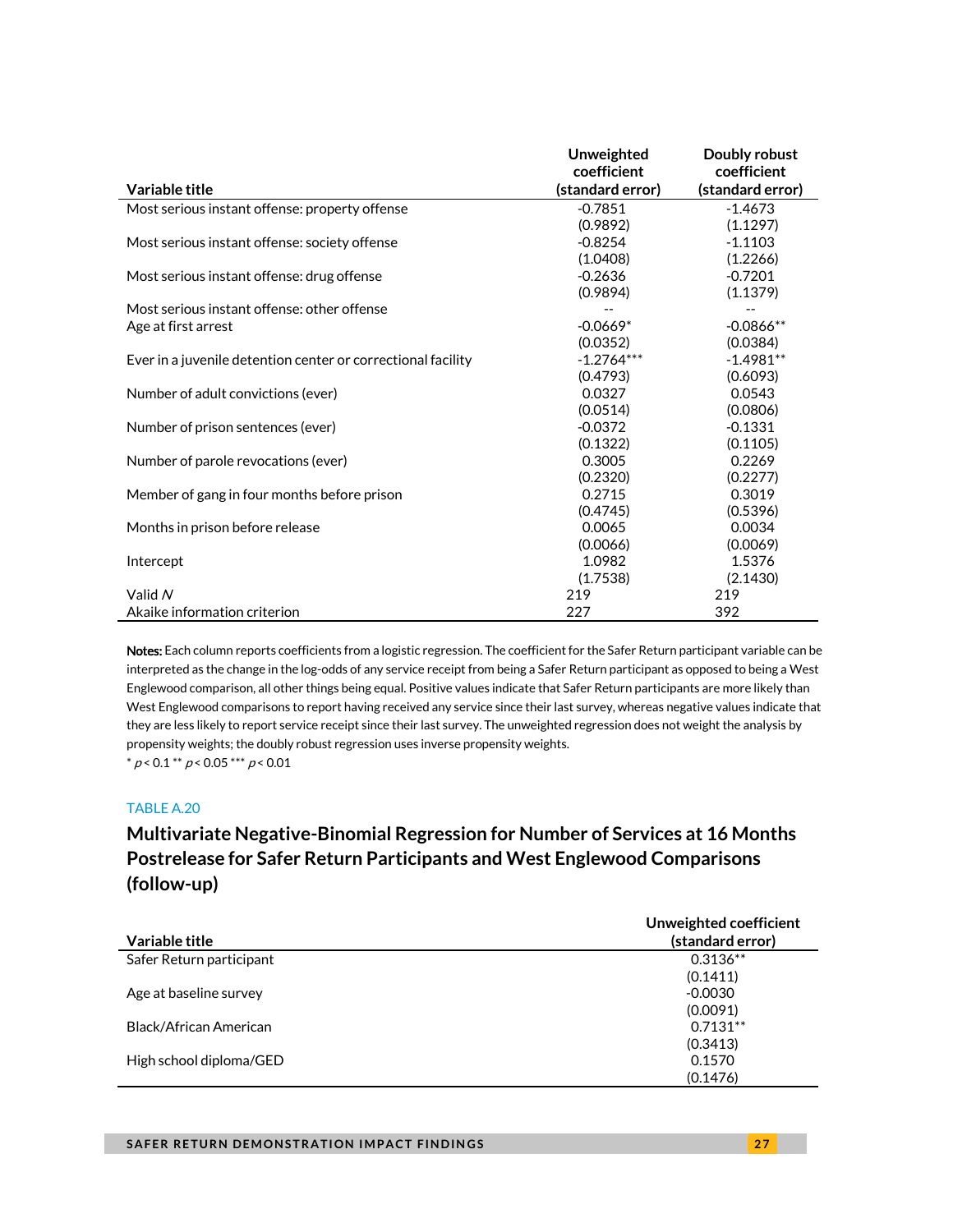|                                                              | Unweighted coefficient |
|--------------------------------------------------------------|------------------------|
| Variable title                                               | (standard error)       |
| Ever homeless                                                | $0.4367***$            |
|                                                              | (0.1598)               |
| Married at baseline survey                                   | $-0.0177$              |
|                                                              | (0.1672)               |
| Employed in the four months before prison                    | $0.2291*$              |
|                                                              | (0.1368)               |
| US military veteran                                          | 0.0600                 |
|                                                              | (0.3005)               |
| Ever diagnosed by a doctor with a physical condition         | 0.1281                 |
|                                                              | (0.1518)               |
| Ever been told by a doctor that you have a mental illness    | 0.1772                 |
|                                                              | (0.1810)               |
| Ever used marijuana                                          | $-0.3071$              |
|                                                              | (0.1998)               |
| Ever used other illicit drug                                 | $-0.0549$              |
|                                                              | (0.1551)               |
| Ever drank alcohol                                           | $0.6928**$             |
|                                                              | (0.2787)               |
| Most serious instant offense: property offense               | 0.1460                 |
|                                                              | (0.2915)               |
| Most serious instant offense: society offense                | $-0.2533$              |
|                                                              | (0.3115)               |
| Most serious instant offense: drug offense                   | 0.0007                 |
|                                                              | (0.2940)               |
| Most serious instant offense: other offense                  | 0.3359                 |
|                                                              | (0.4880)               |
| Age at first arrest                                          | $-0.0097$              |
|                                                              | (0.0116)               |
| Ever in a juvenile detention center or correctional facility | 0.0703                 |
|                                                              | (0.1563)               |
| Number of adult convictions (ever)                           | 0.0178                 |
|                                                              | (0.0164)               |
| Number of prison sentences (ever)                            | $-0.0492$              |
|                                                              | (0.0507)               |
| Number of parole revocations (ever)                          | $0.1282**$             |
|                                                              | (0.0611)               |
| Member of gang in four months before prison                  | 0.0880                 |
|                                                              | (0.1497)               |
| Months in prison before release                              | $0.0029*$              |
|                                                              | (0.0017)               |
| Intercept                                                    | $-0.2008$              |
|                                                              | (0.6422)               |
| Valid N                                                      | 219                    |
| Akaike information criterion                                 | 1,034                  |

Notes: This table reports coefficients from a negative-binomial regression. The coefficient for the Safer Return participant variable can be interpreted as the change in the log of the count of services within four months from being a Safer Return participant as opposed to being a West Englewood parolee, all other things being equal. Positive values indicate that Safer Return participants reported more services since their last survey than West Englewood comparisons, whereas negative values indicate that they reported fewer services since their last survey.

 $* p < 0.1** p < 0.05*** p < 0.01$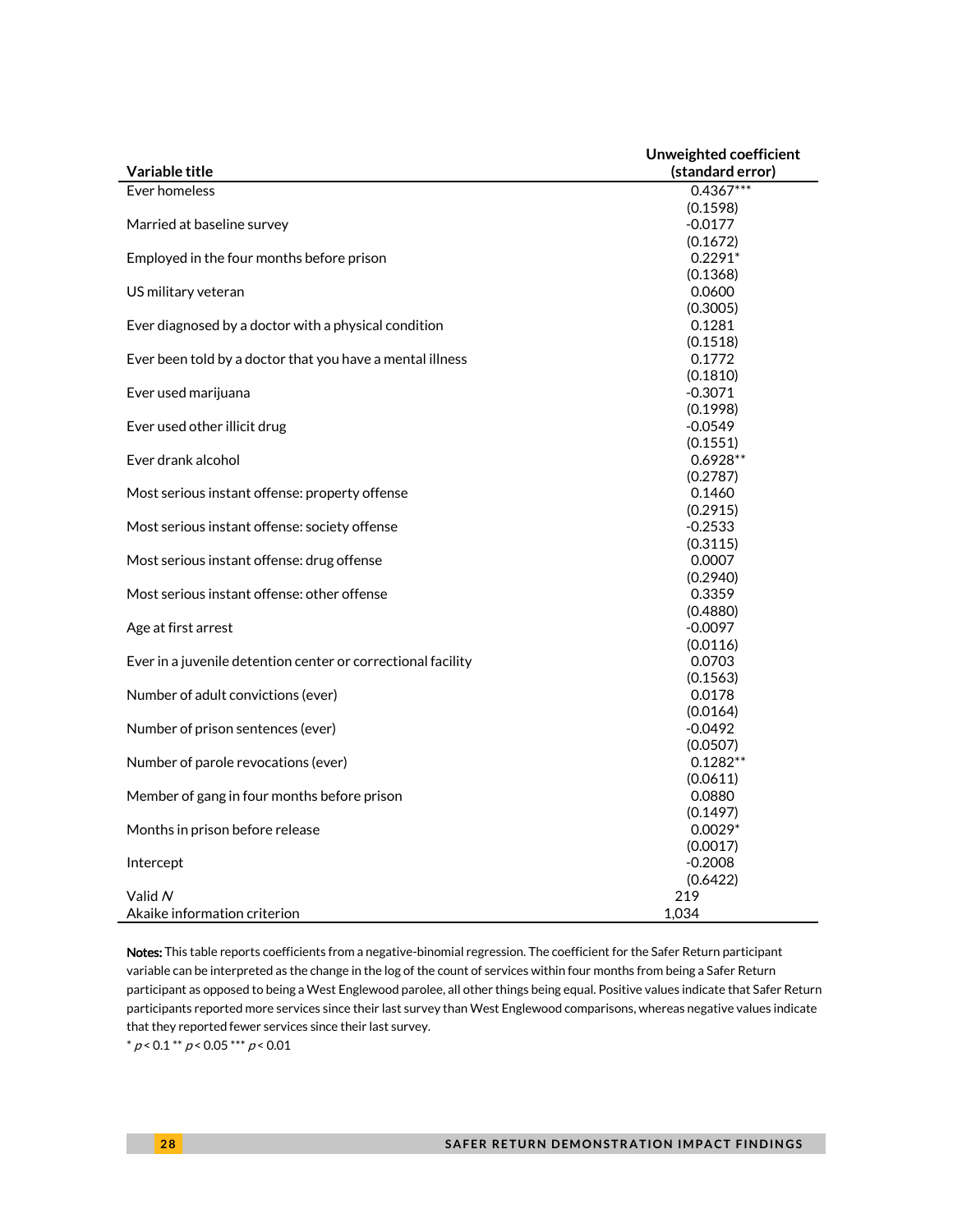# <span id="page-28-0"></span>Appendix B. Detailed Statistical Output from Chapter 5, Reincarceration Outcomes Based on Administrative Data

### TABLE B.1

### **Bivariate Demographic Analyses of Garfield Park and West Englewood Parolees**

|                               | <b>Garfield Park parolees</b> | <b>West Englewood parolees</b> |
|-------------------------------|-------------------------------|--------------------------------|
| Age at release (years)***     | 36.0                          | 34.0                           |
| Age at first custody (years)  | 25.6                          | 25.2                           |
| Male (%)***                   | 93.6                          | 90.0                           |
| Race/ethnicity (%)***         |                               |                                |
| <b>Black/African American</b> | 84.9                          | 96.5                           |
| Hispanic/Latino               | 5.7                           | 1.6                            |
| White                         | 9.2                           | 1.9                            |
| Other                         | 0.1                           | 0.0                            |

Notes: N= 4,930 Garfield Park parolees; 1,405 West Englewood parolees. One Garfield Park parolee and two West Englewood parolees were missing information on date of birth. Garfield Park parolees do not include any Safer Return participants.  $* p < 0.1 ** p < 0.05*** p < 0.01$ 

### TABLE B.2

### **Bivariate Demographic Analyses of Safer Return Participants and West Englewood Parolees**

|                               | Safer Return participants | West Englewood parolees |
|-------------------------------|---------------------------|-------------------------|
| Age at release (years)***     | 37.6                      | 34.0                    |
| Age at first custody (years)  | 25.6                      | 25.2                    |
| Male (%)***                   | 94.4                      | 90.0                    |
| Race/ethnicity (%)***         |                           |                         |
| <b>Black/African American</b> | 88.2                      | 96.5                    |
| Hispanic/Latino               | 2.8                       | 1.6                     |
| White                         | 8.8                       | 1.9                     |
| Other                         | 0.3                       | 0.0                     |

Notes: N= 719 Safer Return participants; 1,405 West Englewood parolees. Two West Englewood parolees were missing information on date of birth.

 $* p < 0.1 ** p < 0.05 ** p < 0.01$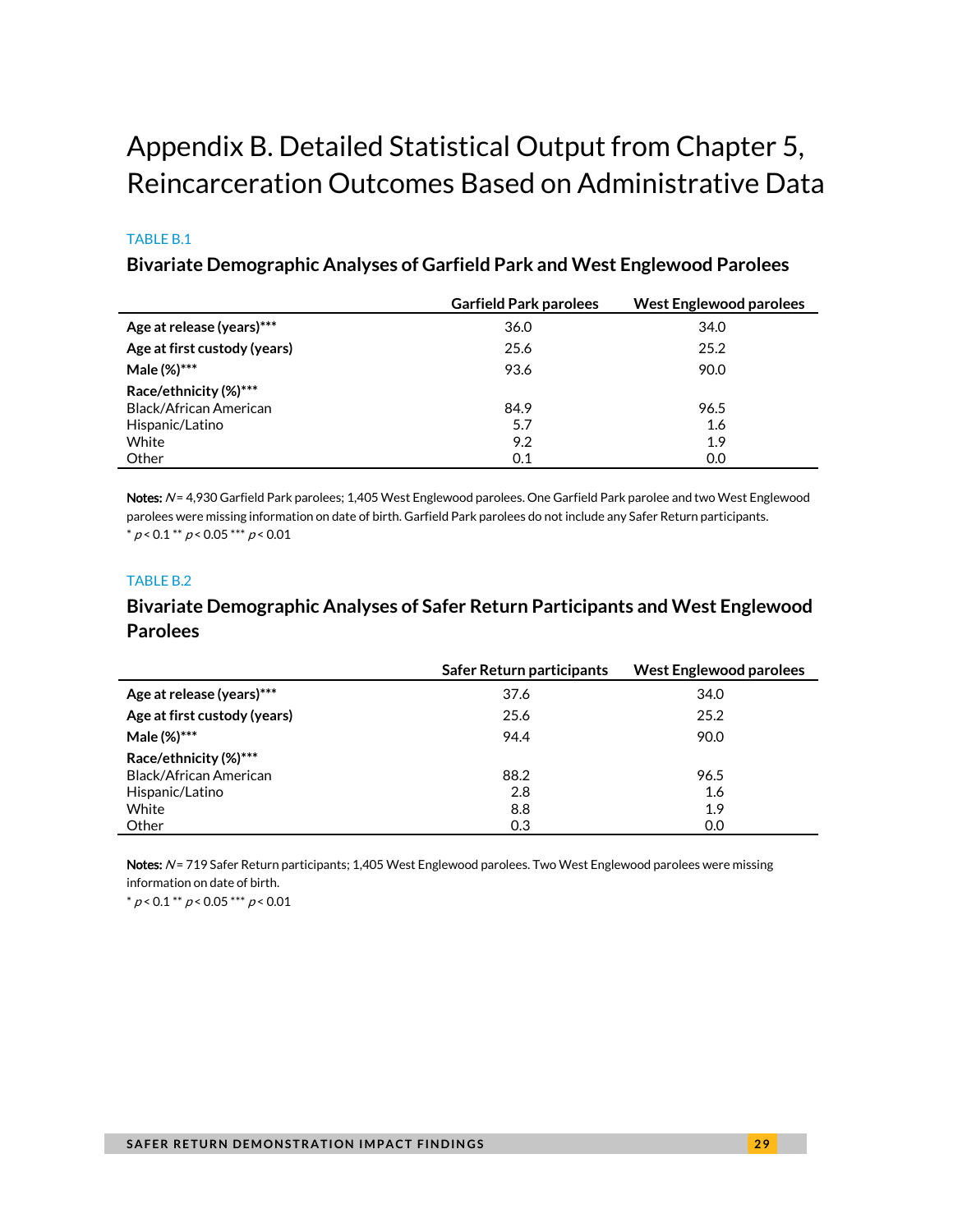#### TABLE B.3

### **Bivariate Demographic Analyses of Safer Return Participants and Garfield Park Parolees**

|                              | Safer Return participants | <b>Garfield Park parolees</b> |
|------------------------------|---------------------------|-------------------------------|
| Age at release (years)***    | 37.6                      | 36.0                          |
| Age at first custody (years) | 25.6                      | 25.6                          |
| Male (%)                     | 94.4                      | 93.6                          |
| Race/ethnicity (%)**         |                           |                               |
| Black/African American       | 88.2                      | 84.9                          |
| Hispanic/Latino              | 2.8                       | 5.7                           |
| White                        | 8.8                       | 9.2                           |
| Other                        | 0.3                       | 0.1                           |

Notes: N= 719 Safer Return participants; 4,930 Garfield Park parolees. One Garfield Park parolee was missing information on date of birth. Garfield Park parolees do not include any Safer Return participants.  $* p < 0.1 ** p < 0.05 ** p < 0.01$ 

#### TABLE B.4

### **Bivariate Criminal History and Release Analyses of Garfield Park and West Englewood Parolees**

|                                  | <b>Garfield Park parolees</b> | <b>West Englewood parolees</b> |
|----------------------------------|-------------------------------|--------------------------------|
| Number of previous offenses***   | 4.6                           | 3.7                            |
| Previous person offense (%)      | 19.5                          | 18.3                           |
| Previous society offense (%)***  | 23.4                          | 34.3                           |
| Previous property offense (%)*** | 55.2                          | 50.1                           |
| Previous drug offense (%)***     | 66.9                          | 59.5                           |
| Previous traffic offense (%)     | 2.0                           | 1.9                            |
| Previous other offense (%)       | 7.1                           | 6.3                            |
| Release-facility security (%)    |                               |                                |
| Maximum                          | 4.2                           | 5.0                            |
| Medium                           | 42.8                          | 43.2                           |
| Minimum                          | 37.7                          | 37.4                           |
| Other                            | 6.3                           | 6.6                            |
| Reception and classification     | 9.0                           | 7.8                            |
| Year of first release (%)        |                               |                                |
| 2008                             | 25.2                          | 23.6                           |
| 2009                             | 28.9                          | 30.5                           |
| 2010                             | 22.0                          | 22.2                           |
| 2011                             | 21.8                          | 21.8                           |
| 2012                             | 2.1                           | 1.9                            |

Notes: N= 4,930 Garfield Park parolees; 1,405 West Englewood parolees. One Garfield Park parolee and one West Englewood parolee were missing offense history information. Garfield Park parolees do not include any Safer Return participants.  $*$  p < 0.1  $*$  p < 0.05  $*$   $*$  p < 0.01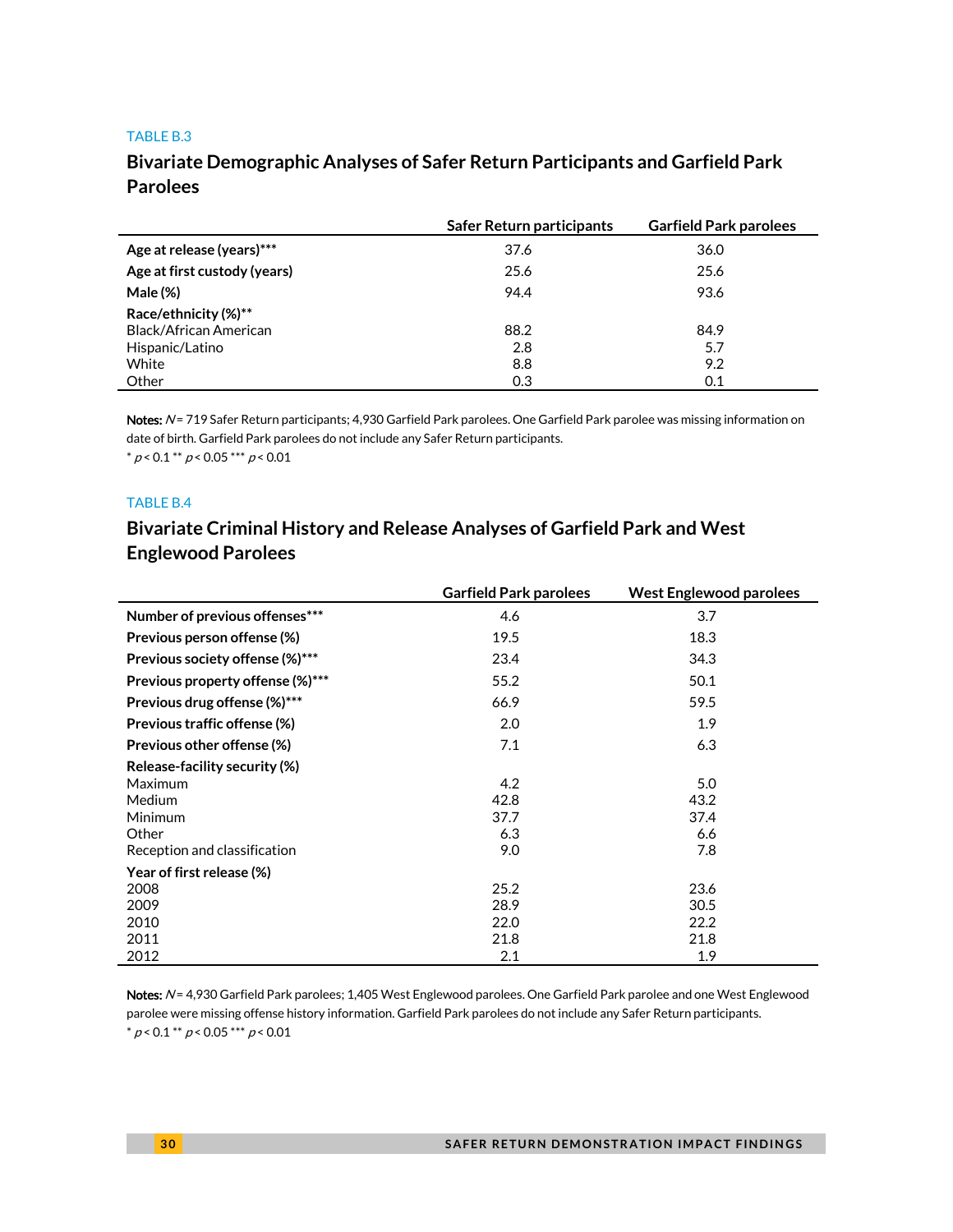#### TABLE B.5

# **Bivariate Criminal History and Release Analyses of Safer Return Participants and West Englewood Parolees**

|                                  | Safer Return participants | <b>West Englewood parolees</b> |
|----------------------------------|---------------------------|--------------------------------|
| Number of previous offenses***   | 5.1                       | 3.7                            |
| Previous person offense (%)      | 20.2                      | 18.3                           |
| Previous society offense (%)***  | 25.0                      | 34.3                           |
| Previous property offense (%)*   | 54.9                      | 50.1                           |
| Previous drug offense (%)***     | 70.2                      | 59.5                           |
| Previous traffic offense (%)     | 1.4                       | 1.9                            |
| Previous other offense (%)       | 7.1                       | 6.3                            |
| Release-facility security (%)*** |                           |                                |
| Maximum                          | 3.3                       | 5.0                            |
| <b>Medium</b>                    | 51.3                      | 43.2                           |
| Minimum                          | 38.3                      | 37.4                           |
| Other                            | 5.3                       | 6.6                            |
| Reception and classification     | 1.8                       | 7.8                            |
| Year of first release (%)***     |                           |                                |
| 2008                             | 8.6                       | 23.6                           |
| 2009                             | 27.7                      | 30.5                           |
| 2010                             | 36.4                      | 22.2                           |
| 2011                             | 26.6                      | 21.8                           |
| 2012                             | 0.7                       | 1.9                            |

Notes: N= 719 Safer Return participants; 1,405 West Englewood parolees. One West Englewood parolee was missing offense history information and one Safer Return participant was missing facility-security information.  $^*$   $\rho$  < 0.1  $^{**}$   $\rho$  < 0.05  $^{***}$   $\rho$  < 0.01

#### TABLE B.6

### **Bivariate Criminal History and Release Profiles of Safer Return Participants and Garfield Park Parolees**

|                                  | Safer Return participants | <b>Garfield Park parolees</b> |
|----------------------------------|---------------------------|-------------------------------|
| Number of previous offenses***   | 5.1                       | 4.6                           |
| Previous person offense (%)      | 20.2                      | 19.5                          |
| Previous society offense (%)     | 25.0                      | 23.4                          |
| Previous property offense (%)    | 54.9                      | 55.2                          |
| Previous drug offense (%)*       | 70.2                      | 66.9                          |
| Previous traffic offense (%)     | 1.4                       | 2.0                           |
| Previous other offense (%)       | 7.1                       | 7.1                           |
| Release-facility security (%)*** |                           |                               |
| Maximum                          | 3.3                       | 4.2                           |
| <b>Medium</b>                    | 51.3                      | 42.8                          |
| Minimum                          | 38.3                      | 37.7                          |
| Other                            | 5.3                       | 6.3                           |
| Reception and classification     | 1.8                       | 9.0                           |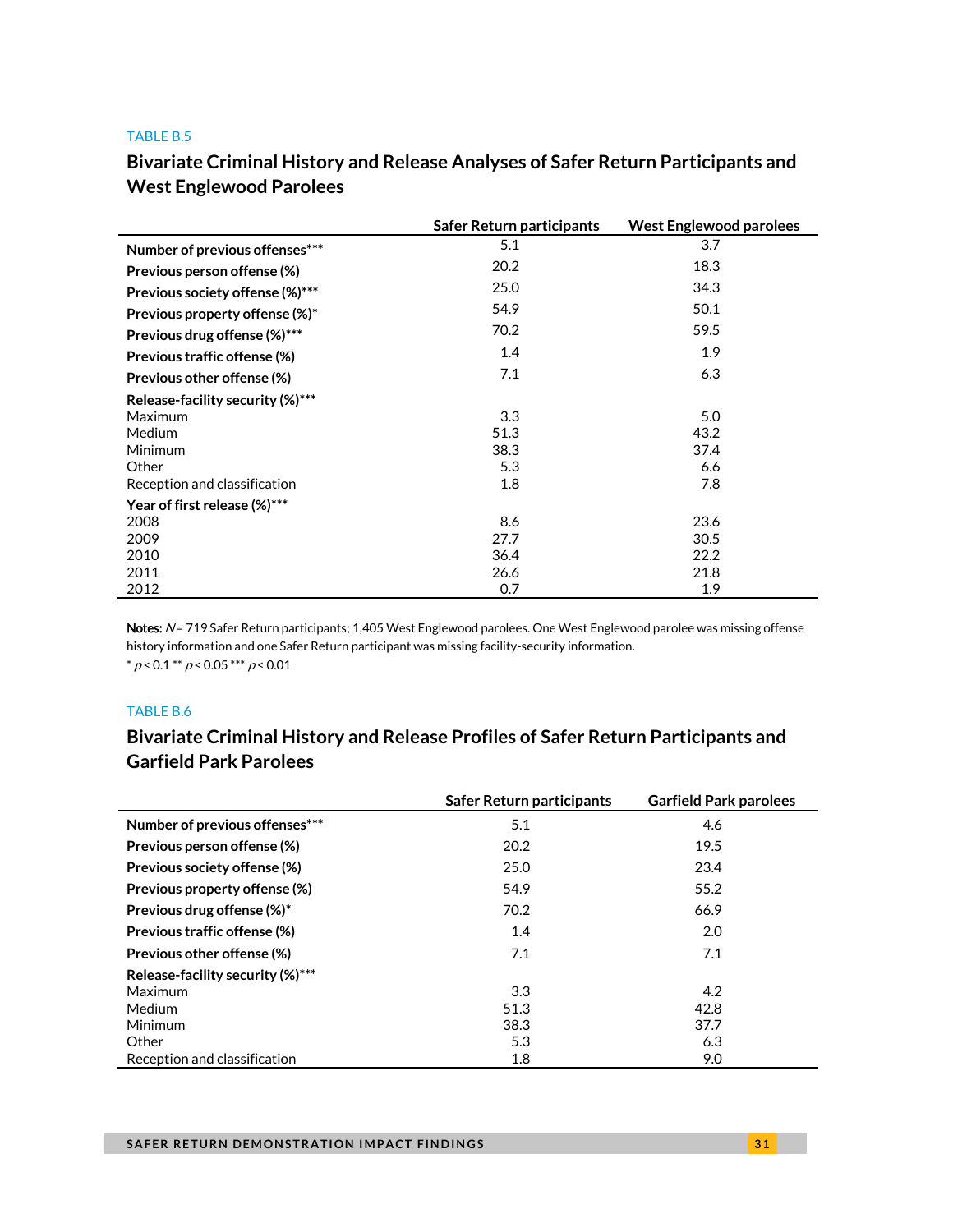|                                         | Safer Return participants | <b>Garfield Park parolees</b> |  |
|-----------------------------------------|---------------------------|-------------------------------|--|
| Year of first release (%)***            |                           |                               |  |
| 2008                                    | 8.6                       | 25.2                          |  |
| 2009                                    | 27.7                      | 28.9                          |  |
| 2010                                    | 36.4                      | 22.0                          |  |
| 2011                                    | 26.6                      | 21.8                          |  |
| 2012                                    | 0.7                       | 2.1                           |  |
| Jack Clark parolees (%) <sup>a***</sup> | 32.3                      | 18.6                          |  |

Notes: N= 719 Safer Return participants; 4,930 Garfield Park parolees. One Garfield Park parolee was missing offense information and one Safer Return participant was missing facility-security information. Garfield Park parolees do not include any Safer Return participants.

<sup>a</sup> Jack Clark Family House is a residential treatment center in the Garfield Park neighborhood. As discussed in our companion implementation evaluation report, Jack Clark was used heavily by program staff and parole officers as a housing and treatment option for individuals participating in Safer Return.

 $* p < 0.1 ** p < 0.05*** p < 0.01$ 

### TABLE B.7

### **Multivariate Logistic Regression for New Reincarceration at Two Years Postrelease for Garfield Park and West Englewood Parolees**

|                             | Unweighted       | Doubly robust    |
|-----------------------------|------------------|------------------|
|                             | coefficient      | coefficient      |
| Variable title              | (standard error) | (standard error) |
| Garfield Park parolee       | $0.149**$        | $0.1538***$      |
|                             | (0.0653)         | (0.053)          |
| Age at release              | $-0.0594***$     | $-0.0593***$     |
|                             | (0.00524)        | (0.00513)        |
| Age at first custody        | $0.0224***$      | $0.0182***$      |
|                             | (0.00607)        | (0.00595)        |
| Male                        | 1.2681***        | $0.9681***$      |
|                             | (0.1312)         | (0.1216)         |
| Black/African American      | 0.0769           | $-0.1667$        |
|                             | (0.1053)         | (0.1043)         |
| Hispanic/Latino             | $-0.1231$        | $-0.3281**$      |
|                             | (0.1544)         | (0.1552)         |
| Other race/ethnicity        | 0.188            | 0.9039           |
|                             | (0.5857)         | (0.6616)         |
| Number of previous offenses | $0.1464***$      | $0.1462***$      |
|                             | (0.0129)         | (0.0112)         |
| Previous person offense     | $0.211***$       | $0.188***$       |
|                             | (0.0729)         | (0.0726)         |
| Previous society offense    | 0.0318           | 0.0148           |
|                             | (0.0629)         | (0.063)          |
| Previous property offense   | $0.2169***$      | $0.268***$       |
|                             | (0.0641)         | (0.0647)         |
| Previous drug offense       | $-0.0912$        | $-0.0873$        |
|                             | (0.0651)         | (0.0639)         |
| Previous traffic offense    | $-0.3773*$       | $-0.0543$        |
|                             | (0.1963)         | (0.1858)         |
| Previous other offense      | $-0.0689$        | $-0.1942*$       |
|                             | (0.107)          | (0.105)          |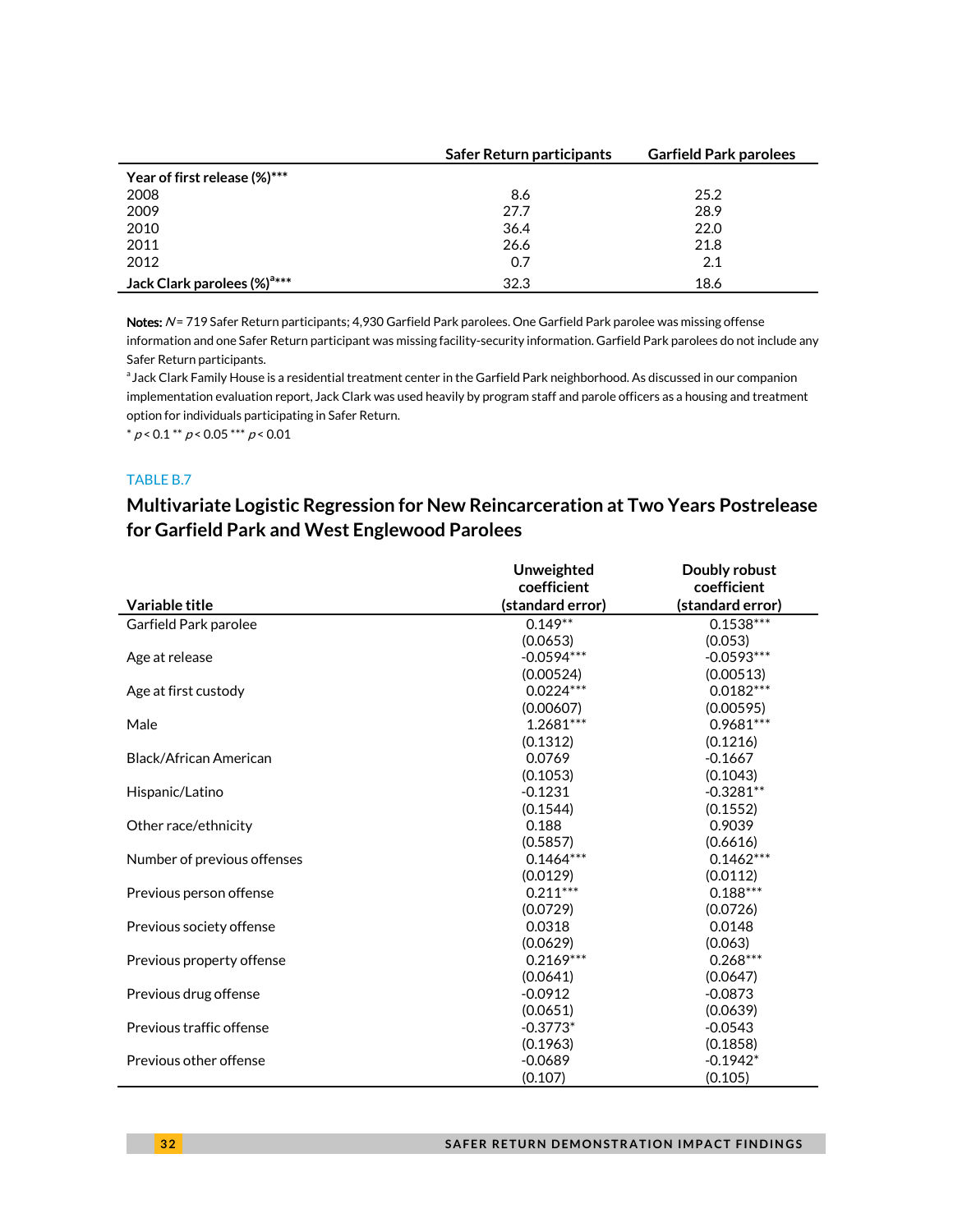| Variable title                       | <b>Unweighted</b><br>coefficient<br>(standard error) | Doubly robust<br>coefficient<br>(standard error) |
|--------------------------------------|------------------------------------------------------|--------------------------------------------------|
| Maximum-security release             | $0.5822***$                                          | $0.7105***$                                      |
|                                      | (0.1423)                                             | (0.1464)                                         |
| Medium-security release              | $0.2398***$                                          | $0.2509***$                                      |
|                                      | (0.0596)                                             | (0.0604)                                         |
| Other security-level release         | $-0.2588**$                                          | $-0.4432***$                                     |
|                                      | (0.1161)                                             | (0.1186)                                         |
| Reception-and-classification release | $0.3111***$                                          | $0.3035***$                                      |
|                                      | (0.0994)                                             | (0.1002)                                         |
| Released in 2009                     | $0.1548**$                                           | $0.2327***$                                      |
|                                      | (0.0723)                                             | (0.0736)                                         |
| Released in 2010                     | $0.1823**$                                           | $0.2656***$                                      |
|                                      | (0.0777)                                             | (0.0784)                                         |
| Released in 2011                     | $-0.0505$                                            | 0.0891                                           |
|                                      | (0.0781)                                             | (0.0782)                                         |
| Released in 2012                     | $-0.2991$                                            | $-0.1072$                                        |
|                                      | (0.193)                                              | (0.2039)                                         |
| Intercept                            | $-0.826***$                                          | $-0.3176$                                        |
|                                      | (0.2219)                                             | (0.2107)                                         |
| Valid $N$                            | 6,332                                                | 6,332                                            |
| Akaike information criterion         | 8,279                                                | 8,176                                            |

Notes: Each column reports coefficients from a logistic regression. The coefficient for the Garfield Park parolee variable can be interpreted as the change in the log-odds of any reincarceration from being a Garfield Park parolee as opposed to being a West Englewood parolee, all other things being equal. Positive values indicate that Garfield Park parolees are more likely than West Englewood parolees to be reincarcerated within two years of release, whereas negative values indicate that they are less likely to be reincarcerated within two years of release. The unweighted regression does not weight the analysis by propensity weights; the doubly robust regression uses inverse propensity weights.

 $*$  p < 0.1  $*$  p < 0.05  $*$   $*$  p < 0.01

### TABLE B.8

### **Multivariate Logistic Regression for First Reincarceration for New Offense at Two Years Postrelease for Garfield Park and West Englewood Parolees**

| Variable title         | Unweighted<br>coefficient | Doubly robust<br>coefficient<br>(standard error) |
|------------------------|---------------------------|--------------------------------------------------|
|                        | (standard error)          |                                                  |
| Garfield Park parolee  | $-0.0048$                 | 0.0429                                           |
|                        | (0.0788)                  | (0.063)                                          |
| Age at release         | $-0.0541***$              | $-0.0338***$                                     |
|                        | (0.00652)                 | (0.00593)                                        |
| Age at first custody   | $0.0238***$               | 0.00738                                          |
|                        | (0.00776)                 | (0.00719)                                        |
| Male                   | $0.8376***$               | $0.6356***$                                      |
|                        | (0.1741)                  | (0.157)                                          |
| Black/African American | 0.0783                    | $0.2183*$                                        |
|                        | (0.1298)                  | (0.1287)                                         |
| Hispanic/Latino        | $-0.2021$                 | 0.1544                                           |
|                        | (0.2022)                  | (0.196)                                          |
| Other race/ethnicity   | $-1.0258$                 | $-1.0419$                                        |
|                        | (1.0797)                  | (1.4622)                                         |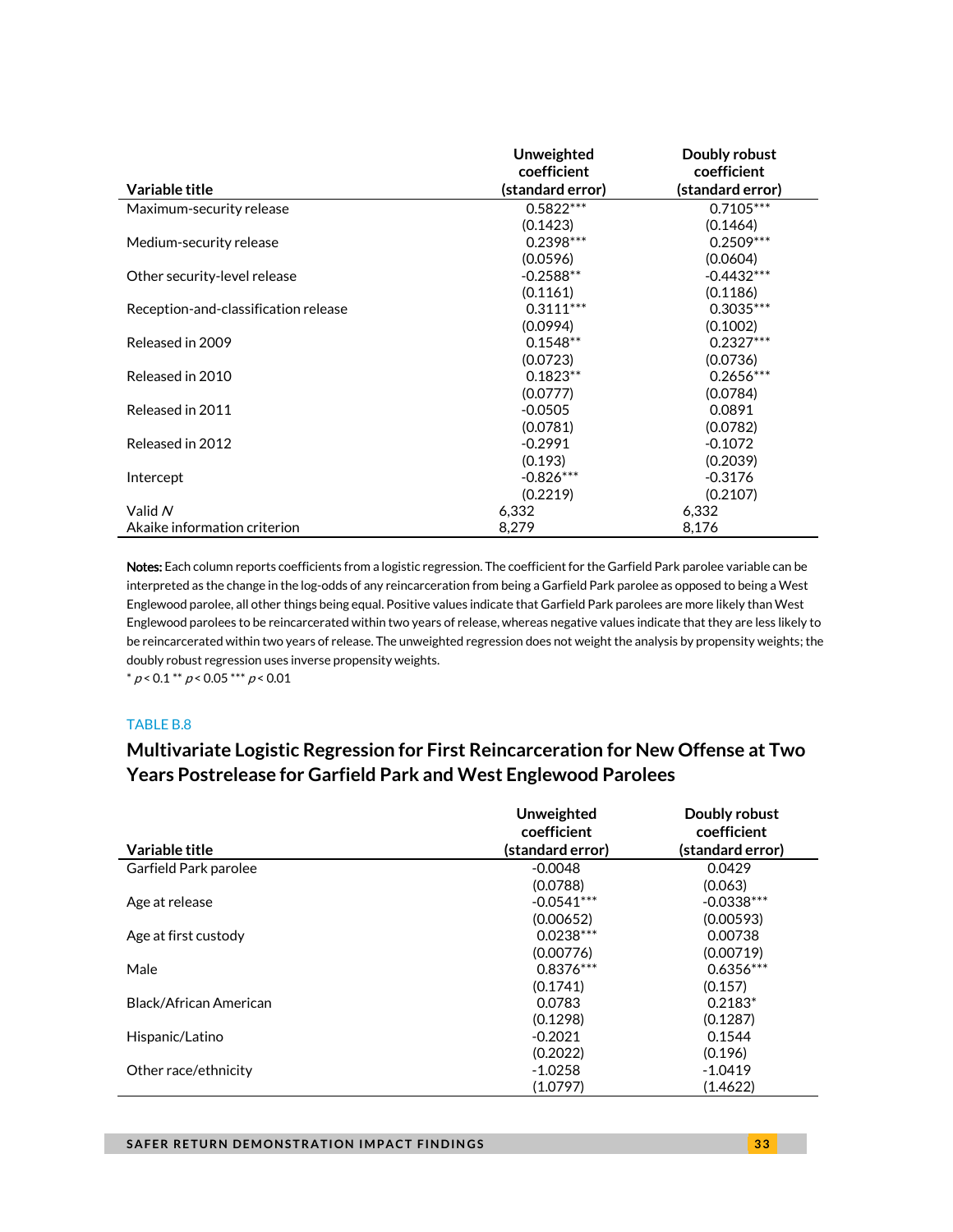|                                      | Unweighted       | Doubly robust    |
|--------------------------------------|------------------|------------------|
|                                      | coefficient      | coefficient      |
| Variable title                       | (standard error) | (standard error) |
| Number of previous offenses          | $0.1729***$      | $0.0882***$      |
|                                      | (0.0142)         | (0.0106)         |
| Previous person offense              | $-0.1269$        | $-0.1492*$       |
|                                      | (0.0883)         | (0.0879)         |
| Previous society offense             | $-0.2305***$     | $-0.1348*$       |
|                                      | (0.0764)         | (0.0758)         |
| Previous property offense            | 0.0831           | $0.3316***$      |
|                                      | (0.0768)         | (0.0769)         |
| Previous drug offense                | 0.0992           | $0.2528***$      |
|                                      | (0.0792)         | (0.0766)         |
| Previous traffic offense             | $-0.4754*$       | $-0.5258*$       |
|                                      | (0.2687)         | (0.2784)         |
| Previous other offense               | $-0.3112**$      | $-0.376***$      |
|                                      | (0.1328)         | (0.1302)         |
| Maximum-security release             | $-0.00325$       | 0.2607           |
|                                      | (0.1662)         | (0.1626)         |
| Medium-security release              | $-0.0682$        | $-0.0565$        |
|                                      | (0.0707)         | (0.0717)         |
| Other security-level release         | $-0.3182**$      | $-0.439***$      |
|                                      | (0.1435)         | (0.1506)         |
| Reception-and-classification release | $-0.1431$        | $-0.00783$       |
|                                      | (0.1242)         | (0.1196)         |
| Released in 2009                     | $-0.2158***$     | $-0.1112$        |
|                                      | (0.0836)         | (0.0843)         |
| Released in 2010                     | $-0.4308***$     | $-0.493***$      |
|                                      | (0.0944)         | (0.0963)         |
| Released in 2011                     | $-0.1576*$       | $-0.1417$        |
|                                      | (0.0907)         | (0.0904)         |
| Released in 2012                     | $-0.3721$        | $-0.1066$        |
|                                      | (0.24)           | (0.2352)         |
| Intercept                            | $-1.4006***$     | $-1.6041$        |
|                                      | (0.2814)         | (0.2613)         |
| Valid N                              | 6,332            | 6,332            |
| Akaike information criterion         | 6,311            | 6,356            |

Notes: Each column reports coefficients from a logistic regression. The coefficient for the Garfield Park parolee variable can be interpreted as the change in the log-odds of reincarceration for a new offense from being a Garfield Park parolee as opposed to being a West Englewood parolee, all other things being equal. Positive values indicate that Garfield Park parolees are more likely than West Englewood parolees to be first reincarcerated for a new offense within two years of release, whereas negative values indicate that they are less likely to be reincarcerated within two years of release for a new offense. The unweighted regression does not weight the analysis by propensity weights; the doubly robust regression uses inverse propensity weights.  $^{*}$   $\rho$  < 0.1  $^{**}$   $\rho$  < 0.05  $^{***}$   $\rho$  < 0.01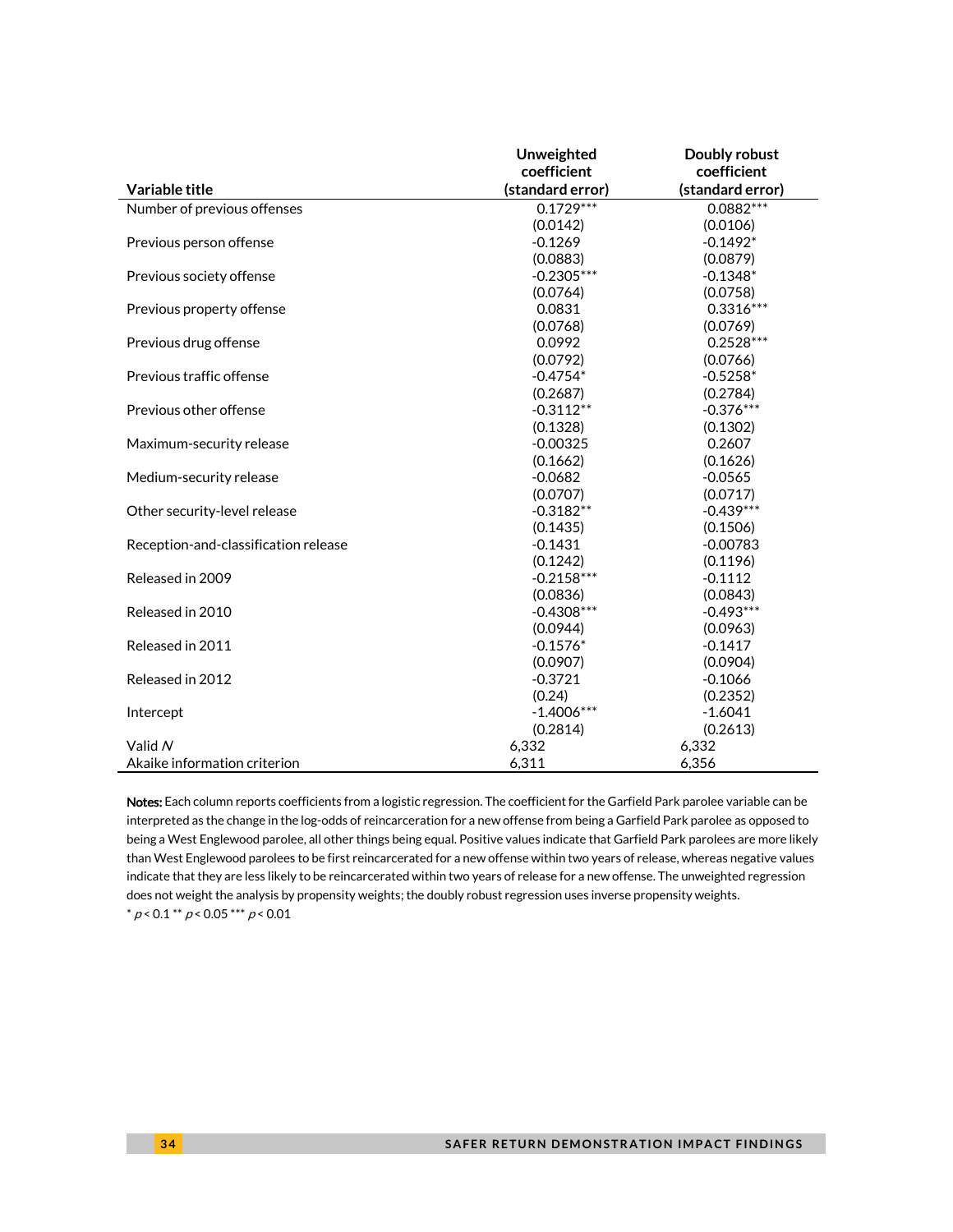#### TABLE B.9

# **Multivariate Logistic Regression for First Reincarceration for Technical Violation at Two Years Postrelease for Garfield Park and West Englewood Parolees**

|                                      | Unweighted             | Doubly robust           |
|--------------------------------------|------------------------|-------------------------|
|                                      | coefficient            | coefficient             |
| Variable title                       | (standard error)       | (standard error)        |
| Garfield Park parolee                | $0.1936***$            | $0.1746***$             |
|                                      | (0.0732)               | (0.059)                 |
| Age at release                       | $-0.0258***$           | $-0.0371***$            |
|                                      | (0.00557)              | (0.00547)               |
| Age at first custody                 | 0.00249                | 0.00573                 |
|                                      | (0.00667)              | (0.00663)               |
| Male                                 | 1.0889***              | $0.7386***$             |
|                                      | (0.1646)               | (0.1465)                |
| <b>Black/African American</b>        | 0.0513                 | $-0.2389**$             |
|                                      | (0.1131)               | (0.1066)                |
| Hispanic/Latino                      | 0.00935                | $-0.3891**$             |
|                                      | (0.1657)               | (0.1675)                |
| Other race/ethnicity                 | 0.6762                 | $1.298**$               |
|                                      | (0.5834)               | (0.6459)                |
| Number of previous offenses          | 0.0133                 | $0.0693***$             |
|                                      | (0.0134)               | (0.0103)                |
| Previous person offense              | $0.3328***$            | $0.2842***$             |
|                                      | (0.0767)               | (0.0766)                |
| Previous society offense             | $0.2422***$            | $0.162**$               |
|                                      | (0.0678)               | (0.0683)                |
| Previous property offense            | $0.2331***$            | 0.1044                  |
|                                      | (0.0708)               | (0.0718)                |
| Previous drug offense                | $-0.1479**$            | $-0.2518***$            |
|                                      | (0.0705)               | (0.0687)                |
| Previous traffic offense             | $-0.0865$              | 0.2772                  |
|                                      | (0.2099)               | (0.1904)                |
| Previous other offense               | $0.1931*$              | 0.1567                  |
|                                      | (0.113)                | (0.1093)                |
| Maximum-security release             | $0.6869***$            | $0.6214***$             |
|                                      | (0.1476)<br>$0.352***$ | (0.1546)<br>$0.3536***$ |
| Medium-security release              | (0.0666)               |                         |
| Other security-level release         | $-0.0639$              | (0.068)<br>$-0.2191$    |
|                                      | (0.1383)               | (0.143)                 |
| Reception-and-classification release | $0.4764***$            | $0.3793***$             |
|                                      | (0.1055)               | (0.1098)                |
| Released in 2009                     | $0.3949***$            | $0.4115***$             |
|                                      | (0.0821)               | (0.0857)                |
| Released in 2010                     | 0.5786***              | $0.6994***$             |
|                                      | (0.086)                | (0.0882)                |
| Released in 2011                     | 0.097                  | $0.2781***$             |
|                                      | (0.0901)               | (0.091)                 |
| Released in 2012                     | $-0.0547$              | $-0.0717$               |
|                                      | (0.2236)               | (0.2469)                |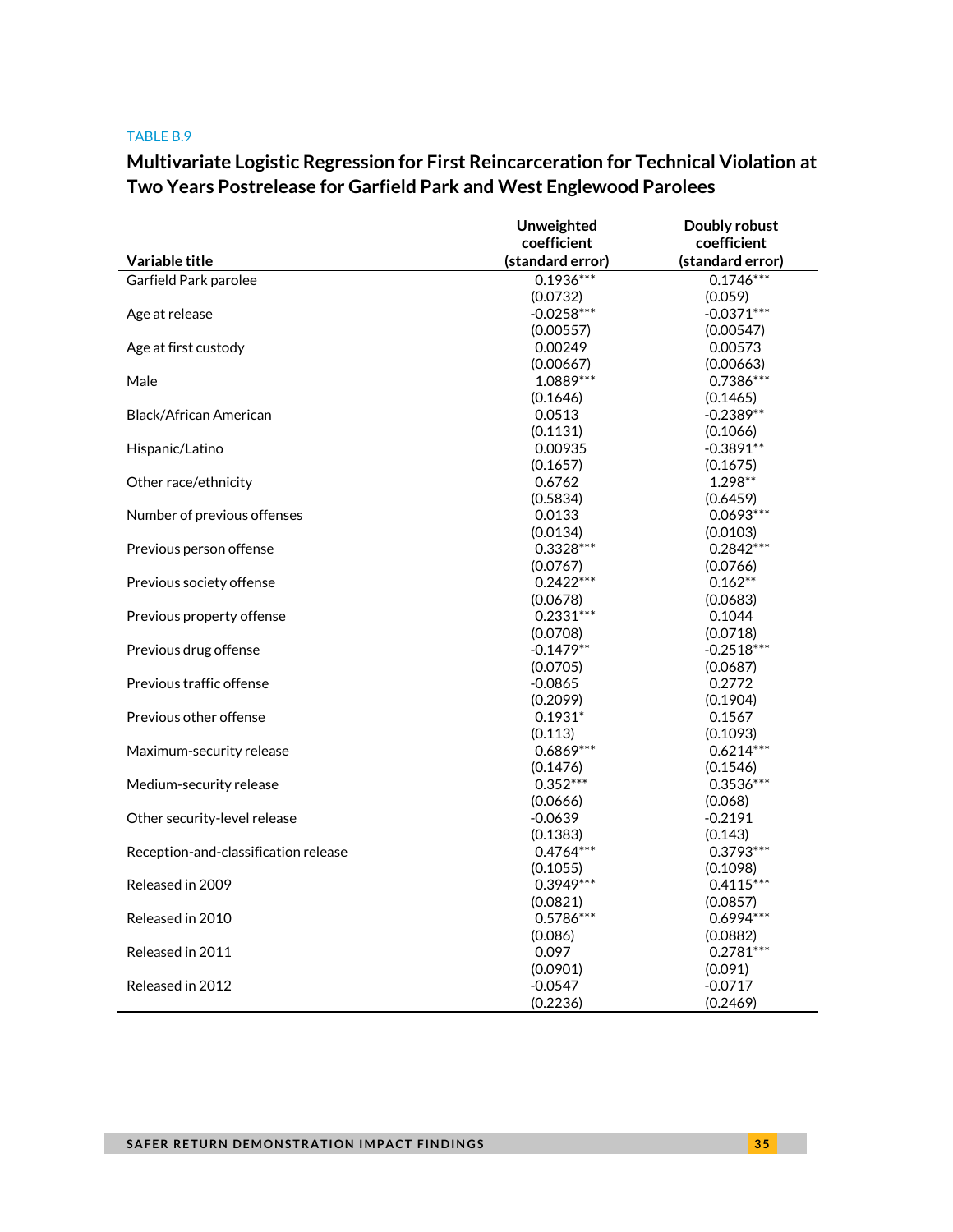|                              | Unweighted<br>coefficient | Doubly robust<br>coefficient |
|------------------------------|---------------------------|------------------------------|
| Variable title               | (standard error)          | (standard error)             |
| Intercept                    | $-2.1093***$              | $-1.3126***$                 |
|                              | (0.2588)                  | (0.2405)                     |
| Valid N                      | 6.332                     | 6.332                        |
| Akaike information criterion | 7.158                     | 7.012                        |

Notes: Each column reports coefficients from a logistic regression. The coefficient for the Garfield Park parolee variable can be interpreted as the change in the log-odds of reincarceration for a technical violation from being a Garfield Park parolee as opposed to being a West Englewood parolee, all other things being equal. Positive values indicate that Garfield Park parolees are more likely than West Englewood parolees to be first reincarcerated for a technical violation within two years of release, whereas negative values indicate that they are less likely to be reincarcerated within two years of release for a technical violation. The unweighted regression does not weight the analysis by propensity weights; the doubly robust regression uses inverse propensity weights.

 $* p < 0.1 ** p < 0.05 ** p < 0.01$ 

### TABLE B.10

### **Multivariate Cox Proportional-Hazards Regression for Time to First Reincarceration at Two Years Postrelease for Garfield Park and West Englewood Parolees**

|                             | Unweighted       | Doubly robust                   |
|-----------------------------|------------------|---------------------------------|
| Variable title              | coefficient      | coefficient<br>(standard error) |
|                             | (standard error) |                                 |
| Garfield Park parolee       | $0.13205***$     | $0.14827***$                    |
|                             | (0.04549)        | (0.03685)                       |
| Age at release              | $-0.04147***$    | $-0.03259***$                   |
|                             | (0.00356)        | (0.00336)                       |
| Age at first custody        | $0.01481***$     | 0.0054                          |
|                             | (0.00429)        | (0.00415)                       |
| Male                        | $1.0237***$      | 0.68604***                      |
|                             | (0.10996)        | (0.0962)                        |
| Black/African American      | 0.04476          | 0.0796                          |
|                             | (0.07147)        | (0.07129)                       |
| Hispanic/Latino             | $-0.09768$       | $-0.01038$                      |
|                             | (0.10792)        | (0.11034)                       |
| Other race/ethnicity        | 0.10791          | $0.77413*$                      |
|                             | (0.41405)        | (0.4014)                        |
| Number of previous offenses | $0.09537***$     | 0.05536***                      |
|                             | (0.00753)        | (0.00557)                       |
| Previous person offense     | $0.16979***$     | $0.12159**$                     |
|                             | (0.04788)        | (0.0489)                        |
| Previous society offense    | 0.03846          | 0.06851                         |
|                             | (0.04226)        | (0.04268)                       |
| Previous property offense   | $0.16507***$     | $0.25631***$                    |
|                             | (0.04382)        | (0.04467)                       |
| Previous drug offense       | $-0.07661*$      | 0.01532                         |
|                             | (0.04426)        | (0.04379)                       |
| Previous traffic offense    | $-0.28348**$     | 0.0506                          |
|                             | (0.14134)        | (0.12786)                       |
| Previous other offense      | $-0.02768$       | 0.00446                         |
|                             | (0.07162)        | (0.06907)                       |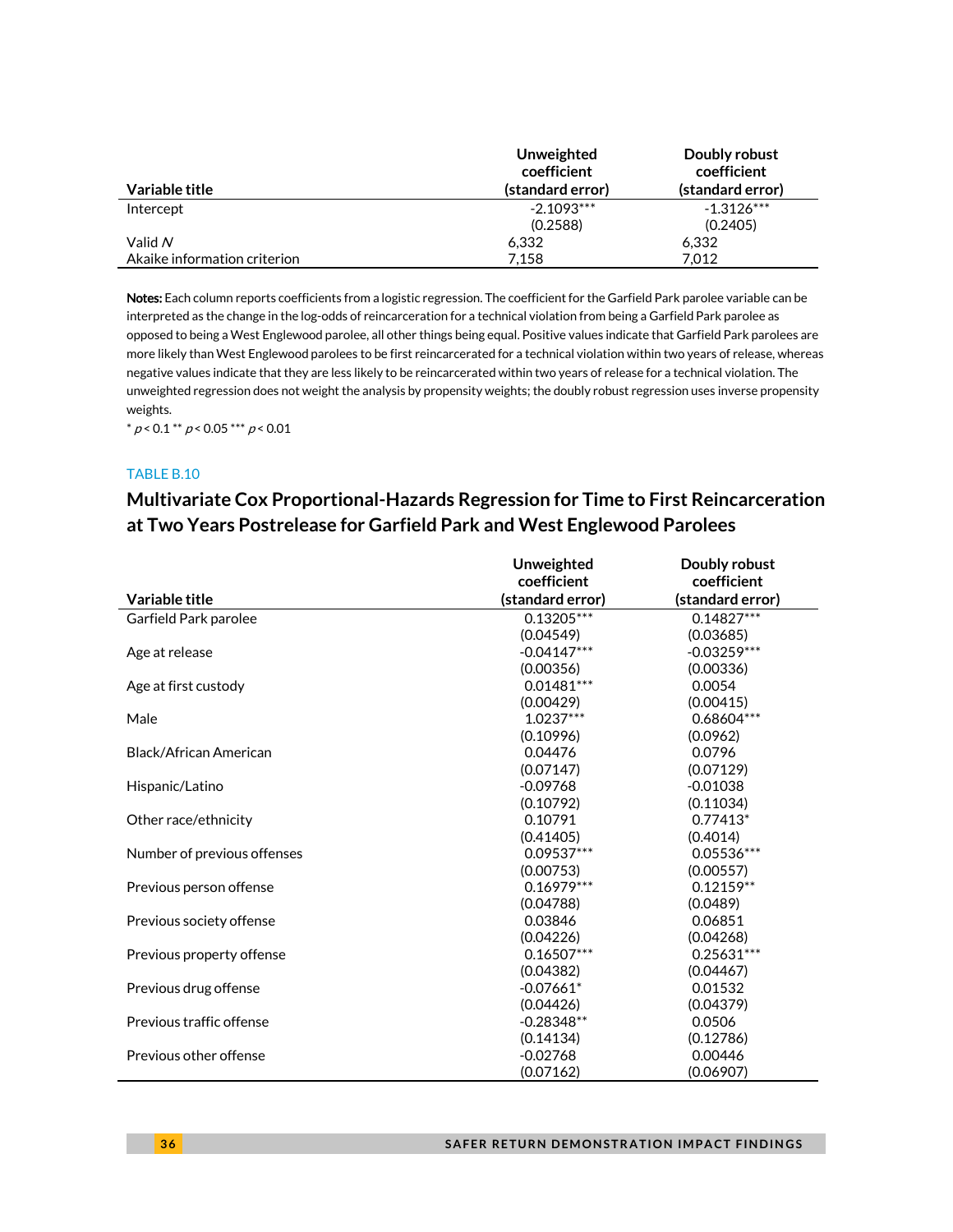|                                      | Unweighted<br>coefficient | Doubly robust<br>coefficient |
|--------------------------------------|---------------------------|------------------------------|
| Variable title                       | (standard error)          | (standard error)             |
| Maximum-security release             | $0.42973***$              | $0.49949***$                 |
|                                      | (0.09033)                 | (0.09214)                    |
| Medium-security release              | $0.1907***$               | $0.18537***$                 |
|                                      | (0.04103)                 | (0.04224)                    |
| Other security-level release         | $-0.20013**$              | $-0.33033***$                |
|                                      | (0.08794)                 | (0.09316)                    |
| Reception-and-classification release | $0.29306***$              | $0.26547***$                 |
|                                      | (0.06704)                 | (0.06837)                    |
| Released in 2009                     | $0.11678**$               | $0.1651***$                  |
|                                      | (0.04943)                 | (0.05125)                    |
| Released in 2010                     | $0.15645***$              | $0.16351***$                 |
|                                      | (0.053)                   | (0.05497)                    |
| Released in 2011                     | $-0.02502$                | 0.082                        |
|                                      | (0.05462)                 | (0.05499)                    |
| Released in 2012                     | $-0.24464*$               | $-0.11131$                   |
|                                      | (0.14293)                 | (0.1486)                     |
| Valid $N$                            | 6.332                     | 6,332                        |
| Akaike information criterion         | 51.919                    | 51,251                       |

Notes: Each column reports coefficients from a Cox proportional-hazards regression. The coefficient for the Garfield Park parolee variable can be interpreted as the change in the log-hazard rate of reincarceration from being a Garfield Park parolee as opposed to being a West Englewood parolee, all other things being equal. Positive values indicate that Garfield Park parolees are reincarcerated more quickly than West Englewood parolees within two years of release, whereas negative values indicate that they are reincarcerated less quickly within two years of release. The unweighted regression does not weight the analysis by propensity weights; the doubly robust regression uses inverse propensity weights.  $* p < 0.1 ** p < 0.05*** p < 0.01$ 

#### TABLE B.11

## **Multivariate Zero-Inflated Poisson Regression for Number of Reincarcerations at Two Years Postrelease for Garfield Park and West Englewood Parolees**

|                             | Unweighted coefficient |
|-----------------------------|------------------------|
| Variable title              | (standard error)       |
| Garfield Park parolee       | $0.101523**$           |
|                             | (0.04011)              |
| Age at release              | $-0.032618***$         |
|                             | (0.003062)             |
| Age at first custody        | $0.011298***$          |
|                             | (0.003749)             |
| Male                        | 0.048264               |
|                             | (0.197295)             |
| Black/African American      | $0.111165*$            |
|                             | (0.062312)             |
| Hispanic/Latino             | 0.039833               |
|                             | (0.092265)             |
| Other race/ethnicity        | 0.025818               |
|                             | (0.384414)             |
| Number of previous offenses | 0.077131***            |
|                             | (0.006466)             |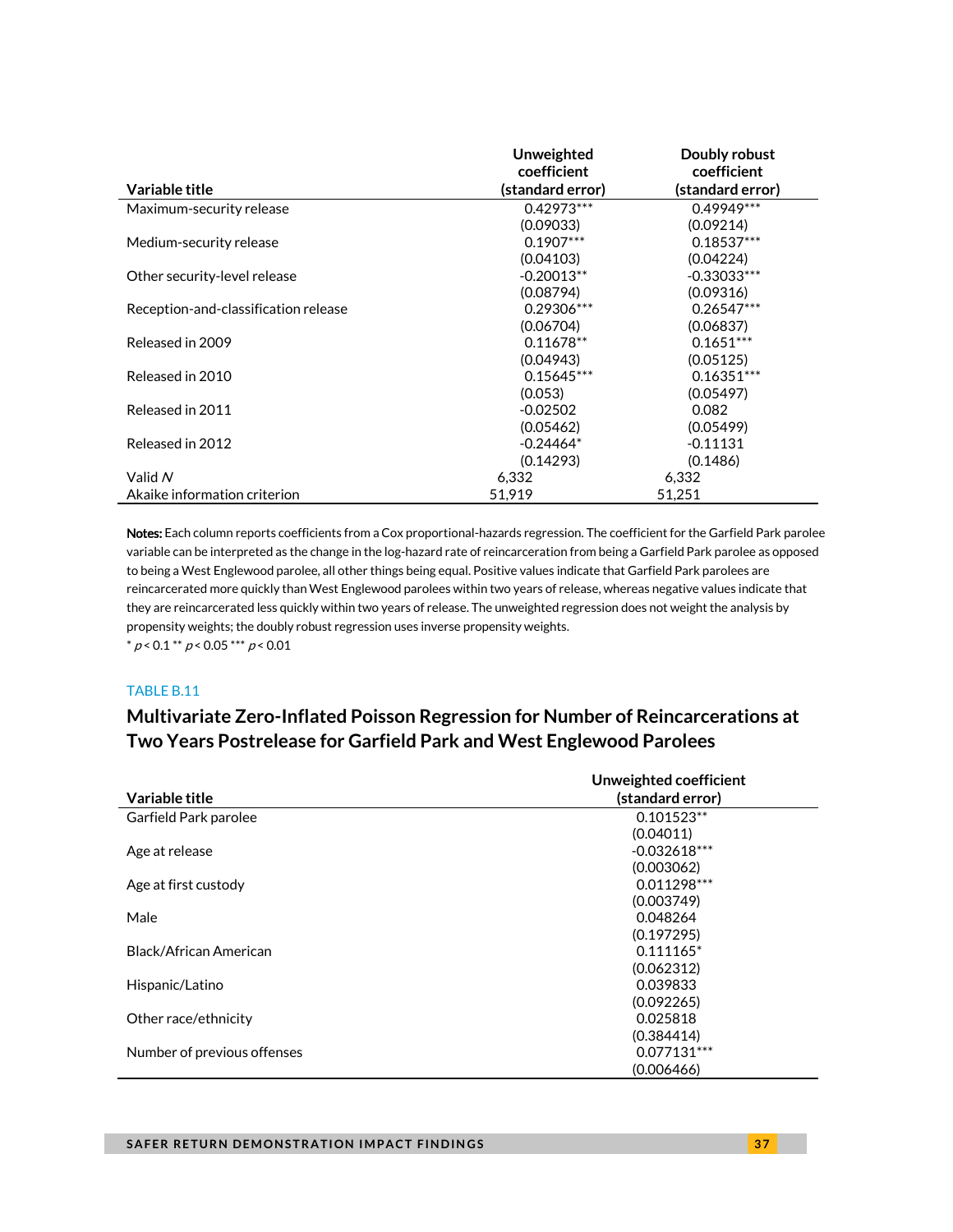|                                      | Unweighted coefficient |  |
|--------------------------------------|------------------------|--|
| Variable title                       | (standard error)       |  |
| Previous person offense              | $0.143114***$          |  |
|                                      | (0.040808)             |  |
| Previous society offense             | $-0.00123$             |  |
|                                      | (0.03698)              |  |
| Previous property offense            | 0.119834***            |  |
|                                      | (0.038231)             |  |
| Previous drug offense                | $-0.096248**$          |  |
|                                      | (0.03774)              |  |
| Previous traffic offense             | $-0.202835*$           |  |
|                                      | (0.12093)              |  |
| Previous other offense               | $-0.024821$            |  |
|                                      | (0.061307)             |  |
| Maximum-security release             | 0.322265***            |  |
|                                      | (0.078825)             |  |
| Medium-security release              | 0.135589***            |  |
|                                      | (0.035831)             |  |
| Other security-level release         | $-0.175474**$          |  |
|                                      | (0.079479)             |  |
| Reception-and-classification release | 0.223997***            |  |
|                                      | (0.057041)             |  |
| Released in 2009                     | 0.098556**             |  |
|                                      | (0.043384)             |  |
| Released in 2010                     | $0.124915***$          |  |
|                                      | (0.046148)             |  |
| Released in 2011                     | $-0.009195$            |  |
|                                      | (0.047753)             |  |
| Released in 2012                     | $-0.205871$            |  |
|                                      | (0.126009)             |  |
| Intercept                            | $-0.278246$            |  |
|                                      | (0.227083)             |  |
| Valid N                              | 6,332                  |  |
| Akaike information criterion         | 13,054                 |  |

Notes: This table reports coefficients from a zero-inflated Poisson regression. The coefficient for the Garfield Park parolee variable can be interpreted as the change in the log of the count of reincarcerations within two years from being a Garfield Park parolee as opposed to being a West Englewood parolee, all other things being equal. Positive values indicate that Garfield Park parolees have more reincarcerations than West Englewood parolees within two years of release, whereas negative values indicate that they have fewer reincarcerations within two years of release. This model also includes a zero-inflation component, available from the authors upon request.

\*  $p < 0.1$  \*\*  $p < 0.05$  \*\*\*  $p < 0.01$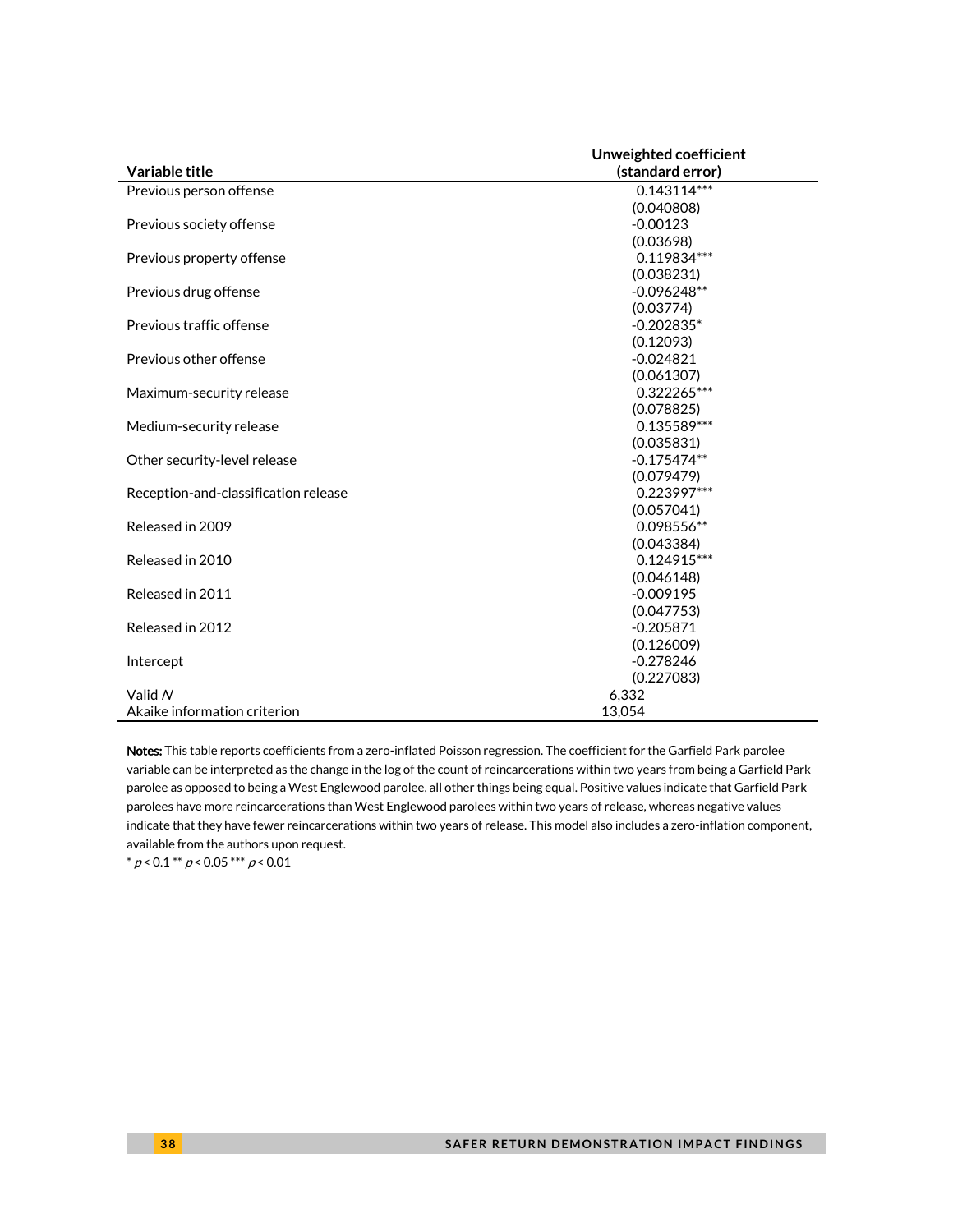# **Multivariate Zero-Inflated Negative-Binomial Regression for Number of Offenses Resulting in Incarceration at Two Years Postrelease for Garfield Park and West Englewood Parolees**

|                                      | Unweighted coefficient    |  |
|--------------------------------------|---------------------------|--|
| Variable title                       | (standard error)          |  |
| Garfield Park parolee                | $-0.02041$                |  |
|                                      | (0.06983)                 |  |
| Age at release                       | $-0.038298***$            |  |
|                                      | (0.005642)                |  |
| Age at first custody                 | 0.010661                  |  |
|                                      | (0.006846)                |  |
| Male                                 | 0.250662                  |  |
|                                      | (0.177395)                |  |
| Black/African American               | $-0.084307$               |  |
|                                      | (0.098484)                |  |
| Hispanic/Latino                      | 0.042393                  |  |
|                                      | (0.226678)                |  |
| Other race/ethnicity                 | 0.38968                   |  |
|                                      | (0.927747)                |  |
| Number of previous offenses          | $0.114371***$             |  |
|                                      | (0.011014)                |  |
| Previous person offense              | 0.039935                  |  |
|                                      | (0.077865)                |  |
| Previous society offense             | $-0.278885***$            |  |
|                                      | (0.063322)                |  |
| Previous property offense            | $-0.086481$               |  |
|                                      | (0.081083)                |  |
| Previous drug offense                | $-0.068339$               |  |
|                                      | (0.066296)                |  |
| Previous traffic offense             | $-0.204133$               |  |
|                                      | (0.221779)                |  |
| Previous other offense               | $-0.182581*$              |  |
| Maximum-security release             | (0.098561)<br>$-0.046144$ |  |
|                                      | (0.126443)                |  |
| Medium-security release              | $-0.026617$               |  |
|                                      | (0.058055)                |  |
| Other security-level release         | $-0.287679**$             |  |
|                                      | (0.135391)                |  |
| Reception-and-classification release | 0.157175                  |  |
|                                      | (0.112957)                |  |
| Released in 2009                     | $-0.027581$               |  |
|                                      | (0.071399)                |  |
| Released in 2010                     | $-0.161746**$             |  |
|                                      | (0.07665)                 |  |
| Released in 2011                     | $-0.081987$               |  |
|                                      | (0.074022)                |  |
| Released in 2012                     | $-0.175632$               |  |
|                                      | (0.192211)                |  |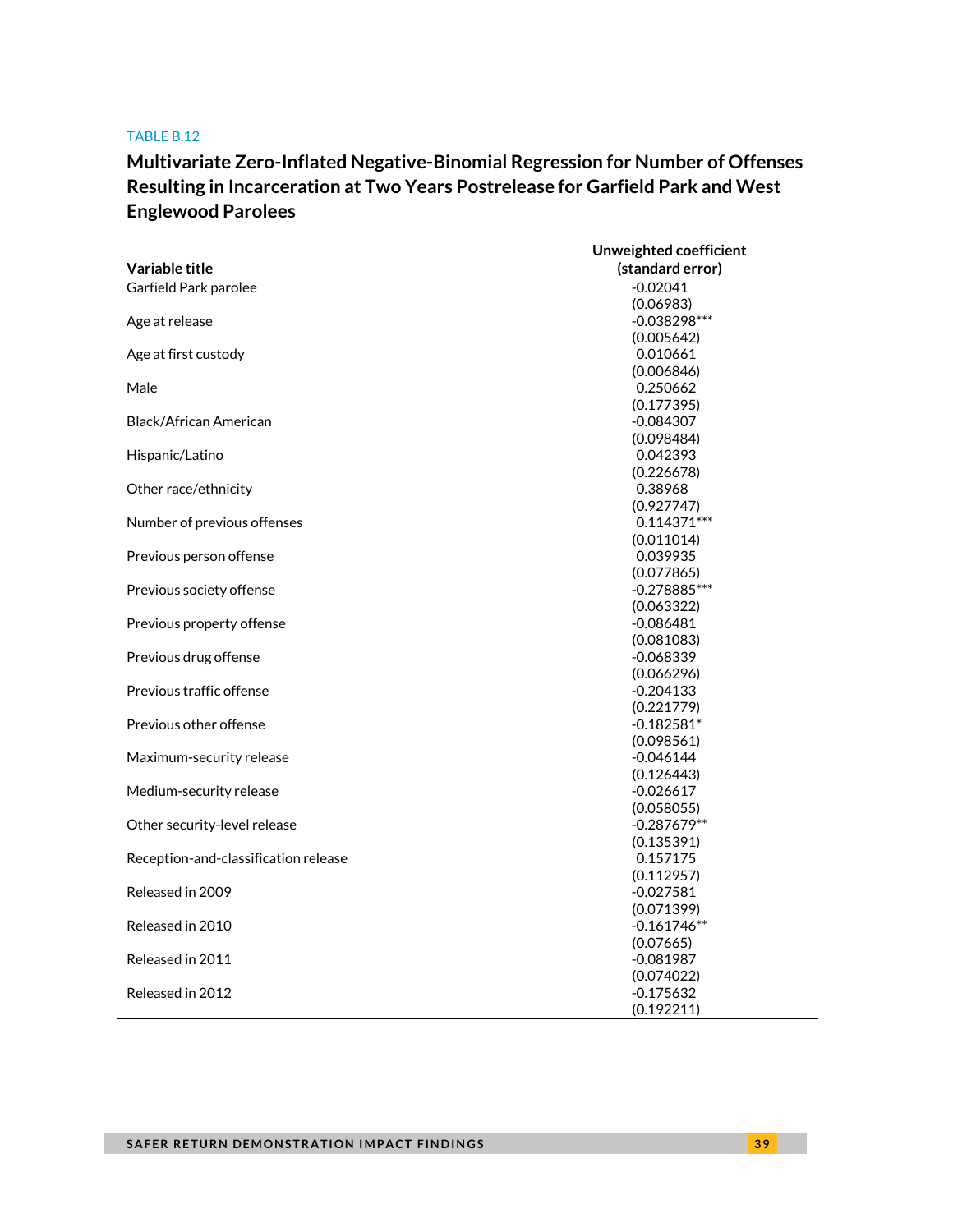|                              | Unweighted coefficient |
|------------------------------|------------------------|
| Variable title               | (standard error)       |
| Intercept                    | -0.376191              |
|                              | (0.260808)             |
| Valid $N$                    | 6.332                  |
| Akaike information criterion | 9.158                  |

Notes: This table reports coefficients from a zero-inflated negative-binomial regression. The coefficient for the Garfield Park parolee variable can be interpreted as the change in the log of the count of offenses for which an individual was incarcerated within two years from being a Garfield Park parolee as opposed to being a West Englewood parolee, all other things being equal. Positive values indicate that Garfield Park parolees have committed more offenses than West Englewood parolees within two years of release, whereas negative values indicate that they committed fewer offenses within two years of release. This model also includes a zero-inflation component, available from the authors upon request.  $^*$   $\rho$  < 0.1  $^*$   $\rho$  < 0.05  $^{***}$   $\rho$  < 0.01

### TABLE B.13

# **Multivariate Logistic Regression for New Reincarceration at Two Years Postrelease for Safer Return Participants and West Englewood Parolees**

|                             | Unweighted       | Doubly robust    |
|-----------------------------|------------------|------------------|
|                             | coefficient      | coefficient      |
| Variable title              | (standard error) | (standard error) |
| Safer Return participation  | $-0.1683$        | $-0.1345$        |
|                             | (0.1044)         | (0.0925)         |
| Age at release              | $-0.0525***$     | $-0.0565***$     |
|                             | (0.00905)        | (0.00913)        |
| Age at first custody        | 0.0133           | 0.00867          |
|                             | (0.0107)         | (0.011)          |
| Male                        | $0.8076***$      | $0.9237***$      |
|                             | (0.1943)         | (0.1937)         |
| Black/African American      | $-0.5014**$      | $-0.4572*$       |
|                             | (0.2374)         | (0.2361)         |
| Hispanic/Latino             | $-0.8308**$      | $-1.0051**$      |
|                             | (0.4013)         | (0.4211)         |
| Other race/ethnicity        | 0.7471           | 1.5801           |
|                             | (1.2929)         | (1.4848)         |
| Number of previous offenses | $0.1211***$      | $0.1356***$      |
|                             | (0.0218)         | (0.0213)         |
| Previous person offense     | 0.0271           | 0.0113           |
|                             | (0.1288)         | (0.13)           |
| Previous society offense    | 0.1622           | 0.1589           |
|                             | (0.1045)         | (0.1058)         |
| Previous property offense   | $0.3196***$      | $0.2954***$      |
|                             | (0.112)          | (0.1143)         |
| Previous drug offense       | $-0.0561$        | 0.0068           |
|                             | (0.11)           | (0.1124)         |
| Previous traffic offense    | 0.3409           | $0.7256**$       |
|                             | (0.3612)         | (0.367)          |
| Previous other offense      | $-0.1253$        | $-0.2754$        |
|                             | (0.1906)         | (0.2009)         |
| Maximum-security release    | $0.589**$        | 0.4253           |
|                             | (0.2509)         | (0.2618)         |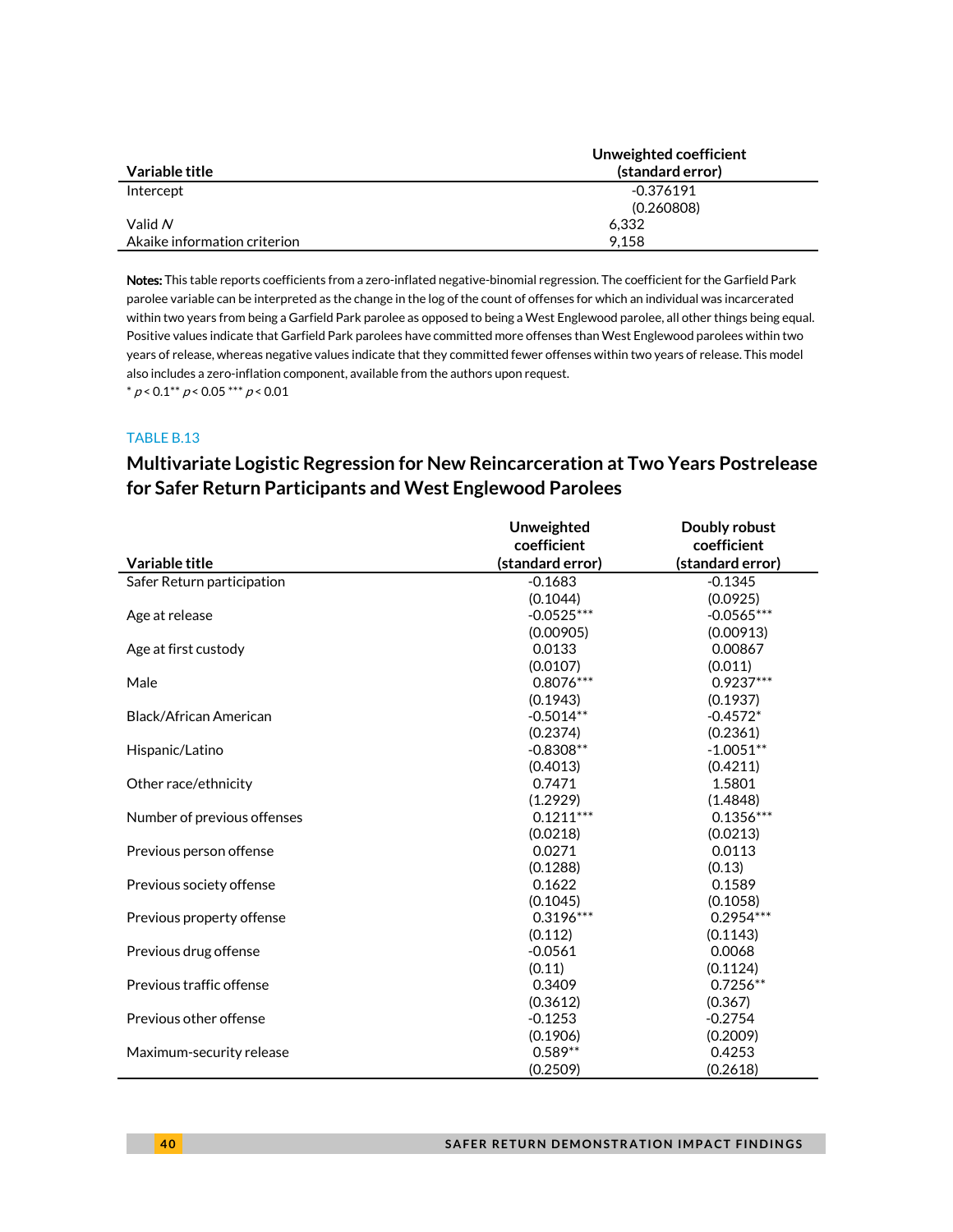|                                      | Unweighted       | Doubly robust    |
|--------------------------------------|------------------|------------------|
|                                      | coefficient      | coefficient      |
| Variable title                       | (standard error) | (standard error) |
| Medium-security release              | $0.2743***$      | $0.3257***$      |
|                                      | (0.1026)         | (0.1046)         |
| Other security-level release         | $-0.2921$        | $-0.3438$        |
|                                      | (0.2078)         | (0.2143)         |
| Reception-and-classification release | 0.1896           | $0.4839**$       |
|                                      | (0.207)          | (0.2038)         |
| Released in 2009                     | $0.5136***$      | $0.4042***$      |
|                                      | (0.1393)         | (0.1419)         |
| Released in 2010                     | $0.3703**$       | 0.1418           |
|                                      | (0.1439)         | (0.1442)         |
| Released in 2011                     | $0.3302**$       | 0.1358           |
|                                      | (0.1477)         | (0.1499)         |
| Released in 2012                     | $-0.0945$        | $-0.7235$        |
|                                      | (0.4037)         | (0.4863)         |
| Intercept                            | $-0.0815$        | 0.0663           |
|                                      | (0.4026)         | (0.4155)         |
| Valid N                              | 2,121            | 2,121            |
| Akaike information criterion         | 2,784            | 2,725            |

Notes: Each column reports coefficients from a logistic regression. The coefficient for the Safer Return participation variable can be interpreted as the change in the log-odds of any reincarceration from being a Safer Return participant as opposed to being a West Englewood parolee, all other things being equal. Positive values indicate that Safer Return participants are more likely than West Englewood parolees to be reincarcerated within two years of release, whereas negative values indicate that they are less likely to be reincarcerated within two years of release. The unweighted regression does not weight the analysis by propensity weights; the doubly robust regression uses inverse propensity weights.  $* p < 0.1 ** p < 0.05 ** p < 0.01$ 

#### TABLE B.14

## **Multivariate Logistic Regression for First Reincarceration at Two Years Postrelease for New Offense for Safer Return Participants and West Englewood Parolees**

|                             | Unweighted       | Doubly robust    |  |
|-----------------------------|------------------|------------------|--|
|                             | coefficient      | coefficient      |  |
| Variable title              | (standard error) | (standard error) |  |
| Safer Return participation  | $-0.00414$       | 0.0616           |  |
|                             | (0.1246)         | (0.1101)         |  |
| Age at release              | $-0.0349***$     | $-0.0326***$     |  |
|                             | (0.0109)         | (0.0108)         |  |
| Age at first custody        | 0.00829          | 0.00576          |  |
|                             | (0.0132)         | (0.0134)         |  |
| Male                        | $0.6224***$      | $0.662***$       |  |
|                             | (0.2596)         | (0.2503)         |  |
| Black/African American      | 0.0269           | 0.385            |  |
|                             | (0.2836)         | (0.2999)         |  |
| Hispanic/Latino             | $-0.2831$        | $-0.177$         |  |
|                             | (0.5227)         | (0.5728)         |  |
| Other race/ethnicity        | $-10.9661$       | $-10.2282$       |  |
|                             | (320.9)          | (341.7)          |  |
| Number of previous offenses | $0.1236***$      | $0.0958***$      |  |
|                             | (0.0235)         | (0.0216)         |  |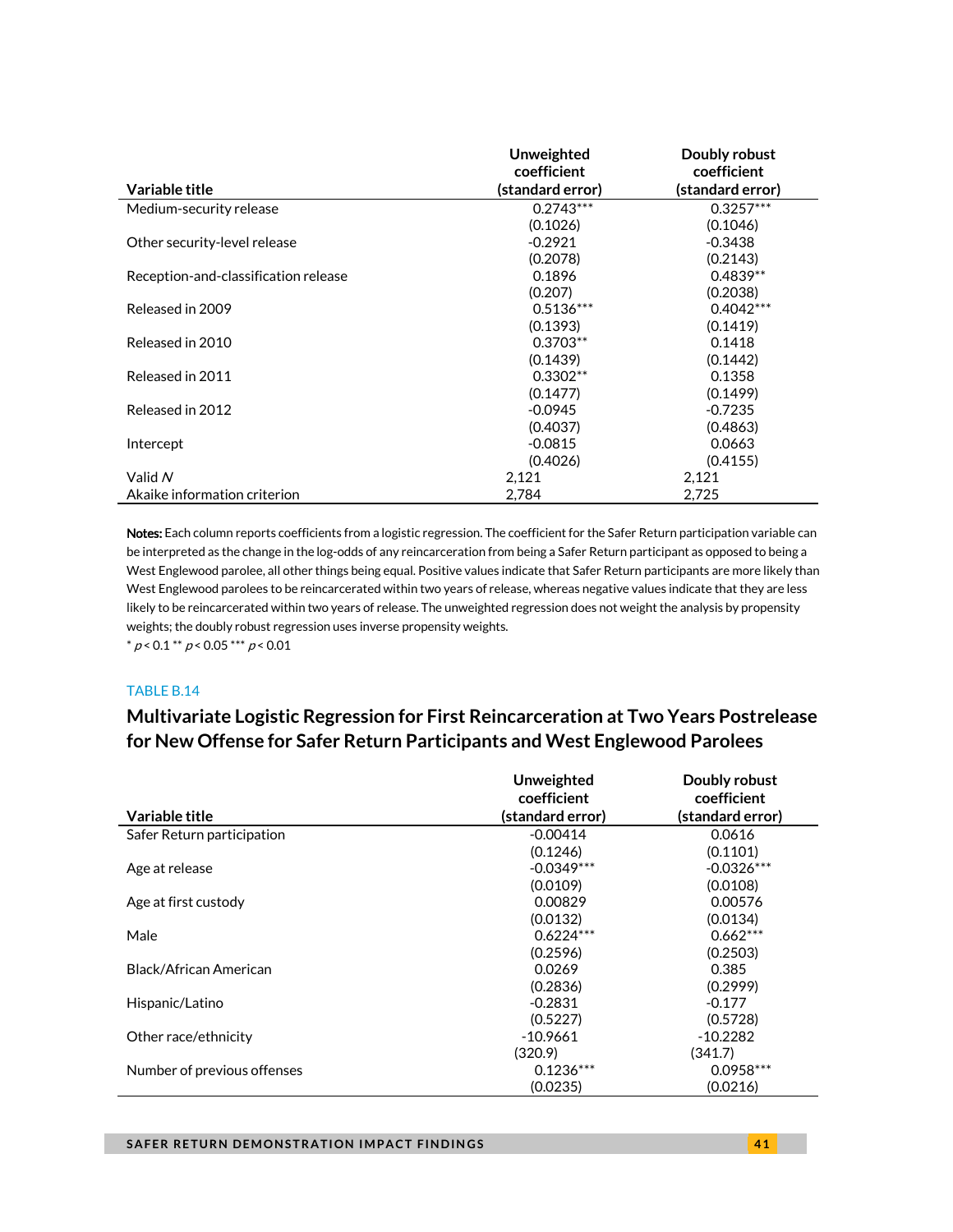|                                      | Unweighted       | Doubly robust    |
|--------------------------------------|------------------|------------------|
|                                      | coefficient      | coefficient      |
| Variable title                       | (standard error) | (standard error) |
| Previous person offense              | $-0.3253**$      | $-0.4107**$      |
|                                      | (0.1613)         | (0.1647)         |
| Previous society offense             | $-0.0873$        | $-0.1078$        |
|                                      | (0.1251)         | (0.1257)         |
| Previous property offense            | $0.3166**$       | $0.3248**$       |
|                                      | (0.1345)         | (0.1352)         |
| Previous drug offense                | 0.0252           | 0.2195           |
|                                      | (0.1311)         | (0.1336)         |
| Previous traffic offense             | 0.1726           | 1.1907***        |
|                                      | (0.4248)         | (0.3732)         |
| Previous other offense               | $-0.0935$        | $-0.1909$        |
|                                      | (0.2238)         | (0.2362)         |
| Maximum-security release             | $-0.0344$        | $-0.2391$        |
|                                      | (0.3113)         | (0.3467)         |
| Medium-security release              | $-0.0113$        | 0.057            |
|                                      | (0.122)          | (0.1239)         |
| Other security-level release         | $-0.5219*$       | $-0.4816*$       |
|                                      | (0.2781)         | (0.2795)         |
| Reception-and-classification release | $-0.0793$        | 0.3564           |
|                                      | (0.2557)         | (0.2305)         |
| Released in 2009                     | 0.2236           | $0.272*$         |
|                                      | (0.1654)         | (0.1646)         |
| Released in 2010                     | $-0.1123$        | $-0.2469$        |
|                                      | (0.1771)         | (0.1764)         |
| Released in 2011                     | 0.0972           | $-0.0225$        |
|                                      | (0.1764)         | (0.1783)         |
| Released in 2012                     | 0.0643           | $-0.349$         |
|                                      | (0.4805)         | (0.5851)         |
| Intercept                            | $-1.6101***$     | $-2.041***$      |
|                                      | (0.4985)         | (0.512)          |
| Valid N                              | 2,121            | 2,121            |
| Akaike information criterion         | 2,119            | 2,109            |

Notes: Each column reports coefficients from a logistic regression. The coefficient for the Safer Return participant variable can be interpreted as the change in the log-odds of being reincarcerated for a new offense from being a Safer Return participant as opposed to being a West Englewood parolee, all other things being equal. Positive values indicate that Safer Return participants are more likely than West Englewood parolees to be first reincarcerated for a new offense within two years of release, whereas negative values indicate that they are less likely to be reincarcerated within two years of release for a new offense. The unweighted regression does not weight the analysis by propensity weights; the doubly robust regression uses inverse propensity weights.

 $* p < 0.1** p < 0.05*** p < 0.01*$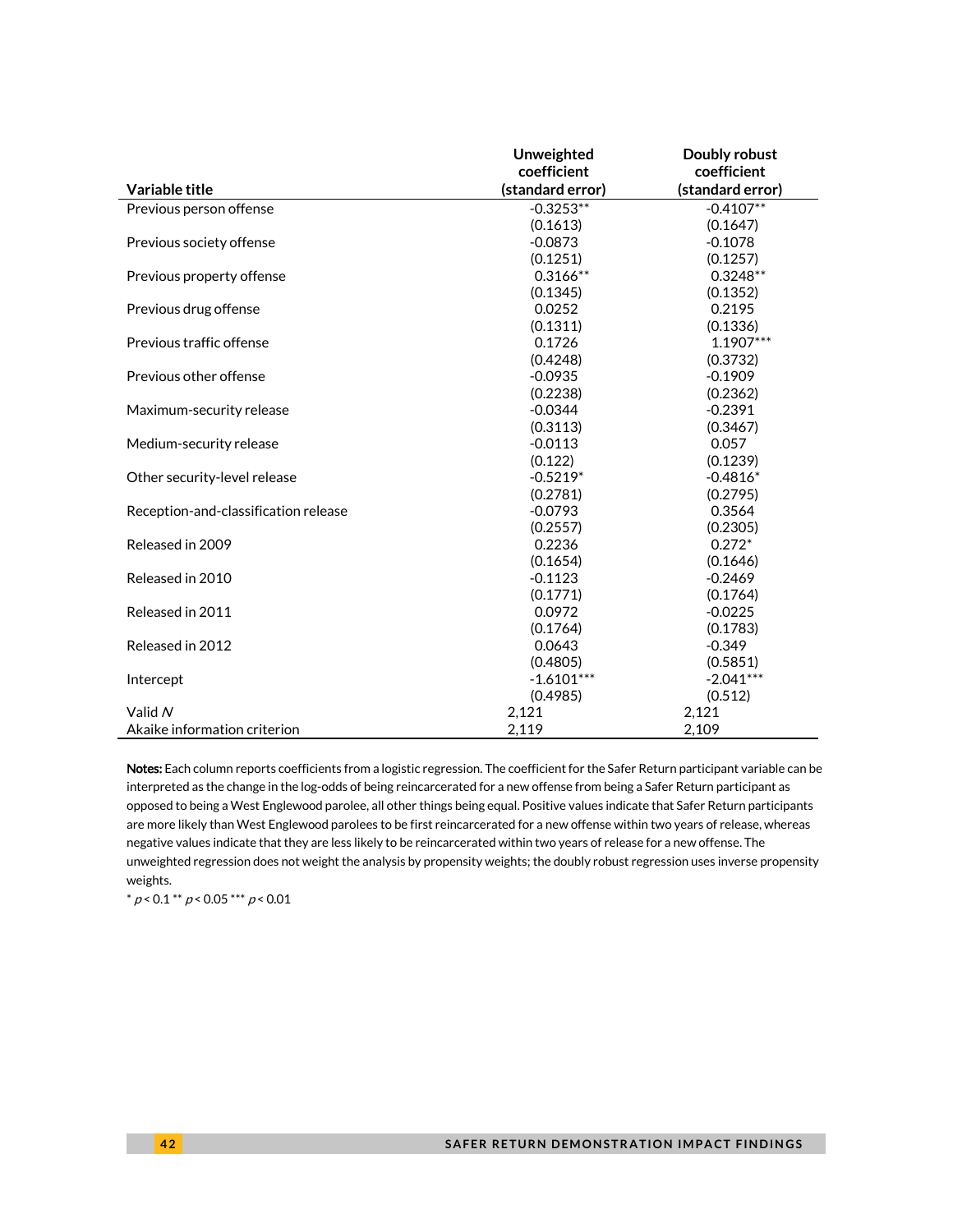# **Multivariate Logistic Regression for First Reincarceration at Two Years Postrelease for Technical Violation for Safer Return Participants and West Englewood Parolees**

|                                      | Unweighted       | Doubly robust    |
|--------------------------------------|------------------|------------------|
|                                      | coefficient      | coefficient      |
| Variable title                       | (standard error) | (standard error) |
| Safer Return participation           | $-0.2064*$       | $-0.2183**$      |
|                                      | (0.1204)         | (0.1054)         |
| Age at release                       | $-0.0359***$     | $-0.0405***$     |
|                                      | (0.0104)         | (0.0102)         |
| Age at first custody                 | 0.00473          | $-0.00297$       |
|                                      | (0.0125)         | (0.0128)         |
| Male                                 | $0.6038***$      | $0.7383***$      |
|                                      | (0.2336)         | (0.2426)         |
| Black/African American               | $-0.6053**$      | $-0.7027***$     |
|                                      | (0.2436)         | (0.2357)         |
| Hispanic/Latino                      | $-0.7725*$       | $-0.9654**$      |
|                                      | (0.4454)         | (0.4646)         |
| Other race/ethnicity                 | 1.3872           | 1.8985           |
|                                      | (1.2803)         | (1.482)          |
| Number of previous offenses          | 0.0299           | $0.0653***$      |
|                                      | (0.0241)         | (0.0215)         |
| Previous person offense              | $0.3034**$       | $0.3234**$       |
|                                      | (0.143)          | (0.1426)         |
| Previous society offense             | $0.3049***$      | $0.3224***$      |
|                                      | (0.1168)         | (0.1171)         |
| Previous property offense            | 0.1647           | 0.1287           |
|                                      | (0.1279)         | (0.1296)         |
| Previous drug offense                | $-0.058$         | $-0.1331$        |
|                                      | (0.1237)         | (0.124)          |
| Previous traffic offense             | 0.2752           | $-0.255$         |
|                                      | (0.3841)         | (0.4252)         |
| Previous other offense               | $-0.0446$        | $-0.1244$        |
|                                      | (0.2176)         | (0.227)          |
| Maximum-security release             | 0.7803***        | $0.7155**$       |
|                                      | (0.2722)         | (0.2868)         |
| Medium-security release              | 0.3698***        | $0.3645***$      |
|                                      | (0.1194)         | (0.1208)         |
| Other security-level release         | 0.0509           | $-0.0688$        |
|                                      | (0.2451)         | (0.2589)         |
| Reception-and-classification release | 0.3258           | 0.2931           |
|                                      | (0.2322)         | (0.231)          |
| Released in 2009                     | $0.4911***$      | $0.2778*$        |
|                                      | (0.1677)         | (0.1689)         |
| Released in 2010                     | $0.5962***$      | $0.403**$        |
|                                      | (0.1714)         | (0.1696)         |
| Released in 2011                     | $0.3765**$       | 0.2297           |
|                                      | (0.178)          | (0.1778)         |
| Released in 2012                     | $-0.2242$        | $-0.8222$        |
|                                      | (0.5177)         | (0.6677)         |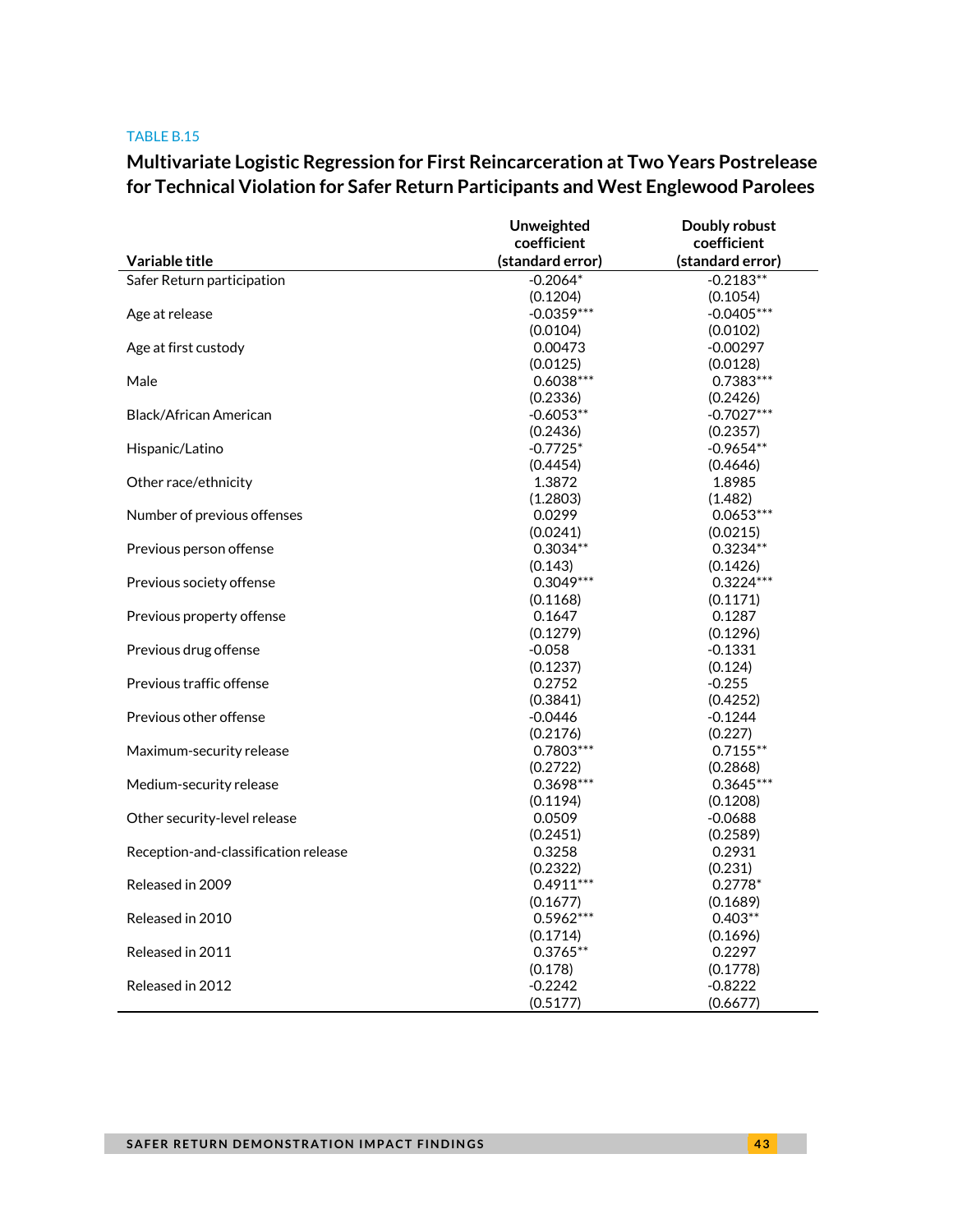|                              | Unweighted<br>coefficient | Doubly robust<br>coefficient |
|------------------------------|---------------------------|------------------------------|
| Variable title               | (standard error)          | (standard error)             |
| Intercept                    | $-0.9215**$               | $-0.4986$                    |
|                              | (0.4589)                  | (0.4761)                     |
| Valid N                      | 2.121                     | 2.121                        |
| Akaike information criterion | 2.287                     | 2.249                        |

Notes: Each column reports coefficients from a logistic regression. The coefficient for the Safer Return participant variable can be interpreted as the change in the log-odds of being reincarcerated for a technical violation from being a Safer Return participant as opposed to being a West Englewood parolee, all other things being equal. Positive values indicate that Safer Return participants are more likely than West Englewood parolees to be first reincarcerated for a technical violation within two years of release, whereas negative values indicate that they are less likely to be reincarcerated within two years of release for a technical violation. The unweighted regression does not weight the analysis by propensity weights; the doubly robust regression uses inverse propensity weights.

 $* p < 0.1 ** p < 0.05 ** p < 0.01$ 

### TABLE B.16

# **Multivariate Cox Proportional-Hazards Regression for Time to First Reincarceration at Two Years Postrelease for Safer Return Participants and West Englewood Parolees**

|                             | Unweighted       | Doubly robust    |
|-----------------------------|------------------|------------------|
|                             | coefficient      | coefficient      |
| Variable title              | (standard error) | (standard error) |
| Safer Return participant    | $-0.08902$       | $-0.03922$       |
|                             | (0.07448)        | (0.0653)         |
| Age at release              | $-0.03911***$    | $-0.0366***$     |
|                             | (0.00644)        | (0.00633)        |
| Age at first custody        | 0.00775          | $-0.0006081$     |
|                             | (0.00786)        | (0.00811)        |
| Male                        | $0.61047***$     | $0.7069***$      |
|                             | (0.15632)        | (0.1586)         |
| Black/African American      | $-0.25567*$      | $-0.10958$       |
|                             | (0.15207)        | (0.15561)        |
| Hispanic/Latino             | $-0.44915$       | $-0.50356$       |
|                             | (0.29569)        | (0.31872)        |
| Other race/ethnicity        | 0.51403          | 1.37358*         |
|                             | (0.73433)        | (0.71085)        |
| Number of previous offenses | $0.07184***$     | $0.06026***$     |
|                             | (0.013)          | (0.01151)        |
| Previous person offense     | 0.05026          | $-0.00706$       |
|                             | (0.09157)        | (0.09296)        |
| Previous society offense    | $0.14053*$       | $0.18762***$     |
|                             | (0.07239)        | (0.07246)        |
| Previous property offense   | $0.2435***$      | $0.2384***$      |
|                             | (0.07962)        | (0.08014)        |
| Previous drug offense       | $-0.0366$        | 0.0465           |
|                             | (0.07733)        | (0.07835)        |
| Previous traffic offense    | 0.26237          | 0.53238**        |
|                             | (0.23772)        | (0.2252)         |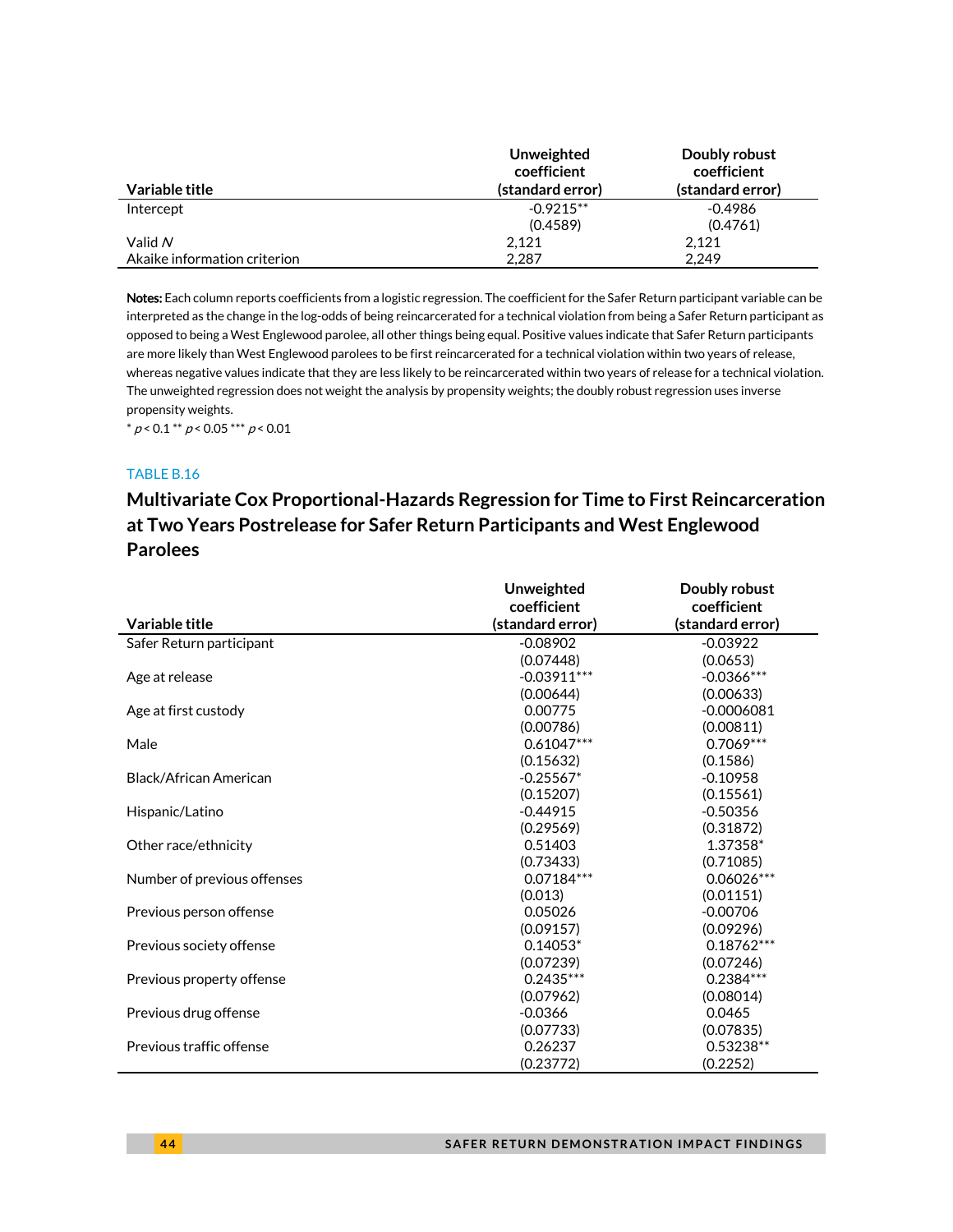|                                      | Unweighted<br>coefficient | Doubly robust<br>coefficient |
|--------------------------------------|---------------------------|------------------------------|
| Variable title                       | (standard error)          | (standard error)             |
| Previous other offense               | $-0.08798$                | $-0.13944$                   |
|                                      | (0.13453)                 | (0.14005)                    |
| Maximum-security release             | $0.42111**$               | $0.34208*$                   |
|                                      | (0.17259)                 | (0.18787)                    |
| Medium-security release              | $0.22102***$              | 0.24382***                   |
|                                      | (0.07356)                 | (0.07434)                    |
| Other security-level release         | $-0.24548$                | $-0.29664*$                  |
|                                      | (0.16499)                 | (0.17127)                    |
| Reception-and-classification release | 0.1953                    | $0.4397***$                  |
|                                      | (0.14792)                 | (0.13735)                    |
| Released in 2009                     | 0.36683***                | $0.29412***$                 |
|                                      | (0.1029)                  | (0.10164)                    |
| Released in 2010                     | 0.29524 ***               | 0.10208                      |
|                                      | (0.10761)                 | (0.10618)                    |
| Released in 2011                     | 0.26008**                 | 0.09612                      |
|                                      | (0.10965)                 | (0.10938)                    |
| Released in 2012                     | $-0.10387$                | $-0.62825$                   |
|                                      | (0.3152)                  | (0.40653)                    |
| Valid $N$                            | 2,121                     | 2,121                        |
| Akaike information criterion         | 13.919                    | 13.863                       |

Notes: Each column reports coefficients from a Cox proportional-hazards regression. The coefficient for the Safer Return participation variable can be interpreted as the change in the log-hazard ratio of reincarceration from being a Safer Return participant as opposed to being a West Englewood parolee, all other things being equal. Positive values indicate that Safer Return participants are reincarcerated more quickly than West Englewood parolees within two years of release, whereas negative values indicate that they are reincarcerated less quickly within two years of release. The unweighted regression does not weight the analysis by propensity weights; the doubly robust regression uses inverse propensity weights.  $* p < 0.1** p < 0.05*** p < 0.01*$ 

### TABLE B.17

## **Multivariate Zero-Inflated Poisson Regression for Number of Reincarcerations at Two Years Postrelease for Safer Return Participants and West Englewood Parolees**

| Variable title           | Unweighted coefficient<br>(standard error) |
|--------------------------|--------------------------------------------|
| Safer Return participant | $-0.122007*$                               |
|                          | (0.065171)                                 |
| Age at release           | $-0.02775$                                 |
|                          | $\left( .\right)$                          |
| Age at first custody     | $-0.002628$                                |
|                          | $\left( .\right)$                          |
| Male                     | 0.003826                                   |
|                          | (0.1319)                                   |
| Black/African American   | $-0.056935$                                |
|                          | (0.138548)                                 |
| Hispanic/Latino          | $-0.017618$                                |
|                          | (0.247346)                                 |
| Other race/ethnicity     | 0.363899                                   |
|                          | (0.596318)                                 |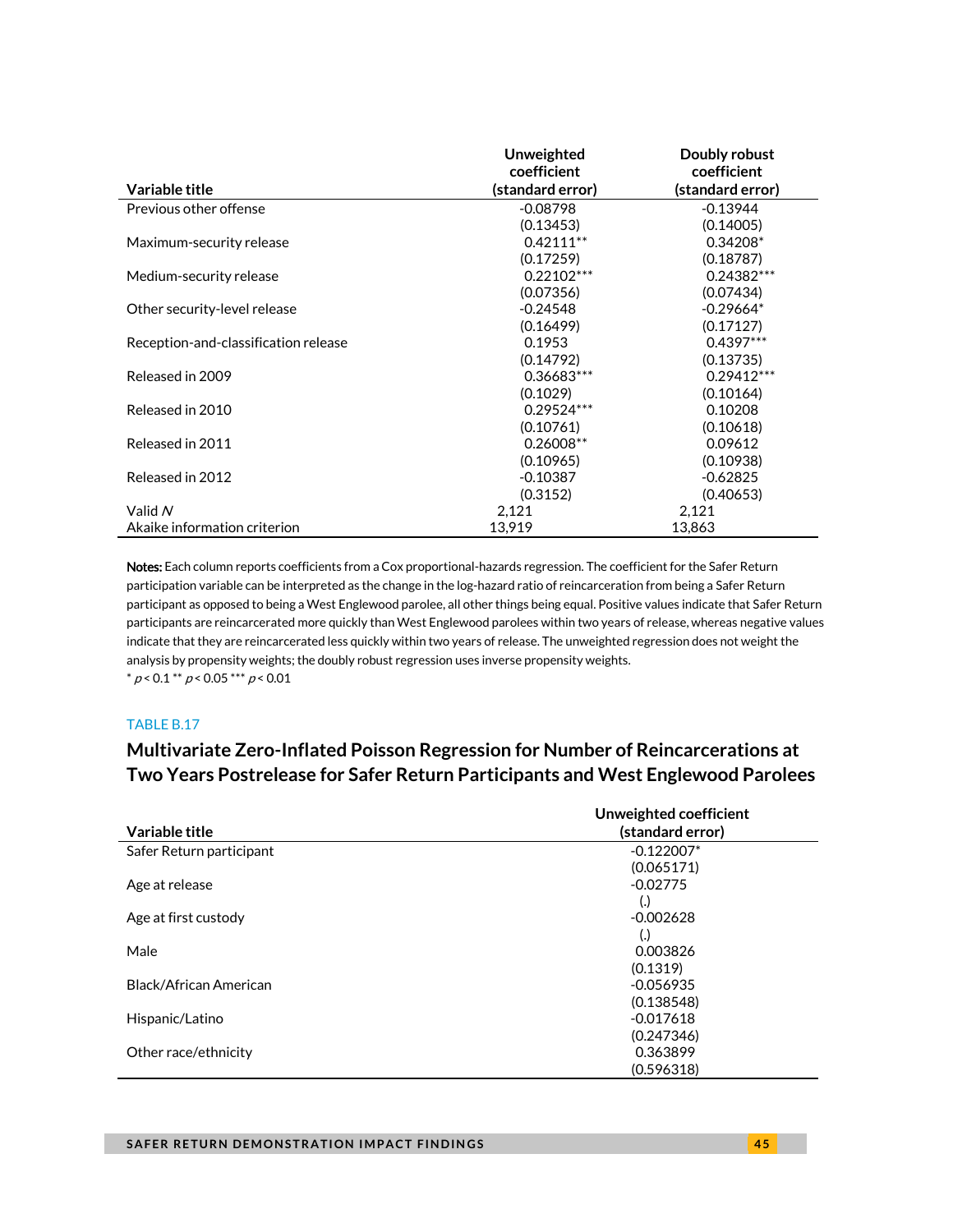|                                      | Unweighted coefficient |  |
|--------------------------------------|------------------------|--|
| Variable title                       | (standard error)       |  |
| Number of previous offenses          | 0.067182               |  |
|                                      | $\left( . \right)$     |  |
| Previous person offense              | $0.142533*$            |  |
|                                      | (0.077663)             |  |
| Previous society offense             | 0.168583***            |  |
|                                      | (0.062499)             |  |
| Previous property offense            | 0.098528               |  |
|                                      | (0.069446)             |  |
| Previous drug offense                | $-0.070228$            |  |
|                                      | (0.066039)             |  |
| Previous traffic offense             | $0.336016*$            |  |
|                                      | (0.191973)             |  |
| Previous other offense               | $-0.025208$            |  |
|                                      | (0.114388)             |  |
| Maximum-security release             | 0.356145**             |  |
|                                      | (0.143564)             |  |
| Medium-security release              | $0.122867*$            |  |
|                                      | (0.064858)             |  |
| Other security-level release         | $-0.007646$            |  |
|                                      | (0.147818)             |  |
| Reception-and-classification release | $0.255552**$           |  |
|                                      | (0.122097)             |  |
| Released in 2009                     | $0.29567***$           |  |
|                                      | (0.088681)             |  |
| Released in 2010                     | 0.278515***            |  |
|                                      | (0.093482)             |  |
| Released in 2011                     | 0.183783*              |  |
|                                      | (0.095807)             |  |
| Released in 2012                     | 0.091385               |  |
|                                      | (0.288658)             |  |
| Intercept                            | $-0.072266$            |  |
|                                      | (0.258379)             |  |
| Valid N                              | 2,121                  |  |
| Akaike information criterion         | 4,137                  |  |

Notes: This table reports coefficients from a zero-inflated Poisson regression. The coefficient for the Safer Return participant variable can be interpreted as the change in the log of the count of reincarcerations within two years from being a Safer Return participant as opposed to being a West Englewood parolee, all other things being equal. Positive values indicate that Safer Return participants have more reincarcerations than West Englewood parolees within two years of release, whereas negative values indicate that they have fewer reincarcerations within two years of release. This model also includes a zero-inflation component, available from the authors upon request.

 $^*$   $\rho$  < 0.1  $^{**}$   $\rho$  < 0.05  $^{***}$   $\rho$  < 0.01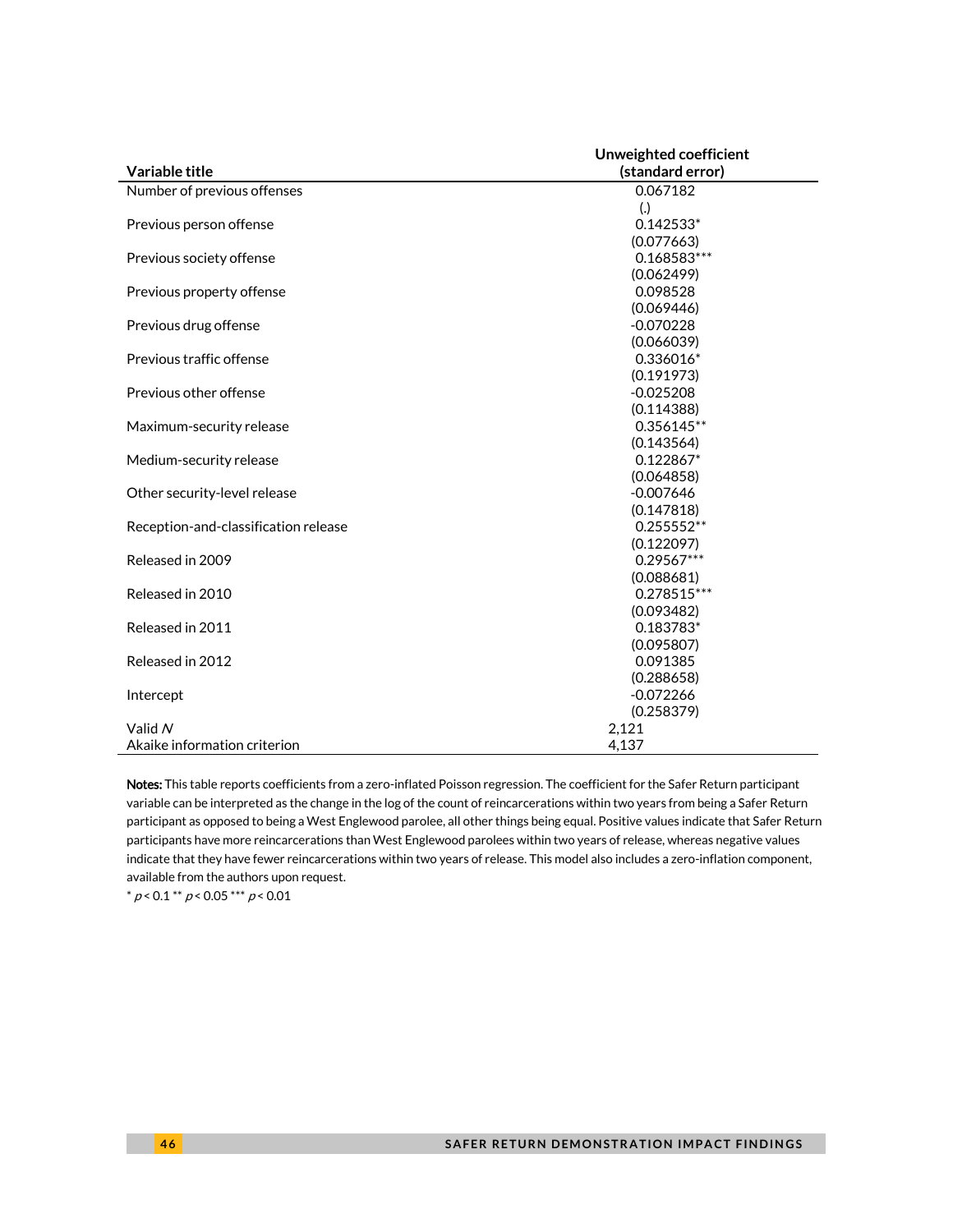# **Multivariate Zero-Inflated Negative-Binomial Regression for Number of Offenses for which Incarceration Resulted at Two Years Postrelease for Safer Return Participants and West Englewood Parolees**

|                                      | Unweighted coefficient    |  |
|--------------------------------------|---------------------------|--|
| Variable title                       | (standard error)          |  |
| Safer Return participant             | $-0.108947$               |  |
|                                      | (0.096091)                |  |
| Age at release                       | $-0.043433$               |  |
|                                      | (.)                       |  |
| Age at first custody                 | 0.009885                  |  |
|                                      | (.)                       |  |
| Male                                 | 0.367932*                 |  |
|                                      | (0.197995)                |  |
| Black/African American               | $-0.25295$                |  |
|                                      | (0.202565)                |  |
| Hispanic/Latino                      | $-0.272179$               |  |
|                                      | (0.370255)                |  |
| Other race/ethnicity                 | $-19.223823$              |  |
|                                      | $\left( .\right)$         |  |
| Number of previous offenses          | 0.160671                  |  |
| Previous person offense              | (.)<br>$-0.164549$        |  |
|                                      | (0.119074)                |  |
| Previous society offense             | $-0.042346$               |  |
|                                      | (0.094852)                |  |
| Previous property offense            | 0.182822*                 |  |
|                                      | (0.102827)                |  |
| Previous drug offense                | $-0.074227$               |  |
|                                      | (0.096952)                |  |
| Previous traffic offense             | 0.649364**                |  |
|                                      | (0.278638)                |  |
| Previous other offense               | 0.141309                  |  |
|                                      | (0.159235)                |  |
| Maximum-security release             | 0.005655                  |  |
|                                      | (0.230416)                |  |
| Medium-security release              | $-0.150663$               |  |
|                                      | (0.094305)                |  |
| Other security-level release         | $-0.565402**$             |  |
|                                      | (0.236144)                |  |
| Reception-and-classification release | $-0.118707$               |  |
| Released in 2009                     | (0.191459)<br>$0.29801**$ |  |
|                                      | (0.12936)                 |  |
| Released in 2010                     | 0.12356                   |  |
|                                      | (0.13709)                 |  |
| Released in 2011                     | 0.051911                  |  |
|                                      | (0.140827)                |  |
| Released in 2012                     | 0.133539                  |  |
|                                      | (0.369003)                |  |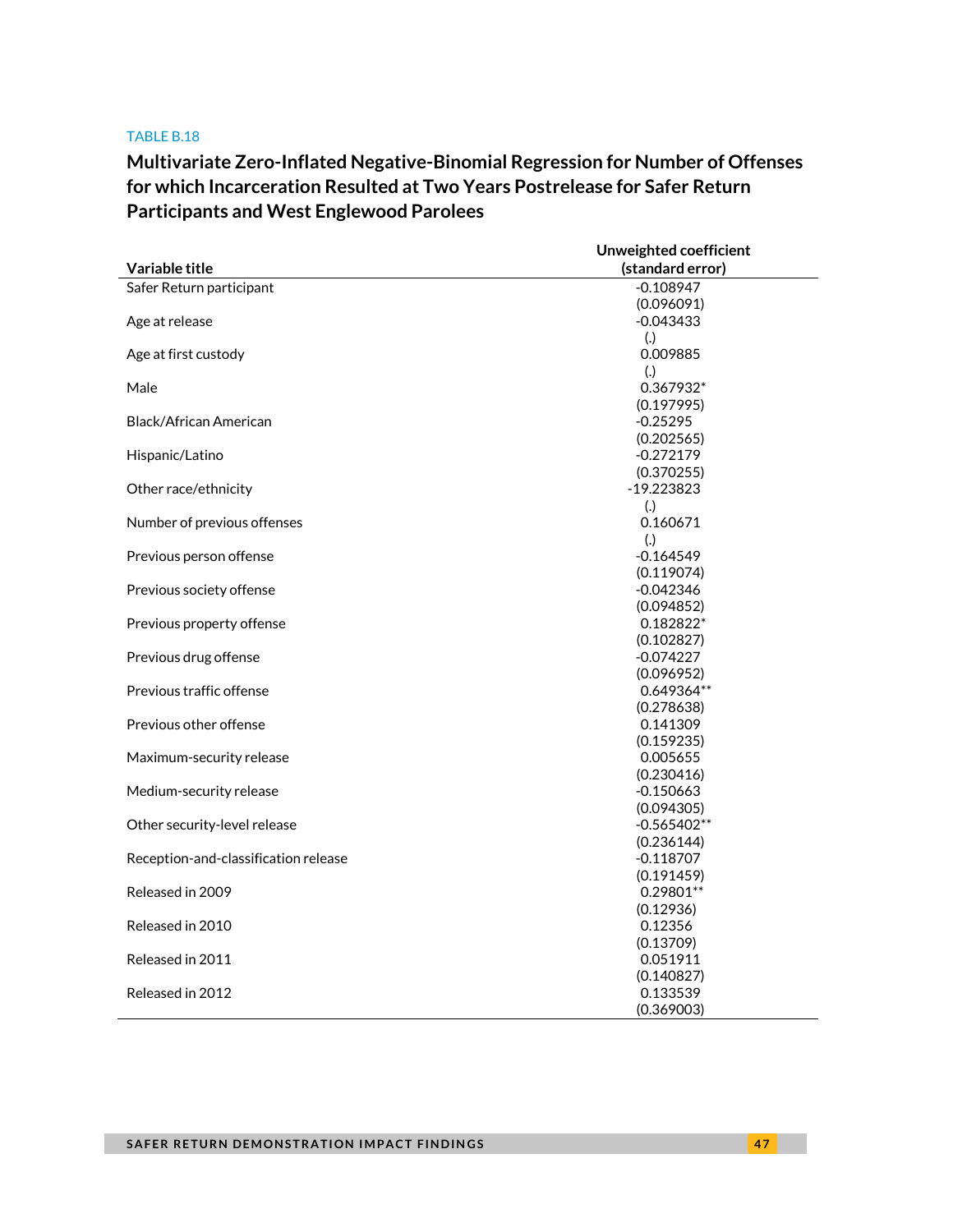|                              | Unweighted coefficient |
|------------------------------|------------------------|
| Variable title               | (standard error)       |
| Intercept                    | -0.765544              |
|                              | (0.37961)              |
| Valid $N$                    | 2.121                  |
| Akaike information criterion | 2.913                  |

Notes: This table reports coefficients from a zero-inflated negative-binomial regression. The coefficient for the Safer Return participant variable can be interpreted as the change in the log of the count of offenses for which an individual was incarcerated within two years from being a Safer Return participant as opposed to being a West Englewood parolee, all other things being equal. Positive values indicate that Safer Return participants have committed more offenses than West Englewood parolees within two years of release, whereas negative values indicate that they have committed fewer offenses within two years of release. This model also includes a zero-inflation component, available from the authors upon request.  $^*$   $\rho$  < 0.1  $^{**}$   $\rho$  < 0.05  $^{***}$   $\rho$  < 0.01

### TABLE B.19

# **Multivariate Logistic Regression for New Reincarceration at Two Years Postrelease for Safer Return Participants and Garfield Park Parolees**

|                             | <b>Unweighted</b> | Doubly robust    |
|-----------------------------|-------------------|------------------|
|                             | coefficient       | coefficient      |
| Variable title              | (standard error)  | (standard error) |
| Safer Return participation  | $-0.2484***$      | $-0.2361***$     |
|                             | (0.0859)          | (0.0563)         |
| Age at release              | $-0.0578***$      | $-0.0492***$     |
|                             | (0.00543)         | (0.00546)        |
| Age at first custody        | $0.0201***$       | 0.0055           |
|                             | (0.00635)         | (0.00652)        |
| Male                        | $1.541***$        | $1.344***$       |
|                             | (0.1588)          | (0.1476)         |
| Black/African American      | 0.000868          | $-0.2551**$      |
|                             | (0.1025)          | (0.1062)         |
| Hispanic/Latino             | $-0.2074$         | $-0.6032*$       |
|                             | (0.1525)          | (0.1606)         |
| Other race/ethnicity        | $-0.0796$         | $-0.1143$        |
|                             | (0.5737)          | (0.6059)         |
| Number of previous offenses | $0.1457***$       | $0.1245***$      |
|                             | (0.0134)          | (0.0133)         |
| Previous person offense     | $0.2249***$       | 0.1117           |
|                             | (0.0764)          | (0.0773)         |
| Previous society offense    | $-0.0274$         | 0.0874           |
|                             | (0.0681)          | (0.0685)         |
| Previous property offense   | $0.2196***$       | $0.2133***$      |
|                             | (0.0679)          | (0.069)          |
| Previous drug offense       | $-0.0907$         | $-0.0452$        |
|                             | (0.0701)          | (0.0715)         |
| Previous traffic offense    | $-0.4459**$       | $-0.3072$        |
|                             | (0.2117)          | (0.2134)         |
| Previous other offense      | $-0.1594$         | $-0.3539***$     |
|                             | (0.1116)          | (0.1181)         |
| Maximum-security release    | $0.4441***$       | $0.3171**$       |
|                             | (0.1545)          | (0.155)          |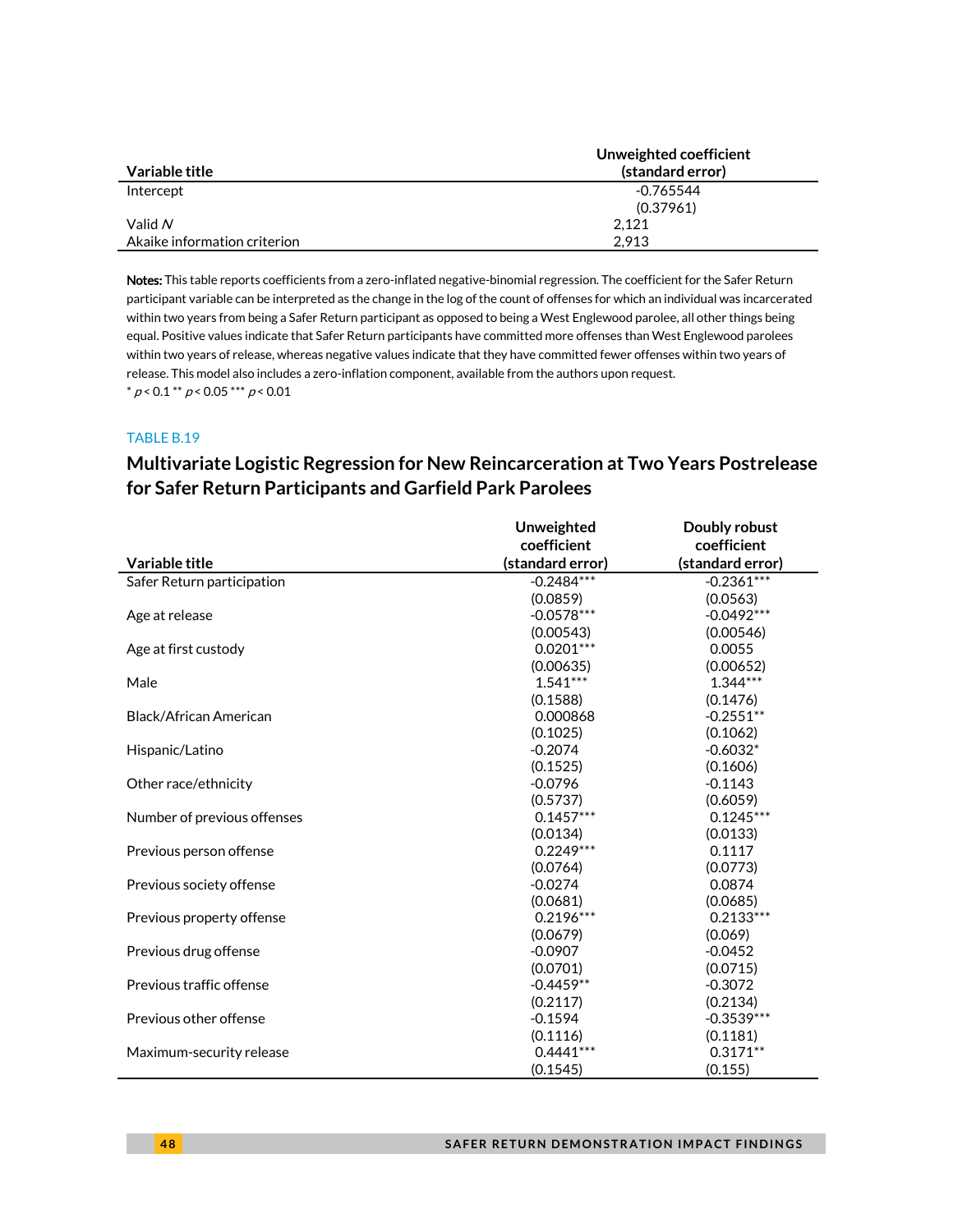|                                      | <b>Unweighted</b><br>coefficient | Doubly robust<br>coefficient |
|--------------------------------------|----------------------------------|------------------------------|
| Variable title                       | (standard error)                 | (standard error)             |
| Medium-security release              | $0.2024***$                      | $0.2844***$                  |
|                                      | (0.0628)                         | (0.0637)                     |
| Other security-level release         | $-0.1867$                        | $-0.045$                     |
|                                      | (0.1246)                         | (0.1229)                     |
| Reception-and-classification release | $0.3828***$                      | $0.8314***$                  |
|                                      | (0.1096)                         | (0.1164)                     |
| Released in 2009                     | 0.1011                           | 0.00291                      |
|                                      | (0.0788)                         | (0.0866)                     |
| Released in 2010                     | 0.0689                           | $0.3296***$                  |
|                                      | (0.0833)                         | (0.0791)                     |
| Released in 2011                     | $-0.1182$                        | 0.0571                       |
|                                      | (0.0845)                         | (0.0826)                     |
| Released in 2012                     | $-0.4757**$                      | $-0.9947***$                 |
|                                      | (0.2133)                         | (0.2601)                     |
| Intercept                            | $-0.7776***$                     | $-0.3677$                    |
|                                      | (0.2383)                         | (0.2374)                     |
| Valid N                              | 5,647                            | 5,647                        |
| Akaike information criterion         | 7,363                            | 7,264                        |

Notes: Each column reports coefficients from a logistic regression. The coefficient for the Safer Return participation variable can be interpreted as the change in the log-odds of any reincarceration from being a Safer Return participant as opposed to being a Garfield Park parolee, all other things being equal. Positive values indicate that Safer Return participants are more likely than Garfield Park parolees to be reincarcerated within two years of release, whereas negative values indicate that they are less likely to be reincarcerated within two years of release. The unweighted regression does not weight the analysis by propensity weights; the doubly robust regression uses inverse propensity weights.

 $* p < 0.1 ** p < 0.05 ** p < 0.01$ 

### TABLE B.20

# **Multivariate Logistic Regression for First Reincarceration for New Offense at Two Years Postrelease for Safer Return Participants and Garfield Park Parolees**

| Variable title              | Unweighted<br>coefficient<br>(standard error) | Doubly robust<br>coefficient<br>(standard error) |
|-----------------------------|-----------------------------------------------|--------------------------------------------------|
|                             |                                               |                                                  |
|                             | (0.1028)                                      | (0.0663)                                         |
| Age at release              | $-0.051***$                                   | $-0.0456***$                                     |
|                             | (0.00677)                                     | (0.00678)                                        |
| Age at first custody        | $0.0186**$                                    | 0.011                                            |
|                             | (0.00814)                                     | (0.00828)                                        |
| Male                        | $1.0134***$                                   | $0.6472***$                                      |
|                             | (0.2088)                                      | (0.1756)                                         |
| Black/African American      | 0.0281                                        | $-0.0553$                                        |
|                             | (0.1257)                                      | (0.128)                                          |
| Hispanic/Latino             | $-0.2438$                                     | $-0.4267**$                                      |
|                             | (0.1994)                                      | (0.2067)                                         |
| Other race/ethnicity        | $-1.198$                                      | $-1.6566$                                        |
|                             | (1.0835)                                      | (1.4293)                                         |
| Number of previous offenses | $0.1706***$                                   | $0.1497***$                                      |
|                             | (0.0148)                                      | (0.0148)                                         |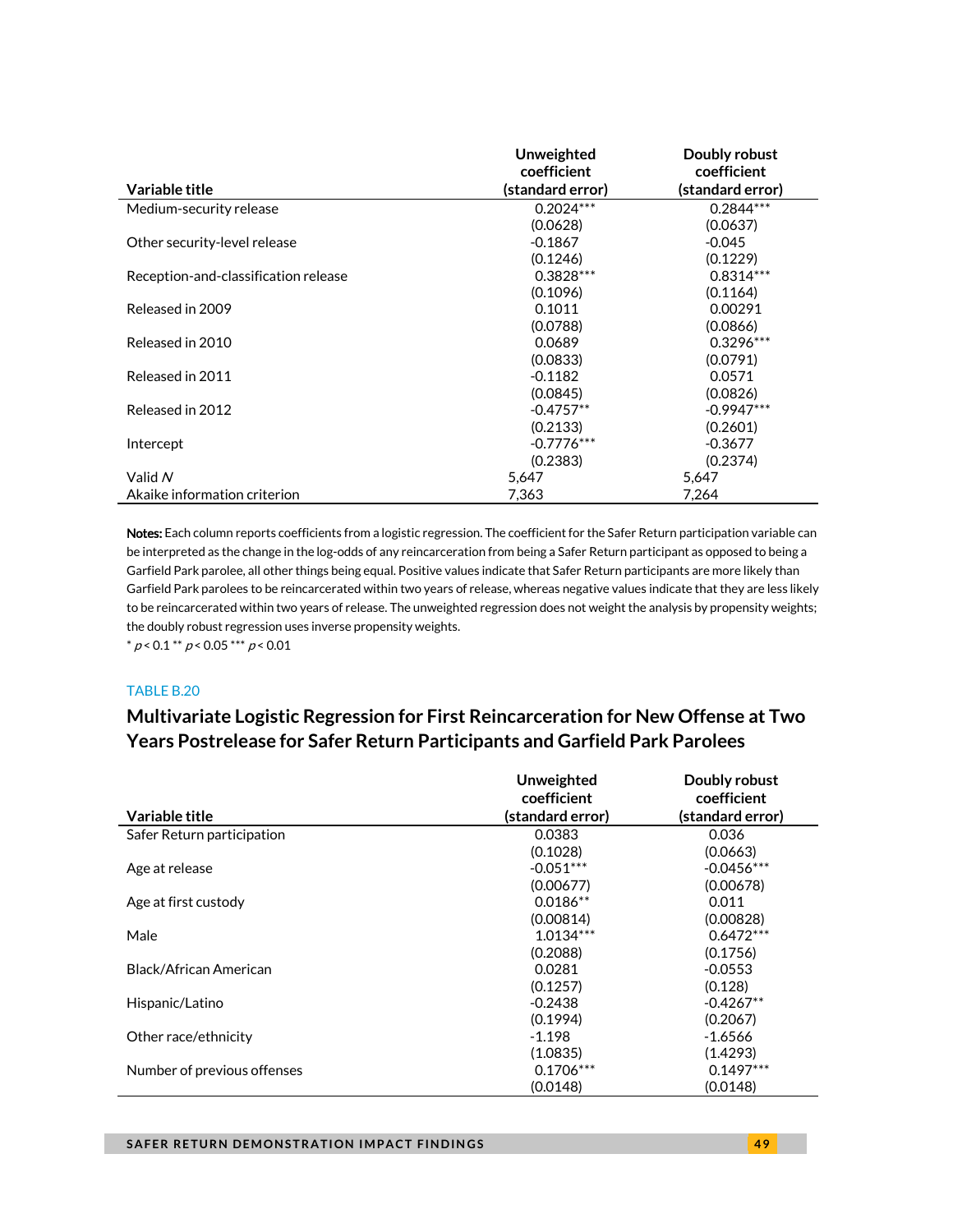|                                      | Unweighted       | Doubly robust    |
|--------------------------------------|------------------|------------------|
|                                      | coefficient      | coefficient      |
| Variable title                       | (standard error) | (standard error) |
| Previous person offense              | $-0.2026**$      | $-0.4364$ ***    |
|                                      | (0.093)          | (0.0972)         |
| Previous society offense             | $-0.3178***$     | $-0.2615***$     |
|                                      | (0.0835)         | (0.0817)         |
| Previous property offense            | 0.0564           | 0.068            |
|                                      | (0.0813)         | (0.0819)         |
| Previous drug offense                | 0.096            | 0.0734           |
|                                      | (0.0855)         | (0.0859)         |
| Previous traffic offense             | $-0.1135$        | $0.5506**$       |
|                                      | (0.2633)         | (0.233)          |
| Previous other offense               | $-0.3511**$      | $-0.4026***$     |
|                                      | (0.1385)         | (0.1466)         |
| Maximum-security release             | $-0.0997$        | $-0.3239$        |
|                                      | (0.1837)         | (0.2009)         |
| Medium-security release              | $-0.0456$        | $0.1287*$        |
|                                      | (0.0744)         | (0.0754)         |
| Other security-level release         | $-0.2312$        | $-0.024$         |
|                                      | (0.1509)         | (0.1438)         |
| Reception-and-classification release | $-0.0752$        | $0.4124***$      |
|                                      | (0.1353)         | (0.1289)         |
| Released in 2009                     | $-0.249***$      | 0.0538           |
|                                      | (0.0898)         | (0.0907)         |
| Released in 2010                     | $-0.5187***$     | $-0.4421***$     |
|                                      | (0.1001)         | (0.1021)         |
| Released in 2011                     | $-0.2585***$     | $-0.1275$        |
|                                      | (0.0978)         | (0.1008)         |
| Released in 2012                     | $-0.5854**$      | $-0.9712***$     |
|                                      | (0.2732)         | (0.3538)         |
| Intercept                            | $-1.4162***$     | $-1.1099***$     |
|                                      | (0.3029)         | (0.2897)         |
| Valid N                              | 5,647            | 5,647            |
| Akaike information criterion         | 5,640            | 5,681            |

Notes: Each column reports coefficients from a logistic regression. The coefficient for the Safer Return participant variable can be interpreted as the change in the log-odds of being reincarcerated for a new offense from being a Safer Return participant as opposed to being a Garfield Park parolee, all other things being equal. Positive values indicate that Safer Return participants are more likely than Garfield Park parolees to be first reincarcerated for a new offense within two years of release, whereas negative values indicate that they are less likely to be reincarcerated for a new offense within two years of release. The unweighted regression does not weight the analysis by propensity weights; the doubly robust regression uses inverse propensity weights.  $*$  p < 0.1  $*$  p < 0.05  $*$   $*$  p < 0.01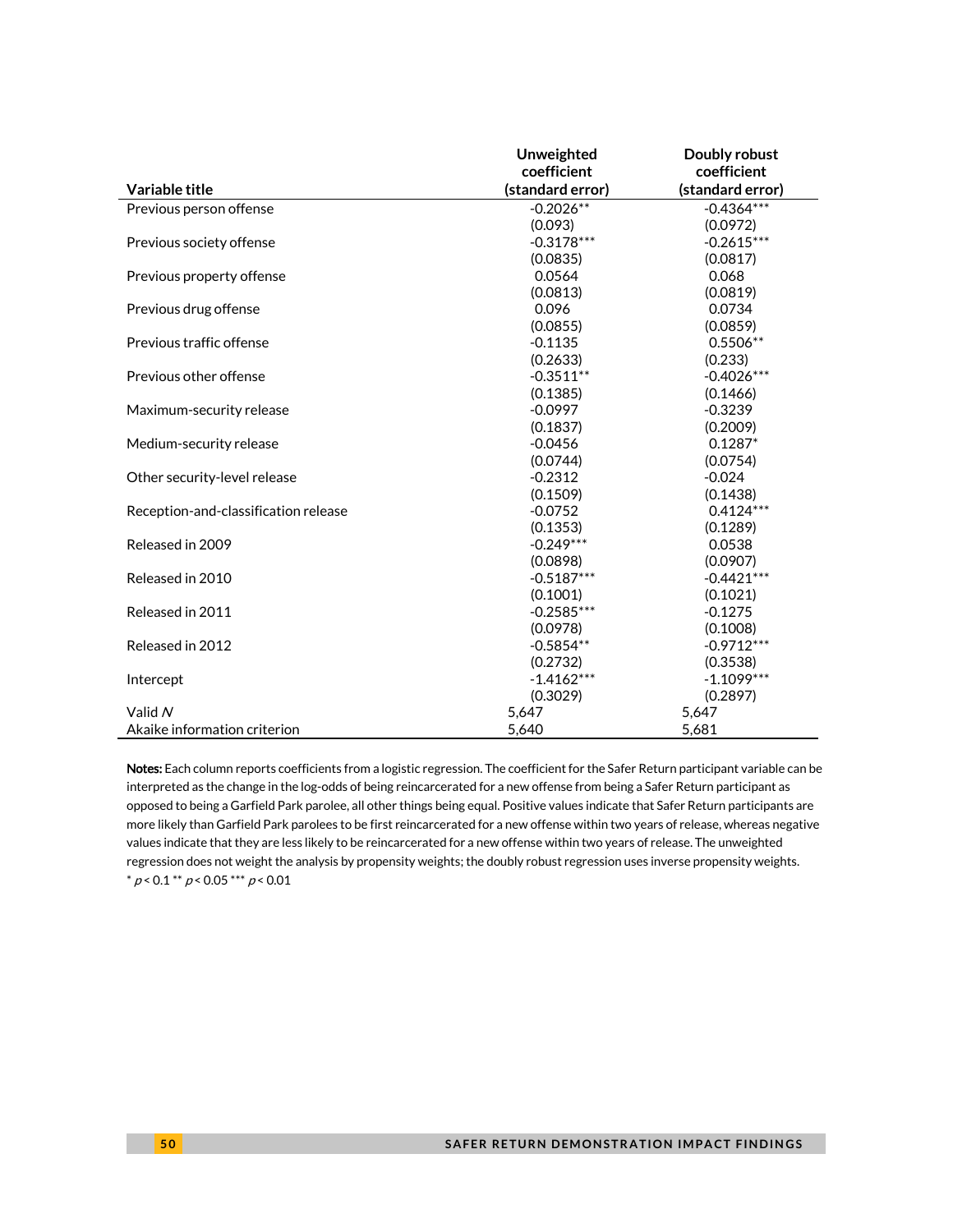# **Multivariate Logistic Regression for First Reincarceration for Technical Violation at Two Years Postrelease for Safer Return Participants and Garfield Park Parolees**

|                                      | Unweighted       | Doubly robust    |
|--------------------------------------|------------------|------------------|
|                                      | coefficient      | coefficient      |
| Variable title                       | (standard error) | (standard error) |
| Safer Return participation           | $-0.3423***$     | $-0.3357***$     |
|                                      | (0.0991)         | (0.064)          |
| Age at release                       | $-0.0263***$     | $-0.0214***$     |
|                                      | (0.00578)        | (0.00596)        |
| Age at first custody                 | 0.00399          | $-0.00724$       |
|                                      | (0.00695)        | (0.00738)        |
| Male                                 | $1.4176***$      | $1.5516***$      |
|                                      | (0.2105)         | (0.2201)         |
| <b>Black/African American</b>        | $-0.0057$        | $-0.2503**$      |
|                                      | (0.1097)         | (0.1133)         |
| Hispanic/Latino                      | $-0.0647$        | $-0.4044**$      |
|                                      | (0.1636)         | (0.1763)         |
| Other race/ethnicity                 | 0.4647           | 0.484            |
|                                      | (0.5744)         | (0.6029)         |
| Number of previous offenses          | 0.0139           | 0.00754          |
|                                      | (0.014)          | (0.0144)         |
| Previous person offense              | $0.4109***$      | $0.4831***$      |
|                                      | (0.0801)         | (0.0832)         |
| Previous society offense             | $0.2414***$      | $0.35***$        |
|                                      | (0.0733)         | (0.0749)         |
| Previous property offense            | $0.2635***$      | $0.258***$       |
|                                      | (0.0749)         | (0.0781)         |
| Previous drug offense                | $-0.1343*$       | -0.0679          |
|                                      | (0.0756)         | (0.0786)         |
| Previous traffic offense             | $-0.4311*$       | $-1.0579***$     |
|                                      | (0.242)          | (0.3056)         |
| Previous other offense               | 0.1217           | $-0.0722$        |
|                                      | (0.1193)         | (0.1327)         |
| Maximum-security release             | $0.5961***$      | $0.6572***$      |
|                                      | (0.1606)         | (0.1672)         |
| Medium-security release              | $0.2848***$      | $0.2504***$      |
|                                      | (0.0701)         | (0.073)          |
| Other security-level release         | $-0.0379$        | -0.0696          |
|                                      | (0.1477)         | (0.154)          |
| Reception-and-classification release | $0.4925***$      | $0.6124***$      |
|                                      | (0.1144)         | (0.1209)         |
| Released in 2009                     | $0.3652***$      | $0.3941***$      |
|                                      | (0.0892)         | (0.0945)         |
| Released in 2010                     | $0.5304***$      | $0.4798***$      |
|                                      | (0.0926)         | (0.0979)         |
| Released in 2011                     | 0.1073           | 0.1555           |
|                                      | (0.0967)         | (0.1024)         |
| Released in 2012                     | $-0.0933$        | $-0.5662*$       |
|                                      | (0.2454)         | (0.3186)         |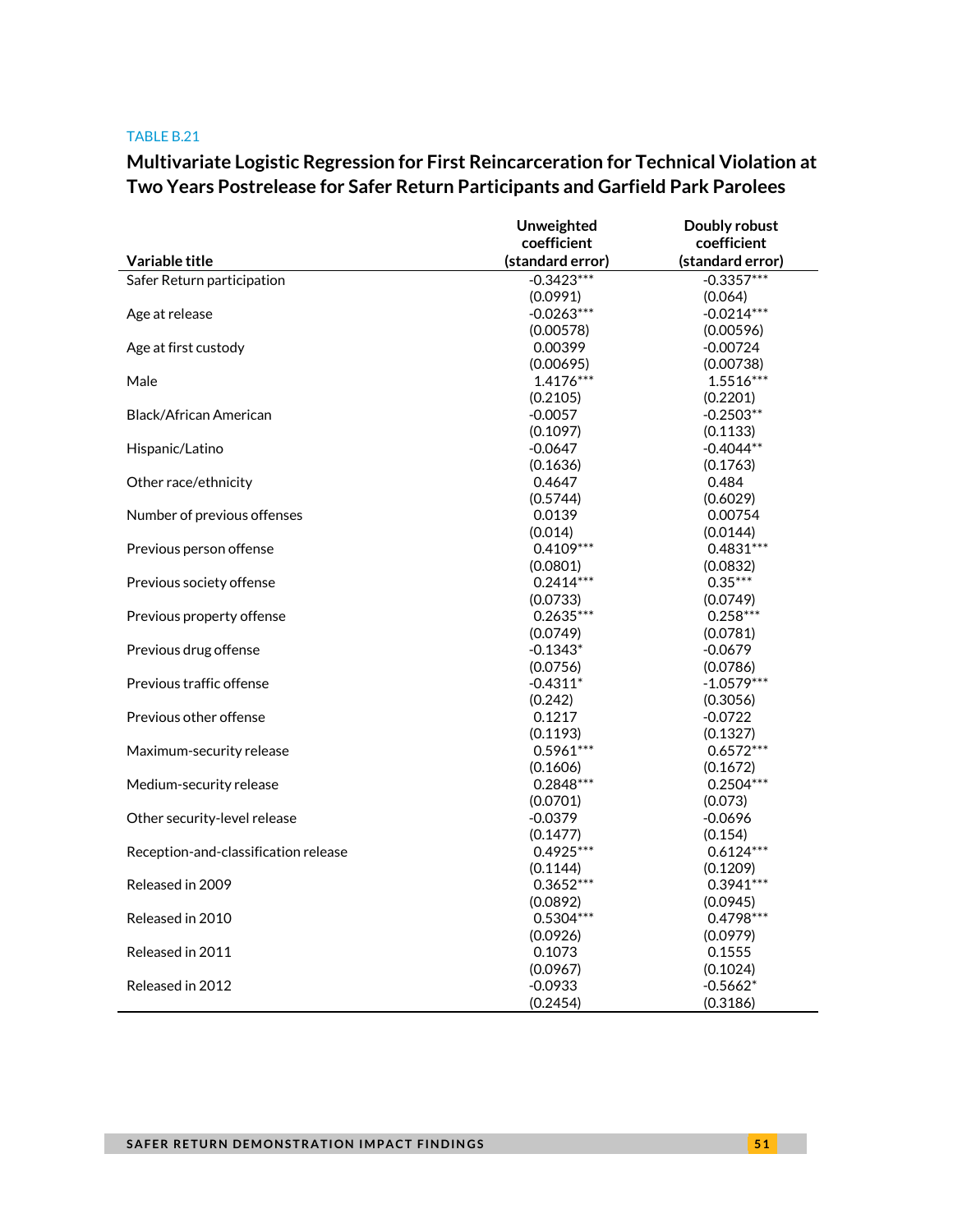|                              | Unweighted<br>coefficient | Doubly robust<br>coefficient |
|------------------------------|---------------------------|------------------------------|
| Variable title               | (standard error)          | (standard error)             |
| Intercept                    | $-2.1862***$              | $-2.0121***$                 |
|                              | (0.2887)                  | (0.3101)                     |
| Valid N                      | 5.647                     | 5.647                        |
| Akaike information criterion | 6.372                     | 6.024                        |

Notes: Each column reports coefficients from a logistic regression. The coefficient for the Safer Return participant variable can be interpreted as the change in the log-odds of being reincarcerated for a technical violation from being a Safer Return participant as opposed to being a Garfield Park parolee, all other things being equal. Positive values indicate that Safer Return participants are more likely than Garfield Park parolees to be first reincarcerated for a technical violation within two years of release, whereas negative values indicate that they are less likely to be reincarcerated for a technical violation within two years of release. The unweighted regression does not weight the analysis by propensity weights; the doubly robust regression uses inverse propensity weights.

 $* p < 0.1 ** p < 0.05 ** p < 0.01$ 

### TABLE B.22

# **Multivariate Cox Proportional-Hazards Regression for Time to First Reincarceration at Two Years Postrelease for Safer Return Participants and Garfield Park Parolees**

| Variable title              | Unweighted<br>coefficient<br>(standard error) | Doubly robust<br>coefficient<br>(standard error) |
|-----------------------------|-----------------------------------------------|--------------------------------------------------|
|                             | $-0.19398***$                                 |                                                  |
| Safer Return participant    |                                               | $-0.15229***$                                    |
|                             | (0.06143)<br>$-0.04131***$                    | (0.03903)                                        |
| Age at release              |                                               | $-0.03608***$                                    |
|                             | (0.00374)                                     | (0.00385)<br>0.00283                             |
| Age at first custody        | $0.01426***$                                  |                                                  |
|                             | (0.00452)                                     | (0.00477)                                        |
| Male                        | 1.27765***                                    | 1.10329 ***                                      |
|                             | (0.13879)                                     | (0.12747)                                        |
| Black/African American      | $-0.01822$                                    | $-0.17372**$                                     |
|                             | (0.06896)                                     | (0.06999)                                        |
| Hispanic/Latino             | $-0.16517$                                    | $-0.42359***$                                    |
|                             | (0.10641)                                     | (0.11436)                                        |
| Other race/ethnicity        | $-0.11029$                                    | $-0.09944$                                       |
|                             | (0.41328)                                     | (0.43095)                                        |
| Number of previous offenses | 0.09857***                                    | 0.08352***                                       |
|                             | (0.00809)                                     | (0.00825)                                        |
| Previous person offense     | $0.18487***$                                  | 0.08904*                                         |
|                             | (0.04995)                                     | (0.05232)                                        |
| Previous society offense    | 0.0001134                                     | $0.09066**$                                      |
|                             | (0.04597)                                     | (0.0462)                                         |
| Previous property offense   | $0.16322***$                                  | $0.13682***$                                     |
|                             | (0.04632)                                     | (0.04775)                                        |
| Previous drug offense       | $-0.07759$                                    | $-0.05996$                                       |
|                             | (0.0475)                                      | (0.04922)                                        |
| Previous traffic offense    | $-0.3465**$                                   | $-0.23929$                                       |
|                             | (0.15496)                                     | (0.15711)                                        |
| Previous other offense      | $-0.09801$                                    | $-0.23143***$                                    |
|                             | (0.07575)                                     | (0.0841)                                         |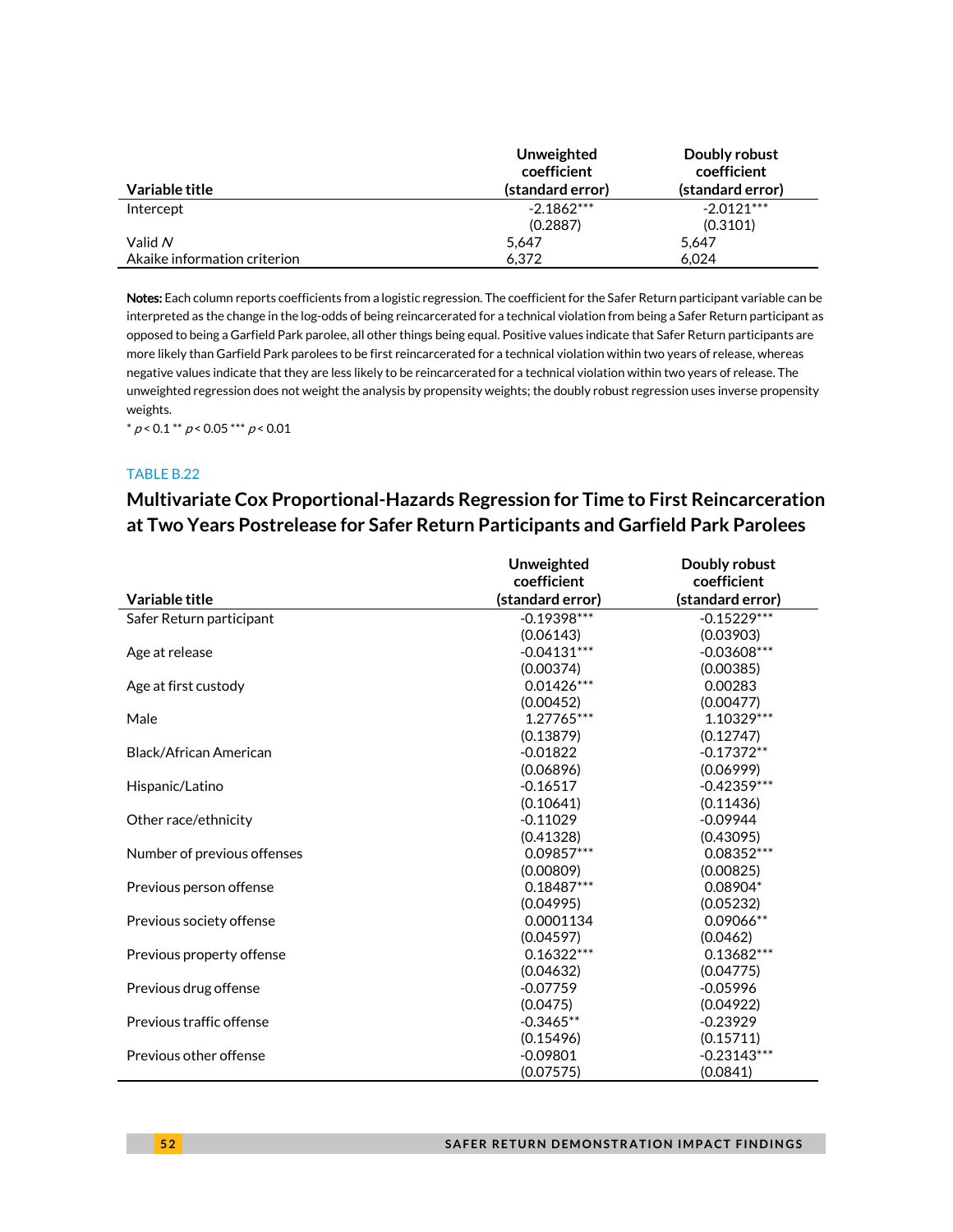|                                      | Unweighted<br>coefficient | Doubly robust<br>coefficient |
|--------------------------------------|---------------------------|------------------------------|
| Variable title                       | (standard error)          | (standard error)             |
| Maximum-security release             | $0.34333***$              | $0.28605***$                 |
|                                      | (0.09904)                 | (0.10706)                    |
| Medium-security release              | $0.16551***$              | $0.20892***$                 |
|                                      | (0.04314)                 | (0.04472)                    |
| Other security-level release         | $-0.15272*$               | $-0.09383$                   |
|                                      | (0.09253)                 | (0.09243)                    |
| Reception-and-classification release | $0.3421***$               | $0.64855***$                 |
|                                      | (0.07225)                 | (0.07239)                    |
| Released in 2009                     | 0.08306                   | 0.23702***                   |
|                                      | (0.05307)                 | (0.05522)                    |
| Released in 2010                     | 0.08782                   | 0.06383                      |
|                                      | (0.05663)                 | (0.05998)                    |
| Released in 2011                     | $-0.07315$                | $-0.01363$                   |
|                                      | (0.0584)                  | (0.06168)                    |
| Released in 2012                     | $-0.36998***$             | $-0.7818***$                 |
|                                      | (0.1601)                  | (0.21786)                    |
| Valid N                              | 5.647                     | 5,647                        |
| Akaike information criterion         | 45.810                    | 43.836                       |

Notes: Each column reports coefficients from a Cox proportional-hazards regression. The coefficient for the Safer Return participation variable can be interpreted as the change in the log-hazard ratio of reincarceration from being a Safer Return participant as opposed to being a Garfield Park parolee, all other things being equal. Positive values indicate that Safer Return participants are reincarcerated more quickly than Garfield Park parolees within two years of release, whereas negative values indicate that they are reincarcerated less quickly within two years of release. The unweighted regression does not weight the analysis by propensity weights; the doubly robust regression uses inverse propensity weights.  $* p < 0.1 ** p < 0.05*** p < 0.01$ 

### TABLE B.23

## **Multivariate Zero-Inflated Poisson Regression for Number of Reincarcerations at Two Years Postrelease for Safer Return Participants and Garfield Park Parolees**

|                               | Unweighted coefficient |
|-------------------------------|------------------------|
| Variable title                | (standard error)       |
| Safer Return participant      | $-0.19377***$          |
|                               | (0.055059)             |
| Age at release                | $-0.026783***$         |
|                               | (0.003413)             |
| Age at first custody          | 0.004238               |
|                               | (0.004197)             |
| Male                          | 1.123494***            |
|                               | (0.131127)             |
| <b>Black/African American</b> | 0.089435               |
|                               | (0.060842)             |
| Hispanic/Latino               | 0.002499               |
|                               | (0.093459)             |
| Other race/ethnicity          | $-0.003939$            |
|                               | (0.358364)             |
| Number of previous offenses   | $0.066222***$          |
|                               | (0.007178)             |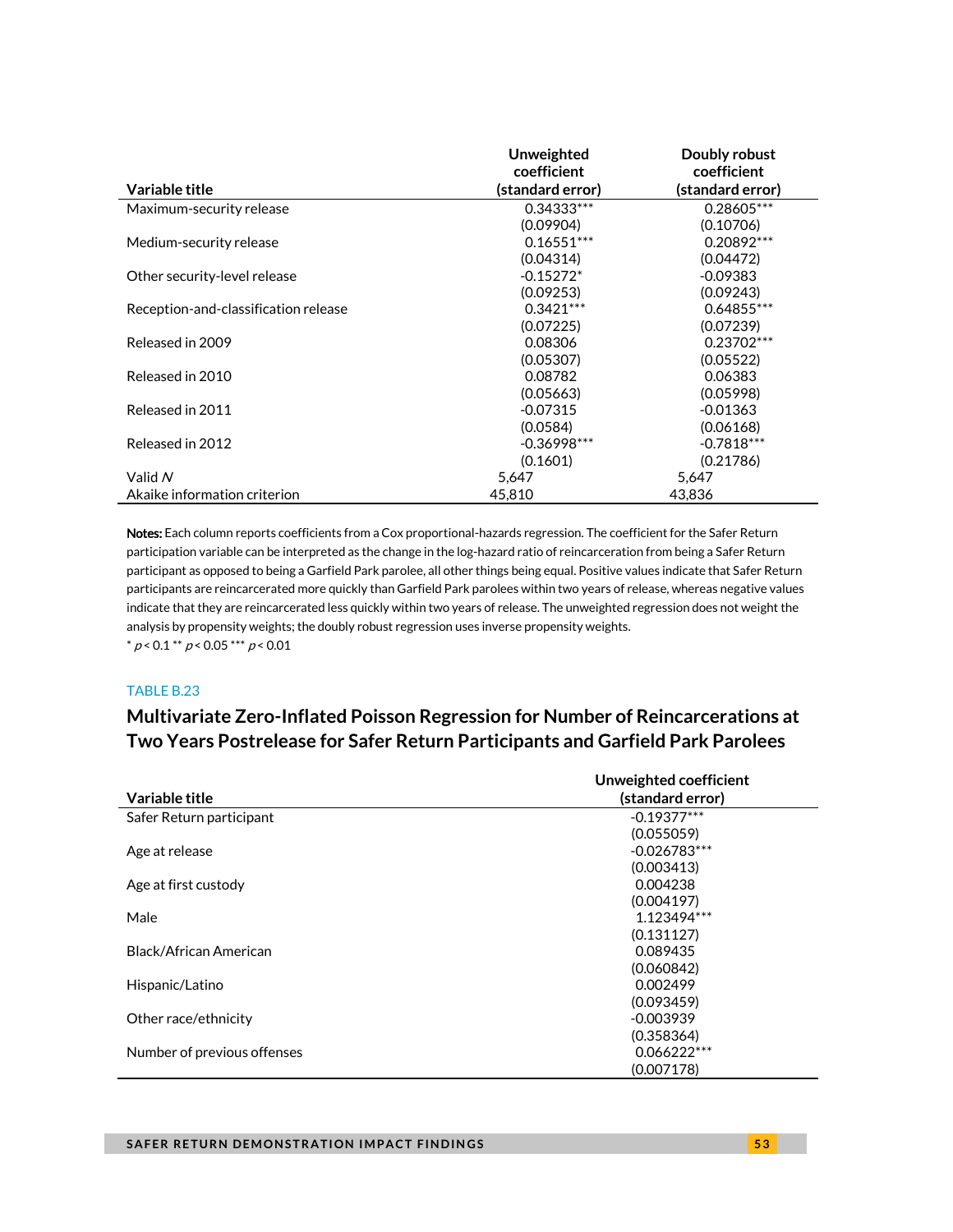|                                      | Unweighted coefficient |  |
|--------------------------------------|------------------------|--|
| Variable title                       | (standard error)       |  |
| Previous person offense              | $0.14456***$           |  |
|                                      | (0.043993)             |  |
| Previous society offense             | 0.017491               |  |
|                                      | (0.040943)             |  |
| Previous property offense            | $0.13741***$           |  |
|                                      | (0.041317)             |  |
| Previous drug offense                | $-0.073648*$           |  |
|                                      | (0.041844)             |  |
| Previous traffic offense             | $-0.25814*$            |  |
|                                      | (0.133745)             |  |
| Previous other offense               | $-0.064626$            |  |
|                                      | (0.067525)             |  |
| Maximum-security release             | $0.257146***$          |  |
|                                      | (0.085813)             |  |
| Medium-security release              | $0.102502***$          |  |
|                                      | (0.038765)             |  |
| Other security-level release         | $-0.118241$            |  |
|                                      | (0.082256)             |  |
| Reception-and-classification release | 0.215326***            |  |
|                                      | (0.061483)             |  |
| Released in 2009                     | 0.071879               |  |
|                                      | (0.04694)              |  |
| Released in 2010                     | 0.083302*              |  |
|                                      | (0.049223)             |  |
| Released in 2011                     | 0.040245               |  |
|                                      | (0.052214)             |  |
| Released in 2012                     | $-0.232373$            |  |
|                                      | (0.141556)             |  |
| Intercept                            | $-1.192577***$         |  |
|                                      | (0.171201)             |  |
| Valid N                              | 5.647                  |  |
| Akaike information criterion         | 11.585                 |  |

Notes: This table reports coefficients from a zero-inflated Poisson regression. The coefficient for the Safer Return participant variable can be interpreted as the change in the log of the count of reincarcerations within two years from being a Safer Return participant as opposed to being a Garfield Park parolee, all other things being equal. Positive values indicate that Safer Return participants have more reincarcerations than Garfield Park parolees within two years of release, whereas negative values indicate that they have fewer reincarcerations within two years of release. This model also includes a zero-inflation component, available from the authors upon request.

\*  $p < 0.1$  \*\*  $p < 0.05$  \*\*\*  $p < 0.01$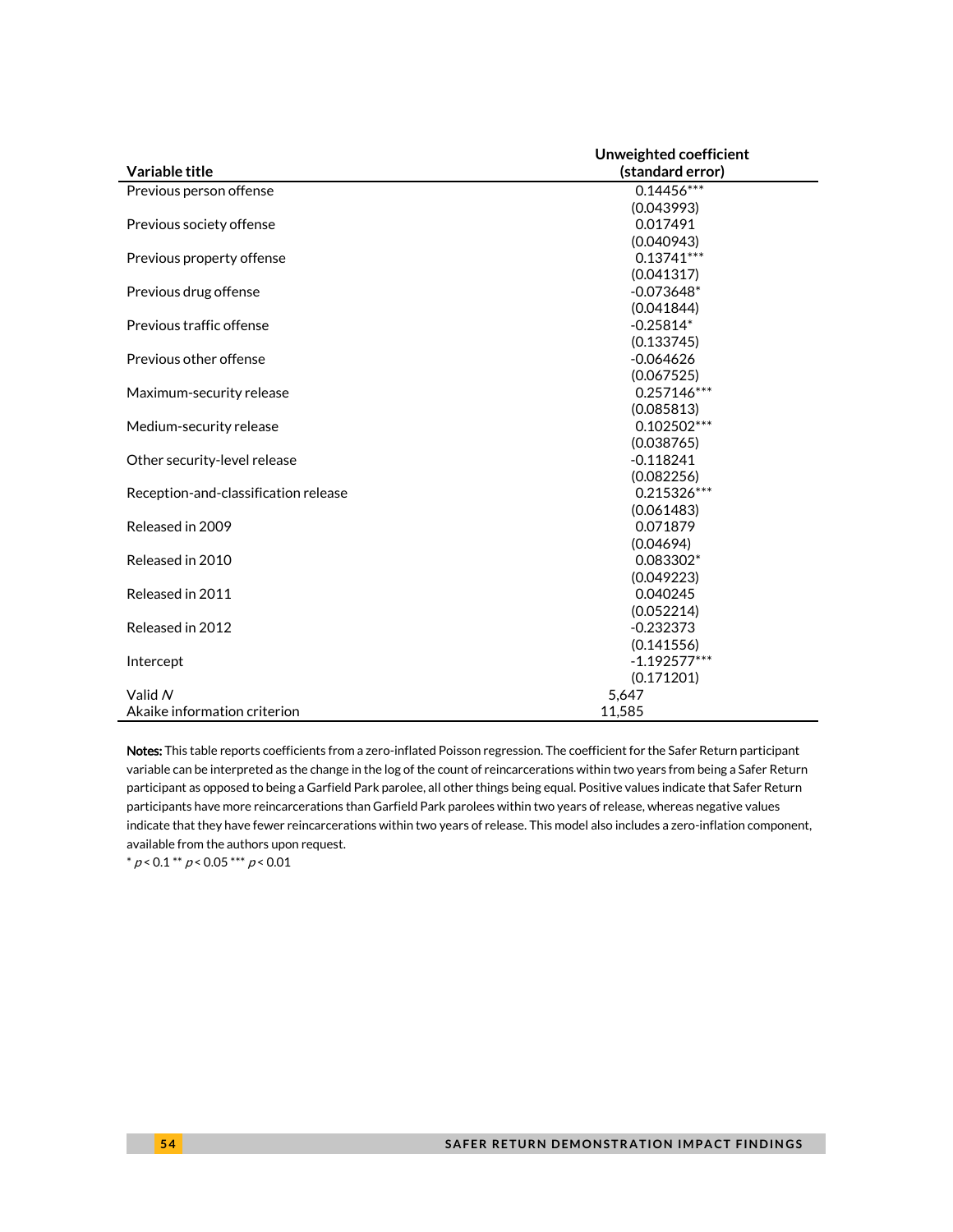# **Multivariate Zero-Inflated Negative-Binomial Regression for Number of Offenses Resulting in Incarceration at Two Years Postrelease for Safer Return Participants and Garfield Park Parolees**

|                                      | Unweighted coefficient    |  |
|--------------------------------------|---------------------------|--|
| Variable title                       | (standard error)          |  |
| Safer Return participant             | $-0.051631$               |  |
|                                      | (0.083143)                |  |
| Age at release                       | $-0.039013***$            |  |
|                                      | (0.005739)                |  |
| Age at first custody                 | 0.001554                  |  |
|                                      | (0.007009)                |  |
| Male                                 | 1.065432***               |  |
|                                      | (0.180905)                |  |
| Black/African American               | $-0.042531$               |  |
|                                      | (0.107342)                |  |
| Hispanic/Latino                      | $-0.099149$               |  |
|                                      | (0.15627)                 |  |
| Other race/ethnicity                 | $-0.242446$               |  |
| Number of previous offenses          | (0.814241)<br>0.109734*** |  |
|                                      | (0.011635)                |  |
| Previous person offense              | -0.040795                 |  |
|                                      | (0.086385)                |  |
| Previous society offense             | $-0.216802***$            |  |
|                                      | (0.06718)                 |  |
| Previous property offense            | 0.170863**                |  |
|                                      | (0.069311)                |  |
| Previous drug offense                | $-0.11939$                |  |
|                                      | (0.088361)                |  |
| Previous traffic offense             | $-0.312933$               |  |
|                                      | (0.215071)                |  |
| Previous other offense               | $-0.018636$               |  |
|                                      | (0.107493)                |  |
| Maximum-security release             | 0.035009                  |  |
|                                      | (0.14526)                 |  |
| Medium-security release              | $-0.043676$               |  |
|                                      | (0.058185)                |  |
| Other security-level release         | $-0.253434**$             |  |
|                                      | (0.124367)                |  |
| Reception-and-classification release | 0.087927                  |  |
|                                      | (0.107468)                |  |
| Released in 2009                     | $-0.092538$               |  |
|                                      | (0.0719)                  |  |
| Released in 2010                     | $-0.149833*$              |  |
|                                      | (0.079365)                |  |
| Released in 2011                     | $-0.131134*$              |  |
|                                      | (0.077441)<br>0.170675    |  |
| Released in 2012                     |                           |  |
|                                      | (0.242354)                |  |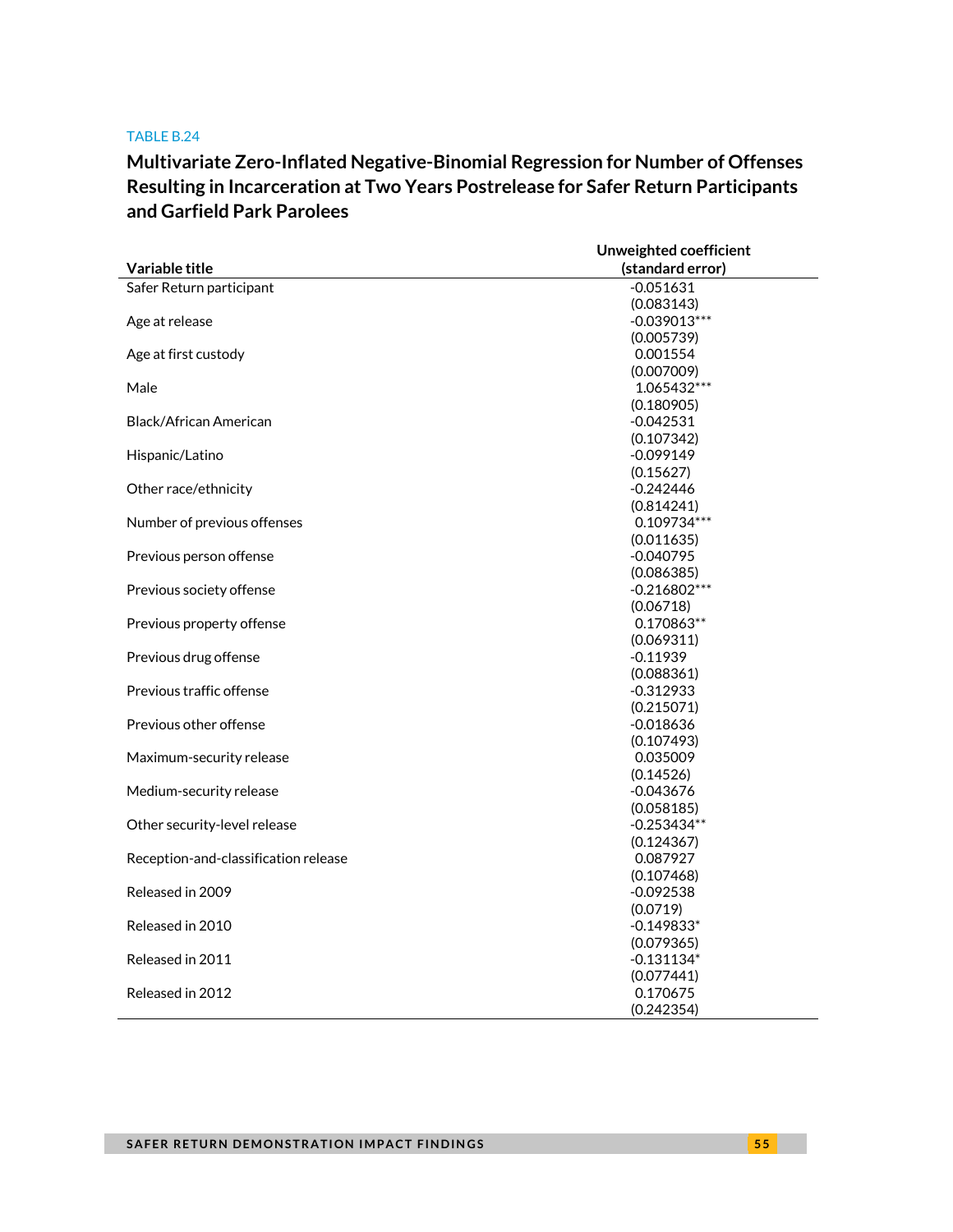|                              | Unweighted coefficient |
|------------------------------|------------------------|
| Variable title               | (standard error)       |
| Intercept                    | $-1.059034***$         |
|                              | (0.250573)             |
| Valid $N$                    | 5.647                  |
| Akaike information criterion | 8.188                  |

Notes: This table reports coefficients from a zero-inflated negative-binomial regression. The coefficient for the Safer Return participant variable can be interpreted as the change in the log of the count of offenses for which an individual was incarcerated within two years from being a Safer Return participant as opposed to being a Garfield Park parolee, all other things being equal. Positive values indicate that Safer Return participants have committed more offenses than Garfield Park parolees within two years of release, whereas negative values indicate that they have committed fewer offenses within two years of release. This model also includes a zero-inflation component, available from the authors upon request.  $* p < 0.1 ** p < 0.05*** p < 0.01$ 

## TABLE B.25

# **Multivariate Logistic Regression for New Reincarceration at Two Years Postrelease for Safer Return Participants and Garfield Park Parolees, Excluding Jack Clark Parolees**

|                             | Unweighted       | Doubly robust    |
|-----------------------------|------------------|------------------|
|                             | coefficient      | coefficient      |
| Variable title              | (standard error) | (standard error) |
| Safer Return participation  | $-0.2787***$     | $-0.1812***$     |
|                             | (0.1046)         | (0.0641)         |
| Age at release              | $-0.0617***$     | $-0.0689***$     |
|                             | (0.00639)        | (0.00676)        |
| Age at first custody        | $0.0203***$      | $0.0175**$       |
|                             | (0.00751)        | (0.00803)        |
| Male                        | 1.4529***        | 1.2839***        |
|                             | (0.1603)         | (0.1535)         |
| Black/African American      | 0.0716           | $-0.7515***$     |
|                             | (0.1486)         | (0.1603)         |
| Hispanic/Latino             | $-0.1302$        | $-0.7519***$     |
|                             | (0.2077)         | (0.2192)         |
| Other race/ethnicity        | $-12.3822$       | $-11.9731$       |
|                             | (250.5)          | (213)            |
| Number of previous offenses | $0.145***$       | $0.1692***$      |
|                             | (0.0156)         | (0.0168)         |
| Previous person offense     | $0.2087**$       | $0.2069**$       |
|                             | (0.0913)         | (0.0943)         |
| Previous society offense    | $-0.0754$        | $-0.0296$        |
|                             | (0.0774)         | (0.0798)         |
| Previous property offense   | $0.2192***$      | 0.1216           |
|                             | (0.0771)         | (0.0783)         |
| Previous drug offense       | $-0.045$         | $-0.0678$        |
|                             | (0.0823)         | (0.0859)         |
| Previous traffic offense    | $-0.3726$        | $0.7171***$      |
|                             | (0.2488)         | (0.267)          |
| Previous other offense      | $-0.1462$        | $-0.5133***$     |
|                             | (0.133)          | (0.1458)         |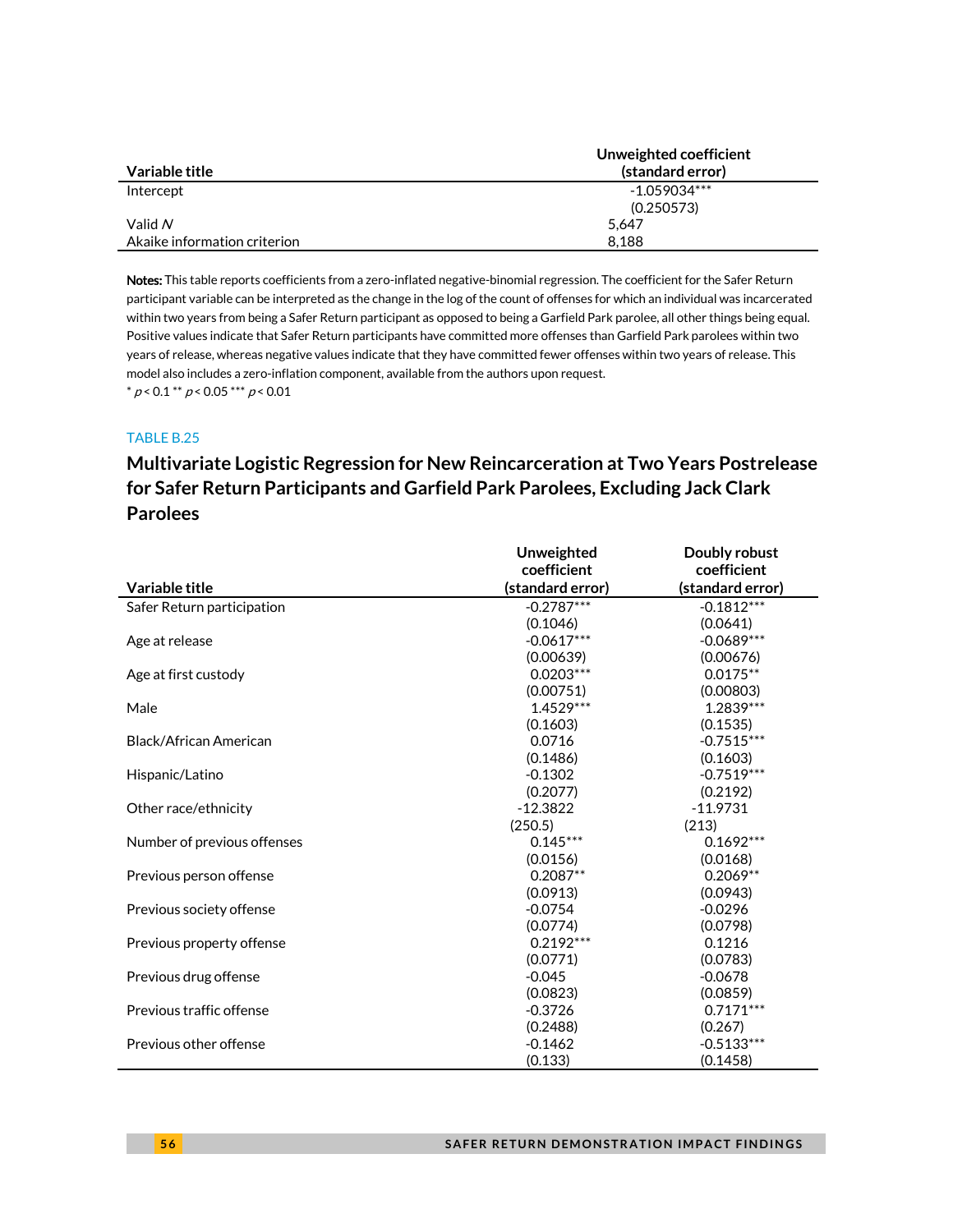|                                      | <b>Unweighted</b><br>coefficient | Doubly robust<br>coefficient |
|--------------------------------------|----------------------------------|------------------------------|
| Variable title                       | (standard error)                 | (standard error)             |
| Maximum-security release             | $0.3846**$                       | 0.1869                       |
|                                      | (0.1706)                         | (0.179)                      |
| Medium-security release              | $0.1854***$                      | $0.385***$                   |
|                                      | (0.0716)                         | (0.0733)                     |
| Other security-level release         | $-0.1216$                        | 0.0426                       |
|                                      | (0.1303)                         | (0.1325)                     |
| Reception-and-classification release | $0.4802***$                      | $0.7841***$                  |
|                                      | (0.1161)                         | (0.1231)                     |
| Released in 2009                     | 0.0543                           | $0.3821***$                  |
|                                      | (0.0873)                         | (0.0902)                     |
| Released in 2010                     | 0.0423                           | 0.0491                       |
|                                      | (0.0927)                         | (0.0959)                     |
| Released in 2011                     | $-0.1984**$                      | 0.0128                       |
|                                      | (0.0961)                         | (0.0998)                     |
| Released in 2012                     | $-0.5399**$                      | $-1.0763***$                 |
|                                      | (0.2481)                         | (0.3049)                     |
| Intercept                            | $-0.668$                         | 0.2956                       |
|                                      | $(0.2742)$ **                    | (0.2957)                     |
| Valid N                              | 4,497                            | 4,497                        |
| Akaike information criterion         | 5,822                            | 5,663                        |

Notes: Each column reports coefficients from a logistic regression. The coefficient for the Safer Return participation variable can be interpreted as the change in the log-odds of any reincarceration from being a Safer Return participant as opposed to being a Garfield Park parolee, all other things being equal and excluding individuals paroled to the Jack Clark Family House. Positive values indicate that Safer Return participants are more likely than Garfield Park parolees to be reincarcerated within two years of release, whereas negative values indicate that they are less likely to be reincarcerated within two years of release. The unweighted regression does not weight the analysis by propensity weights; the doubly robust regression uses inverse propensity weights.

 $* p < 0.1 ** p < 0.05 ** p < 0.01$ 

### TABLE B.26

# **Multivariate Logistic Regression for First Reincarceration for New Offense at Two Years Postrelease for Safer Return Participants and Garfield Park Parolees, Excluding Jack Clark Parolees**

|                            | Unweighted<br>coefficient | Doubly robust<br>coefficient |
|----------------------------|---------------------------|------------------------------|
| Variable title             | (standard error)          | (standard error)             |
| Safer Return participation | 0.038                     | $0.1582**$                   |
|                            | (0.124)                   | (0.0744)                     |
| Age at release             | $-0.0562***$              | $-0.0693***$                 |
|                            | (0.00797)                 | (0.00849)                    |
| Age at first custody       | $0.0208**$                | $0.0329***$                  |
|                            | (0.00962)                 | (0.0102)                     |
| Male                       | $0.986***$                | $0.7229***$                  |
|                            | (0.2107)                  | (0.1857)                     |
| Black/African American     | $-0.0917$                 | $-0.4447**$                  |
|                            | (0.1786)                  | (0.1764)                     |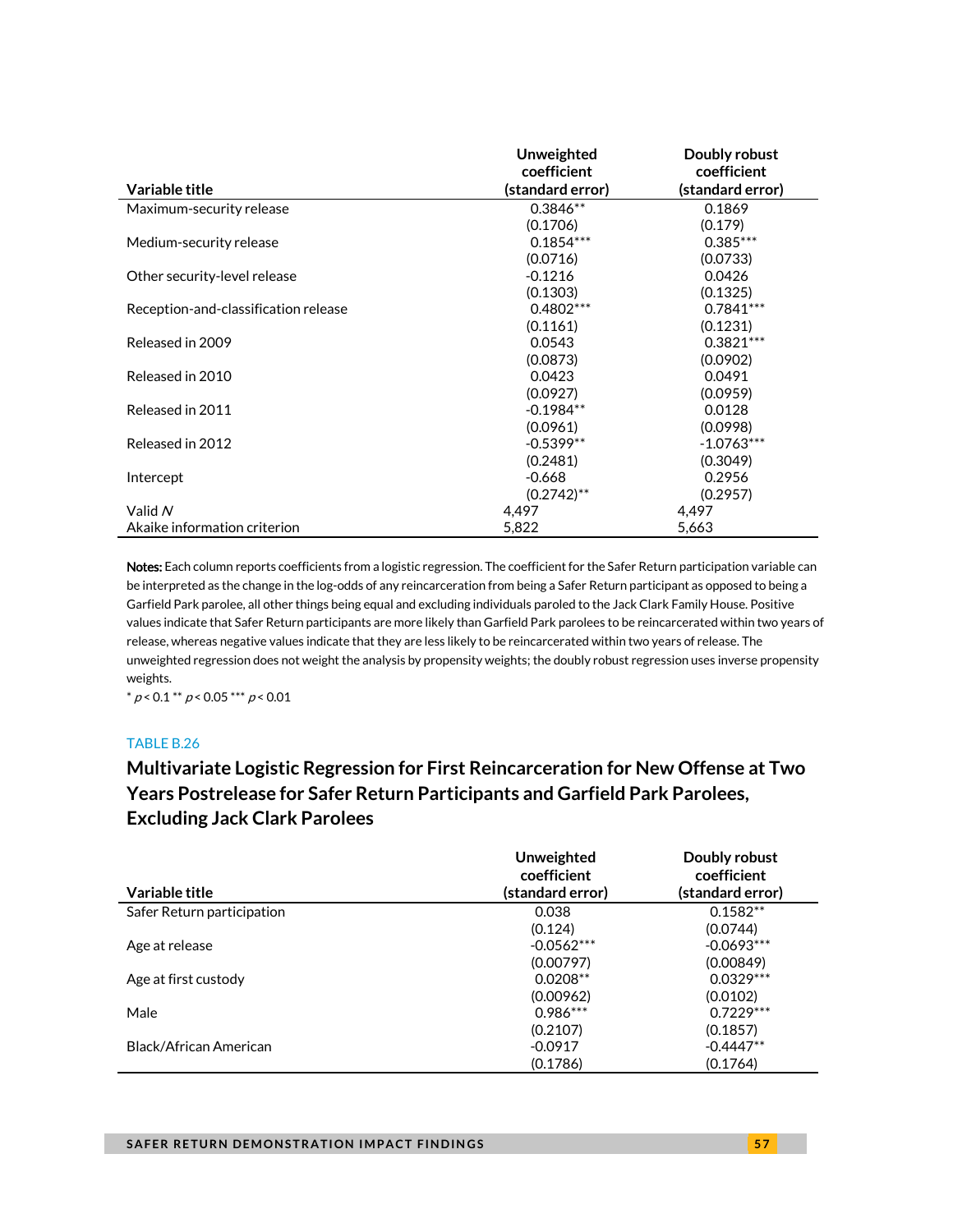|                                      | Unweighted       | Doubly robust    |
|--------------------------------------|------------------|------------------|
|                                      | coefficient      | coefficient      |
| Variable title                       | (standard error) | (standard error) |
| Hispanic/Latino                      | $-0.475*$        | $-0.638**$       |
|                                      | (0.2741)         | (0.2584)         |
| Other race/ethnicity                 | $-11.8588$       | $-10.9324$       |
|                                      | (310.4)          | (257.7)          |
| Number of previous offenses          | $0.1741***$      | $0.2055***$      |
|                                      | (0.0176)         | (0.019)          |
| Previous person offense              | $-0.1694$        | $-0.4534***$     |
|                                      | (0.1111)         | (0.1176)         |
| Previous society offense             | $-0.3591***$     | $-0.2772***$     |
|                                      | (0.0951)         | (0.0934)         |
| Previous property offense            | 0.0701           | 0.0478           |
|                                      | (0.0917)         | (0.0915)         |
| Previous drug offense                | $0.1727*$        | $0.2298**$       |
|                                      | (0.1016)         | (0.1038)         |
| Previous traffic offense             | $-0.4142$        | 1.5696***        |
|                                      | (0.3412)         | (0.2552)         |
| Previous other offense               | $-0.3104*$       | $-0.3611**$      |
|                                      | (0.1627)         | (0.17)           |
| Maximum-security release             | $-0.1324$        | $-0.649**$       |
|                                      | (0.2058)         | (0.257)          |
| Medium-security release              | $-0.0601$        | $0.2123**$       |
|                                      | (0.0846)         | (0.0854)         |
| Other security-level release         | $-0.189$         | 0.0223           |
|                                      | (0.1558)         | (0.1523)         |
| Reception-and-classification release | $-0.037$         | 0.5604 ***       |
|                                      | (0.1423)         | (0.1363)         |
| Released in 2009                     | $-0.3205***$     | 0.0874           |
|                                      | (0.0999)         | (0.1018)         |
| Released in 2010                     | $-0.5367***$     | $-0.4121***$     |
|                                      | (0.1112)         | (0.1149)         |
| Released in 2011                     | $-0.2234**$      | 0.0151           |
|                                      | (0.1101)         | (0.1145)         |
| Released in 2012                     | $-0.5829**$      | $-1.0015**$      |
|                                      | (0.3096)         | (0.4018)         |
| Intercept                            | $-1.2125***$     | $-1.0342***$     |
|                                      | (0.3447)         | (0.3445)         |
| Valid N                              | 4,497            | 4,497            |
| Akaike information criterion         | 4,481            | 4,516            |

Notes: Each column reports coefficients from a logistic regression. The coefficient for the Safer Return participant variable can be interpreted as the change in the log-odds of being reincarcerated for a new offense from being a Safer Return participant as opposed to being a Garfield Park parolee, all other things being equal and excluding individuals paroled to the Jack Clark Family House. Positive values indicate that Safer Return participants are more likely than Garfield Park parolees to be first reincarcerated for a new offense within two years of release, whereas negative values indicate that they are less likely to be reincarcerated for a new offense within two years of release. The unweighted regression does not weight the analysis by propensity weights; the doubly robust regression uses inverse propensity weights.

 $^*$   $\rho$  < 0.1  $^{**}$   $\rho$  < 0.05  $^{***}$   $\rho$  < 0.01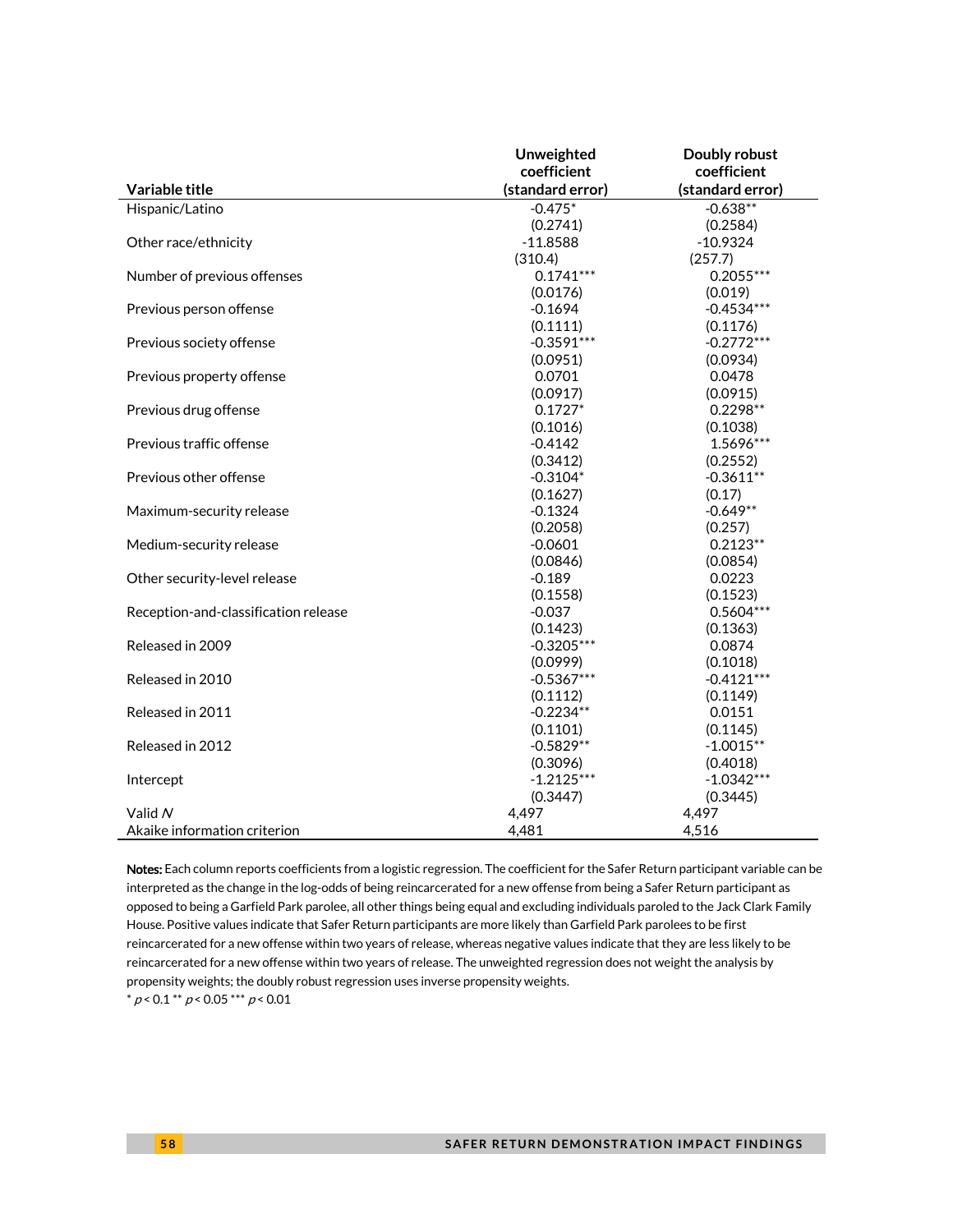# **Multivariate Logistic Regression for First Reincarceration for Technical Violation at Two Years Postrelease for Safer Return Participants and Garfield Park Parolees, Excluding Jack Clark Parolees**

| Variable title                       | Unweighted<br>coefficient | Doubly robust    |
|--------------------------------------|---------------------------|------------------|
|                                      |                           | coefficient      |
|                                      | (standard error)          | (standard error) |
| Safer Return participation           | $-0.4127***$              | $-0.3914***$     |
|                                      | (0.1268)                  | (0.0745)         |
| Age at release                       | $-0.0285***$              | $-0.0278***$     |
|                                      | (0.00695)                 | (0.00747)        |
| Age at first custody                 | 0.0027                    | $-0.00999$       |
|                                      | (0.0084)                  | (0.00922)        |
| Male                                 | $1.3171***$               | 1.3902***        |
|                                      | (0.2123)                  | (0.2236)         |
| Black/African American               | 0.1797                    | $-0.5054***$     |
|                                      | (0.1665)                  | (0.1656)         |
| Hispanic/Latino                      | 0.1929                    | $-0.3812*$       |
|                                      | (0.2273)                  | (0.2261)         |
| Other race/ethnicity                 | $-11.8138$                | $-11.4827$       |
|                                      | (300.8)                   | (256.7)          |
| Number of previous offenses          | 0.0152                    | 0.0128           |
|                                      | (0.017)                   | (0.0188)         |
| Previous person offense              | $0.3784***$               | $0.6278***$      |
|                                      | (0.0975)                  | (0.102)          |
| Previous society offense             | $0.2222***$               | $0.2401***$      |
|                                      | (0.0851)                  | (0.0895)         |
| Previous property offense            | $0.2548***$               | $0.1786**$       |
|                                      | (0.0867)                  | (0.0903)         |
| Previous drug offense                | $-0.146$                  | $-0.2108**$      |
|                                      | (0.0903)                  | (0.0955)         |
| Previous traffic offense             | $-0.1365$                 | $-1.0355***$     |
|                                      | (0.2734)                  | (0.3504)         |
| Previous other offense               | 0.1047                    | $-0.32*$         |
|                                      | (0.1455)                  | (0.176)          |
| Maximum-security release             | $0.576***$                | $0.7124***$      |
|                                      | (0.1819)                  | (0.194)          |
| Medium-security release              | $0.2921***$               | $0.3126***$      |
|                                      | (0.0815)                  | (0.0854)         |
| Other security-level release         | 0.0164                    | 0.0226           |
|                                      | (0.1561)                  | (0.1653)         |
| Reception-and-classification release | $0.5875***$               | $0.4631***$      |
|                                      | (0.1221)                  | (0.1329)         |
| Released in 2009                     | $0.3838***$               | $0.4448***$      |
|                                      | (0.1006)                  | (0.1077)         |
| Released in 2010                     | $0.5373***$               | $0.4705***$      |
|                                      | (0.1047)                  | (0.1127)         |
| Released in 2011                     | $-0.0235$                 | 0.029            |
|                                      | (0.1139)                  | (0.1221)         |
| Released in 2012                     | $-0.1628$                 | $-0.6355*$       |
|                                      | (0.2946)                  | (0.3844)         |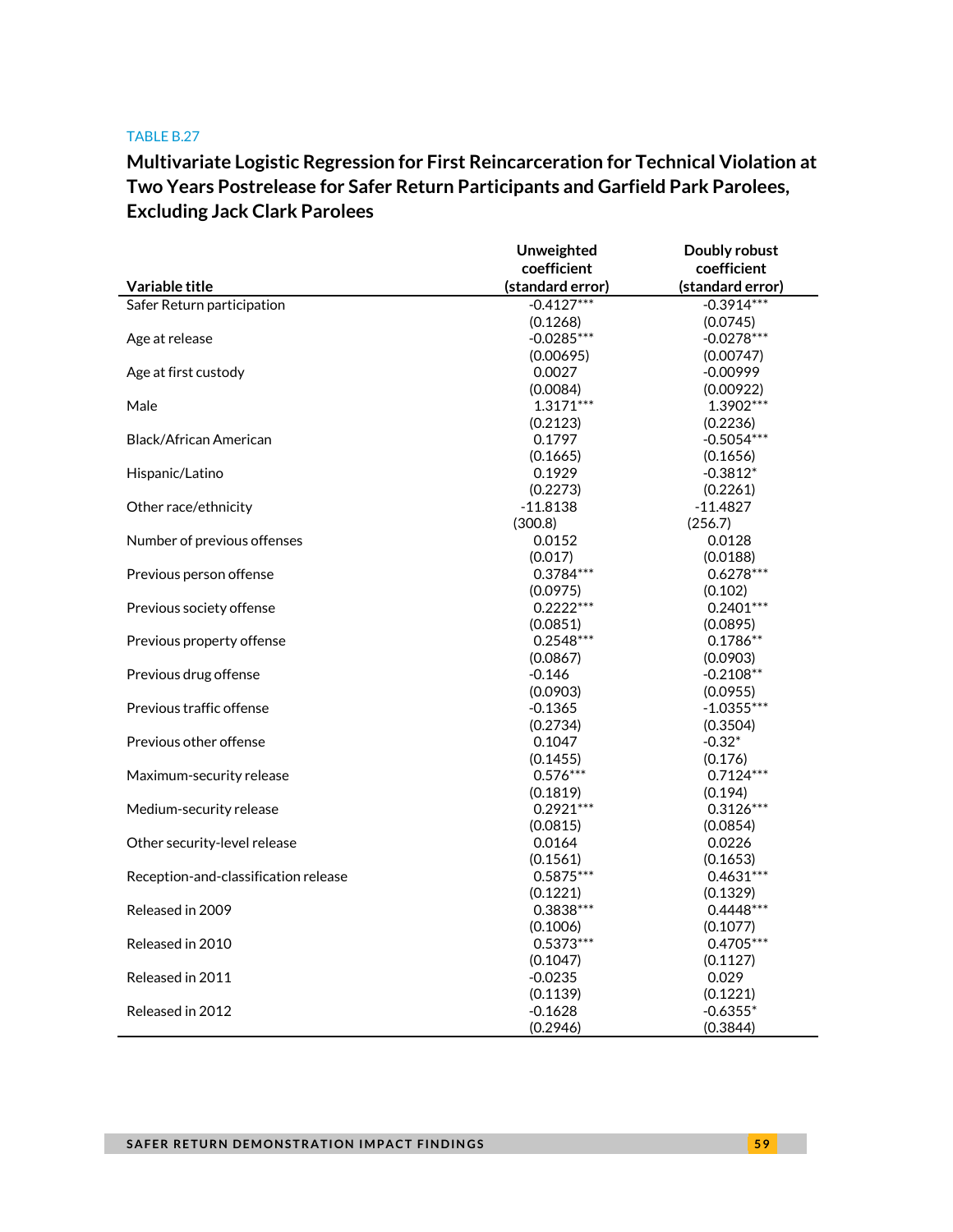|                              | Unweighted<br>coefficient | Doubly robust<br>coefficient |
|------------------------------|---------------------------|------------------------------|
| Variable title               | (standard error)          | (standard error)             |
| Intercept                    | $-2.2066***$              | $-1.277***$                  |
|                              | (0.3309)                  | (0.3613)                     |
| Valid N                      | 4.497                     | 4.497                        |
| Akaike information criterion | 4.882                     | 4.564                        |

Notes: Each column reports coefficients from a logistic regression. The coefficient for the Safer Return participant variable can be interpreted as the change in the log-odds of being reincarcerated for a technical violation from being a Safer Return participant as opposed to being a Garfield Park parolee, all other things being equal and excluding individuals paroled to the Jack Clark Family House. Positive values indicate that Safer Return participants are more likely than Garfield Park parolees to be first reincarcerated for a technical violation within two years of release, whereas negative values indicate that they are less likely to be reincarcerated for a technical violation within two years of release. The unweighted regression does not weight the analysis by propensity weights; the doubly robust regression uses inverse propensity weights.  $*$  p < 0.1  $*$  p < 0.05  $*$   $*$  p < 0.01

### TABLE B.28

# **Multivariate Cox Proportional-Hazards Regression for Time to First Reincarceration at Two Years Postrelease for Safer Return Participants and Garfield Park Parolees, Excluding Jack Clark Parolees**

| Variable title              | Unweighted<br>coefficient<br>(standard error) | Doubly robust<br>coefficient<br>(standard error) |
|-----------------------------|-----------------------------------------------|--------------------------------------------------|
| Safer Return participant    | $-0.20678***$                                 | $-0.09799**$                                     |
|                             | (0.07719)                                     | (0.04431)                                        |
| Age at release              | $-0.04534***$                                 | $-0.04889***$                                    |
|                             | (0.00448)                                     | (0.00476)                                        |
| Age at first custody        | $0.01541***$                                  | $0.01085*$                                       |
|                             | (0.00544)                                     | (0.00585)                                        |
| Male                        | 1.21996***                                    | 1.06703***                                       |
|                             | (0.13988)                                     | (0.13166)                                        |
| Black/African American      | 0.0514                                        | $-0.38095***$                                    |
|                             | (0.10289)                                     | (0.09599)                                        |
| Hispanic/Latino             | $-0.09334$                                    | $-0.37003***$                                    |
|                             | (0.14706)                                     | (0.1377)                                         |
| Other race/ethnicity        | $-10.47792$                                   | $-9.83687$                                       |
|                             | (109.25127)                                   | (96.2891)                                        |
| Number of previous offenses | $0.10215***$                                  | $0.11172***$                                     |
|                             | (0.00983)                                     | (0.0105)                                         |
| Previous person offense     | $0.18288***$                                  | $0.12575**$                                      |
|                             | (0.06062)                                     | (0.06326)                                        |
| Previous society offense    | $-0.03129$                                    | 0.04257                                          |
|                             | (0.05331)                                     | (0.05382)                                        |
| Previous property offense   | $0.16226***$                                  | 0.0597                                           |
|                             | (0.05314)                                     | (0.05384)                                        |
| Previous drug offense       | $-0.06356$                                    | $-0.10935*$                                      |
|                             | (0.05692)                                     | (0.05865)                                        |
| Previous traffic offense    | $-0.31077*$                                   | 0.39678***                                       |
|                             | (0.18504)                                     | (0.14763)                                        |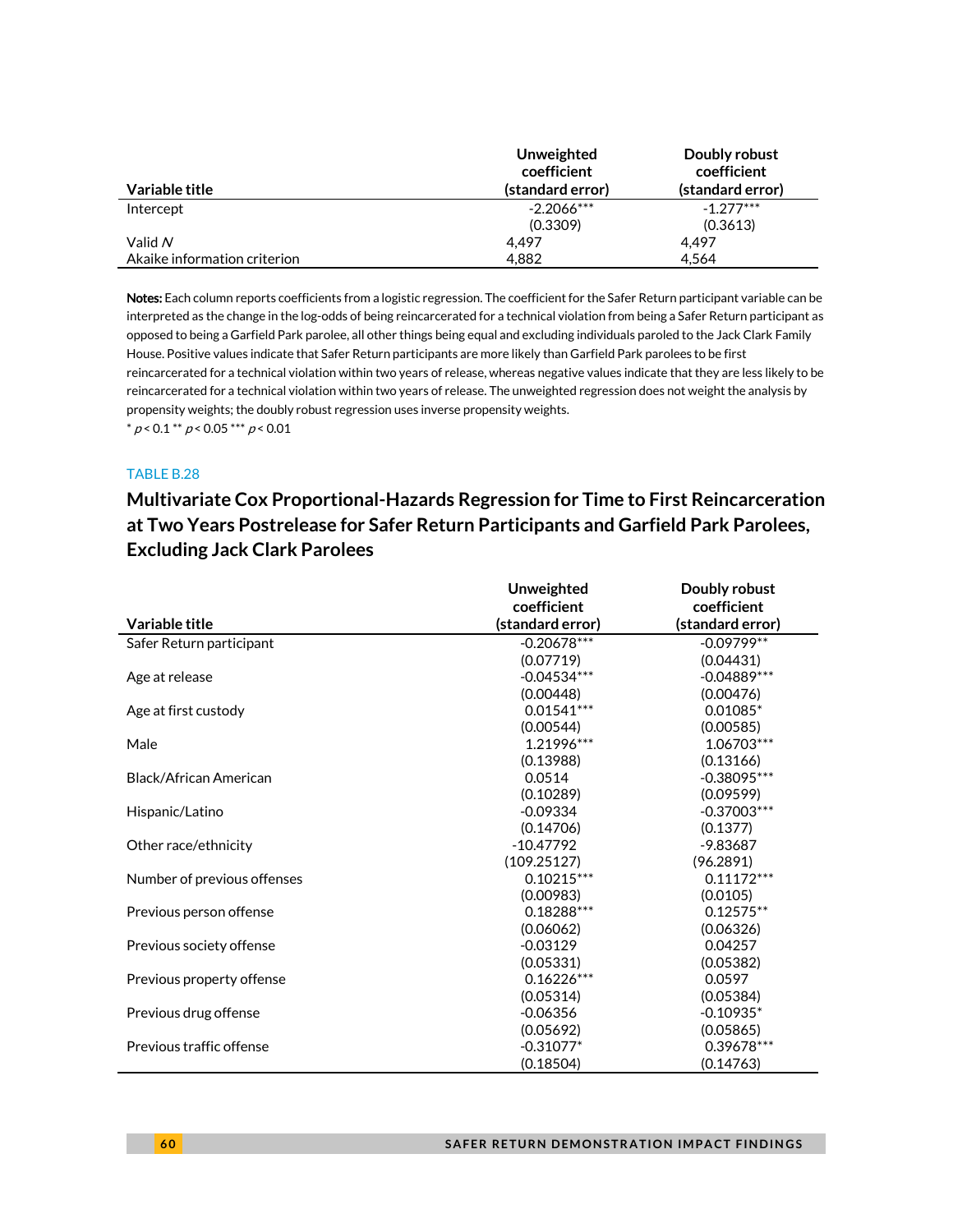|                                      | Unweighted<br>coefficient | Doubly robust<br>coefficient |
|--------------------------------------|---------------------------|------------------------------|
| Variable title                       | (standard error)          | (standard error)             |
| Previous other offense               | $-0.09931$                | $-0.34637***$                |
|                                      | (0.09195)                 | (0.10474)                    |
| Maximum-security release             | $0.3128***$               | 0.19966                      |
|                                      | (0.11289)                 | (0.12813)                    |
| Medium-security release              | $0.15833***$              | $0.28318***$                 |
|                                      | (0.04981)                 | (0.05095)                    |
| Other security-level release         | $-0.10516$                | $-0.029$                     |
|                                      | (0.09647)                 | (0.0974)                     |
| Reception-and-classification release | $0.41439***$              | $0.63251***$                 |
|                                      | (0.07653)                 | (0.07807)                    |
| Released in 2009                     | 0.04589                   | $0.27201***$                 |
|                                      | (0.05952)                 | (0.06188)                    |
| Released in 2010                     | 0.05854                   | 0.04028                      |
|                                      | (0.06377)                 | (0.06812)                    |
| Released in 2011                     | $-0.1514**$               | $-0.0573$                    |
|                                      | (0.06786)                 | (0.07185)                    |
| Released in 2012                     | $-0.40873**$              | $-0.87597***$                |
|                                      | (0.18905)                 | (0.25676)                    |
| Valid N                              | 4,497                     | 4,497                        |
| Akaike information criterion         | 34.087                    | 33,170                       |

Notes: Each column reports coefficients from a Cox proportional-hazards regression. The coefficient for the Safer Return participation variable can be interpreted as the change in the log-hazard ratio of reincarceration from being a Safer Return participant as opposed to being a Garfield Park parolee, all other things being equal and excluding individuals paroled to the Jack Clark Family House. Positive values indicate that Safer Return participants are reincarcerated more quickly than Garfield Park parolees within two years of release, whereas negative values indicate that they are reincarcerated less quickly within two years of release. The unweighted regression does not weight the analysis by propensity weights; the doubly robust regression uses inverse propensity weights.

 $* p < 0.1 ** p < 0.05 ** p < 0.01$ 

### TABLE B.29

## **Multivariate Poisson Regression for Number of Reincarcerations at Two Years Postrelease for Safer Return Participants and Garfield Park Parolees, Excluding Jack Clark Parolees**

| Variable title           | Unweighted coefficient<br>(standard error) |
|--------------------------|--------------------------------------------|
| Safer Return participant | $-0.177***$                                |
|                          | (0.0675)                                   |
| Age at release           | $-0.036***$                                |
|                          | (0.0038)                                   |
| Age at first custody     | $0.0129***$                                |
|                          | (0.0047)                                   |
| Male                     | $1.1032***$                                |
|                          | (0.1291)                                   |
| Black/African American   | 0.0528                                     |
|                          | (0.0873)                                   |
| Hispanic/Latino          | $-0.0537$                                  |
|                          | (0.1251)                                   |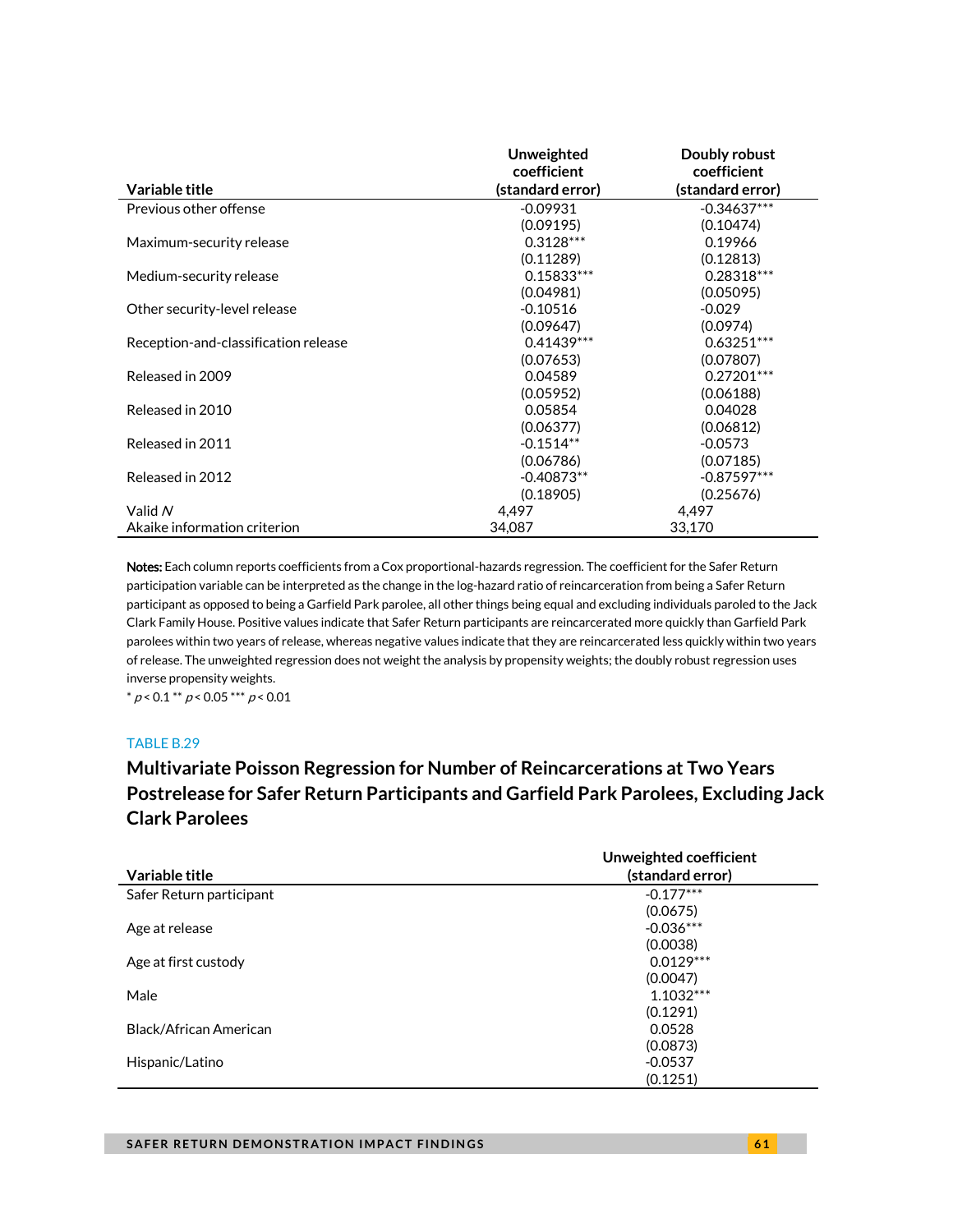|                                      | Unweighted coefficient |
|--------------------------------------|------------------------|
| Variable title                       | (standard error)       |
| Other race/ethnicity                 | $-19.7137$             |
|                                      | (10, 845.85)           |
| Number of previous offenses          | $0.0799***$            |
|                                      | (0.0082)               |
| Previous person offense              | $0.1504***$            |
|                                      | (0.0514)               |
| Previous society offense             | $-0.0274$              |
|                                      | (0.0459)               |
| Previous property offense            | $0.1345***$            |
|                                      | (0.0459)               |
| Previous drug offense                | $-0.0668$              |
|                                      | (0.048)                |
| Previous traffic offense             | $-0.236$               |
|                                      | (0.1601)               |
| Previous other offense               | $-0.0736$              |
|                                      | (0.0782)               |
| Maximum-security release             | $0.2454**$             |
|                                      | (0.0958)               |
| Medium-security release              | $0.1193***$            |
|                                      | (0.0432)               |
| Other security-level release         | $-0.0623$              |
|                                      | (0.0846)               |
| Reception-and-classification release | $0.2903***$            |
|                                      | (0.0648)               |
| Released in 2009                     | 0.0345                 |
|                                      | (0.0521)               |
| Released in 2010                     | 0.0767                 |
|                                      | (0.055)                |
| Released in 2011                     | $-0.0494$              |
|                                      | (0.0584)               |
| Released in 2012                     | $-0.3338**$            |
|                                      | (0.1674)               |
| Intercept                            | $-1.1154***$           |
|                                      | (0.1879)               |
| Valid N                              | 4,497                  |
| Akaike information criterion         | 9,065                  |

Notes: This table reports coefficients from a Poisson regression. The coefficient for the Safer Return participant variable can be interpreted as the change in the log of the count of reincarcerations within two years from being a Safer Return participant as opposed to being a Garfield Park parolee, all other things being equal and excluding individuals paroled to the Jack Clark Family House. Positive values indicate that Safer Return participants have more reincarcerations than Garfield Park parolees within two years of release, whereas negative values indicate that they have fewer reincarcerations within two years of release.  $^*$   $\rho$  < 0.1  $^{**}$   $\rho$  < 0.05  $^{***}$   $\rho$  < 0.01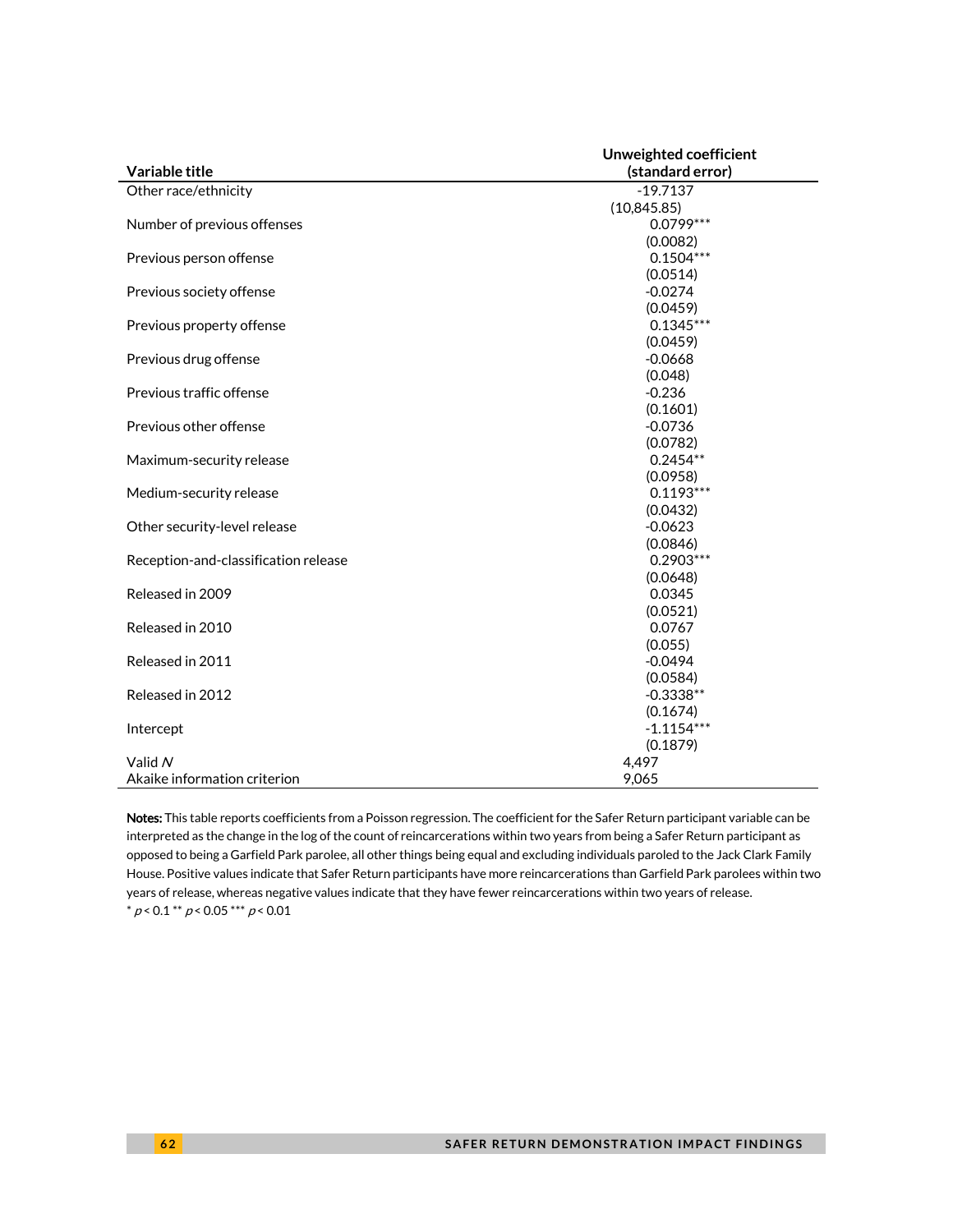**Multivariate Zero-Inflated Negative-Binomial Regression for Number of Offenses Resulting in Incarceration at Two Years Postrelease for Safer Return Participants and Garfield Park Parolees, Excluding Jack Clark Parolees**

|                                      | Unweighted coefficient |  |
|--------------------------------------|------------------------|--|
| <b>Variable title</b>                | (standard error)       |  |
| Safer Return participant             | $-0.043264$            |  |
|                                      | (0.094772)             |  |
| Age at release                       | $-0.049416$            |  |
|                                      | (.)                    |  |
| Age at first custody                 | 0.012381               |  |
|                                      | $\left( .\right)$      |  |
| Male                                 | 1.025262***            |  |
|                                      | (0.181432)             |  |
| Black/African American               | $-0.252395**$          |  |
|                                      | (0.119395)             |  |
| Hispanic/Latino                      | 0.126298               |  |
|                                      | (0.19009)              |  |
| Other race/ethnicity                 | -19.840791             |  |
|                                      | (.)                    |  |
| Number of previous offenses          | 0.144507               |  |
|                                      | (.)                    |  |
| Previous person offense              | $-0.165013**$          |  |
|                                      | (0.082527)             |  |
| Previous society offense             | $-0.239449***$         |  |
|                                      | (0.070998)             |  |
| Previous property offense            | 0.103767               |  |
|                                      | (0.068282)             |  |
| Previous drug offense                | 0.085693<br>(0.073727) |  |
| Previous traffic offense             | $-0.016535$            |  |
|                                      | (0.25843)              |  |
| Previous other offense               | 0.069931               |  |
|                                      | (0.112819)             |  |
| Maximum-security release             | 0.047886               |  |
|                                      | (0.149689)             |  |
| Medium-security release              | $-0.011293$            |  |
|                                      | (.)                    |  |
| Other security-level release         | $-0.230403*$           |  |
|                                      | (0.123258)             |  |
| Reception-and-classification release | 0.11728                |  |
|                                      | (0.102095)             |  |
| Released in 2009                     | $-0.216738***$         |  |
|                                      | (0.074889)             |  |
| Released in 2010                     | $-0.165033**$          |  |
|                                      | (0.081036)             |  |
| Released in 2011                     | $-0.202811**$          |  |
|                                      | (0.082503)             |  |
| Released in 2012                     | $-0.303171$            |  |
|                                      | (0.224057)             |  |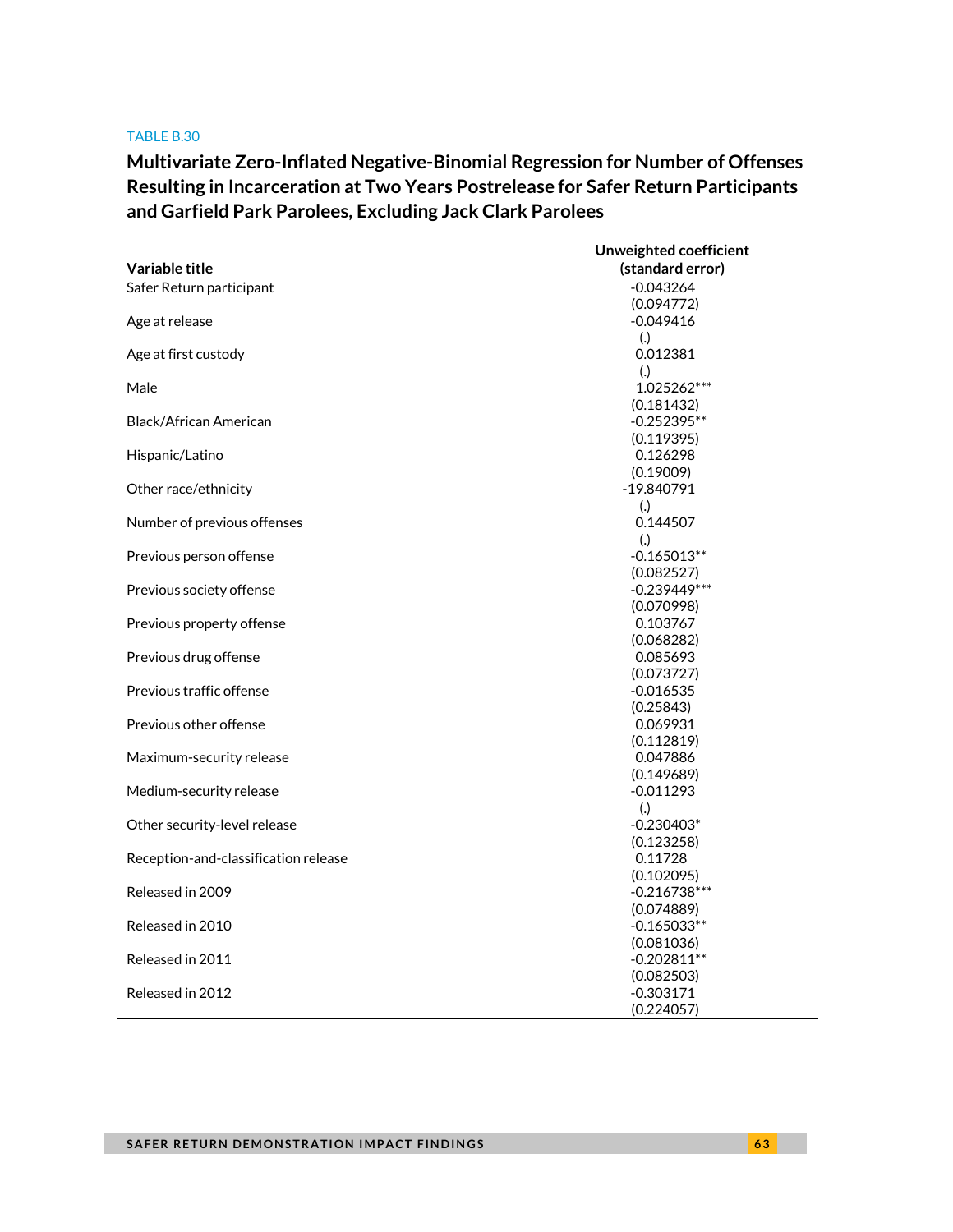|                              | Unweighted coefficient |
|------------------------------|------------------------|
| Variable title               | (standard error)       |
| Intercept                    | $-1.017458***$         |
|                              | (0.266968)             |
| Valid $N$                    | 4.497                  |
| Akaike information criterion | 6.371                  |

Notes: This table reports coefficients from a zero-inflated negative-binomial regression. The coefficient for the Safer Return participant variable can be interpreted as the change in the log of the count of offenses for which an individual was incarcerated within two years from being a Safer Return participant as opposed to being a Garfield Park parolee, all other things being equal and excluding individuals paroled to the Jack Clark Family House. Positive values indicate that Safer Return participants have committed more offenses than Garfield Park parolees within two years of release, whereas negative values indicate that they have committed fewer offenses within two years of release. This model also includes a zero-inflation component, available from the authors upon request.

 $^*$   $\rho$  < 0.1  $^{**}$   $\rho$  < 0.05  $^{***}$   $\rho$  < 0.01

#### TABLE B.31

# **Multivariate Logistic Regression for New Reincarceration at Two Years Postrelease for Safer Return Participants and Garfield Park Parolees, Only Jack Clark Parolees**

|                             | <b>Unweighted</b> | Doubly robust    |
|-----------------------------|-------------------|------------------|
|                             | coefficient       | coefficient      |
| Variable title              | (standard error)  | (standard error) |
| Safer Return participation  | $-0.4098**$       | $-0.3159**$      |
|                             | (0.1608)          | (0.127)          |
| Age at release              | $-0.045***$       | $-0.0223**$      |
|                             | (0.0108)          | (0.0104)         |
| Age at first custody        | 0.0185            | $-0.0153$        |
|                             | (0.0123)          | (0.0127)         |
| Black/African American      | 0.1701            | 0.0436           |
|                             | (0.1554)          | (0.1637)         |
| Hispanic/Latino             | $-0.205$          | $-0.666***$      |
|                             | (0.234)           | (0.2569)         |
| Other race/ethnicity        | 1.6564            | 1.2293           |
|                             | (1.1152)          | (1.0255)         |
| Number of previous offenses | $0.1431***$       | 0.0377           |
|                             | (0.0268)          | (0.0235)         |
| Previous person offense     | 0.1341            | $-0.1041$        |
|                             | (0.1445)          | (0.1478)         |
| Previous society offense    | 0.133             | $0.6312***$      |
|                             | (0.1493)          | (0.1505)         |
| Previous property offense   | 0.1733            | $0.5153***$      |
|                             | (0.1531)          | (0.1589)         |
| Previous drug offense       | $-0.0929$         | 0.0525           |
|                             | (0.1398)          | (0.1422)         |
| Previous traffic offense    | $-0.706*$         | $-0.8911**$      |
|                             | (0.41)            | (0.4096)         |
| Previous other offense      | $-0.1803$         | $-0.2136$        |
|                             | (0.2095)          | (0.2243)         |
| Maximum-security release    | $0.687*$          | 0.4539           |
|                             | (0.3964)          | (0.4052)         |
| Medium-security release     | 0.0599            | 0.0434           |
|                             | (0.1392)          | (0.1407)         |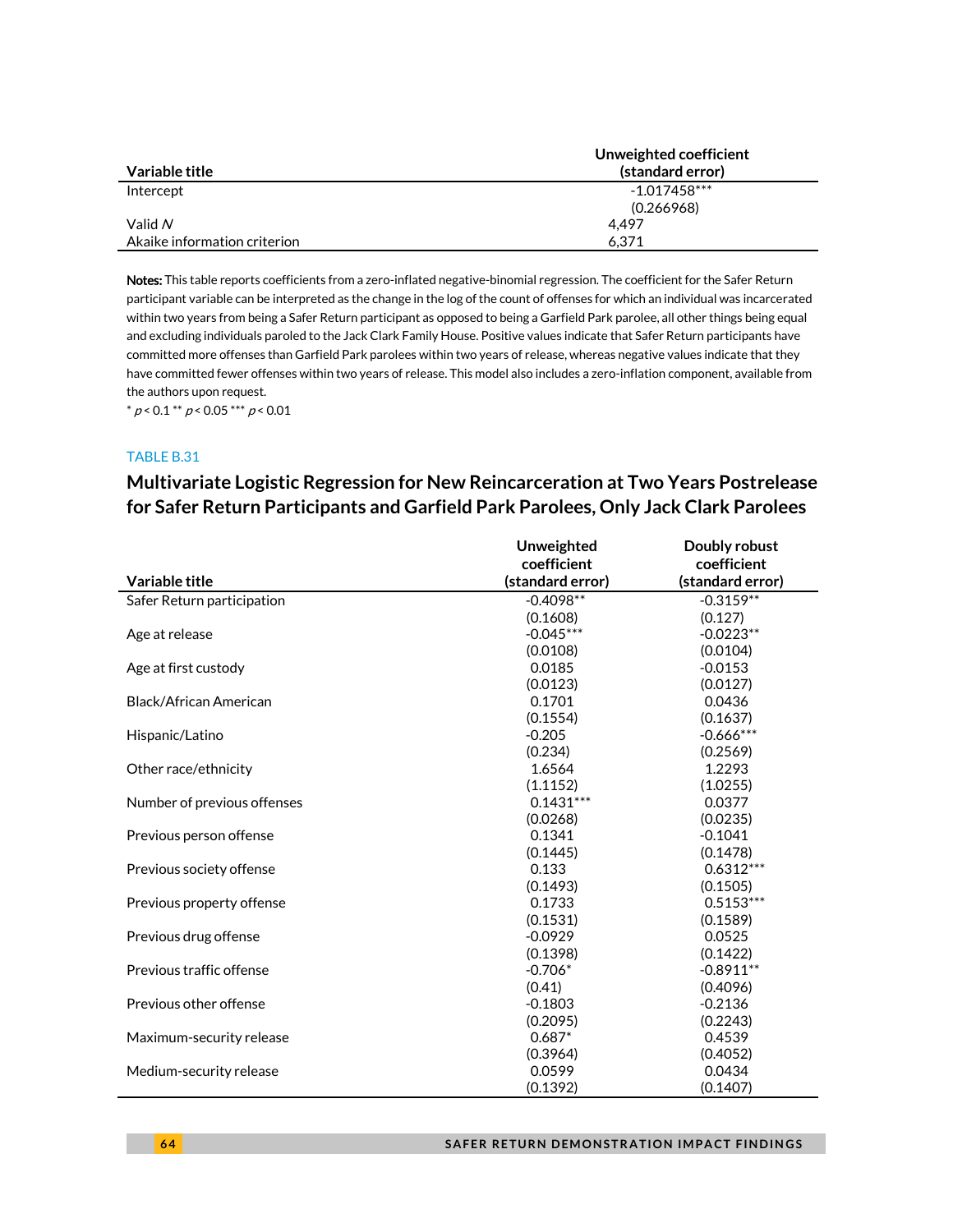| Variable title                       | Unweighted<br>coefficient | Doubly robust<br>coefficient |
|--------------------------------------|---------------------------|------------------------------|
|                                      | (standard error)          | (standard error)             |
| Other security-level release         | $-0.6783$                 | $-0.7126$                    |
|                                      | (0.4664)                  | (0.5369)                     |
| Reception-and-classification release | $-0.2411$                 | 0.5641                       |
|                                      | (0.3556)                  | (0.4198)                     |
| Released in 2009                     | 0.2808                    | $-0.1257$                    |
|                                      | (0.1893)                  | (0.191)                      |
| Released in 2010                     | 0.2539                    | $-0.0547$                    |
|                                      | (0.1976)                  | (0.1989)                     |
| Released in 2011                     | 0.1025                    | $-0.2594$                    |
|                                      | (0.1868)                  | (0.1898)                     |
| Released in 2012                     | $-0.4306$                 | $-0.7616$                    |
|                                      | (0.4276)                  | (0.5793)                     |
| Intercept                            | 0.4688                    | $1.0632***$                  |
|                                      | (0.3435)                  | (0.3742)                     |
| Valid N                              | 1,150                     | 1,150                        |
| Akaike information criterion         | 1.537                     | 1.521                        |

Notes: Each column reports coefficients from a logistic regression. The coefficient for the Safer Return participation variable can be interpreted as the change in the log-odds of any reincarceration from being a Safer Return participant as opposed to being a Garfield Park parolee, all other things being equal and including only individuals paroled to the Jack Clark Family House. Positive values indicate that Safer Return participants are more likely than Garfield Park parolees to be reincarcerated within two years of release, whereas negative values indicate that they are less likely to be reincarcerated within two years of release. The unweighted regression does not weight the analysis by propensity weights; the doubly robust regression uses inverse propensity weights.

 $* p < 0.1 ** p < 0.05*** p < 0.01$ 

### TABLE B.32

**Multivariate Logistic Regression for First Reincarceration for New Offense at Two Years Postrelease for Safer Return Participants and Garfield Park Parolees, Only Jack Clark Parolees**

|                             | Unweighted<br>coefficient | Doubly robust<br>coefficient |
|-----------------------------|---------------------------|------------------------------|
| Variable title              | (standard error)          | (standard error)             |
| Safer Return participation  | $-0.025$                  | $-0.3192**$                  |
|                             | (0.1934)                  | (0.1581)                     |
| Age at release              | $-0.0359***$              | $-0.00787$                   |
|                             | (0.0132)                  | (0.0126)                     |
| Age at first custody        | 0.0163                    | $-0.0148$                    |
|                             | (0.0155)                  | (0.016)                      |
| Black/African American      | 0.1415                    | 0.081                        |
|                             | (0.1914)                  | (0.2054)                     |
| Hispanic/Latino             | 0.0273                    | $-0.0969$                    |
|                             | (0.2968)                  | (0.3273)                     |
| Other race/ethnicity        | $-0.7458$                 | $-0.7246$                    |
|                             | (1.2049)                  | (1.2633)                     |
| Number of previous offenses | $0.1638***$               | $0.0997***$                  |
|                             | (0.0277)                  | (0.0264)                     |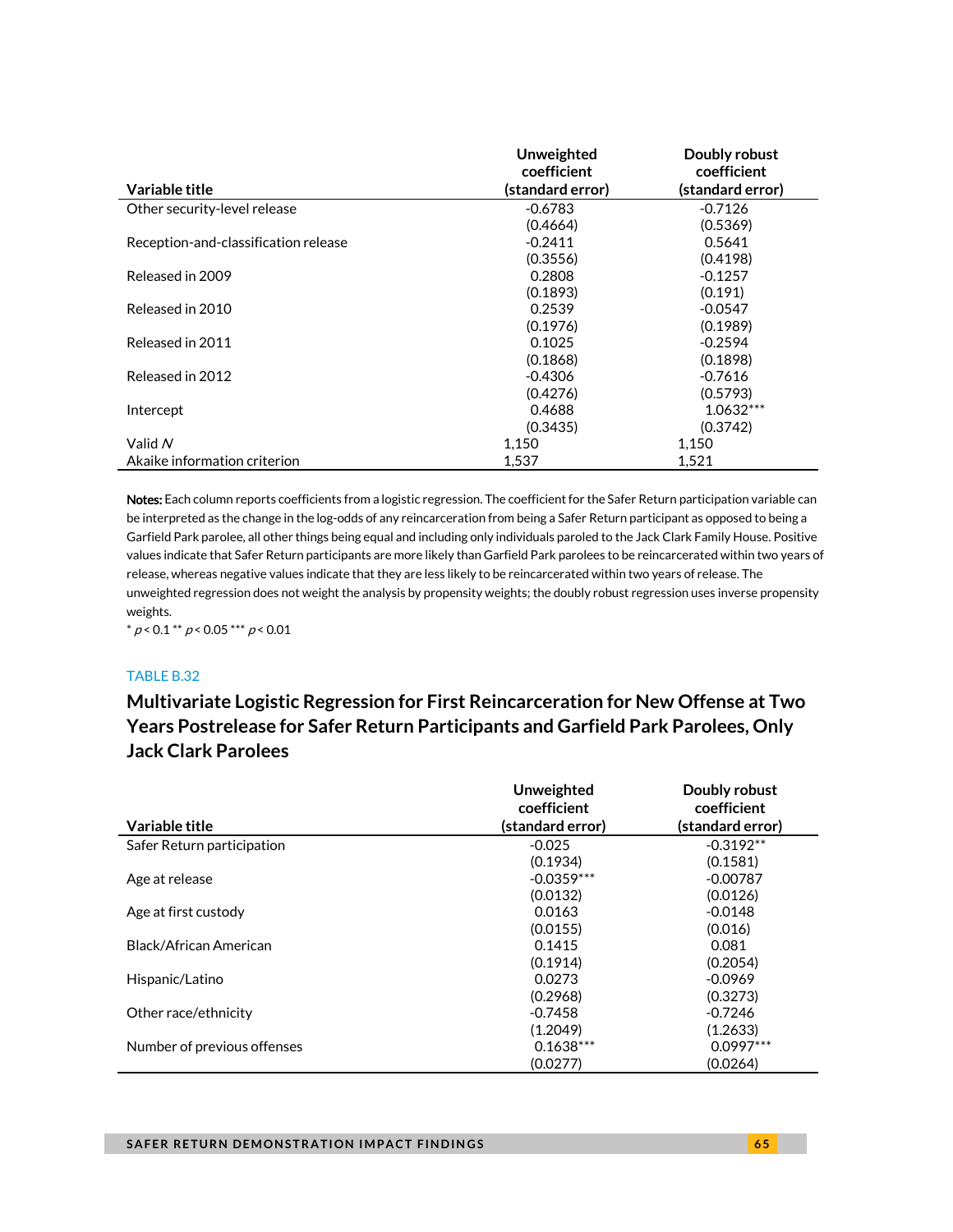|                                      | Unweighted       | Doubly robust    |
|--------------------------------------|------------------|------------------|
|                                      | coefficient      | coefficient      |
| Variable title                       | (standard error) | (standard error) |
| Previous person offense              | $-0.2641$        | $-0.4785**$      |
|                                      | (0.1738)         | (0.1882)         |
| Previous society offense             | $-0.1445$        | $-0.4366**$      |
|                                      | (0.179)          | (0.1936)         |
| Previous property offense            | 0.0504           | $0.6501***$      |
|                                      | (0.1886)         | (0.222)          |
| Previous drug offense                | $-0.0988$        | $-0.4059**$      |
|                                      | (0.1653)         | (0.1735)         |
| Previous traffic offense             | 0.4495           | 0.6721           |
|                                      | (0.4388)         | (0.4588)         |
| Previous other offense               | $-0.4395$        | $-0.368$         |
|                                      | (0.2702)         | (0.2968)         |
| Maximum-security release             | 0.0418           | 0.4865           |
|                                      | (0.4175)         | (0.4251)         |
| Medium-security release              | $-0.0363$        | $-0.187$         |
|                                      | (0.1651)         | (0.1746)         |
| Other security-level release         | $-1.0155$        | $-1.4447$        |
|                                      | (0.7598)         | (1.0242)         |
| Reception-and-classification release | $-0.3308$        | $-1.0657*$       |
|                                      | (0.4789)         | (0.6266)         |
| Released in 2009                     | 0.0309           | $0.3816*$        |
|                                      | (0.2129)         | (0.2319)         |
| Released in 2010                     | $-0.4224*$       | 0.0389           |
|                                      | (0.2363)         | (0.251)          |
| Released in 2011                     | $-0.3622$        | $-0.1154$        |
|                                      | (0.2205)         | (0.2424)         |
| Released in 2012                     | $-0.6434$        | $-0.4829$        |
|                                      | (0.5961)         | (0.822)          |
| Intercept                            | $-0.9236**$      | $-1.1654**$      |
|                                      | (0.4183)         | (0.4816)         |
| Valid N                              | 1,150            | 1.150            |
| Akaike information criterion         | 1,183            | 1,090            |

Notes: Each column reports coefficients from a logistic regression. The coefficient for the Safer Return participant variable can be interpreted as the change in the log-odds of being reincarcerated for a new offense from being a Safer Return participant as opposed to being a Garfield Park parolee, all other things being equal and including only individuals paroled to the Jack Clark Family House. Positive values indicate that Safer Return participants are more likely than Garfield Park parolees to be first reincarcerated for a new offense within two years of release, whereas negative values indicate that they less likely to be reincarcerated within two years of release for a new offense. The unweighted regression does not weight the analysis by propensity weights; the doubly robust regression uses inverse propensity weights.

 $* p < 0.1 ** p < 0.05*** p < 0.01$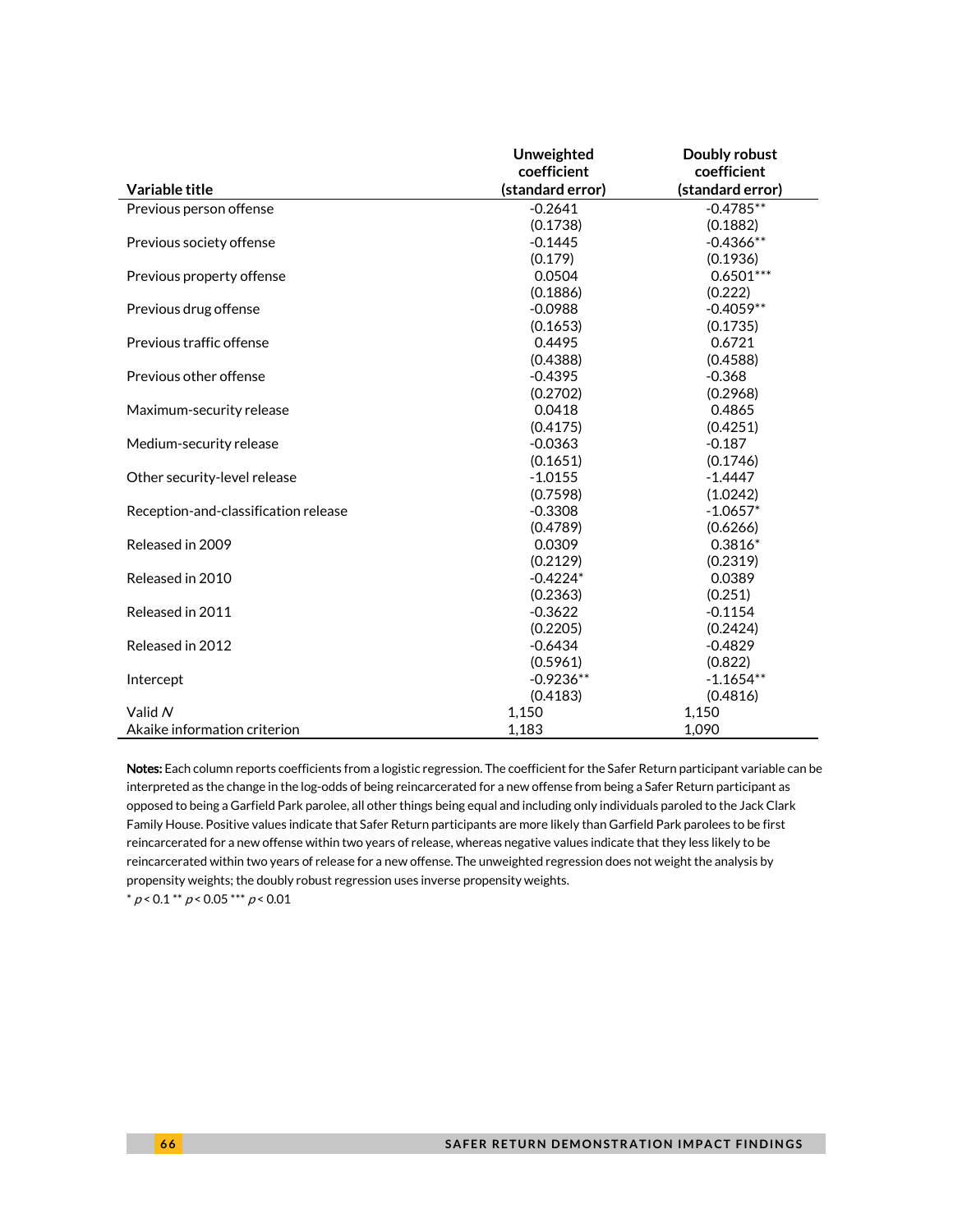# **Multivariate Logistic Regression for First Reincarceration for Technical Violation at Two Years Postrelease for Safer Return Participants and Garfield Park Parolees, Only Jack Clark Parolees**

|                                      | Unweighted       | Doubly robust    |
|--------------------------------------|------------------|------------------|
|                                      | coefficient      | coefficient      |
| Variable title                       | (standard error) | (standard error) |
| Safer Return participation           | $-0.4139***$     | $-0.1314$        |
|                                      | (0.1693)         | (0.1321)         |
| Age at release                       | $-0.0193*$       | $-0.0183*$       |
|                                      | (0.0109)         | (0.011)          |
| Age at first custody                 | 0.00407          | $-0.00784$       |
|                                      | (0.0128)         | (0.0138)         |
| Black/African American               | 0.1007           | 0.00639          |
|                                      | (0.1596)         | (0.1701)         |
| Hispanic/Latino                      | $-0.251$         | $-0.6947**$      |
|                                      | (0.2501)         | (0.2898)         |
| Other race/ethnicity                 | 1.7539**         | 1.7102*          |
|                                      | (0.8752)         | (0.9169)         |
| Number of previous offenses          | 0.00182          | $-0.0429*$       |
|                                      | (0.0253)         | (0.0248)         |
| Previous person offense              | $0.3215**$       | 0.2198           |
|                                      | (0.1459)         | (0.1549)         |
| Previous society offense             | $0.2607*$        | $0.9101***$      |
|                                      | (0.1495)         | (0.1481)         |
| Previous property offense            | 0.2052           | 0.232            |
|                                      | (0.1579)         | (0.1639)         |
| Previous drug offense                | 0.0287           | $0.3871***$      |
|                                      | (0.1428)         | (0.15)           |
| Previous traffic offense             | $-1.4346**$      | $-2.0017***$     |
|                                      | (0.5681)         | (0.6747)         |
| Previous other offense               | 0.149            | 0.0431           |
|                                      | (0.2144)         | (0.2362)         |
| Maximum-security release             | $0.598*$         | 0.0795           |
|                                      | (0.3592)         | (0.3986)         |
| Medium-security release              | 0.0811           | 0.1632           |
|                                      | (0.1448)         | (0.1484)         |
| Other security-level release         | $-0.1951$        | $-0.1108$        |
|                                      | (0.4984)         | (0.5658)         |
| Reception-and-classification release | $-0.0603$        | $1.1126***$      |
|                                      | (0.3653)         | (0.4003)         |
| Released in 2009                     | 0.2808           | $-0.3711*$       |
|                                      | (0.1984)         | (0.1986)         |
| Released in 2010                     | $0.5661***$      | $-0.0257$        |
|                                      | (0.2041)         | (0.2031)         |
| Released in 2011                     | $0.3874**$       | $-0.1632$        |
|                                      | (0.196)          | (0.1958)         |
| Released in 2012                     | $-0.0582$        | $-0.5246$        |
|                                      | (0.4545)         | (0.6277)         |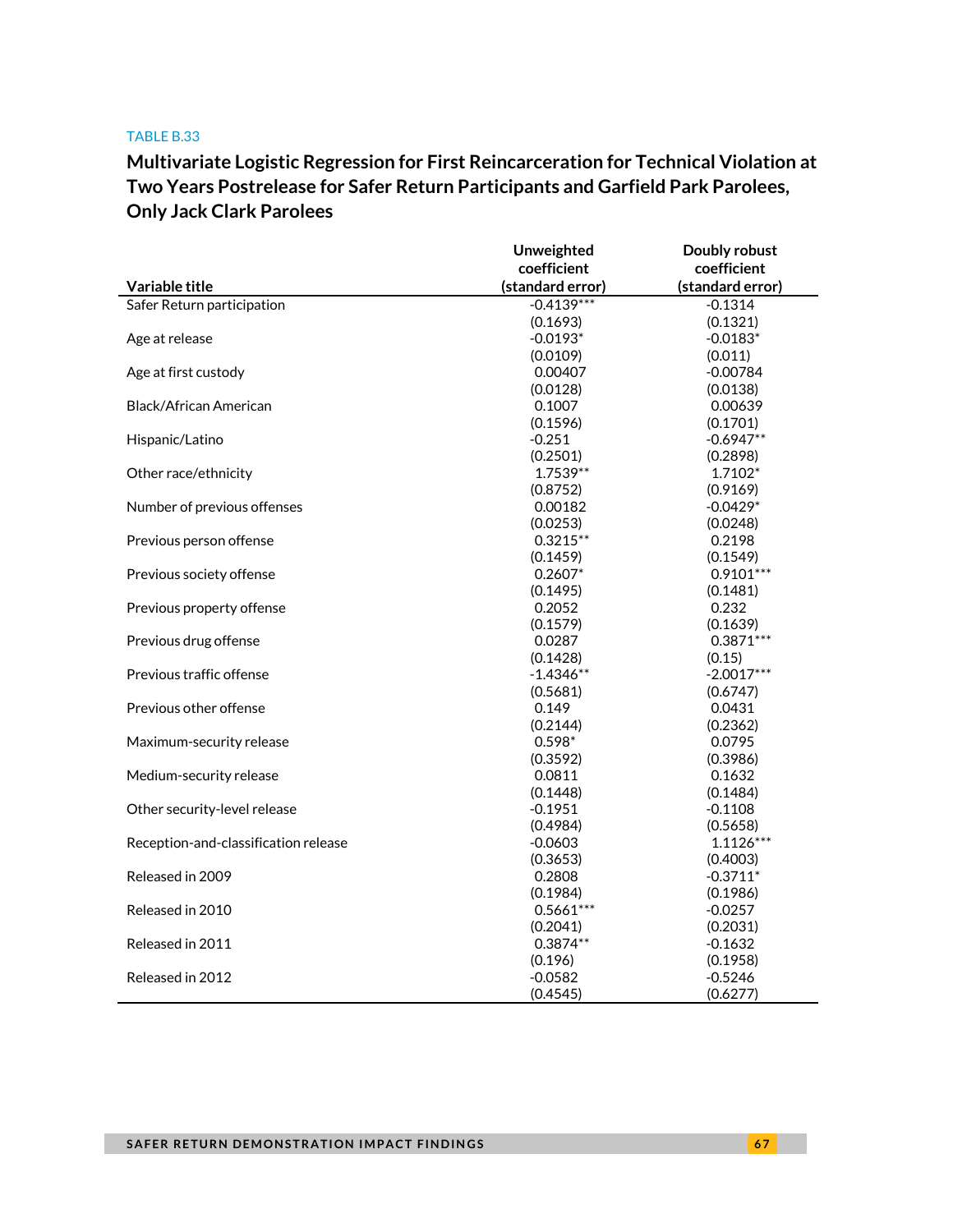|                              | Unweighted<br>coefficient | Doubly robust<br>coefficient |
|------------------------------|---------------------------|------------------------------|
| Variable title               | (standard error)          | (standard error)             |
| Intercept                    | $-0.6857*$                | $-0.0184$                    |
|                              | (0.3588)                  | (0.3923)                     |
| Valid N                      | 1.150                     | 1.150                        |
| Akaike information criterion | 1.483                     | 1.432                        |

Notes: Each column reports coefficients from a logistic regression. The coefficient for the Safer Return participant variable can be interpreted as the change in the log-odds of being reincarcerated for a technical violation from being a Safer Return participant as opposed to being a Garfield Park parolee, all other things being equal and including only individuals paroled to the Jack Clark Family House. Positive values indicate that Safer Return participants are more likely than Garfield Park parolees to be first reincarcerated for a technical violation within two years of release, whereas negative values indicate that they are less likely to be reincarcerated for a technical violation within two years of release. The unweighted regression does not weight the analysis by propensity weights; the doubly robust regression uses inverse propensity weights.  $*$  p < 0.1  $*$  p < 0.05  $*$   $*$  p < 0.01

#### TABLE B.34

# **Multivariate Cox Proportional-Hazards Regression for Time to First Reincarceration at Two Years Postrelease for Safer Return Participants and Garfield Park Parolees, Only Jack Clark Parolees**

|                             | <b>Unweighted</b> | Doubly robust    |
|-----------------------------|-------------------|------------------|
|                             | coefficient       | coefficient      |
| Variable title              | (standard error)  | (standard error) |
| Safer Return participant    | $-0.32152***$     | $-0.20803**$     |
|                             | (0.10575)         | (0.08161)        |
| Age at release              | $-0.02972***$     | $-0.01679**$     |
|                             | (0.00698)         | (0.00684)        |
| Age at first custody        | 0.01008           | $-0.01079$       |
|                             | (0.00824)         | (0.00866)        |
| Black/African American      | 0.06455           | 0.02374          |
|                             | (0.0998)          | (0.10428)        |
| Hispanic/Latino             | $-0.17447$        | $-0.48503***$    |
|                             | (0.16132)         | (0.18499)        |
| Other race/ethnicity        | 0.52068           | 0.60328          |
|                             | (0.4232)          | (0.48489)        |
| Number of previous offenses | 0.08319 ***       | $0.02659*$       |
|                             | (0.0146)          | (0.01441)        |
| Previous person offense     | 0.10971           | $-0.07459$       |
|                             | (0.09)            | (0.09565)        |
| Previous society offense    | 0.0877            | $0.35579***$     |
|                             | (0.0919)          | (0.08939)        |
| Previous property offense   | 0.13631           | 0.35109***       |
|                             | (0.0989)          | (0.10419)        |
| Previous drug offense       | $-0.02632$        | 0.08117          |
|                             | (0.08853)         | (0.09073)        |
| Previous traffic offense    | $-0.46654$        | $-0.56348*$      |
|                             | (0.28808)         | (0.31485)        |
| Previous other offense      | $-0.10756$        | $-0.15585$       |
|                             | (0.13593)         | (0.14988)        |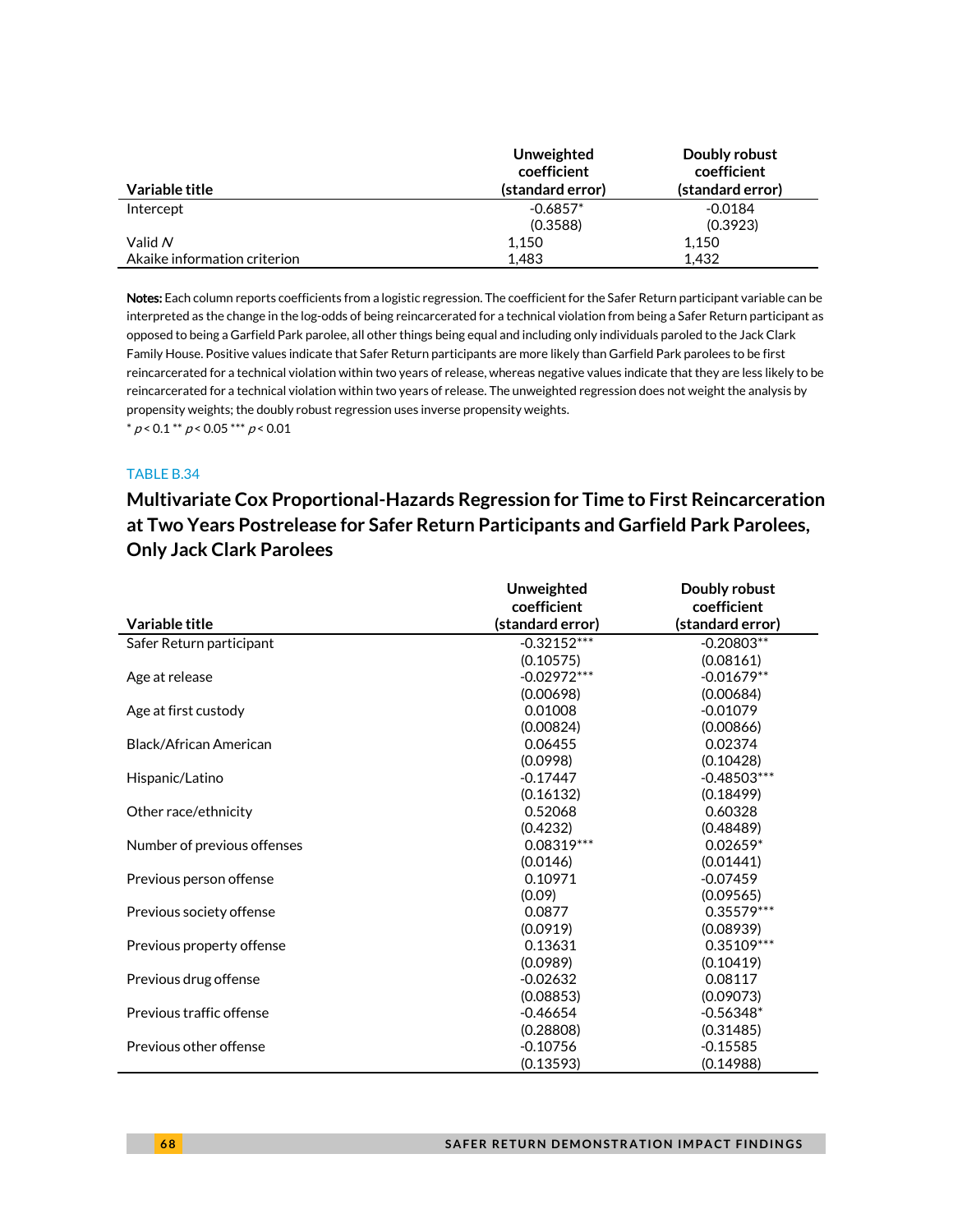|                                      | Unweighted       | Doubly robust    |
|--------------------------------------|------------------|------------------|
|                                      | coefficient      | coefficient      |
| Variable title                       | (standard error) | (standard error) |
| Maximum-security release             | $0.42543**$      | 0.24752          |
|                                      | (0.2075)         | (0.22831)        |
| Medium-security release              | 0.05243          | 0.00634          |
|                                      | (0.08961)        | (0.091)          |
| Other security-level release         | $-0.47466$       | $-0.52484$       |
|                                      | (0.36316)        | (0.41811)        |
| Reception-and-classification release | $-0.08206$       | $0.52691**$      |
|                                      | (0.2405)         | (0.23502)        |
| Released in 2009                     | $0.22566*$       | $-0.02032$       |
|                                      | (0.11991)        | (0.11862)        |
| Released in 2010                     | $0.23607*$       | 0.06818          |
|                                      | (0.12512)        | (0.12339)        |
| Released in 2011                     | 0.14266          | $-0.10139$       |
|                                      | (0.1201)         | (0.119)          |
| Released in 2012                     | $-0.3241$        | $-0.46676$       |
|                                      | (0.30514)        | (0.41597)        |
| Valid N                              | 1,150            | 1,150            |
| Akaike information criterion         | 8,694            | 8,486            |

Notes: Each column reports coefficients from a Cox proportional-hazards regression. The coefficient for the Safer Return participation variable can be interpreted as the change in the log-hazard ratio of reincarceration from being a Safer Return participant as opposed to being a Garfield Park parolee, all other things being equal and including only individuals paroled to the Jack Clark Family House. Positive values indicate that Safer Return participants are reincarcerated more quickly than Garfield Park parolees within two years of release, whereas negative values indicate that they are reincarcerated less quickly within two years of release. The unweighted regression does not weight the analysis by propensity weights; the doubly robust regression uses inverse propensity weights.

 $* p < 0.1 ** p < 0.05*** p < 0.01$ 

### TABLE B.35

**Multivariate Poisson Regression for Number of Reincarcerations at Two Years Postrelease for Safer Return Participants and Garfield Park Parolees, Only Jack Clark Parolees**

|                             | Unweighted coefficient |
|-----------------------------|------------------------|
| Variable title              | (standard error)       |
| Safer Return participant    | $-0.31199***$          |
|                             | (0.094322)             |
| Age at release              | $-0.015514$            |
|                             | $\left(.\right)$       |
| Age at first custody        | $-0.001083$            |
|                             | $\left( . \right)$     |
| Black/African American      | $0.183912**$           |
|                             | (0.089494)             |
| Hispanic/Latino             | 0.116006               |
|                             | (0.138458)             |
| Other race/ethnicity        | 0.446994               |
|                             | (0.370657)             |
| Number of previous offenses | 0.046611               |
|                             |                        |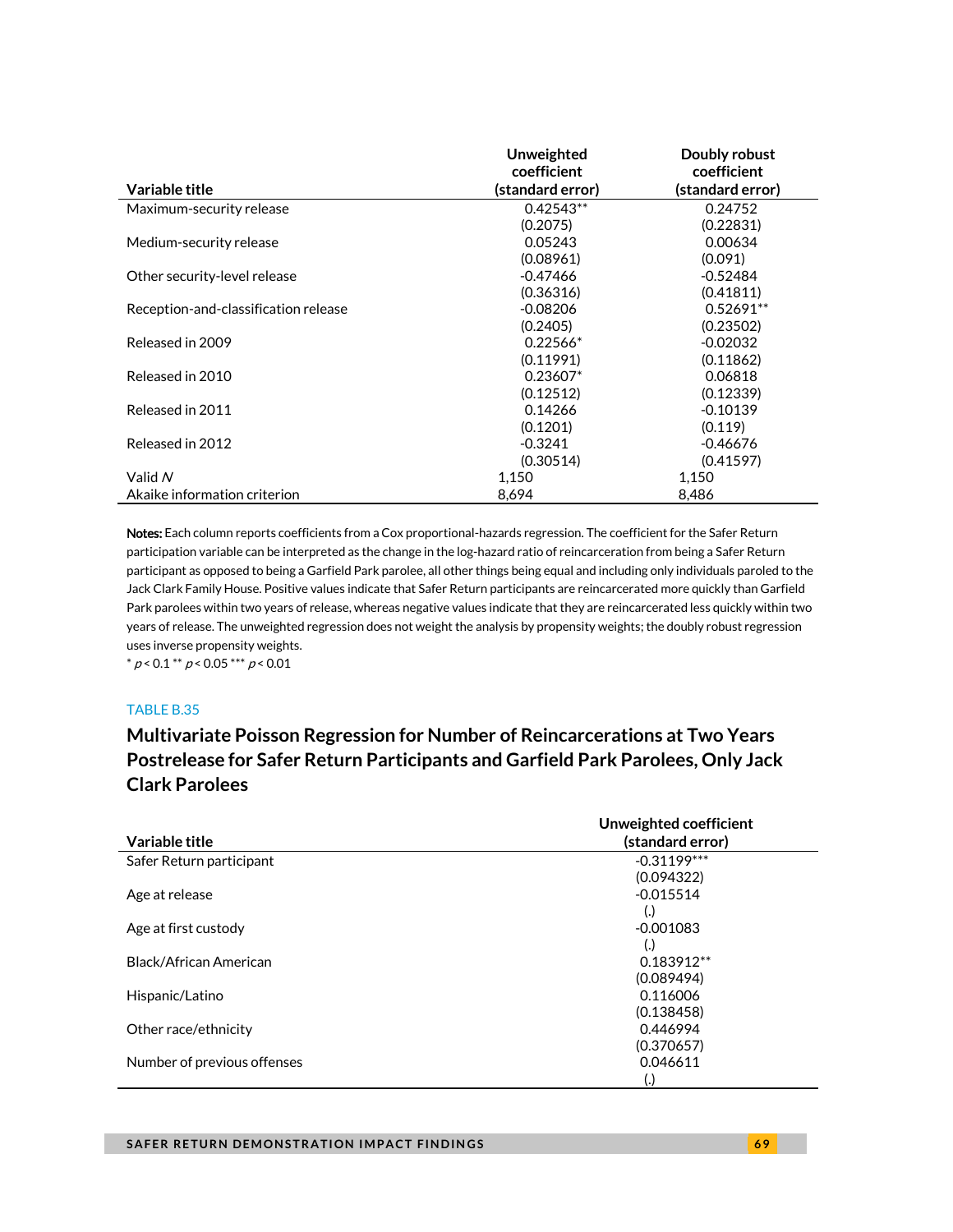|                                      | Unweighted coefficient |  |
|--------------------------------------|------------------------|--|
| Variable title                       | (standard error)       |  |
| Previous person offense              | 0.019008               |  |
|                                      | (0.078044)             |  |
| Previous society offense             | 0.028328               |  |
|                                      | (0.080149)             |  |
| Previous property offense            | 0.167331*              |  |
|                                      | (0.087314)             |  |
| Previous drug offense                | 0.042958               |  |
|                                      | (0.076926)             |  |
| Previous traffic offense             | $-0.041866$            |  |
|                                      | (0.24861)              |  |
| Previous other offense               | 0.002799               |  |
|                                      | (0.118699)             |  |
| Maximum-security release             | 0.206504               |  |
|                                      | (0.180177)             |  |
| Medium-security release              | 0.067989               |  |
|                                      | (0.078416)             |  |
| Other security-level release         | $-0.530181$            |  |
|                                      | (0.341137)             |  |
| Reception-and-classification release | 0.159429               |  |
|                                      | (0.196229)             |  |
| Released in 2009                     | 0.101236               |  |
|                                      | (0.104699)             |  |
| Released in 2010                     | 0.091807               |  |
|                                      | (0.10992)              |  |
| Released in 2011                     | 0.130988               |  |
|                                      | (0.104652)             |  |
| Released in 2012                     | $-0.116901$            |  |
|                                      | (0.256863)             |  |
| Intercept                            | $-0.266093$            |  |
|                                      | (0.198678)             |  |
| Valid N                              | 1,150                  |  |
| Akaike information criterion         | 2,518                  |  |

Notes: This table reports coefficients from a zero-inflated Poisson regression. The coefficient for the Safer Return participant variable can be interpreted as the change in the log of the count of reincarcerations within two years from being a Safer Return participant as opposed to being a Garfield Park parolee, all other things being equal and including only individuals paroled to the Jack Clark Family House. Positive values indicate that Safer Return participants have more reincarcerations than Garfield Park parolees within two years of release, whereas negative values indicate that they have fewer reincarcerations within two years of release. This model also includes a zero-inflation component, available from the authors upon request.  $*$  p < 0.1  $*$  p < 0.05  $*$   $*$  p < 0.01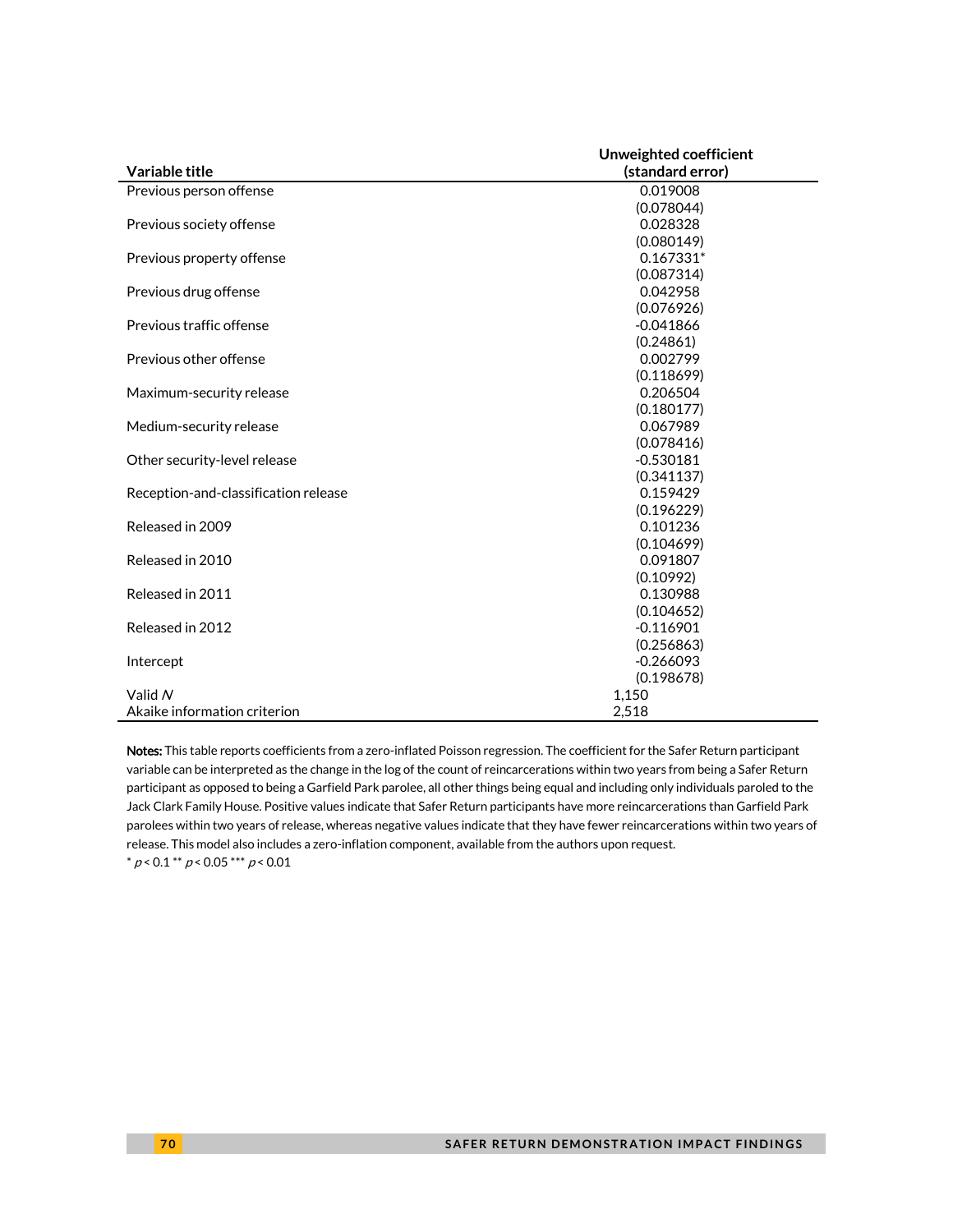**Multivariate Zero-Inflated Negative-Binomial Regression for Number of Offenses Resulting in Incarceration at Two Years Postrelease for Safer Return Participants and Garfield Park Parolees, Only Jack Clark Parolees**

|                                      | Unweighted coefficient |  |
|--------------------------------------|------------------------|--|
| Variable title                       | (standard error)       |  |
| Safer Return participant             | $-0.268973*$           |  |
|                                      | (0.143169)             |  |
| Age at release                       | $-0.027574$            |  |
|                                      | (.)                    |  |
| Age at first custody                 | $-0.007742$            |  |
|                                      | (.)                    |  |
| Black/African American               | 0.329007**             |  |
|                                      | (0.137881)             |  |
| Hispanic/Latino                      | $-0.051268$            |  |
|                                      | (0.213103)             |  |
| Other race/ethnicity                 | 0.111903               |  |
|                                      | (0.785564)             |  |
| Number of previous offenses          | 0.08579                |  |
|                                      | (.)                    |  |
| Previous person offense              | $-0.133526$            |  |
|                                      | (0.12386)              |  |
| Previous society offense             | $-0.110402$            |  |
|                                      | (0.125493)             |  |
| Previous property offense            | 0.180467               |  |
|                                      | (0.137615)             |  |
| Previous drug offense                | $-0.270775**$          |  |
|                                      | (0.116994)             |  |
| Previous traffic offense             | $-0.181954$            |  |
|                                      | (0.355488)             |  |
| Previous other offense               | 0.005767               |  |
|                                      | (0.194957)             |  |
| Maximum-security release             | 0.479612*              |  |
|                                      | (0.290498)             |  |
| Medium-security release              | $-0.161795$            |  |
|                                      | (0.116943)             |  |
| Other security-level release         | $-0.437803$            |  |
|                                      | (0.530713)             |  |
| Reception-and-classification release | $-0.091358$            |  |
|                                      | (0.294589)             |  |
| Released in 2009                     | $-0.000098197$         |  |
|                                      | (0.15162)              |  |
| Released in 2010                     | $-0.103554$            |  |
|                                      | (0.17075)              |  |
| Released in 2011                     | $-0.142691$            |  |
|                                      | (0.153614)             |  |
| Released in 2012                     | 0.600099               |  |
|                                      | (0.440102)             |  |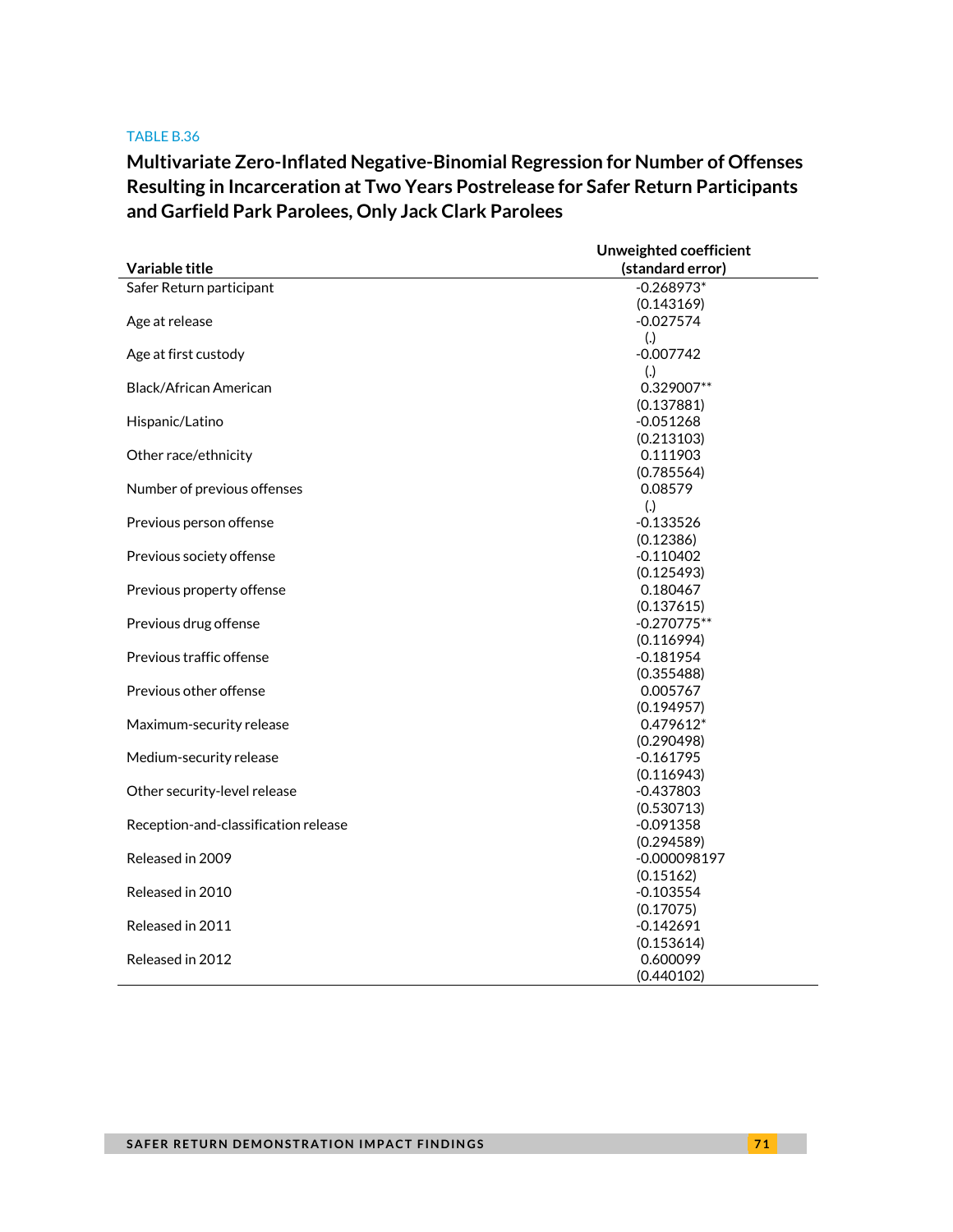|                              | Unweighted coefficient |
|------------------------------|------------------------|
| Variable title               | (standard error)       |
| Intercept                    | $-0.100452$            |
|                              | (0.303489)             |
| Valid $N$                    | 1,150                  |
| Akaike information criterion | 1.769                  |

Notes: This table reports coefficients from a zero-inflated negative-binomial regression. The coefficient for the Safer Return participant variable can be interpreted as the change in the log of the count of offenses for which an individual was incarcerated within two years from being a Safer Return participant as opposed to being a Garfield Park parolee, all other things being equal and including only individuals paroled to the Jack Clark Family House. Positive values indicate that Safer Return participants have committed more offenses than Garfield Park parolees within two years of release, whereas negative values indicate that they have committed fewer offenses within two years of release. This model also includes a zero-inflation component, available from the authors upon request.

 $^*$   $\rho$  < 0.1  $^{**}$   $\rho$  < 0.05  $^{***}$   $\rho$  < 0.01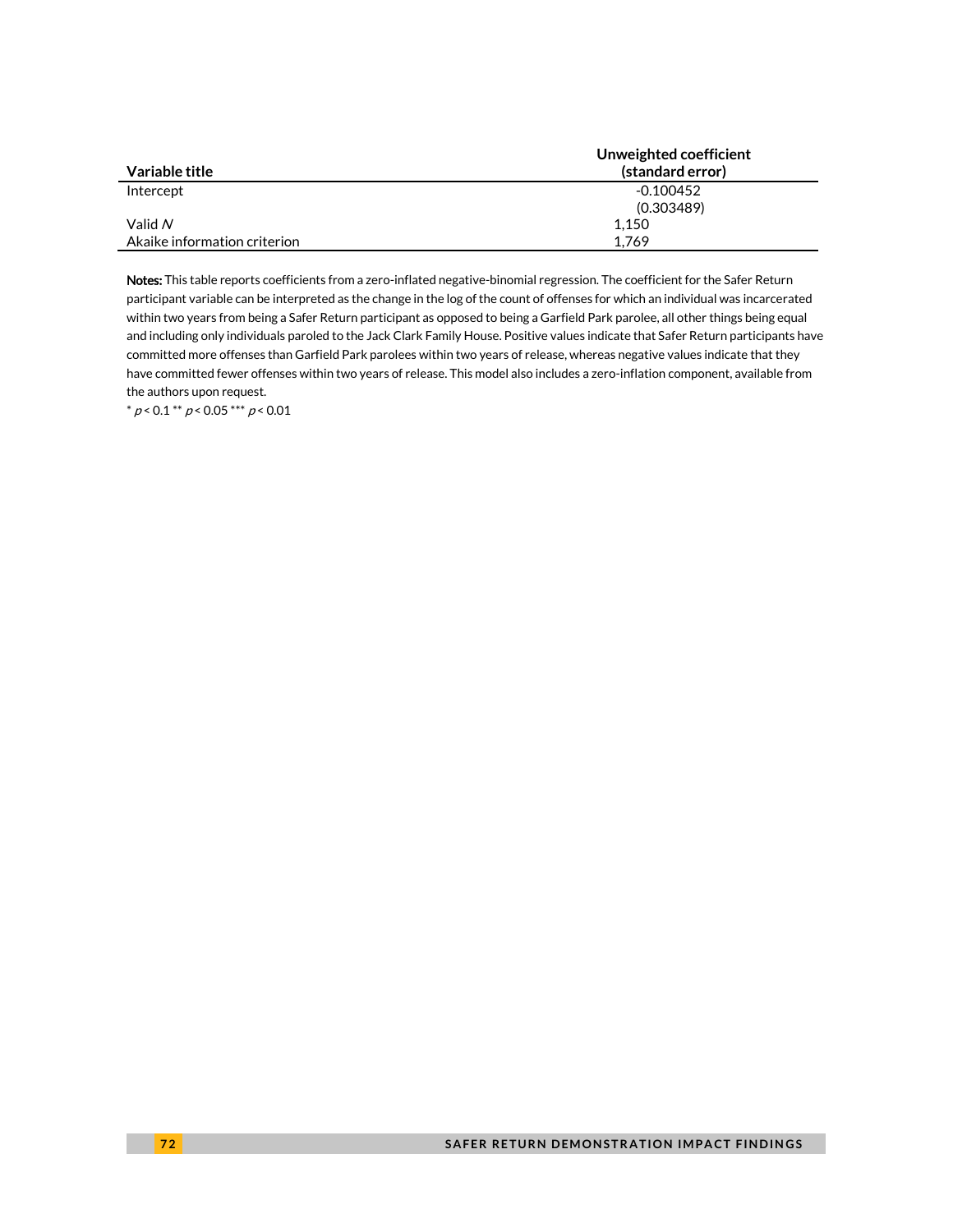# Appendix C. Detailed Statistical Output from Chapter 6, Employment Outcomes Based on Administrative Data

#### TABLE C.1

### **Bivariate Demographic Analyses of Garfield Park and West Englewood Parolees**

|                               | <b>Garfield Park parolees</b> | <b>West Englewood parolees</b> |
|-------------------------------|-------------------------------|--------------------------------|
| Age at release (years)***     | 35.98                         | 33.89                          |
| Age at first custody (years)* | 25.75                         | 25.11                          |
| Male (%)**                    | 94.29                         | 91.15                          |
| Race/ethnicity (%)***         |                               |                                |
| Black/African American        | 80.09                         | 95.38                          |
| Hispanic/Latino               | 7.17                          | 2.31                           |
| White                         | 12.47                         | 2.12                           |
| Other                         | 0.28                          | 0.19                           |

Notes: N= 2,190 Garfield Park parolees; 520 West Englewood parolees. Garfield Park parolees do not include any Safer Return participants.

 $* p < 0.1** p < 0.05*** p < 0.01*$ 

### TABLE C.2

### **Bivariate Demographic Analyses of Safer Return Participants and West Englewood Parolees**

|                              | Safer Return participants | <b>West Englewood parolees</b> |
|------------------------------|---------------------------|--------------------------------|
| Age at release (years)***    | 37.68                     | 33.89                          |
| Age at first custody (years) | 25.59                     | 25.11                          |
| Male $(\%)^*$                | 94.03                     | 91.15                          |
| Race/ethnicity (%)***        |                           |                                |
| Black/African American       | 85.07                     | 95.38                          |
| Hispanic/Latino              | 3.73                      | 2.31                           |
| White                        | 10.95                     | 2.12                           |
| Other                        | 0.25                      | 0.19                           |

Notes:  $N$  = 402 Safer Return participants; 520 West Englewood parolees.

 $* p < 0.1** p < 0.05*** p < 0.01*$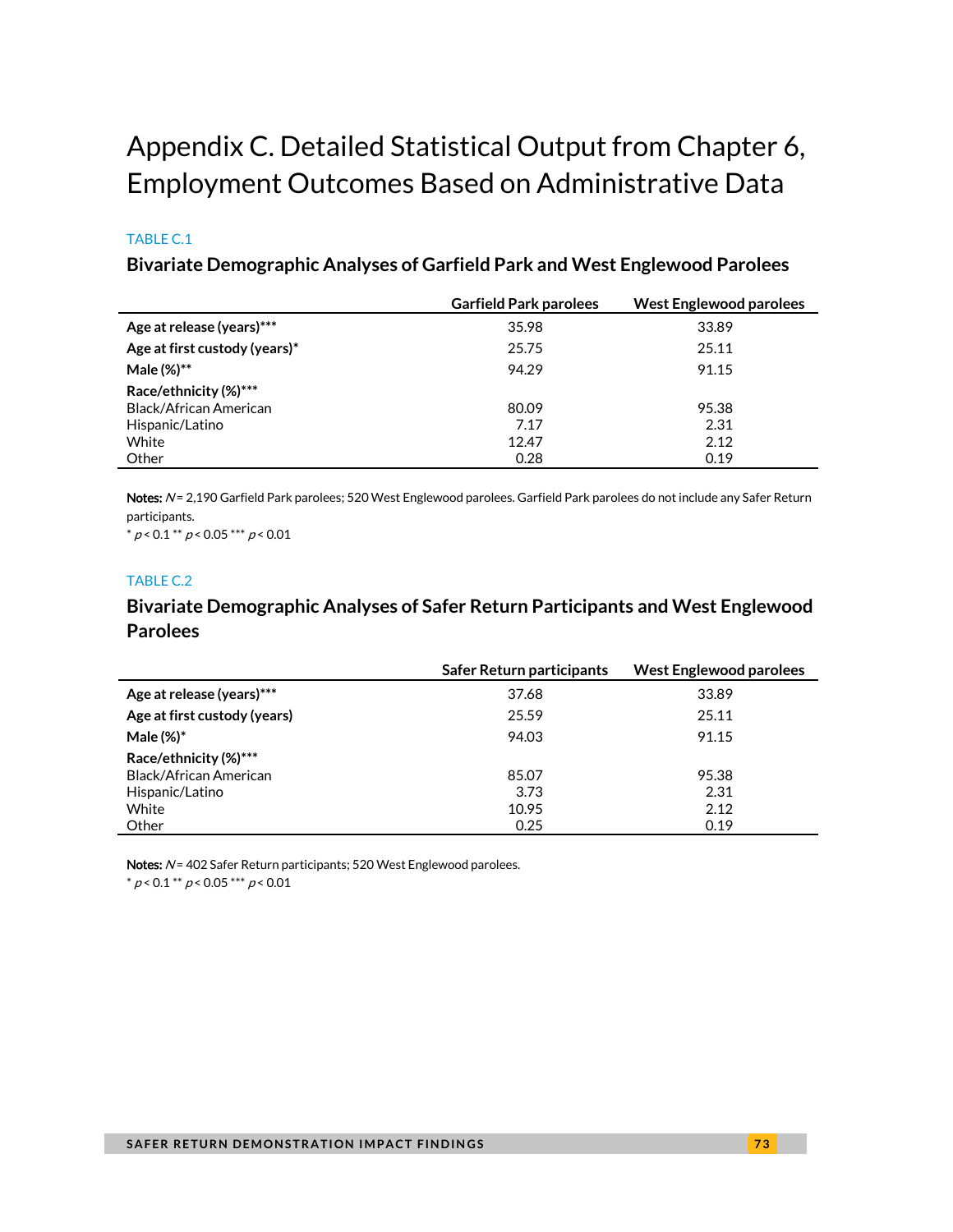### **Bivariate Demographic Analyses of Safer Return Participants and Garfield Park Parolees**

|                              | Safer Return participants | <b>Garfield Park parolees</b> |
|------------------------------|---------------------------|-------------------------------|
| Age at release (years)***    | 37.68                     | 35.98                         |
| Age at first custody (years) | 25.59                     | 25.75                         |
| Male (%)                     | 94.03                     | 94.29                         |
| Race/ethnicity (%)*          |                           |                               |
| Black/African American       | 85.07                     | 80.09                         |
| Hispanic/Latino              | 3.73                      | 7.17                          |
| White                        | 10.95                     | 12.47                         |
| Other                        | 0.25                      | 0.28                          |

Notes: N= 402 Safer Return participants; 2,190 Garfield Park parolees. Garfield Park parolees do not include any Safer Return participants.

 $^*$   $\rho$  < 0.1  $^{**}$   $\rho$  < 0.05  $^{***}$   $\rho$  < 0.01

#### TABLE C.4

### **Bivariate Criminal History and Release Analyses of Garfield Park and West Englewood Parolees**

|                                 | <b>Garfield Park parolees</b> | <b>West Englewood parolees</b> |
|---------------------------------|-------------------------------|--------------------------------|
| Number of previous offenses***  | 4.48                          | 3.79                           |
| Previous person offense (%)     | 19.95                         | 19.42                          |
| Previous society offense (%)*** | 22.42                         | 33.27                          |
| Previous property offense (%)*  | 56.07                         | 51.92                          |
| Previous drug offense (%)***    | 64.52                         | 57.88                          |
| Previous traffic offense (%)    | 1.96                          | 21.20                          |
| Previous other offense (%)      | 6.58                          | 63.50                          |
| Release-facility security (%)   |                               |                                |
| Maximum                         | 3.29                          | 4.04                           |
| Medium                          | 40.96                         | 42.31                          |
| Minimum                         | 39.54                         | 36.15                          |
| Other                           | 8.04                          | 9.81                           |
| Reception and classification    | 8.17                          | 7.69                           |
| Year of first release (%)       |                               |                                |
| 2008                            | 24.61                         | 25.00                          |
| 2009                            | 26.94                         | 26.73                          |
| 2010                            | 22.97                         | 24.04                          |
| 2011                            | 23.15                         | 22.12                          |
| 2012                            | 2.33                          | 2.12                           |

Notes: N= 2,190 Garfield Park parolees; 520 West Englewood parolees. Garfield Park parolees do not include any Safer Return participants.

 $^{\ast}$   $p$  < 0.1  $^{\ast\ast}$   $p$  < 0.05  $^{\ast\ast\ast}$   $p$  < 0.01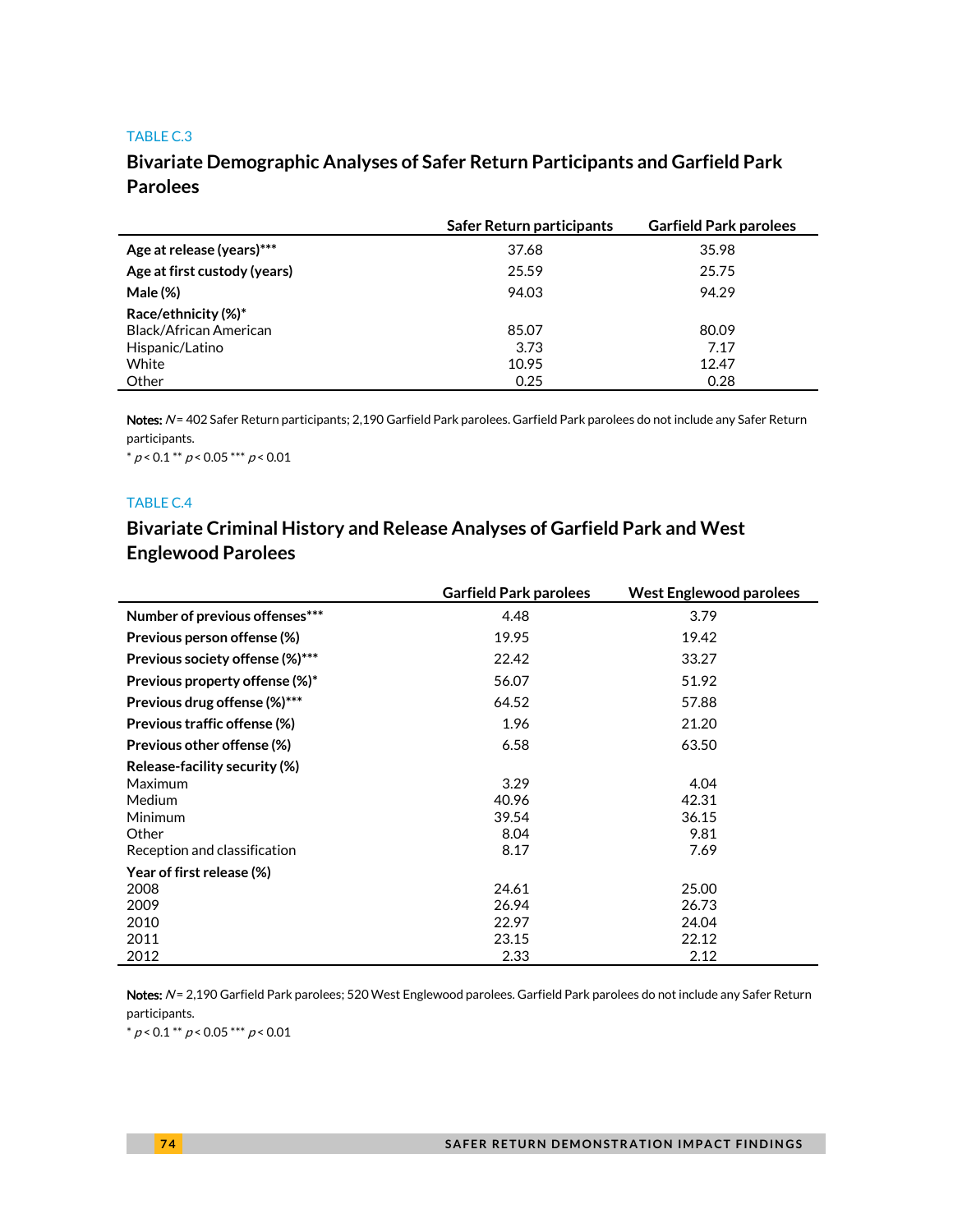## **Bivariate Criminal History and Release Analyses of Safer Return Participants and West Englewood Parolees**

|                                  | Safer Return participants | <b>West Englewood parolees</b> |
|----------------------------------|---------------------------|--------------------------------|
| Number of previous offenses***   | 5.07                      | 3.79                           |
| Previous person offense (%)      | 20.40                     | 19.42                          |
| Previous society offense (%)***  | 24.38                     | 33.27                          |
| Previous property offense (%)**  | 58.71                     | 51.92                          |
| Previous drug offense (%)***     | 66.67                     | 57.88                          |
| Previous traffic offense (%)     | 1.24                      | 21.20                          |
| Previous other offense (%)       | 7.71                      | 63.50                          |
| Release-facility security (%)*** |                           |                                |
| Maximum                          | 2.99                      | 4.04                           |
| <b>Medium</b>                    | 50.37                     | 42.31                          |
| Minimum                          | 37.91                     | 36.15                          |
| Other                            | 7.23                      | 9.81                           |
| Reception and classification     | 1.50                      | 7.69                           |
| Year of first release (%)***     |                           |                                |
| 2008                             | 7.96                      | 25.00                          |
| 2009                             | 27.11                     | 26.73                          |
| 2010                             | 37.06                     | 24.04                          |
| 2011                             | 26.87                     | 22.12                          |
| 2012                             | 1.00                      | 2.12                           |

Notes: N= 402 Safer Return participants; 520 West Englewood parolees. One Safer Return participant was missing facilitysecurity information.

 $* p < 0.1 ** p < 0.05 ** p < 0.01$ 

#### TABLE C.6

### **Bivariate Criminal History and Release Profiles of Safer Return Participants and Garfield Park Parolees**

|                                  | Safer Return participants | <b>Garfield Park parolees</b> |
|----------------------------------|---------------------------|-------------------------------|
| Number of previous offenses***   | 5.07                      | 4.48                          |
| Previous person offense (%)      | 20.40                     | 19.95                         |
| Previous society offense (%)     | 24.38                     | 22.42                         |
| Previous property offense (%)    | 58.71                     | 56.07                         |
| Previous drug offense (%)        | 66.67                     | 64.52                         |
| Previous traffic offense (%)     | 1.24                      | 1.96                          |
| Previous other offense (%)       | 7.71                      | 6.58                          |
| Release-facility security (%)*** |                           |                               |
| Maximum                          | 2.99                      | 3.29                          |
| <b>Medium</b>                    | 50.37                     | 40.96                         |
| Minimum                          | 37.91                     | 39.54                         |
| Other                            | 7.23                      | 8.04                          |
| Reception and classification     | 1.50                      | 8.17                          |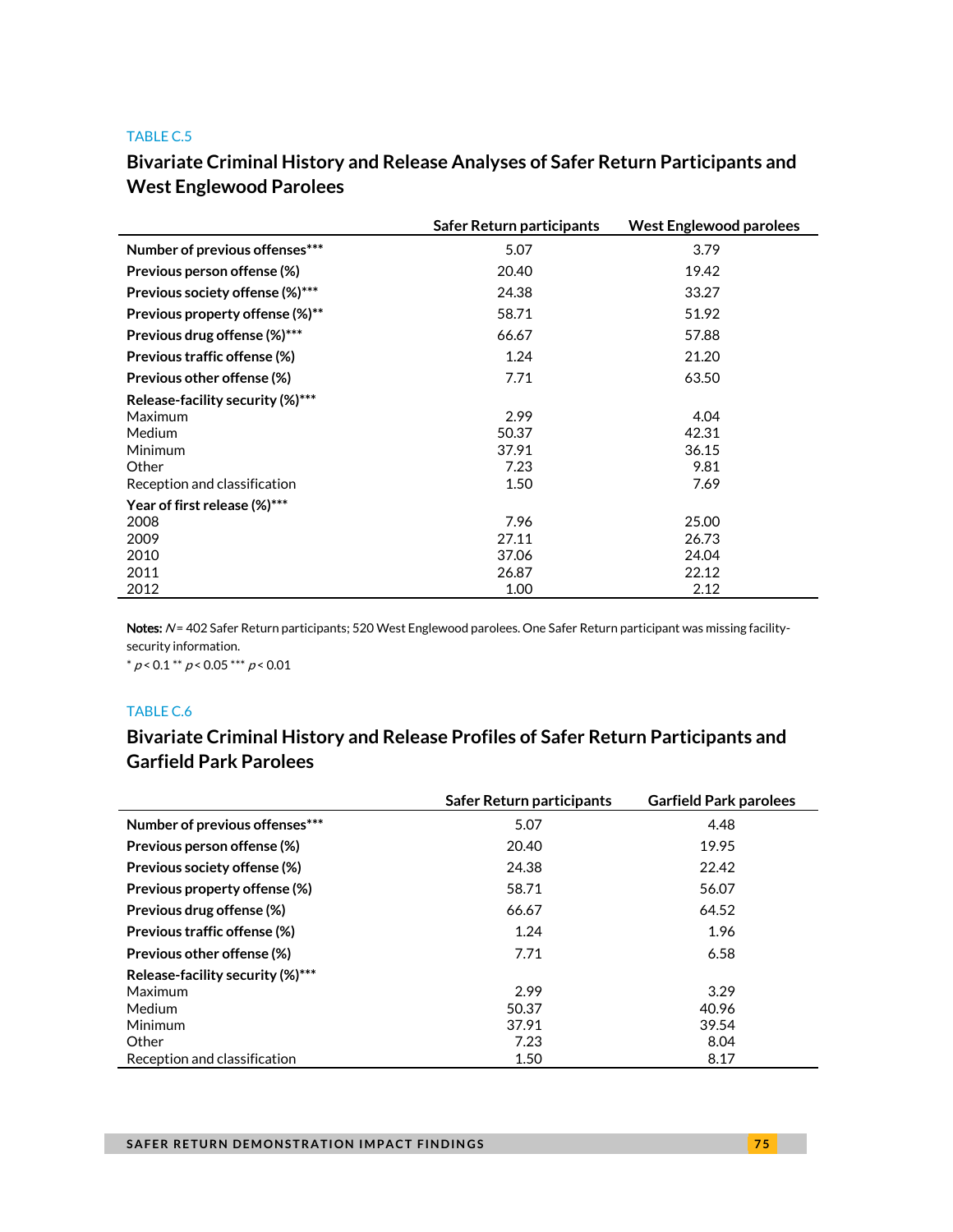|                                         | Safer Return participants | <b>Garfield Park parolees</b> |
|-----------------------------------------|---------------------------|-------------------------------|
| Year of first release (%)***            |                           |                               |
| 2008                                    | 7.96                      | 24.61                         |
| 2009                                    | 27.11                     | 26.94                         |
| 2010                                    | 37.06                     | 22.97                         |
| 2011                                    | 26.87                     | 23.15                         |
| 2012                                    | 1.00                      | 2.33                          |
| Jack Clark parolees (%) <sup>a***</sup> | 36.82                     | 20.87                         |

Notes: N= 402 Safer Return participants; 2,190 Garfield Park parolees. One Safer Return participant was missing facility-security information. Garfield Park parolees do not include any Safer Return participants.

<sup>a</sup> Jack Clark Family House is a residential treatment center in the Garfield Park neighborhood. As discussed in the companion implementation evaluation report, Jack Clark was used heavily by program staff and parole officers as a housing and treatment option for individuals participating in Safer Return.

 $^*$   $\rho$  < 0.1  $^{**}$   $\rho$  < 0.05  $^{***}$   $\rho$  < 0.01

### TABLE C.7

### **Multivariate Logistic Regression for Employment at Two Years Postrelease for Garfield Park and West Englewood Parolees**

|                             | <b>Unweighted</b> | Doubly robust    |
|-----------------------------|-------------------|------------------|
|                             | coefficient       | coefficient      |
| Variable title              | (standard error)  | (standard error) |
| Garfield Park parolee       | 0.1745            | 0.1200           |
|                             | (0.1069)          | $(0.0597)$ ***   |
| Age at release              | 0.00109           | $-0.0181$        |
|                             | (0.00832)         | $(0.00567)$ **   |
| Age at first custody        | $-0.00481$        | 0.0199           |
|                             | (0.00947)         | $(0.00653)$ ***  |
| Male                        | $-0.0832$         | $-0.154$         |
|                             | (0.1837)          | (0.13)           |
| Black/African American      | $-0.5216$         | $-1.1992$        |
|                             | $(0.1547)$ ***    | $(0.1211)$ ***   |
| Hispanic/Latino             | 0.0475            | $-0.6145$        |
|                             | (0.2279)          | $(0.1719)$ ***   |
| Other race/ethnicity        | $-1.3789$         | $-2.6911$        |
|                             | $(0.782)^*$       | $(0.6674)$ ***   |
| Number of previous offenses | $-0.00235$        | 0.047            |
|                             | (0.02)            | $(0.0121)$ ***   |
| Previous person offense     | 0.1253            | 0.337            |
|                             | (0.115)           | $(0.0829)$ ***   |
| Previous society offense    | $-0.0275$         | 0.0599           |
|                             | (0.1012)          | (0.0735)         |
| Previous property offense   | 0.1435            | 0.1932           |
|                             | (0.1004)          | $(0.0732)$ ***   |
| Previous drug offense       | $-0.0263$         | 0.1049           |
|                             | (0.1035)          | (0.0728)         |
| Previous traffic offense    | 0.1592            | $-0.8417$        |
|                             | (0.3097)          | $(0.1942)$ ***   |
| Previous other offense      | 0.4281            | 0.527            |
|                             | $(0.1851)$ **     | $(0.1346)$ ***   |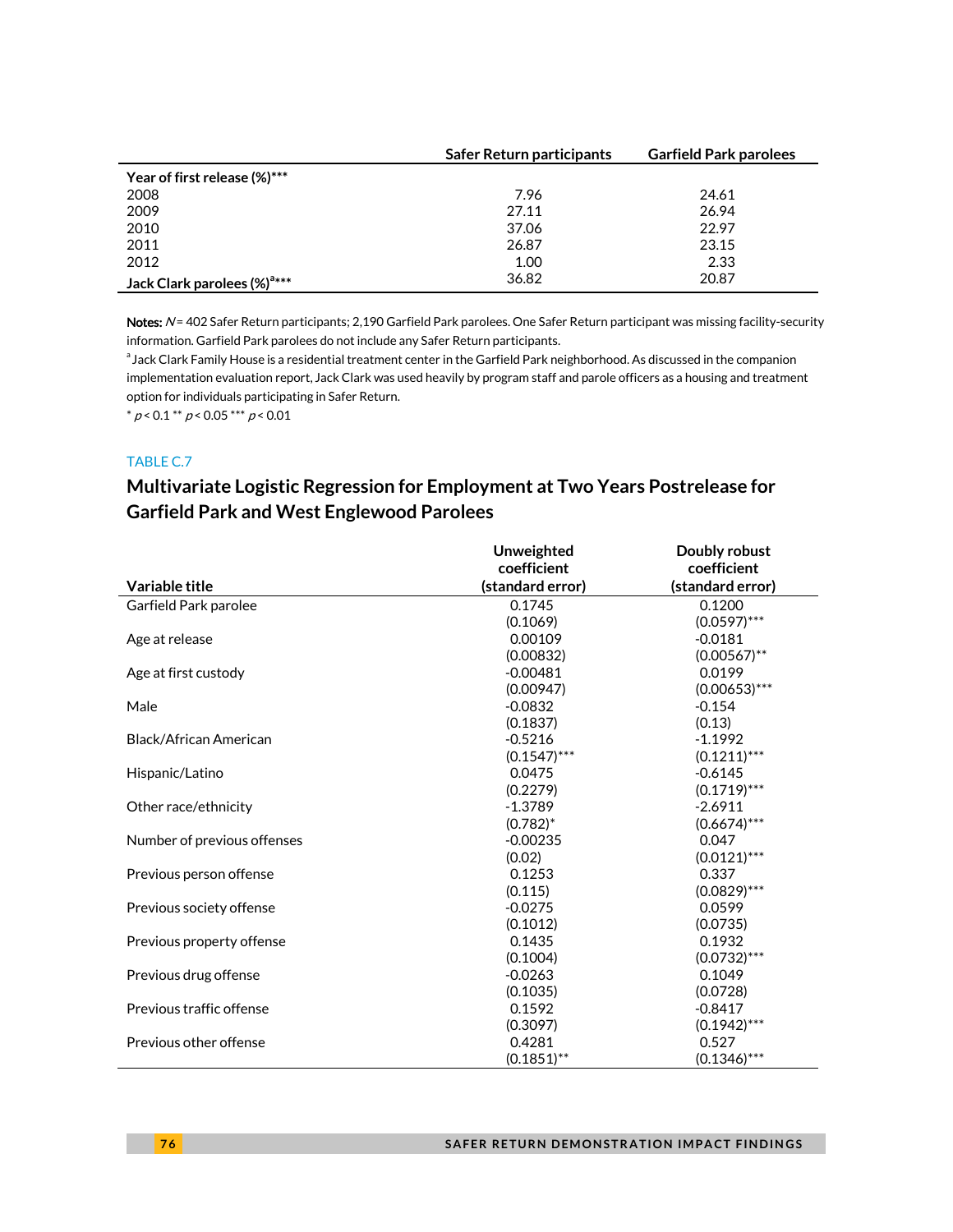|                                      | Unweighted       | Doubly robust    |
|--------------------------------------|------------------|------------------|
|                                      | coefficient      | coefficient      |
| Variable title                       | (standard error) | (standard error) |
| Maximum-security release             | 0.3176           | 0.3497           |
|                                      | (0.2405)         | $(0.1743)$ **    |
| Medium-security release              | 0.2764           | 0.3652           |
|                                      | $(0.0947)$ ***   | $(0.0687)$ ***   |
| Other security-level release         | 0.9052           | 1.0149           |
|                                      | $(0.1767)$ ***   | $(0.1264)$ ***   |
| Reception-and-classification release | $-0.3673$        | $-0.2024$        |
|                                      | $(0.1544)$ **    | $(0.115)^*$      |
| Released in 2009                     | $-0.1604$        | 0.0557           |
|                                      | (0.1157)         | (0.0822)         |
| Released in 2010                     | $-0.1042$        | $-0.00557$       |
|                                      | (0.1212)         | (0.0863)         |
| Released in 2011                     | $-0.0139$        | 0.2847           |
|                                      | (0.1225)         | $(0.087)$ ***    |
| Released in 2012                     | 0.3755           | 0.9447           |
|                                      | (0.3138)         | $(0.2623)$ ***   |
| Time on street                       | 0.00263          | 0.00315          |
|                                      | $(0.000269)$ *** | $(0.000193)$ *** |
| Intercept                            | $-0.9446$        | $-1.088$         |
|                                      | $(0.3796)$ **    | $(0.2656)$ ***   |
| Valid N                              | 2,710            | 2,710            |
| Akaike information criterion         | 3,410            | 6,654            |

Notes: Each column reports coefficients from a logistic regression. The coefficient for the Garfield Park parolee variable can be interpreted as the change in the log-odds of any employment from being a Garfield Park parolee as opposed to being a West Englewood parolee, all other things being equal. Positive values indicate that Garfield Park parolees are more likely than West Englewood parolees to be employed within two years of release, whereas negative values indicate that they are less likely to be employed within two years of release. The unweighted regression does not weight the analysis by propensity weights; the doubly robust regression uses inverse propensity weights.

 $* p < 0.1 ** p < 0.05*** p < 0.01$ 

#### TABLE C.8

### **Multivariate Cox Proportional-Hazards Regression for Time to First Employment at Two Years Postrelease for Garfield Park and West Englewood Parolees**

|                        | Unweighted<br>coefficient | Doubly robust<br>coefficient |
|------------------------|---------------------------|------------------------------|
| Variable title         | (standard error)          | (standard error)             |
| Garfield Park parolee  | 0.0926                    | 0.05217                      |
|                        | (0.06442)                 | (0.04914)                    |
| Age at release         | 0.0001133                 | $-0.00957$                   |
|                        | (0.00458)                 | $(0.00442)$ **               |
| Age at first custody   | $-0.0007962$              | 0.01074                      |
|                        | (0.00525)                 | $(0.00508)$ **               |
| Male                   | 0.02707                   | $-0.0361$                    |
|                        | (0.09999)                 | (0.09645)                    |
| Black/African American | $-0.32137$                | $-0.58864$                   |
|                        | $(0.08053)$ ***           | $(0.075)$ ***                |
| Hispanic/Latino        | 0.04704                   | $-0.12822$                   |
|                        | (0.11492)                 | (0.11526)                    |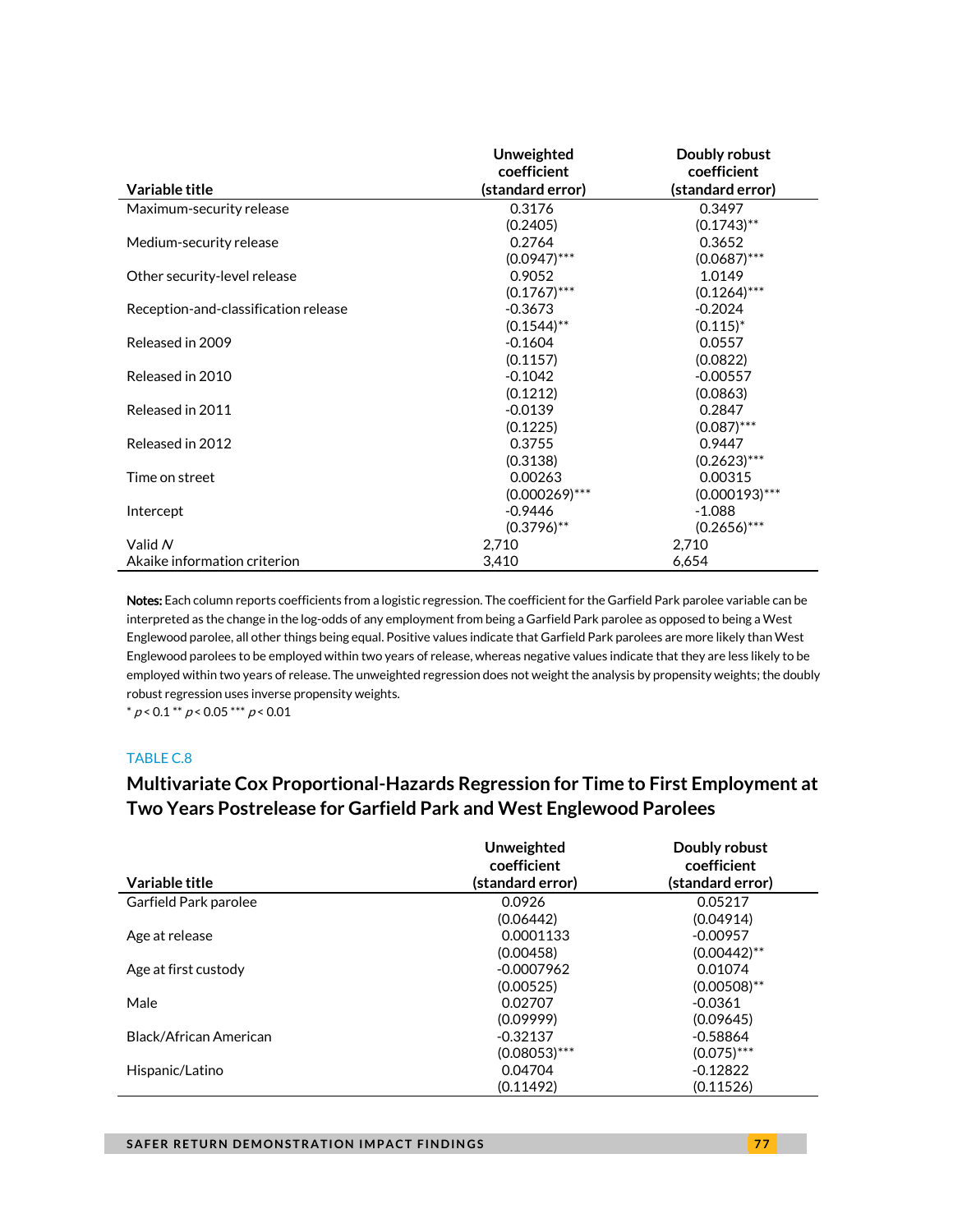|                                      | Unweighted        | Doubly robust     |
|--------------------------------------|-------------------|-------------------|
|                                      | coefficient       | coefficient       |
| Variable title                       | (standard error)  | (standard error)  |
| Other race/ethnicity                 | $-0.71978$        | $-1.51234$        |
|                                      | (0.58362)         | $(0.78535)^*$     |
| Number of previous offenses          | 0.00117           | 0.02317           |
|                                      | (0.01108)         | $(0.00783)$ ***   |
| Previous person offense              | 0.07844           | 0.18217           |
|                                      | (0.06555)         | $(0.06337)$ ***   |
| Previous society offense             | $-0.0425$         | $-0.01428$        |
|                                      | (0.05893)         | (0.05938)         |
| Previous property offense            | 0.08397           | 0.1526            |
|                                      | (0.05837)         | $(0.0589)$ ***    |
| Previous drug offense                | 0.00321           | 0.12268           |
|                                      | (0.05916)         | $(0.05809)$ **    |
| Previous traffic offense             | $-0.04955$        | $-0.5644$         |
|                                      | (0.1708)          | $(0.18019)$ ***   |
| Previous other offense               | 0.20429           | 0.1831            |
|                                      | $(0.09464)$ **    | $(0.09109)$ **    |
| Maximum-security release             | 0.12862           | 0.16533           |
|                                      | (0.13571)         | (0.14488)         |
| Medium-security release              | 0.17545           | 0.26058           |
|                                      | $(0.05595)$ ***   | $(0.0576)$ ***    |
| Other security-level release         | 0.73658           | 0.78463           |
|                                      | $(0.08757)$ ***   | $(0.08851)$ ***   |
| Reception-and-classification release | $-0.20646$        | $-0.12608$        |
|                                      | $(0.10415)$ **    | (0.10817)         |
| Released in 2009                     | $-0.1519$         | $-0.0674$         |
|                                      | $(0.06826)$ **    | (0.06937)         |
| Released in 2010                     | $-0.07726$        | $-0.04841$        |
|                                      | (0.07041)         | (0.07218)         |
| Released in 2011                     | $-0.04437$        | 0.02035           |
|                                      | (0.06996)         | (0.07015)         |
| Released in 2012                     | 0.05018           | 0.23087           |
|                                      | (0.15737)         | (0.16869)         |
| Time on street                       | 0.00156           | 0.0019            |
|                                      | $(0.0001807)$ *** | $(0.0001823)$ *** |
| Valid N                              | 2,710             | 2,710             |
| Akaike information criterion         | 25,797            | 25,757            |

Notes: Each column reports coefficients from a Cox proportional-hazards regression. The coefficient for the Garfield Park parolee variable can be interpreted as the change in the log-hazard rate of employment from being a Garfield Park parolee as opposed to being a West Englewood parolee, all other things being equal. Positive values indicate that Garfield Park parolees are employed more quickly than West Englewood parolees within two years of release, whereas negative values indicate that they are employed less quickly within two years of release. The unweighted regression does not weight the analysis by propensity weights; the doubly robust regression uses inverse propensity weights.

 $* p < 0.1 ** p < 0.05*** p < 0.01$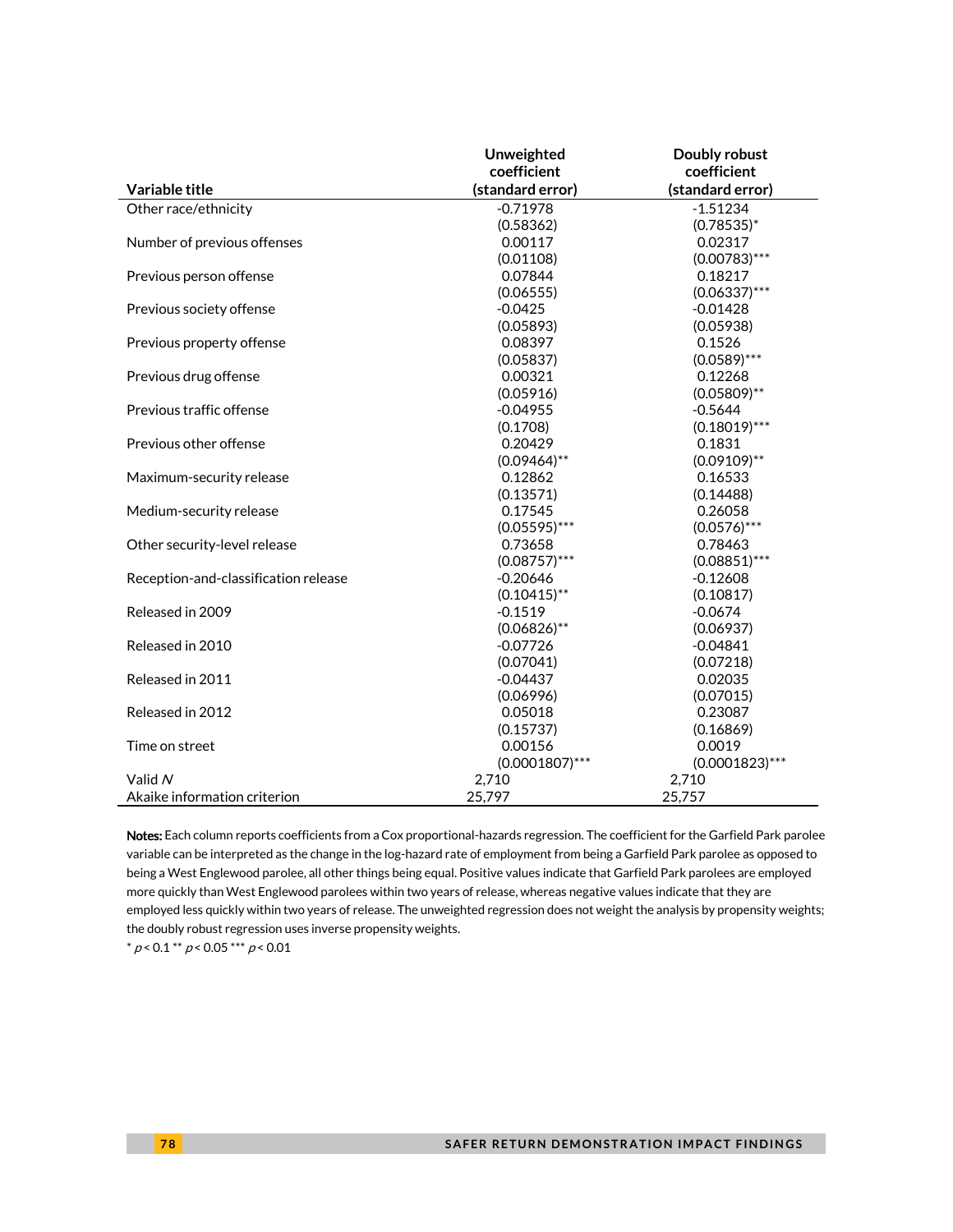# **Multivariate Robust OLS Regression for Earnings at Two Years Postrelease for Garfield Park and West Englewood Parolees**

|                                      | Unweighted       | Doubly robust    |
|--------------------------------------|------------------|------------------|
|                                      | coefficient      | coefficient      |
| Variable title                       | (standard error) | (standard error) |
| Garfield Park parolee                | 110.3162         | $-97.9345$       |
|                                      | (206.6962)       | (168.9587)       |
| Age at release                       | 22.026           | 20.5523          |
|                                      | (15.6673)        | (15.6785)        |
| Age at first custody                 | $-17.3184$       | 9.4058           |
|                                      | (17.8828)        | (18.1527)        |
| Male                                 | $-324.159$       | $-531.857$       |
|                                      | (340.9276)       | (350.9792)       |
| Black/African American               | $-901.471$       | $-964.064$       |
|                                      | $(277.2368)***$  | $(286.5114)***$  |
| Hispanic/Latino                      | 569.1407         | 2,943.619        |
|                                      | (402.9337)       | $(430.2627)***$  |
| Other race/ethnicity                 | $-2,210.88$      | $-3,258.42$      |
|                                      | (1,576.936)      | $(1,890.21)^*$   |
| Number of previous offenses          | $-38.338$        | $-81.6246$       |
|                                      | (37.5696)        | $(29.2272)***$   |
| Previous person offense              | 138.0791         | 376.8009         |
|                                      | (217.9127)       | (229.1623)       |
| Previous society offense             | 86.6946          | 347.4366         |
|                                      | (193.1607)       | $(206.8538)^*$   |
| Previous property offense            | $-38.4992$       | 278.035          |
|                                      | (191.4722)       | (205.4316)       |
| Previous drug offense                | $-312.003$       | 15.3316          |
|                                      | (195.8214)       | (201.2141)       |
| Previous traffic offense             | 438.3523         | $-1007.51$       |
|                                      | (575.1154)       | $(558.8979)^*$   |
| Previous other offense               | 185.4492         | 124.2364         |
|                                      | (329.0404)       | (333.8699)       |
| Maximum-security release             | 19.797           | $-767.608$       |
|                                      | (453.8941)       | (493.6088)       |
| Medium-security release              | 187.0855         | 105.9824         |
|                                      | (181.7067)       | (196.8247)       |
| Other security-level release         | 1,347.198        | 914.3363         |
|                                      | $(306.4864)$ *** | $(325.4188)$ *** |
| Reception-and-classification release | $-621.169$       | $-764.758$       |
|                                      | $(307.8473)$ **  | $(340.4404)$ **  |
| Released in 2009                     | $-122.023$       | $-98.0812$       |
|                                      | (221.6926)       | (236.3423)       |
| Released in 2010                     | $-424.209$       | $-671.577$       |
|                                      | $(230.7855)^*$   | $(246.5512)***$  |
| Released in 2011                     | $-243.314$       | $-153.007$       |
|                                      | (231.7413)       | (242.734)        |
| Released in 2012                     | 115.1402         | 873.8018         |
|                                      | (550.0002)       | (641.7666)       |
| Time on street                       | 6.0178           | 6.8898           |
|                                      | $(0.5156)$ ***   | $(0.5342)$ ***   |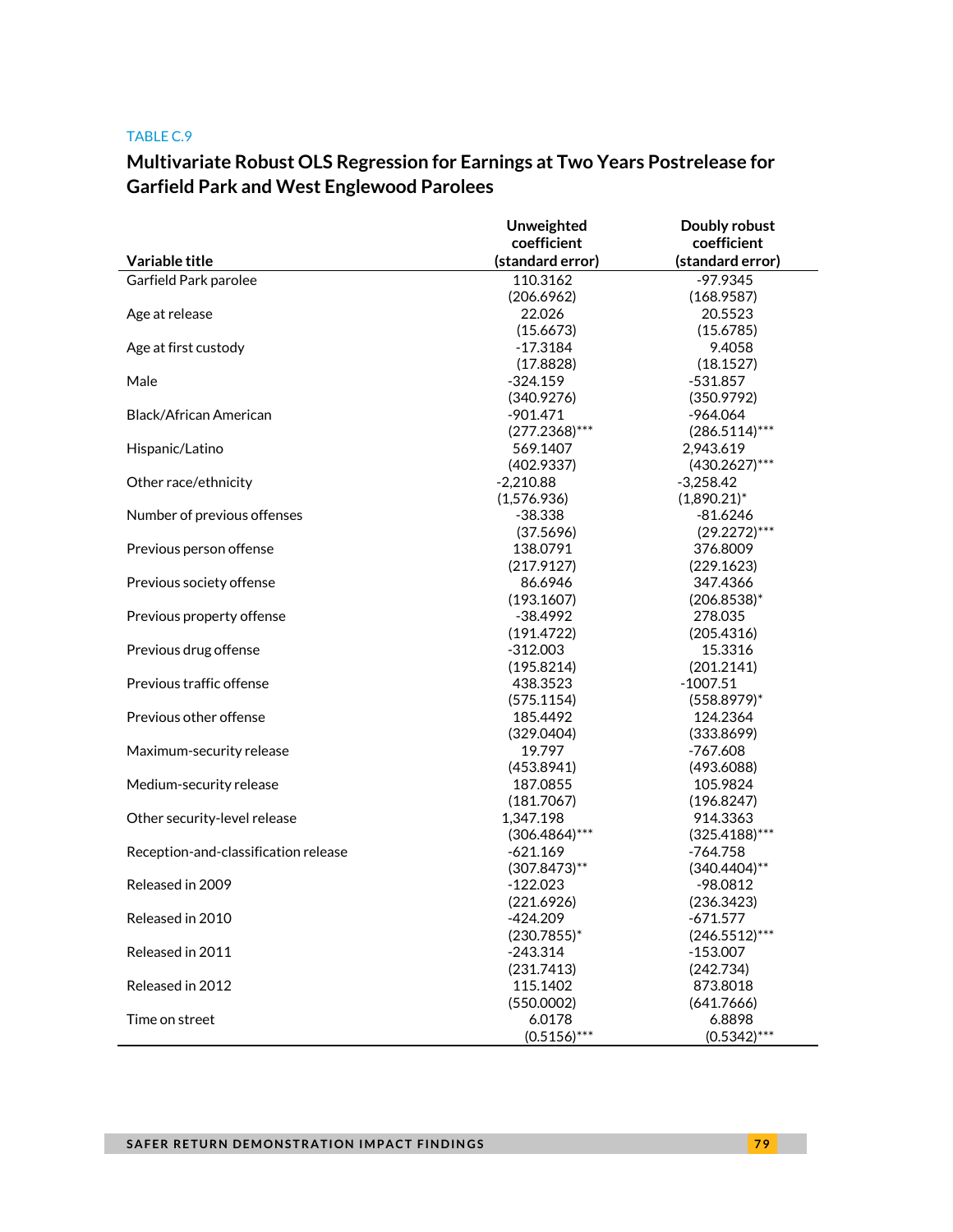|                              | Unweighted<br>coefficient | Doubly robust<br>coefficient |
|------------------------------|---------------------------|------------------------------|
| Variable title               | (standard error)          | (standard error)             |
| Intercept                    | $-399.111$                | -1.360.31                    |
|                              | (718.5884)                | $(724.8982)^*$               |
| Valid N                      | 2.710                     | 2.710                        |
| Akaike information criterion | 7.337                     | 17.455                       |

Notes: Each column reports coefficients from a robust ordinary least-squares regression. The coefficient for the Garfield Park parolee variable can be interpreted as the change in the total legal earnings from being a Garfield Park Parolee as opposed to being a West Englewood parolee, all other things being equal. Positive values indicate that Garfield Park parolees have greater total earnings than West Englewood parolees within two years of release, whereas negative values indicate that they have less total earnings within two years of release. The unweighted regression does not weight the analysis by propensity weights; the doubly robust regression uses inverse propensity weights.

 $* p < 0.1 ** p < 0.05*** p < 0.01$ 

#### TABLE C.10

### **Multivariate Zero-Inflated Negative-Binomial Regression for Number of Quarters with Earnings at Two Years Postrelease for Garfield Park and West Englewood Parolees**

|                             | Unweighted coefficient |
|-----------------------------|------------------------|
| Variable title              | (standard error)       |
| Garfield Park parolee       | 0.072887               |
|                             | (0.059789)             |
| Age at release              | 0.007906               |
|                             | (0.004987)             |
| Age at first custody        | $-0.006168$            |
|                             | (0.005277)             |
| Male                        | $-0.083052$            |
|                             | (0.088787)             |
| Black/African American      | $-0.115384$            |
|                             | (0.075449)             |
| Hispanic/Latino             | 0.186671               |
|                             | $(0.101947)^*$         |
| Other race/ethnicity        | $-0.329844$            |
|                             | (0.561581)             |
| Number of previous offenses | $-0.01364$             |
|                             | (0.01123)              |
| Previous person offense     | 0.036608               |
|                             | (0.062578)             |
| Previous society offense    | $-0.057086$            |
|                             | (0.055039)             |
| Previous property offense   | $-0.041262$            |
|                             | (0.054537)             |
| Previous drug offense       | $-0.089312$            |
|                             | (0.054554)             |
| Previous traffic offense    | 0.066552               |
|                             | (0.156892)             |
| Previous other offense      | $-0.000978$            |
|                             | (0.088297)             |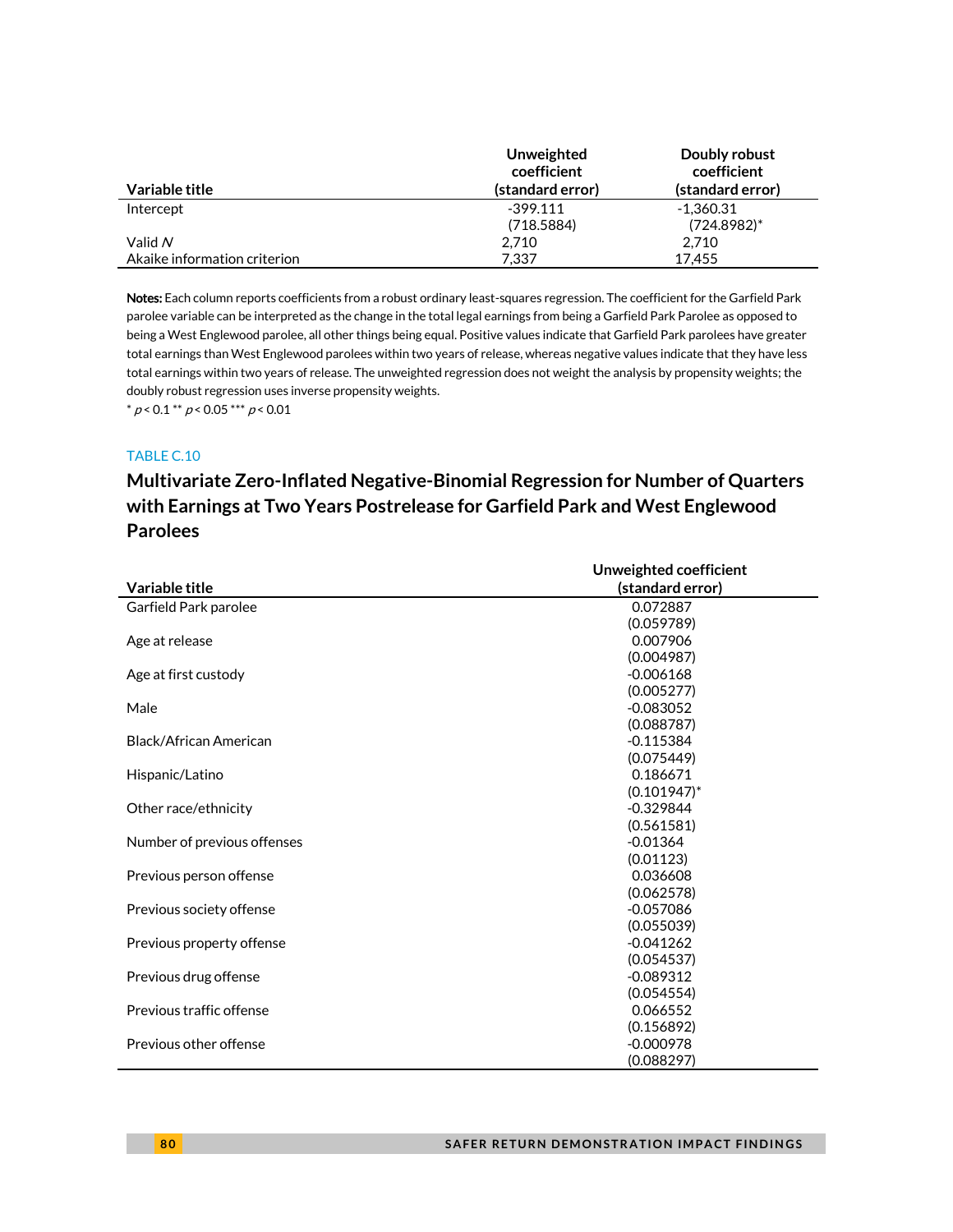|                                      | Unweighted coefficient |
|--------------------------------------|------------------------|
| Variable title                       | (standard error)       |
| Maximum-security release             | $-0.027253$            |
|                                      | (0.129385)             |
| Medium-security release              | 0.043116               |
|                                      | (0.052415)             |
| Other security-level release         | 0.15241                |
|                                      | $(0.082128)^*$         |
| Reception-and-classification release | $-0.098872$            |
|                                      | (0.100392)             |
| Released in 2009                     | 0.052711               |
|                                      | (0.063027)             |
| Released in 2010                     | 0.002336               |
|                                      | (0.066048)             |
| Released in 2011                     | 0.040545               |
|                                      | (0.064383)             |
| Released in 2012                     | $-0.091657$            |
|                                      | (0.152706)             |
| Time on street                       | 0.002427               |
|                                      | $(0.0002)$ ***         |
| Intercept                            | $-0.663422$            |
|                                      | $(0.230189)$ ***       |
| Valid N                              | 2,710                  |
| Akaike information criterion         | 10,197                 |

Notes: This table reports coefficients from a zero-inflated negative-binomial regression. The coefficient for the Garfield Park parolee variable can be interpreted as the change in the log of the count of quarters of employment within two years from being a Garfield Park parolee as opposed to being a West Englewood parolee, all other things being equal. Positive values indicate that Garfield Park parolees have more quarters of employment than West Englewood parolees within two years of release, whereas negative values indicate that they have fewer quarters of employment within two years of release. This model also includes a zero-inflation component, available from the authors upon request.

 $* p < 0.1 ** p < 0.05*** p < 0.01$ 

### TABLE C.11

### **Multivariate Logistic Regression for Employment at Two Years Postrelease for Safer Return Participants and West Englewood Parolees**

|                          | <b>Unweighted</b><br>coefficient | Doubly robust<br>coefficient |
|--------------------------|----------------------------------|------------------------------|
| Variable title           | (standard error)                 | (standard error)             |
| Safer Return participant | 0.6526                           | 0.5587                       |
|                          | $(0.1672)$ ***                   | $(0.1533)$ ***               |
| Age at release           | $-0.0119$                        | $-0.0155$                    |
|                          | (0.0144)                         | (0.0147)                     |
| Age at first custody     | 0.0218                           | 0.0296                       |
|                          | (0.0168)                         | $(0.0175)^*$                 |
| Male                     | $-0.0829$                        | 0.3823                       |
|                          | (0.3103)                         | (0.2968)                     |
| Black/African American   | $-0.5161$                        | $-1.2831$                    |
|                          | (0.3762)                         | $(0.4376)$ ***               |
| Hispanic/Latino          | $-0.0697$                        | $-0.5635$                    |
|                          | (0.6097)                         | (0.6737)                     |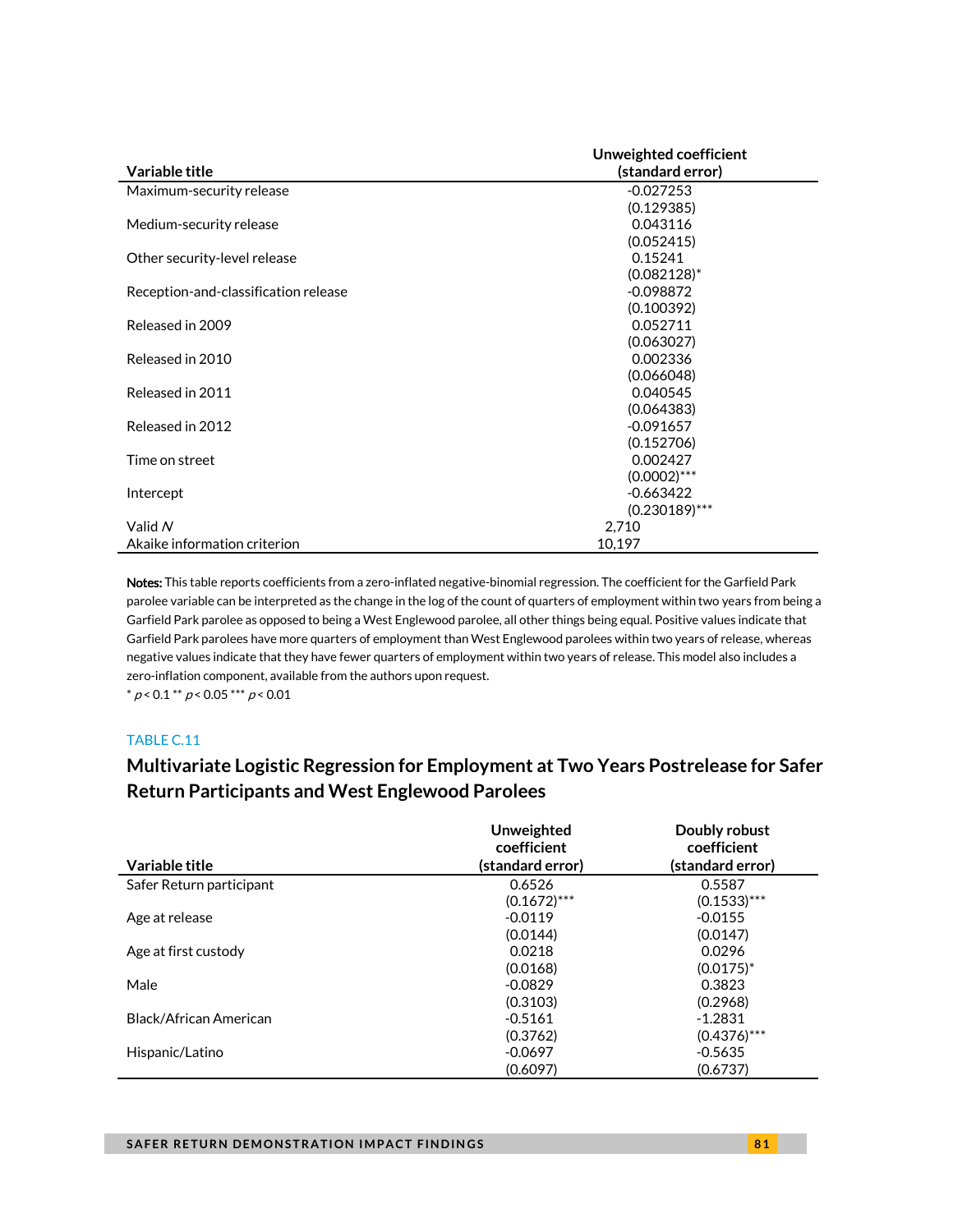|                                      | Unweighted       | Doubly robust    |
|--------------------------------------|------------------|------------------|
|                                      | coefficient      | coefficient      |
| Variable title                       | (standard error) | (standard error) |
| Other Race/ethnicity                 | $-2.2172$        | $-2.9182$        |
|                                      | (1.5916)         | (1.7794)         |
| Number of previous offenses          | 0.0105           | 0.0412           |
|                                      | (0.0335)         | (0.0327)         |
| Previous person offense              | 0.4598           | 0.4764           |
|                                      | $(0.2163)$ **    | $(0.2232)$ **    |
| Previous society offense             | 0.2692           | 0.5074           |
|                                      | (0.177)          | $(0.1873)$ ***   |
| Previous property offense            | 0.4376           | 0.4959           |
|                                      | $(0.1878)$ **    | $(0.1931)$ **    |
| Previous drug offense                | 0.1549           | 0.2507           |
|                                      | (0.1862)         | (0.192)          |
| Previous traffic offense             | $-0.9176$        | $-1.1454$        |
|                                      | (0.5759)         | $(0.5944)^*$     |
| Previous other offense               | 0.5435           | 0.6365           |
|                                      | (0.3426)         | $(0.3721)^*$     |
| Maximum-security release             | 0.777            | 1.0104           |
|                                      | $(0.4592)^*$     | $(0.4856)$ **    |
| Medium-security release              | 0.5173           | 0.4396           |
|                                      | $(0.1693)$ ***   | $(0.1759)$ **    |
| Other security-level release         | 1.1092           | 0.8373           |
|                                      | $(0.3137)$ ***   | $(0.312)$ ***    |
| Reception-and-classification release | $-0.0702$        | $-0.6602$        |
|                                      | (0.338)          | $(0.3309)$ **    |
| Released in 2009                     | 0.0688           | $-0.0475$        |
|                                      | (0.2275)         | (0.2337)         |
| Released in 2010                     | 0.0977           | 0.0532           |
|                                      | (0.23)           | (0.2335)         |
| Released in 2011                     | 0.2549           | 0.197            |
|                                      | (0.2396)         | (0.2445)         |
| Released in 2012                     | 1.3361           | 1.4545           |
|                                      | (0.8197)         | (1.0132)         |
| Time on street                       | 0.00342          | 0.00364          |
|                                      | $(0.000505)$ *** | $(0.000529)$ *** |
| Intercept                            | $-2.5172$        | $-2.5551$        |
|                                      | (0.7204)         | (0.7677)         |
| Valid N                              | 921              | 921              |
| Akaike information criterion         | 1,111            | 1,079            |

Notes: Each column reports coefficients from a logistic regression. The coefficient for the Safer Return participant variable can be interpreted as the change in the log-odds of any employment from being a Safer Return participant as opposed to being a West Englewood parolee, all other things being equal. Positive values indicate that Safer Return participants are more likely than West Englewood parolees to be employed within two years of release, whereas negative values indicate that they are less likely to be employed within two years of release. The unweighted regression does not weight the analysis by propensity weights; the doubly robust regression uses inverse propensity weights.

 $* p < 0.1** p < 0.05** p < 0.01$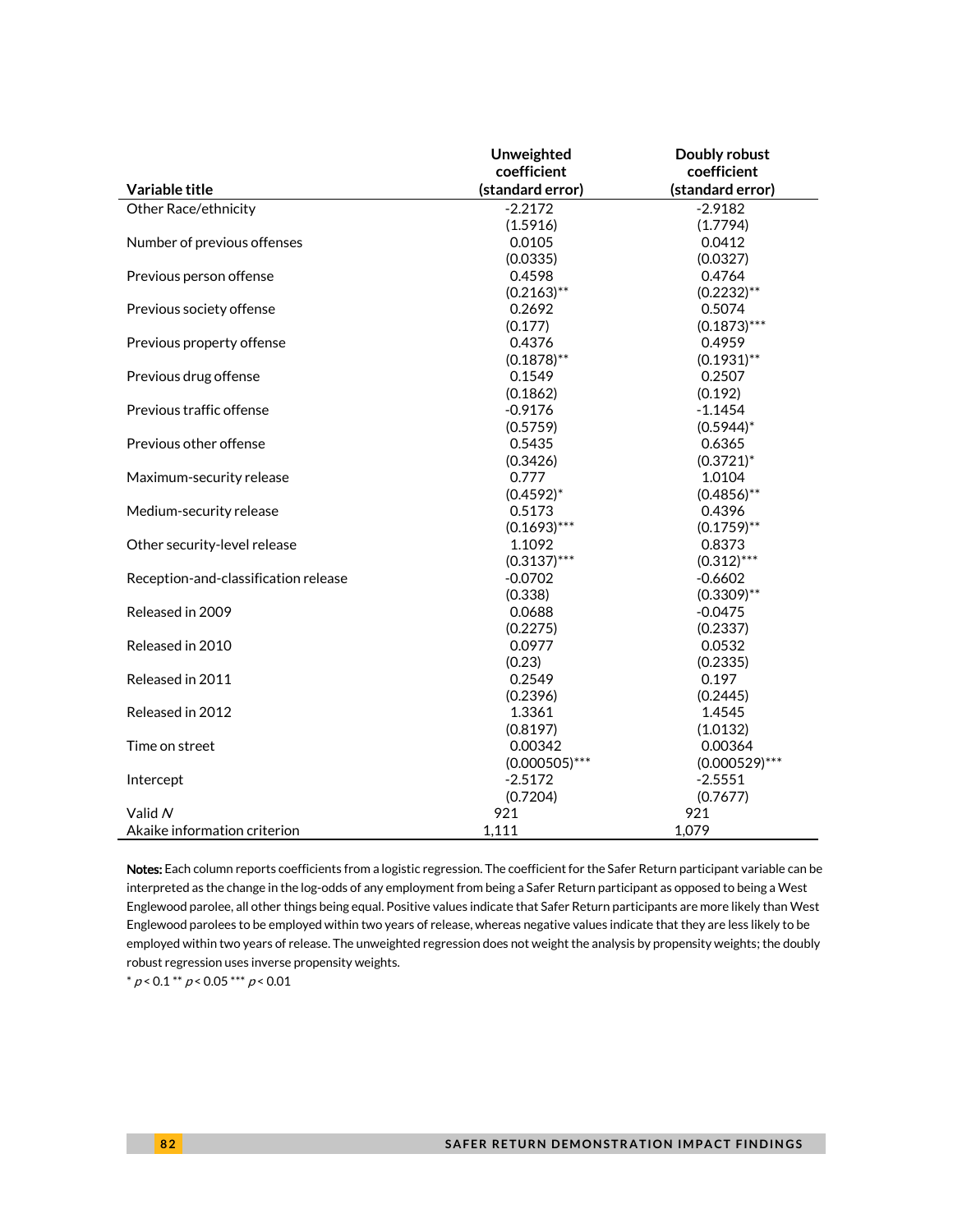### **Multivariate Cox Proportional-Hazards Regression for Time to First Employment at Two Years Postrelease for Safer Return Participants and West Englewood Parolees**

|                                      | Unweighted           | Doubly robust        |
|--------------------------------------|----------------------|----------------------|
|                                      | coefficient          | coefficient          |
| Variable title                       | (standard error)     | (standard error)     |
| Safer Return participant             | 0.39406              | 0.35188              |
|                                      | $(0.08921)$ ***      | $(0.082)$ ***        |
| Age at release                       | 0.00107              | $-0.00106$           |
|                                      | (0.00753)            | (0.00755)            |
| Age at first custody                 | 0.00373              | 0.00664              |
|                                      | (0.00857)            | (0.00873)            |
| Male                                 | $-0.08636$           | 0.10156              |
|                                      | (0.16413)            | (0.1691)             |
| Black/African American               | $-0.2695$            | $-0.45618$           |
|                                      | (0.1699)             | $(0.16119)$ ***      |
| Hispanic/Latino                      | $-0.07273$           | $-0.124$             |
|                                      | (0.27291)            | (0.26634)            |
| Other race/ethnicity                 | $-0.62361$           | $-0.69649$           |
|                                      | (1.02706)            | (1.10251)            |
| Number of previous offenses          | $-0.00162$           | 0.01799              |
|                                      | (0.01778)            | (0.01456)            |
| Previous person offense              | 0.15791              | 0.1449               |
|                                      | (0.10784)            | (0.10701)            |
| Previous society offense             | 0.10674              | 0.21953              |
|                                      | (0.09461)            | $(0.09356)$ **       |
| Previous property offense            | 0.22168              | 0.22305              |
|                                      | $(0.09928)$ **       | $(0.09955)$ **       |
| Previous drug offense                | 0.05945              | 0.07263              |
|                                      | (0.09995)            | (0.09815)            |
| Previous traffic offense             | $-0.57983$           | $-0.62867$           |
|                                      | (0.39749)            | (0.38233)            |
| Previous other offense               | 0.16117              | 0.08172              |
|                                      | (0.15685)            | (0.15773)            |
| Maximum-security release             | 0.28063              | 0.40836              |
|                                      | (0.2291)             | $(0.22595)^*$        |
| Medium-security release              | 0.29648              | 0.27205              |
|                                      | $(0.0954)$ ***       | $(0.09615)$ ***      |
| Other security-level release         | 0.90214              | 0.74833              |
|                                      | $(0.14867)$ ***      | $(0.15128)$ ***      |
| Reception-and-classification release | $-0.1718$            | $-0.44599$           |
|                                      | (0.22119)            | $(0.23295)^*$        |
| Released in 2009                     | 0.00535              | $-0.04708$           |
|                                      | (0.13209)            | (0.13105)            |
| Released in 2010                     |                      |                      |
|                                      | 0.06594              | 0.04214              |
|                                      | (0.12972)<br>0.10727 | (0.1266)             |
| Released in 2011                     | (0.13425)            | 0.08826<br>(0.13093) |
|                                      |                      |                      |
| Released in 2012                     | 0.40589              | 0.39965              |
|                                      | (0.30329)            | (0.32549)            |
| Time on street                       | 0.00206              | 0.00209              |
|                                      | $(0.000336)$ ***     | $(0.0003403)$ ***    |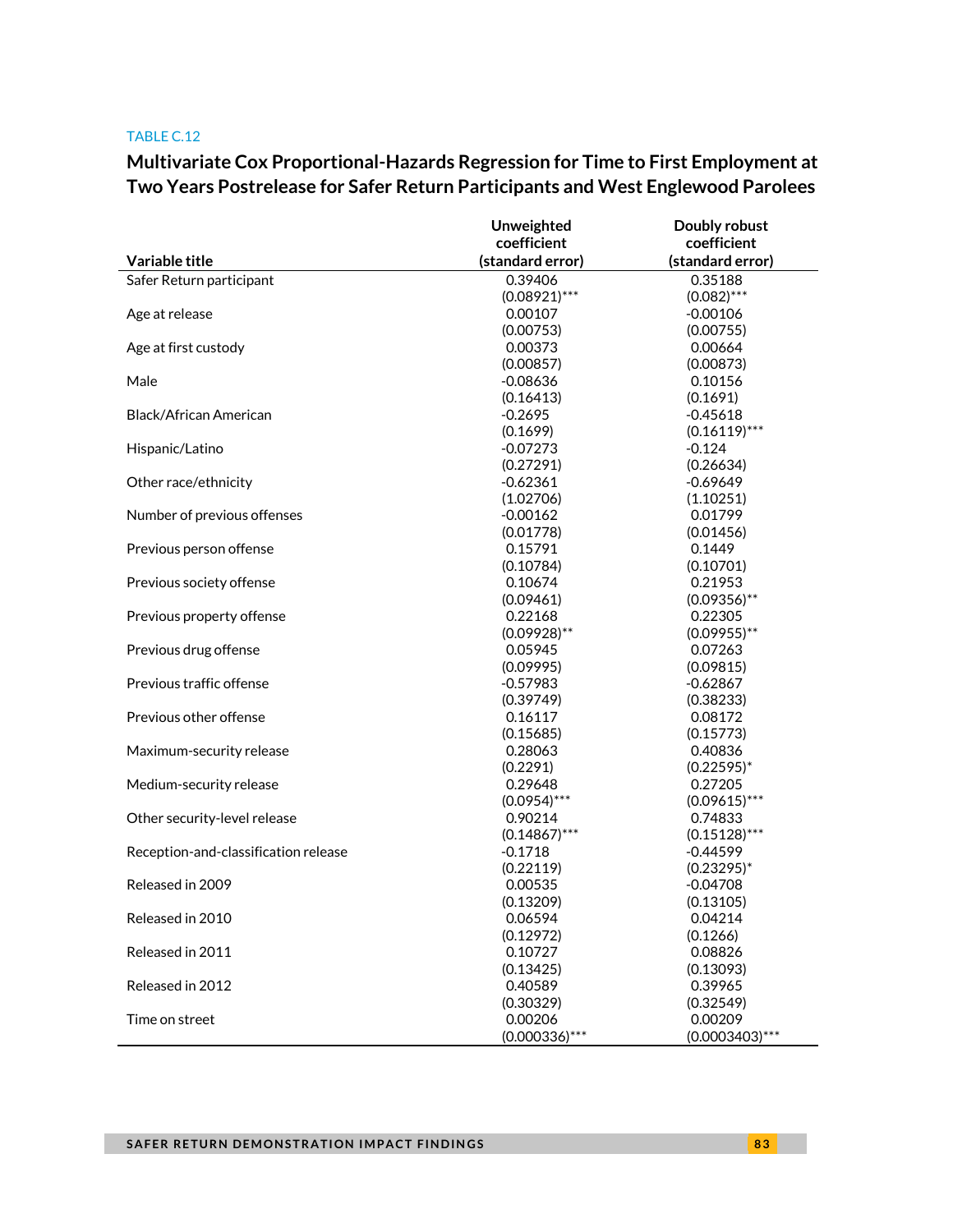|                              | Unweighted<br>coefficient | Doubly robust<br>coefficient |
|------------------------------|---------------------------|------------------------------|
| Variable title               | (standard error)          | (standard error)             |
| Valid N                      | 921                       | 921                          |
| Akaike information criterion | 7.776                     | 7.778                        |

Notes: Each column reports coefficients from a Cox proportional-hazards regression. The coefficient for the Safer Return participant variable can be interpreted as the change in the log-hazard rate of employment from being a Safer Return participant as opposed to being a West Englewood parolee, all other things being equal. Positive values indicate that Safer Return participants are employed more quickly than West Englewood parolees within two years of release, whereas negative values indicate that they are employed less quickly within two years of release. The unweighted regression does not weight the analysis by propensity weights; the doubly robust regression uses inverse propensity weights.  $* p < 0.1 ** p < 0.05*** p < 0.01$ 

### TABLE C.13

# **Multivariate Robust OLS Regression for Earnings at Two Years Postrelease for Safer Return Participants and West Englewood Parolees**

|                             | Unweighted<br>coefficient | Doubly robust<br>coefficient |
|-----------------------------|---------------------------|------------------------------|
| Variable title              | (standard error)          | (standard error)             |
| Safer Return participant    | 1,251.885                 | 1.319.107                    |
|                             | (356.2702)                | $(325.1054)***$              |
| Age at release              | 36.9725                   | 36.5646                      |
|                             | (30.8292)                 | (30.9231)                    |
| Age at first custody        | $-2.4641$                 | 16.9647                      |
|                             | (35.5828)                 | (36.4581)                    |
| Male                        | 168.8793                  | 264.6067                     |
|                             | (666.9889)                | (653.3077)                   |
| Black/African American      | -489.909                  | $-292.505$                   |
|                             | (719.2129)                | (721.7948)                   |
| Hispanic/Latino             | 3.400.961                 | 3.994.087                    |
|                             | (1, 165.292)              | $(1,181.845)$ ***            |
| Other race/ethnicity        | 2,785.272                 | 3,002.918                    |
|                             | (3,565.241)               | (3,836.407)                  |
| Number of previous offenses | $-14.8362$                | $-57.1744$                   |
|                             | (71.1743)                 | (60.9909)                    |
| Previous person offense     | 725.0583                  | 848.6105                     |
|                             | (450.2105)                | $(453.1891)^*$               |
| Previous society offense    | 754.4052                  | 1,329.67                     |
|                             | (376.409)                 | $(384.01)***$                |
| Previous property offense   | 286.6127                  | 341.6762                     |
|                             | (400.3755)                | (405.3628)                   |
| Previous drug offense       | $-189.989$                | $-295.64$                    |
|                             | (397.5639)                | (396.7917)                   |
| Previous traffic offense    | $-2,273.76$               | $-2,596.48$                  |
|                             | (1,273.969)               | $(1,254.025)$ **             |
| Previous other offense      | 1,418.497                 | 1.541.006                    |
|                             | (664.062)                 | $(675.4287)$ **              |
| Maximum-security release    | 121.0127                  | 803.7594                     |
|                             | (943.6073)                | (966.5553)                   |
| Medium-security release     | 256.1349                  | $-82.7757$                   |
|                             | (371.0345)                | (381.2832)                   |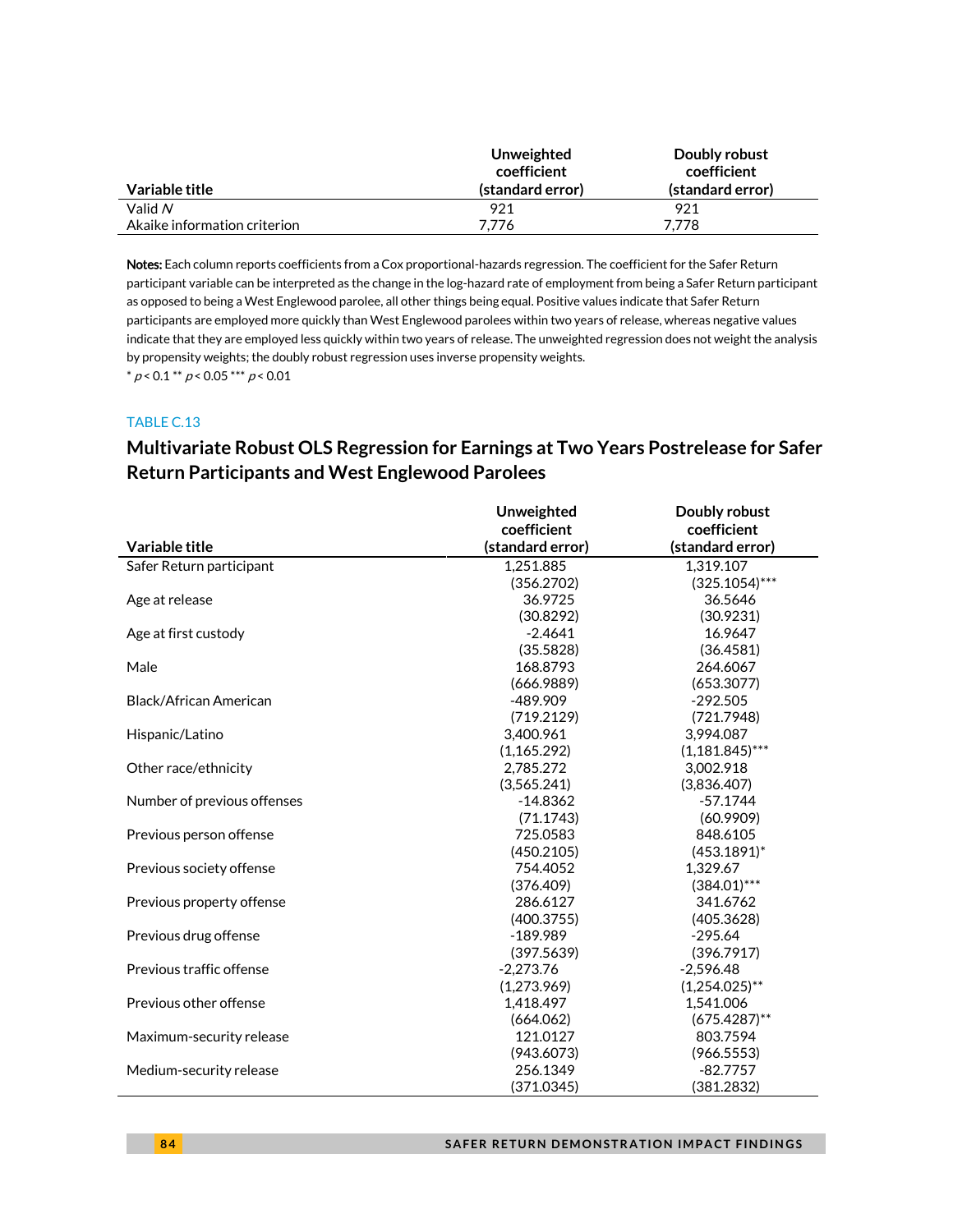|                                      | Unweighted<br>coefficient | Doubly robust<br>coefficient |
|--------------------------------------|---------------------------|------------------------------|
| Variable title                       | (standard error)          | (standard error)             |
| Other security-level release         | 2.053.012                 | 1.451.403                    |
|                                      | (621.611)                 | $(631.8173)$ **              |
| Reception-and-classification release | $-1,153.59$               | $-1.415.01$                  |
|                                      | (786.3449)                | $(759.9378)^*$               |
| Released in 2009                     | 300.9061                  | 438.155                      |
|                                      | (509.9404)                | (515.1326)                   |
| Released in 2010                     | -449.376                  | $-215.97$                    |
|                                      | (508.5339)                | (506.0172)                   |
| Released in 2011                     | $-136.733$                | 225.8097                     |
|                                      | (527.0111)                | (525.5912)                   |
| Released in 2012                     | 2.845.779                 | 5.440.901                    |
|                                      | (1,338.368)               | $(1.473.44)$ ***             |
| Time on street                       | 8.3986                    | 8.4949                       |
|                                      | (1.0872)                  | $(1.119)$ ***                |
| Intercept                            | $-4,514.02$               | $-5.385.88$                  |
|                                      | $(1.509.167)$ ***         | $(1.540.043)$ ***            |
| Valid $N$                            | 921                       | 921                          |
| Akaike information criterion         | 2,202                     | 4,735                        |

Notes: Each column reports coefficients from a robust ordinary least-squares regression. The coefficient for the Safer Return participant variable can be interpreted as the change in the total legal earnings from being a Safer Return participant as opposed to being a West Englewood parolee, all other things being equal. Positive values indicate that Safer Return participants have greater total earnings than West Englewood parolees within two years of release, whereas negative values indicate that they have less total earnings within two years of release. The unweighted regression does not weight the analysis by propensity weights; the doubly robust regression uses inverse propensity weights.  $* p < 0.1 ** p < 0.05*** p < 0.01$ 

#### TABLE C.14

**Multivariate Zero-Inflated Negative-Binomial Regression for Number of Quarters with Earnings at Two Years Postrelease for Safer Return Participants and West Englewood Parolees**

|                          | Unweighted coefficient |
|--------------------------|------------------------|
| Variable title           | (standard error)       |
| Safer Return participant | 0.145086               |
|                          | $(0.080577)^*$         |
| Age at release           | 0.009733               |
|                          | (0.007192)             |
| Age at first custody     | $-0.007604$            |
|                          | (0.007618)             |
| Male                     | $-0.046015$            |
|                          | (0.138818)             |
| Black/African American   | 0.010831               |
|                          | (0.132729)             |
| Hispanic/Latino          | 0.523255               |
|                          | $(0.205984)$ **        |
| Other race/ethnicity     | 0.263655               |
|                          | (0.717459)             |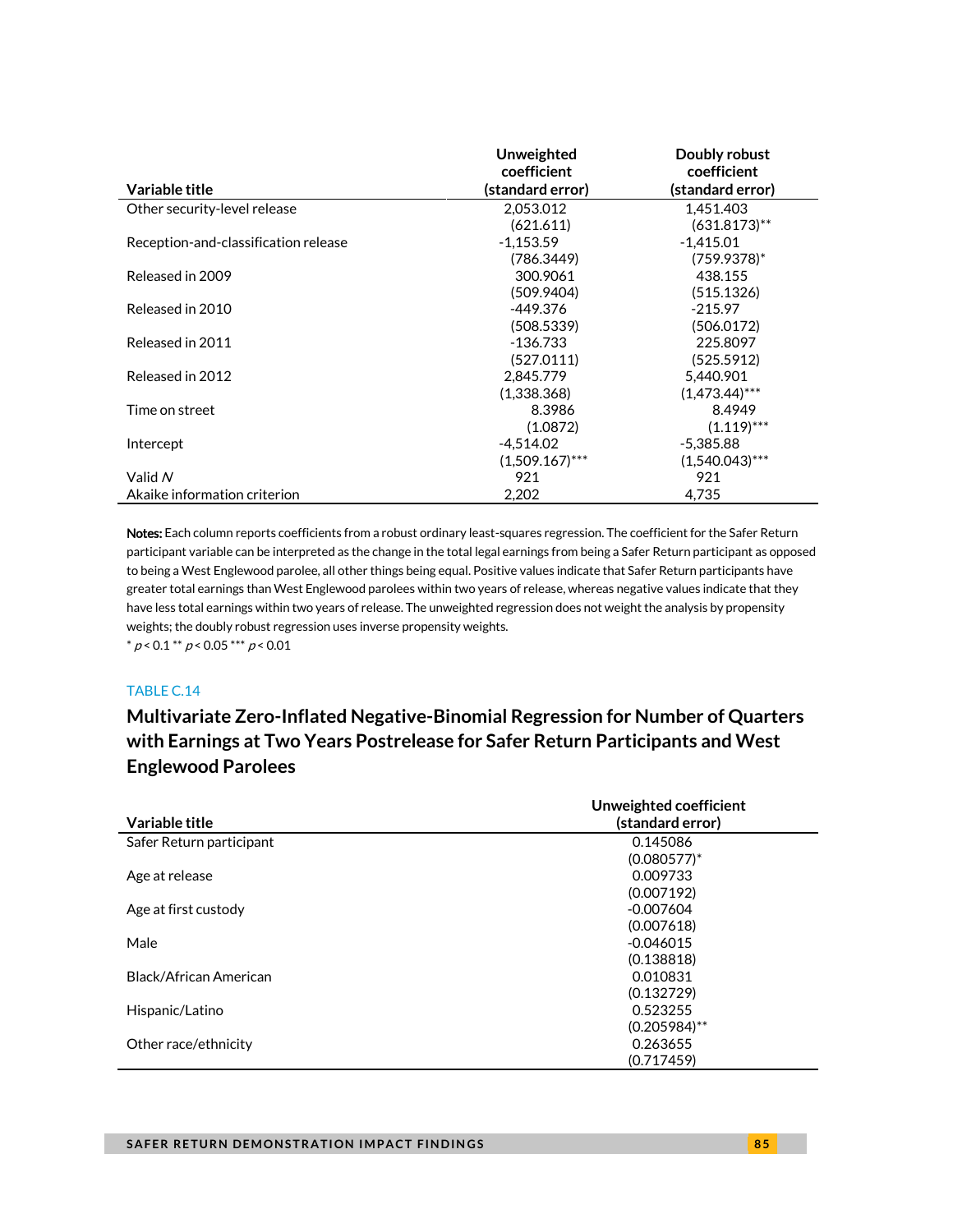|                                      | Unweighted coefficient |
|--------------------------------------|------------------------|
| Variable title                       | (standard error)       |
| Number of previous offenses          | $-0.007099$            |
|                                      | (0.01487)              |
| Previous person offense              | 0.097768               |
|                                      | (0.09658)              |
| Previous society offense             | 0.136235               |
|                                      | $(0.081915)^*$         |
| Previous property offense            | 0.076731               |
|                                      | (0.091481)             |
| Previous drug offense                | $-0.132431$            |
|                                      | (0.085099)             |
| Previous traffic offense             | 0.211139               |
|                                      | (0.296612)             |
| Previous other offense               | 0.173306               |
|                                      | (0.126727)             |
| Maximum-security release             | 0.061074               |
|                                      | (0.198448)             |
| Medium-security release              | 0.050902               |
|                                      | (0.082514)             |
| Other security-level release         | 0.206138               |
|                                      | (0.133691)             |
| Reception-and-classification release | $-0.396999$            |
|                                      | $(0.235422)^*$         |
| Released in 2009                     | $-0.079659$            |
|                                      | (0.11876)              |
| Released in 2010                     | $-0.12604$             |
|                                      | (0.116949)             |
| Released in 2011                     | $-0.112325$            |
|                                      | (0.120109)             |
| Released in 2012                     | 0.120323               |
|                                      | (0.247093)             |
| Time on street                       | 0.002743               |
|                                      | $(0.000344)$ ***       |
| Intercept                            | $-1.126497$            |
|                                      | $(0.384862)$ ***       |
| Valid N                              | 921                    |
| Akaike information criterion         | 3,534                  |

Notes: This table reports coefficients from a zero-inflated negative-binomial regression. The coefficient for the Safer Return participant variable can be interpreted as the change in the log of the count of quarters of employment within two years from being a Safer Return participant as opposed to being a West Englewood parolee, all other things being equal. Positive values indicate that Safer Return participants have more quarters of employment than West Englewood parolees within two years of release, whereas negative values indicate that they have fewer quarters of employment within two years of release. This model also includes a zero-inflation component, from the authors upon request.

 $^*$   $\rho$  < 0.1  $^{**}$   $\rho$  < 0.05  $^{***}$   $\rho$  < 0.01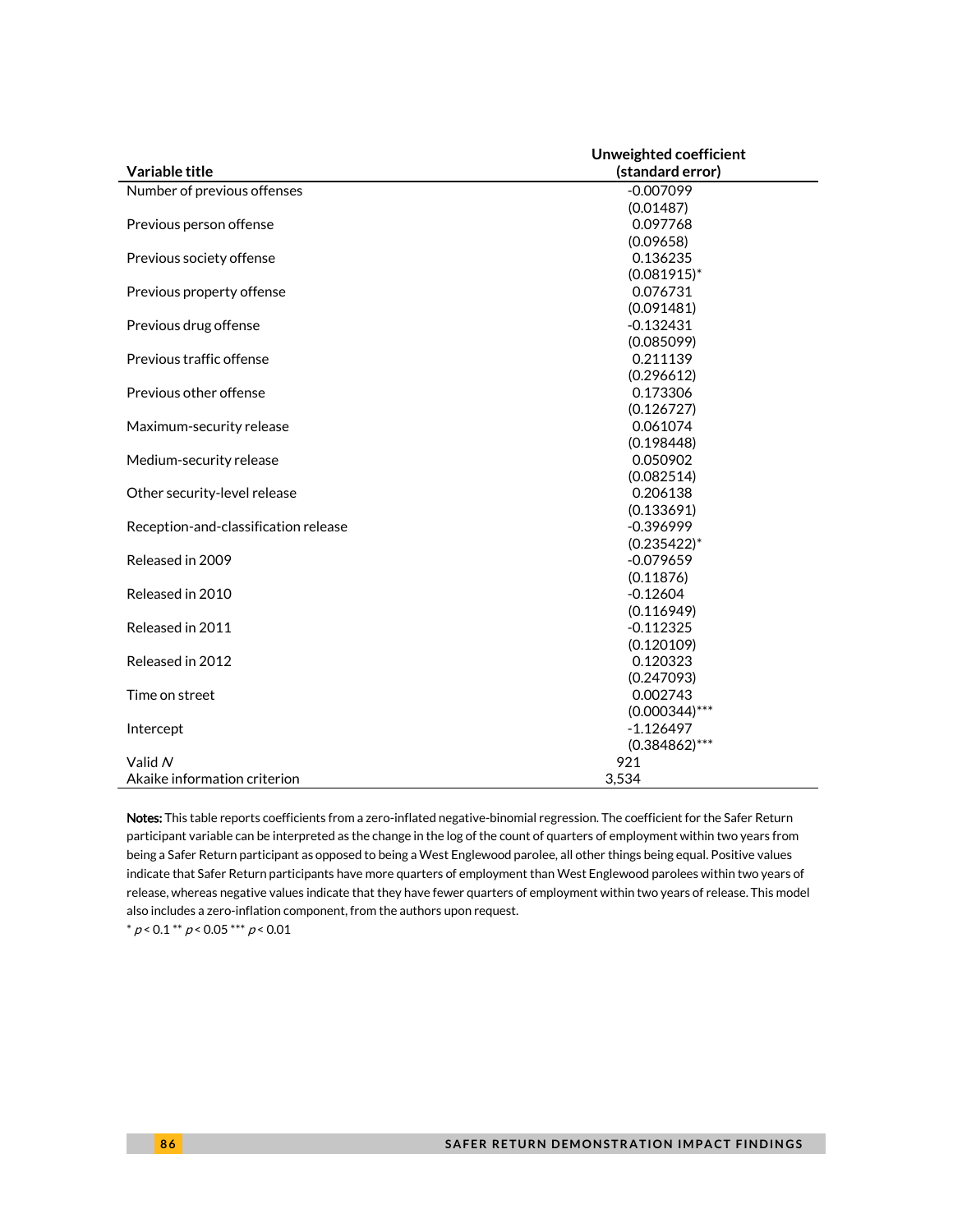# **Multivariate Logistic Regression for Employment at Two Years Postrelease for Safer Return Participants and Garfield Park Parolees**

|                                      | Unweighted            | Doubly robust    |
|--------------------------------------|-----------------------|------------------|
|                                      | coefficient           | coefficient      |
| Variable title                       | (standard error)      | (standard error) |
| Safer Return participant             | 0.4412                | 0.3603           |
|                                      | $(0.1287)$ ***        | $(0.09)$ ***     |
| Age at release                       | 0.00405               | $-0.00381$       |
|                                      | (0.0086)              | (0.00882)        |
| Age at first custody                 | $-0.0106$             | 0.00429          |
|                                      | (0.00987)             | (0.0104)         |
| Male                                 | 0.0846                | 0.6805           |
|                                      | (0.1931)              | $(0.1729)$ ***   |
| Black/African American               | $-0.4463$             | $-0.3895$        |
|                                      | $(0.1487)$ ***        | $(0.1605)$ **    |
| Hispanic/Latino                      | 0.0879                | 0.1321           |
|                                      | (0.2236)              | (0.2469)         |
| Other race/ethnicity                 | $-0.9362$             | $-0.9247$        |
|                                      | (0.8025)              | (0.9804)         |
| Number of previous offenses          | $-0.00868$            | $-0.0102$        |
|                                      | (0.0206)              | (0.021)          |
| Previous person offense              | 0.1903                | 0.347            |
|                                      | (0.1199)              | $(0.1299)$ ***   |
| Previous society offense             | $-0.0128$             | 0.2823           |
|                                      | (0.1076)              | $(0.1144)$ **    |
| Previous property offense            | 0.222                 | 0.4252           |
|                                      | $(0.1041)$ **         | $(0.1101)$ ***   |
| Previous drug offense                | $-0.00443$            | 0.1299           |
|                                      | (0.1091)              | (0.1149)         |
| Previous traffic offense             | 0.271                 | $-0.1757$        |
|                                      | (0.3365)              | (0.3424)         |
| Previous other offense               | 0.4738                | 0.6202           |
|                                      | $(0.1939)$ **         | $(0.2182)$ ***   |
| Maximum-security release             | 0.2758                | 0.5626           |
|                                      | (0.2558)              | $(0.262)$ **     |
| Medium-security release              | 0.2385                | 0.2433           |
|                                      | $(0.0981)$ **         | $(0.1031)$ **    |
| Other security-level release         | 0.8114                | 0.5465           |
|                                      | $(0.1862)$ ***        | $(0.1803)$ ***   |
| Reception-and-classification release | $-0.5124$             | $-0.969$         |
|                                      | $(0.1673)$ ***        | $(0.1755)$ ***   |
| Released in 2009                     | $-0.2168$             | $-0.259$         |
|                                      | $(0.1244)^*$          | $(0.1303)$ **    |
| Released in 2010                     |                       |                  |
|                                      | $-0.0707$             | 0.0184           |
| Released in 2011                     | (0.1295)<br>$-0.1063$ | (0.1359)         |
|                                      |                       | $-0.1391$        |
|                                      | (0.1309)              | (0.1387)         |
| Released in 2012                     | 0.2849                | 0.8538           |
|                                      | (0.3376)              | $(0.4281)$ **    |
| Time on street                       | 0.00273               | 0.00307          |
|                                      | $(0.000273)$ ***      | $(0.000288)$ *** |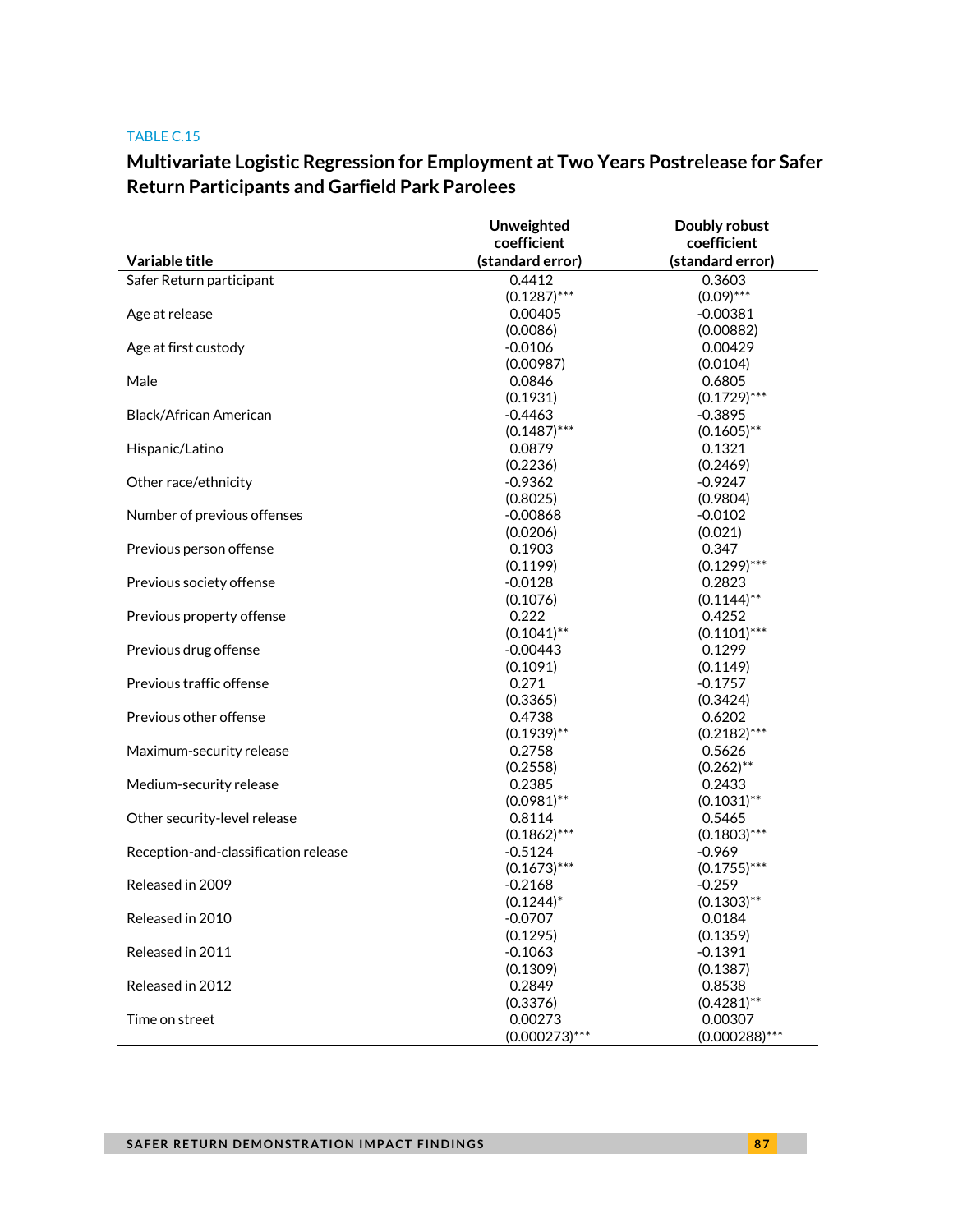|                              | Unweighted<br>coefficient | Doubly robust<br>coefficient |
|------------------------------|---------------------------|------------------------------|
| Variable title               | (standard error)          | (standard error)             |
| Intercept                    | $-0.999$                  | $-2.1977$                    |
|                              | $(0.3769)$ ***            | (0.3846)                     |
| Valid N                      | 2.591                     | 2.591                        |
| Akaike information criterion | 3.177                     | 3.019                        |

Notes: Each column reports coefficients from a logistic regression. The coefficient for the Safer Return participant variable can be interpreted as the change in the log-odds of any employment from being a Safer Return participant as opposed to being a Garfield Park parolee, all other things being equal. Positive values indicate that Safer Return participants are more likely than Garfield Park parolees to be employed within two years of release, whereas negative values indicate that they are less likely to be employed within two years of release. The unweighted regression does not weight the analysis by propensity weights; the doubly robust regression uses inverse propensity weights.

 $^*$   $\rho$  < 0.1  $^{**}$   $\rho$  < 0.05  $^{***}$   $\rho$  < 0.01

#### TABLE C.16

### **Multivariate Cox Proportional-Hazards Regression for Time to First Employment at Two Years Postrelease for Safer Return Participants and Garfield Park Parolees**

|                             | Unweighted       | Doubly robust    |
|-----------------------------|------------------|------------------|
|                             | coefficient      | coefficient      |
| Variable title              | (standard error) | (standard error) |
| Safer Return participant    | 0.28974          | 0.23459          |
|                             | $(0.06562)$ ***  | $(0.04825)$ ***  |
| Age at release              | 0.00341          | 0.00449          |
|                             | (0.00452)        | (0.00454)        |
| Age at first custody        | $-0.00491$       | $-0.00236$       |
|                             | (0.00523)        | (0.00524)        |
| Male                        | 0.06861          | 0.28126          |
|                             | (0.10637)        | $(0.10786)$ ***  |
| Black/African American      | $-0.28784$       | $-0.24547$       |
|                             | $(0.07695)$ ***  | $(0.07933)$ ***  |
| Hispanic/Latino             | 0.04393          | 0.02615          |
|                             | (0.11155)        | (0.11493)        |
| Other race/ethnicity        | $-0.24649$       | 0.00986          |
|                             | (0.50622)        | (0.52587)        |
| Number of previous offenses | $-0.00258$       | $-0.00918$       |
|                             | (0.01109)        | (0.01114)        |
| Previous person offense     | 0.11617          | 0.12326          |
|                             | $(0.06493)^{*}$  | $(0.06497)^*$    |
| Previous society offense    | $-0.01347$       | 0.1687           |
|                             | (0.06028)        | $(0.05903)$ ***  |
| Previous property offense   | 0.10075          | 0.1371           |
|                             | $(0.05883)^*$    | $(0.05839)$ **   |
| Previous drug offense       | 0.00705          | 0.03367          |
|                             | (0.06007)        | (0.06095)        |
| Previous traffic offense    | $-0.00525$       | $-0.17197$       |
|                             | (0.17724)        | (0.19156)        |
| Previous other offense      | 0.20304          | 0.19447          |
|                             | $(0.09297)$ **   | $(0.09316)$ **   |
| Maximum-security release    | 0.05806          | 0.18049          |
|                             | (0.13895)        | (0.12912)        |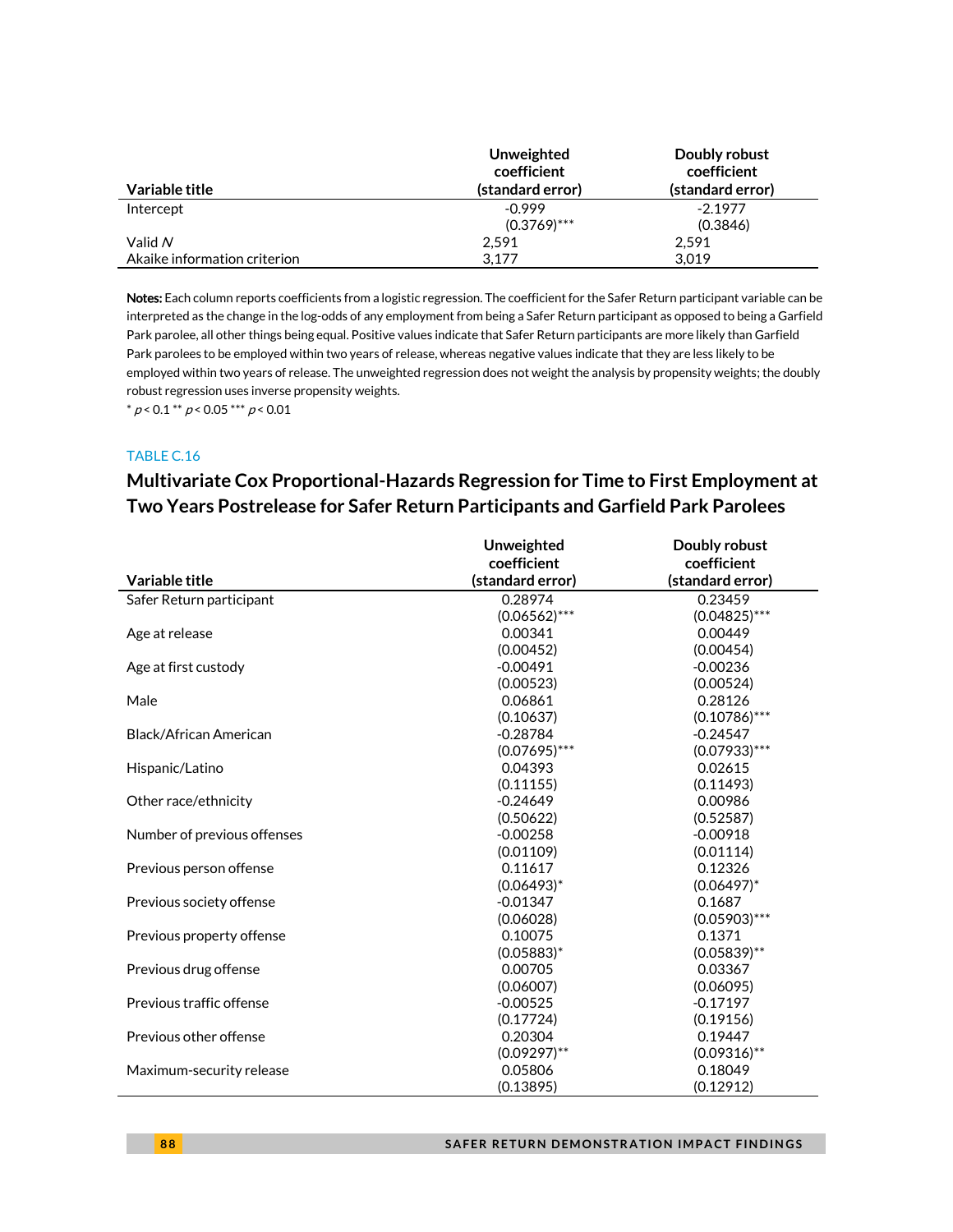|                                      | Unweighted        | Doubly robust     |
|--------------------------------------|-------------------|-------------------|
|                                      | coefficient       | coefficient       |
| Variable title                       | (standard error)  | (standard error)  |
| Medium-security release              | 0.14567           | 0.15574           |
|                                      | $(0.05574)$ ***   | $(0.05533)***$    |
| Other security-level release         | 0.69857           | 0.59999           |
|                                      | $(0.09096)$ ***   | $(0.0897)$ ***    |
| Reception-and-classification release | $-0.26859$        | $-0.59436$        |
|                                      | $(0.11381)$ **    | $(0.12618)$ ***   |
| Released in 2009                     | $-0.16089$        | $-0.10333$        |
|                                      | $(0.07126)$ **    | (0.07178)         |
| Released in 2010                     | $-0.03957$        | 0.04885           |
|                                      | (0.07188)         | (0.07144)         |
| Released in 2011                     | $-0.07291$        | $-0.03828$        |
|                                      | (0.07308)         | (0.0741)          |
| Released in 2012                     | 0.03461           | 0.38882           |
|                                      | (0.16687)         | $(0.15938)$ **    |
| Time on street                       | 0.00154           | 0.00158           |
|                                      | $(0.0001796)$ *** | $(0.0001853)$ *** |
| Valid $N$                            | 2,591             | 2,591             |
| Akaike information criterion         | 25.338            | 25.928            |

Notes: Each column reports coefficients from a Cox proportional-hazards regression. The coefficient for the Safer Return participant variable can be interpreted as the change in the log-hazard rate of employment from being a Safer Return participant as opposed to being a Garfield Park parolee, all other things being equal. Positive values indicate that Safer Return participants are employed more quickly than Garfield Park parolees within two years of release, whereas negative values indicate that they are employed less quickly within two years of release. The unweighted regression does not weight the analysis by propensity weights; the doubly robust regression uses inverse propensity weights.  $* p < 0.1 ** p < 0.05*** p < 0.01$ 

#### TABLE C.17

### **Multivariate Robust OLS for Legal Employment at Two Years Postrelease for Safer Return Participants and Garfield Park Parolees**

|                             | Unweighted       | Doubly robust    |  |
|-----------------------------|------------------|------------------|--|
|                             | coefficient      | coefficient      |  |
| Variable title              | (standard error) | (standard error) |  |
| Safer Return participant    | 1.143.744        | 1.061.352        |  |
|                             | $(250.7559)$ *** | $(188.1367)$ *** |  |
| Age at release              | 25.4901          | 45.0015          |  |
|                             | (17.2417)        | $(18.3064)$ **   |  |
| Age at first custody        | $-28.6084$       | $-29.7336$       |  |
|                             | (19.874)         | (21.4228)        |  |
| Male                        | $-509.805$       | 302.3608         |  |
|                             | (395.6272)       | (383.5549)       |  |
| Black/African American      | $-814.276$       | $-582.226$       |  |
|                             | $(290.6927)$ *** | (320.513)*       |  |
| Hispanic/Latino             | 651.4077         | 1.372.413        |  |
|                             | (429.8372)       | $(476.919)***$   |  |
| Other race/ethnicity        | $-465.531$       | 2,452.248        |  |
|                             | (1.722.021)      | (2.063.474)      |  |
| Number of previous offenses | -34.1122         | -48.0005         |  |
|                             | (41.4473)        | (44.0003)        |  |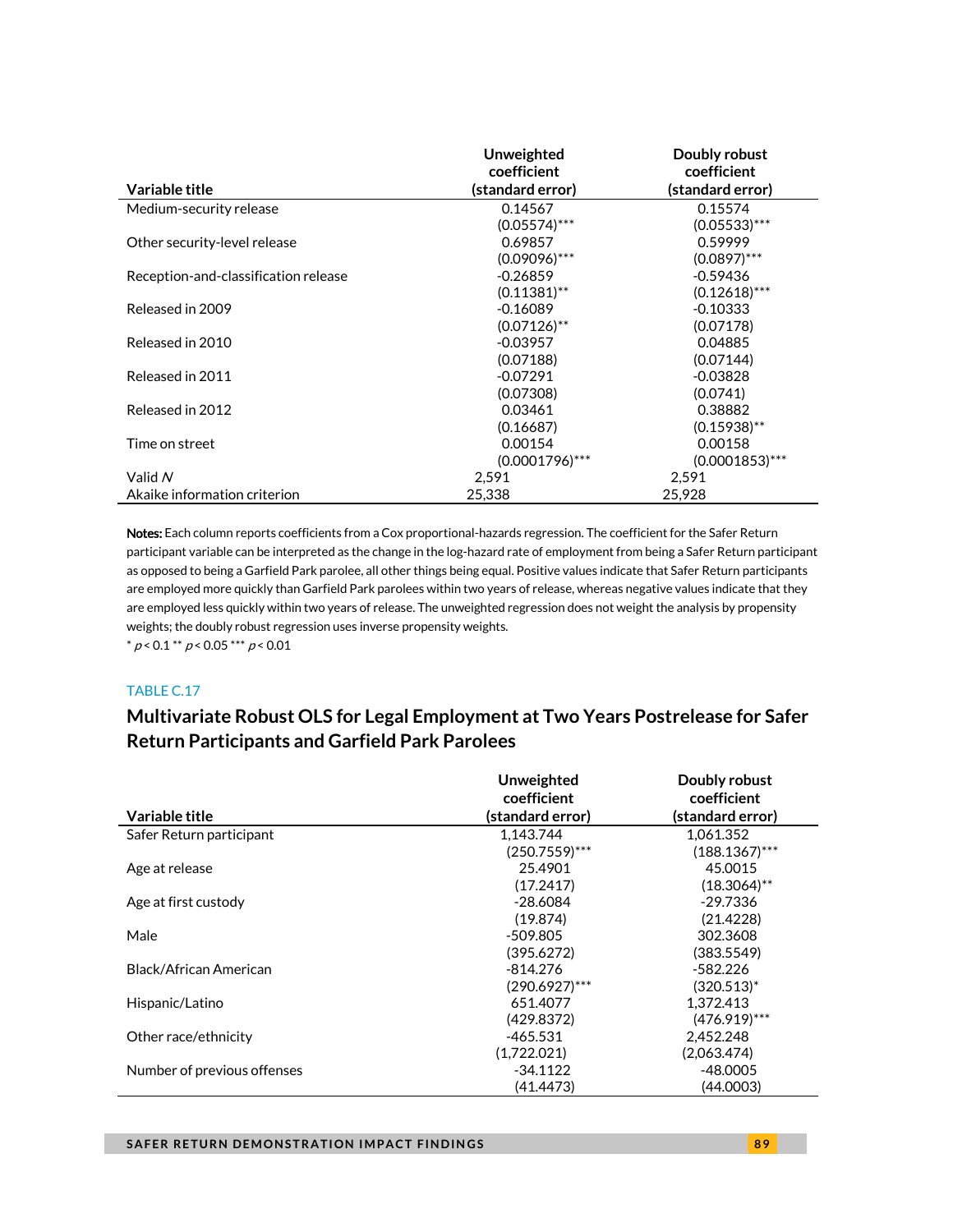|                                      | Unweighted       | Doubly robust    |
|--------------------------------------|------------------|------------------|
|                                      | coefficient      | coefficient      |
| Variable title                       | (standard error) | (standard error) |
| Previous person offense              | 493.9357         | 791.5307         |
|                                      | $(242.0018)$ **  | $(263.1746)$ *** |
| Previous society offense             | 38.813           | 537.6025         |
|                                      | (220.35)         | $(234.7447)$ **  |
| Previous property offense            | $-72.6049$       | $-196.852$       |
|                                      | (213.7649)       | (229.7806)       |
| Previous drug offense                | $-428.751$       | $-640.199$       |
|                                      | $(221.3666)^*$   | $(238.276)$ ***  |
| Previous traffic offense             | 325.1752         | $-1.367.41$      |
|                                      | (666.4607)       | $(726.0568)^*$   |
| Previous other offense               | 478.6501         | 1,376.609        |
|                                      | (361.8451)       | $(395.266)$ ***  |
| Maximum-security release             | $-271.403$       | $-87.3319$       |
|                                      | (518.318)        | (531.8563)       |
| Medium-security release              | 59.1174          | $-244.606$       |
|                                      | (201.9693)       | (216.5281)       |
| Other security-level release         | 1,615.276        | 1,639.058        |
|                                      | $(351.2821)***$  | $(364.7143)***$  |
| Reception-and-classification release | $-650.522$       | $-1,629.59$      |
|                                      | $(364.1736)^*$   | $(392.6334)***$  |
| Released in 2009                     | $-75.2165$       | 351.407          |
|                                      | (257.2428)       | (277.4115)       |
| Released in 2010                     | $-212.232$       | 152.8451         |
|                                      | (264.445)        | (283.0555)       |
| Released in 2011                     | $-209.678$       | 208.6492         |
|                                      | (267.5216)       | (290.4379)       |
| Released in 2012                     | 228.959          | 7,179.091        |
|                                      | (641.127)        | $(691.9936)***$  |
| Time on street                       | 7.281            | 8.155            |
|                                      | $(0.5721)$ ***   | $(0.6258)$ ***   |
| Intercept                            | $-752.754$       | $-3,158.12$      |
|                                      | (777.9084)       | $(818.298)***$   |
| Valid N                              | 2,591            | 2,591            |
| Akaike information criterion         | 6,014            | 15.023           |

Notes: Each column reports coefficients from a robust ordinary least-squares regression. The coefficient for the Safer Return participant variable can be interpreted as the change in the total legal earnings from being a Safer Return participant as opposed to being a Garfield Park parolee, all other things being equal. Positive values indicate that Safer Return participants have greater total earnings than Garfield Park parolees within two years of release, whereas negative values indicate that they have less total earnings within two years of release. The unweighted regression does not weight the analysis by propensity weights; the doubly robust regression uses inverse propensity weights.

 $* p < 0.1 ** p < 0.05 ** p < 0.01$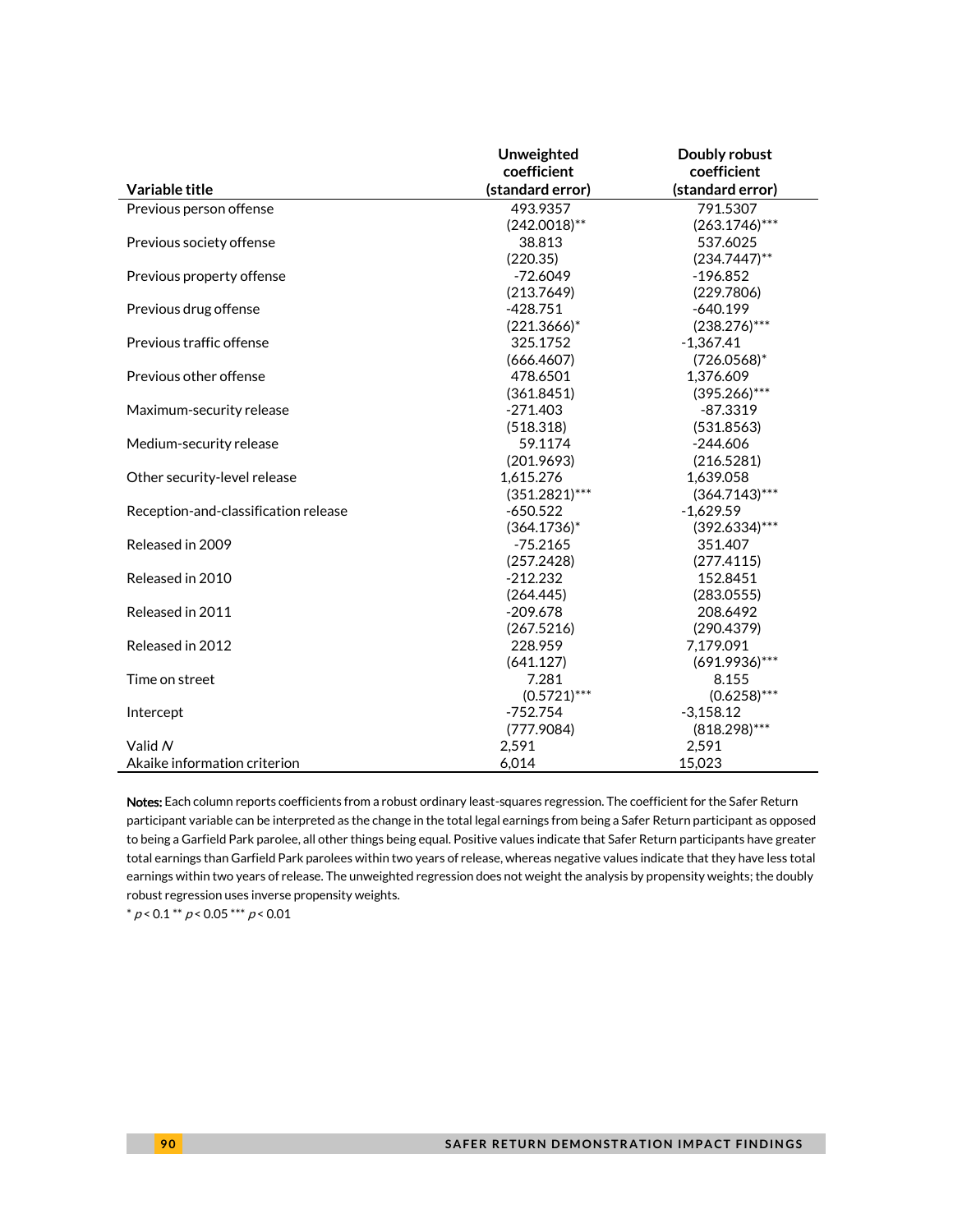### **Multivariate Zero-Inflated Negative -Binomial Regression for Number Quarters of Employment at Two Years Postrelease for Safer Return Participants and Garfield Park Parolees**

|                                      | Unweighted coefficient |
|--------------------------------------|------------------------|
| Variable title                       | (standard error)       |
| Safer Return participants            | 0.075401               |
|                                      | (0.057215)             |
| Age at release                       | 0.009304               |
|                                      | $(0.004335)$ **        |
| Age at first custody                 | $-0.006918$            |
|                                      | (0.0048)               |
| Male                                 | $-0.15849*$            |
|                                      | (0.089299)             |
| Black/African American               | $-0.08876$             |
|                                      | (0.068036)             |
| Hispanic/Latino                      | 0.187907               |
|                                      | $(0.094538)$ **        |
| Other race/ethnicity                 | 0.004672               |
|                                      | (0.411195)             |
| Number of previous offenses          | $-0.014526$            |
|                                      | (0.010023)             |
| Previous person offense              | 0.113096               |
|                                      | $(0.05792)^*$          |
| Previous society offense             | $-0.038742$            |
|                                      | (0.052864)             |
| Previous property offense            | $-0.039917$            |
|                                      | (0.05143)              |
| Previous drug offense                | $-0.096115$            |
|                                      | $(0.052428)^*$         |
| Previous traffic offense             | $-0.043609$            |
|                                      | (0.158183)             |
| Previous other offense               | 0.018785               |
|                                      | (0.081686)             |
| Maximum-security release             | $-0.159111$            |
|                                      | (0.132742)             |
| Medium-security release              | 0.00396                |
|                                      | (0.049095)             |
| Other security-level release         | 0.190774               |
|                                      | $(0.079123)$ **        |
| Reception-and-classification release | $-0.008227$            |
|                                      | (0.101195)             |
| Released in 2009                     | 0.102521               |
|                                      | (0.062641)             |
| Released in 2010                     | 0.031402               |
|                                      | (0.064918)             |
| Released in 2011                     | 0.100844               |
| Released in 2012                     | (0.06378)<br>0.060882  |
|                                      |                        |
|                                      | (0.142737)<br>0.002386 |
| Time on street                       | $(0.000187)$ ***       |
| Intercept                            | $-0.565671$            |
|                                      | $(0.212068)$ ***       |
|                                      |                        |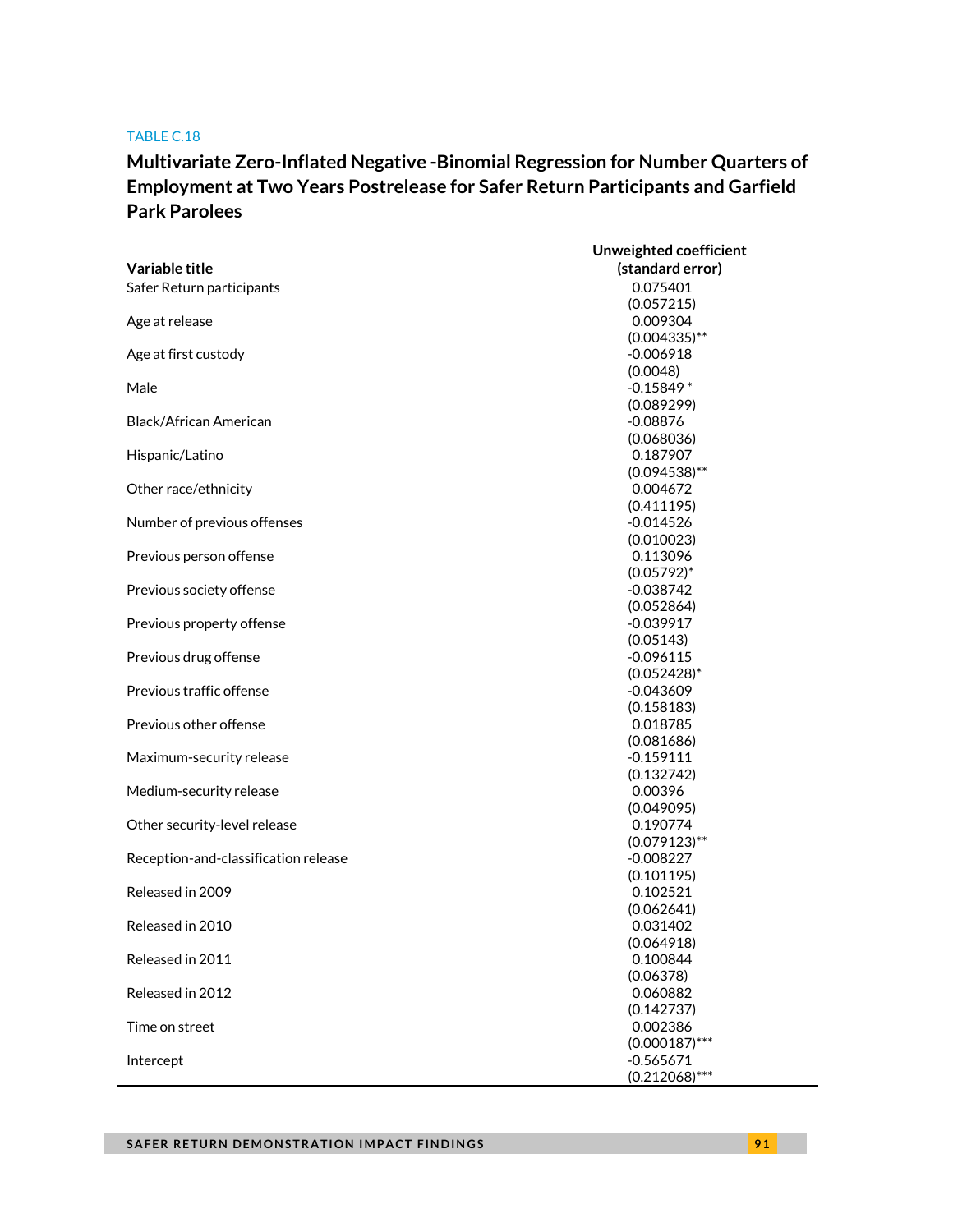|                              | Unweighted coefficient |
|------------------------------|------------------------|
| Variable title               | (standard error)       |
| Valid $N$                    | 2.591                  |
| Akaike information criterion | 9.931                  |

Notes: This table reports coefficients from a zero-inflated negative-binomial regression. The coefficient for the Safer Return participant variable can be interpreted as the change in the log of the count of quarters of employment within two years from being a Safer Return participant as opposed to being a Garfield Park parolee, all other things being equal. Positive values indicate that Safer Return participants have more quarters of employment than Garfield Park parolees within two years of release, whereas negative values indicate that they have fewer quarters of employment within two years of release. This model also includes a zero-inflation component, available from the authors upon request.

 $^*$   $\rho$  < 0.1  $^{**}$   $\rho$  < 0.05  $^{***}$   $\rho$  < 0.01